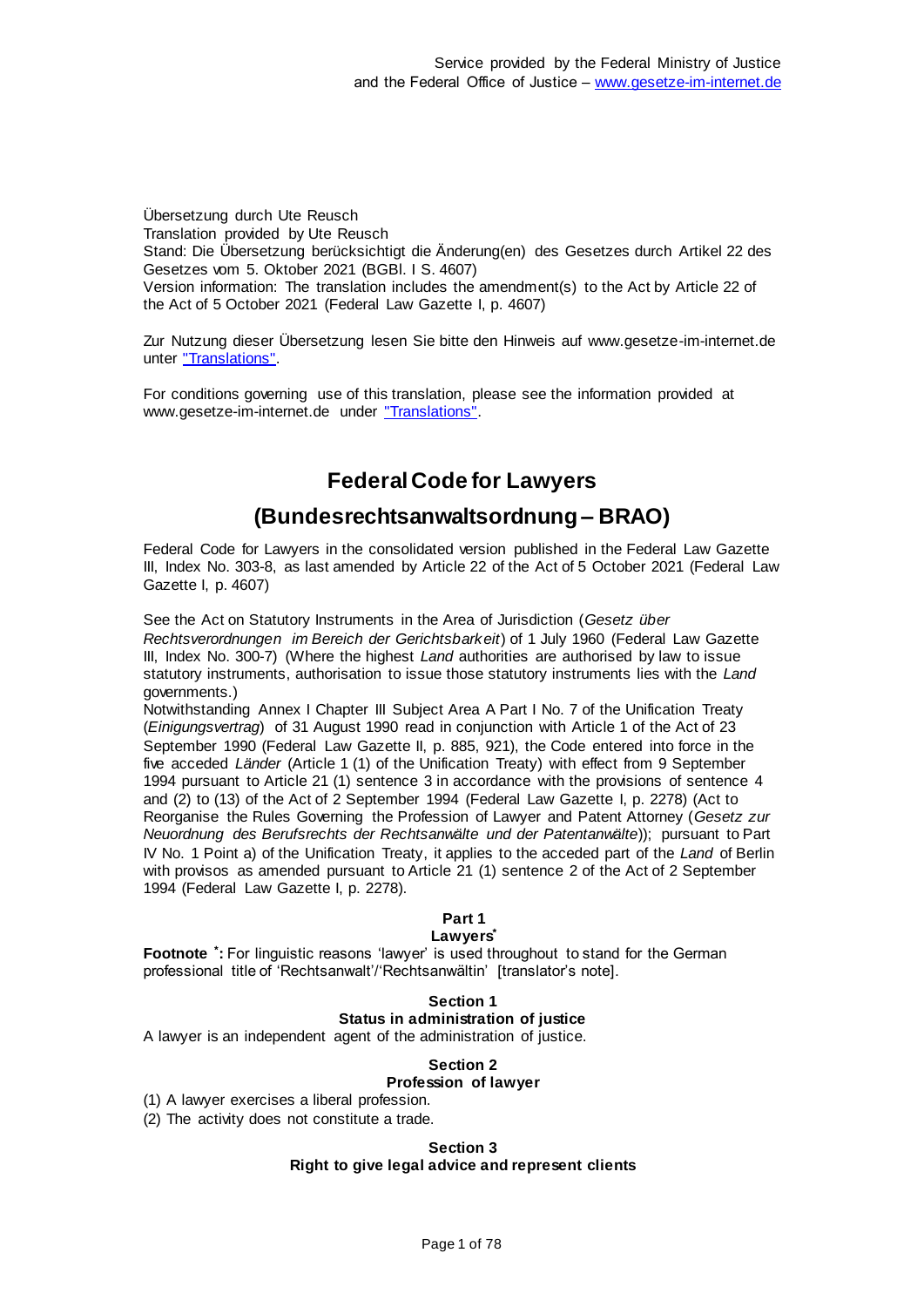(1) A lawyer is the appointed independent adviser and representative in all legal matters. (2) A lawyer's right to appear before courts, arbitral tribunals or authorities in legal matters of any kind may be restricted only by a federal law.

(3) Every person has the right, within the bounds of statutory provisions, to receive legal advice and to be represented before courts, arbitral tribunals or authorities by a lawyer of their choice in legal matters of any kind.

#### **Part 2 Admission as lawyer**

## **Division 1 Admission to legal profession**

### **Section 4 Access to profession of lawyer**

Only those who

are qualified to hold judicial office pursuant to the German Judiciary Act (*Deutsches Richtergesetz*),

fulfil the requirements for integration into the profession laid down in Part 3 of the Act on the Activities of European Lawyers in Germany (*Gesetz über die Tätigkeit europäischer Rechtsanwälte in Deutschland*) or

3. hold a certificate as required under section 16a (5) of the Act on the Activities of European Lawyers in Germany

may be admitted to the legal profession. The Professional Qualifications Assessment Act (*Berufsqualifikationsfeststellungsgesetz*) does not apply.

## **Section 5**

## **(repealed)**

#### **Section 6 Application for admission to legal profession**

### (1) Admission to the profession of lawyer is granted upon application.

(2) An application may be refused only for the reasons set out in this Code.

## **Section 7**

### **Denial of admission**

Admission to the legal profession is to be denied

1. if the person filing the application has forfeited a fundamental right by virtue of a decision of the Federal Constitutional Court;

2. if the person filing the application does not have the capacity to hold public office in consequence of a criminal conviction;

3. if the person filing the application has been disbarred by virtue of a final and binding judgment;

if the person filing the application has, by final decision, been dismissed from office in the administration of justice in the course of judicial impeachment proceedings or removed from office in the administration of justice in the course of disciplinary proceedings;

5. if the person filing the application is guilty of behaviour which makes him or her appear unworthy of practising the profession of lawyer;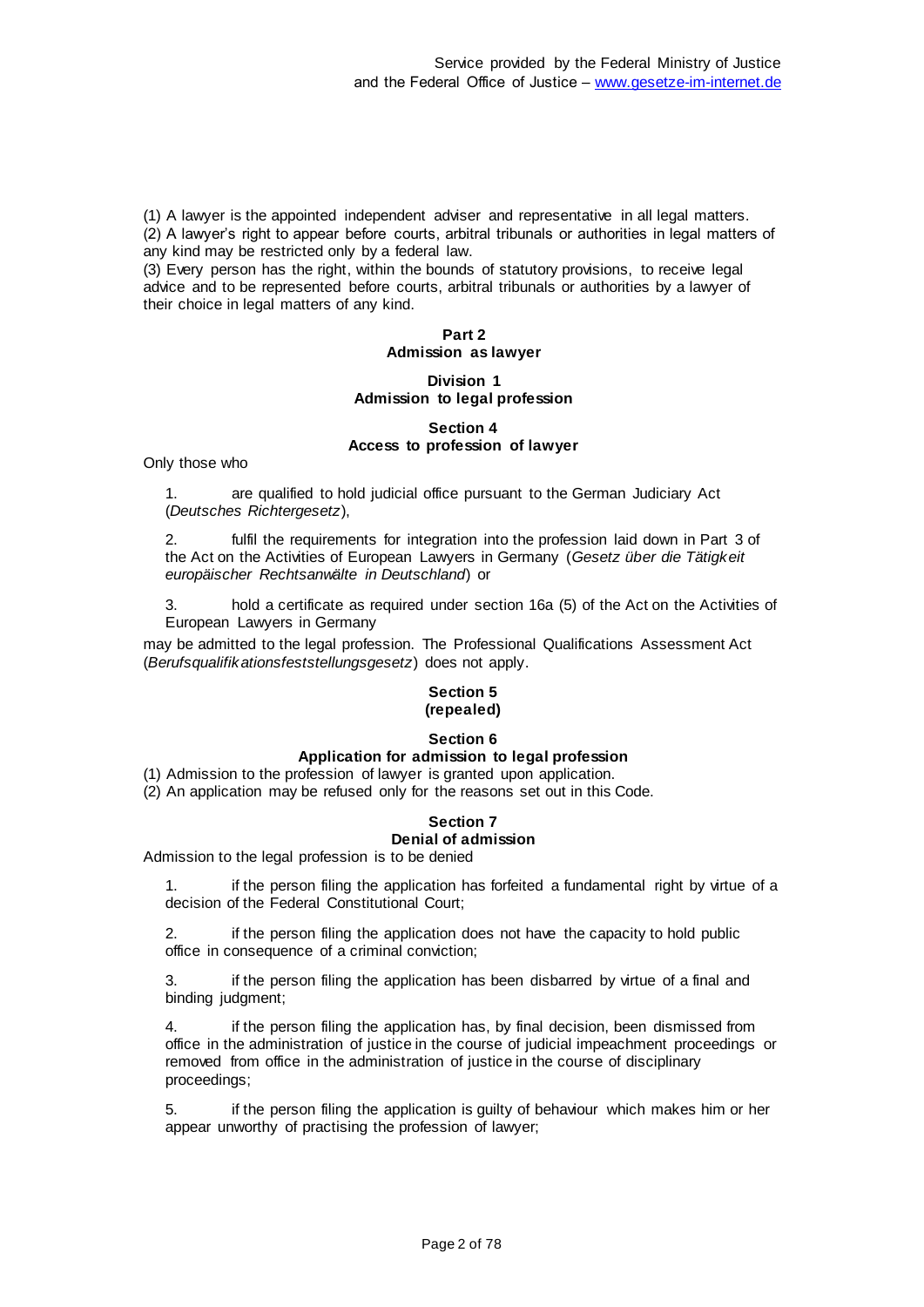6. if the person filing the application is fighting the free democratic order by unlawful means;

7. if, for health reasons, the person filing the application is unable to properly practise the profession of lawyer not merely on a temporary basis;

8. if the person filing the application is pursuing an activity which is incompatible with the profession of lawyer, in particular his or her status as an independent agent of the administration of justice, or which may diminish the confidence placed in his or her independence;

9. if the person filing the application is facing financial difficulties; the person filing the application is presumed to be facing financial difficulties if insolvency proceedings have been opened against that person's assets or that person has been entered in the list of debtors (section 882b of the Code of Civil Procedure (*Zivilprozessordnung*));

10. if the person filing the application is a judge, civil servant, regular soldier or fixed-term volunteer soldier, unless he or she performs the tasks assigned to him or her on a voluntary basis or the rights and duties incumbent on him or her have been suspended on the ground of sections 5, 6, 8 and 36 of the Members of the Bundestag Act (*Abgeordnetengesetz*) or the relevant legislation.

Sentence 1 no. 3 and no. 4 applies only where eight years have not yet elapsed since the decision became final. Application of sentence 1 no. 5 remains unaffected by the expiry of the period referred to in sentence 2.

## **Section 8 (repealed)**

#### **Section 9 (repealed)**

#### **Section 10 Stay of admission procedure**

The decision on the application for admission to the legal profession may be stayed where proceedings on suspicion of a criminal offence are pending against the person filing the application in which the alleged crime raises the expectation that the person filing the application will be convicted and that conviction would result in denial of admission.

### **Section 11 (repealed)**

#### **Section 12 Admission**

(1) Admission to the legal profession becomes effective upon delivery of a document issued by the bar association (*Rechtsanwaltskammer*).

(2) The document may not be delivered until the applicant

1. has been sworn in and

2. proof has been furnished that the applicant has taken out professional indemnity insurance or has supplied a provisional cover note.

(3) Upon admission, the lawyer becomes a member of the admitting bar association.

(4) Following admission, the lawyer is permitted to practise under the professional title of '*Rechtsanwalt*' or '*Rechtsanwältin*'.

#### **Section 12a Swearing in**

(1) The applicant is required to take the following oath before the bar association: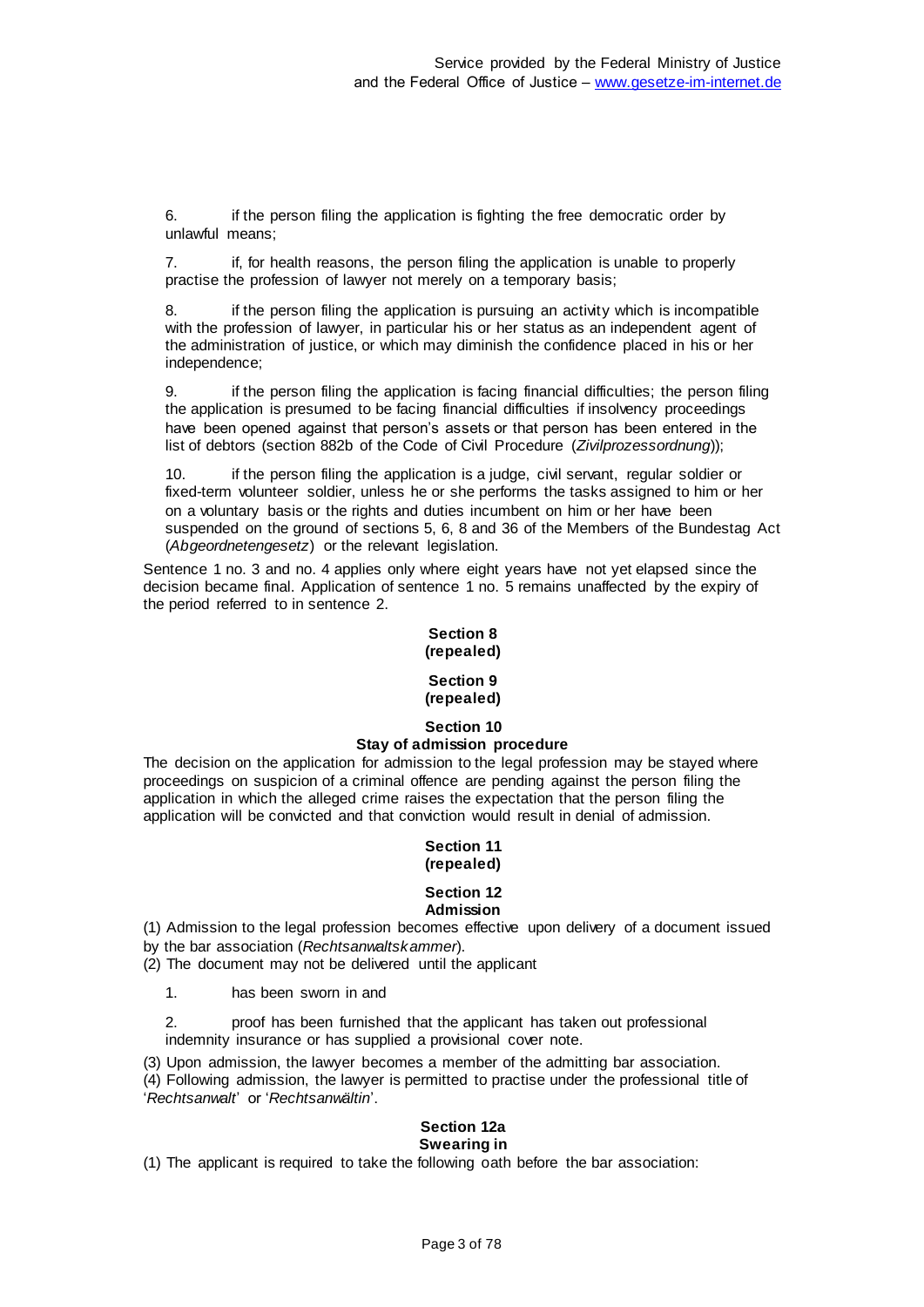'I do swear before God the Omnipotent and Omniscient that I will uphold the

constitutional order and conscientiously perform the duties of a lawyer. So help me God.' (2) The oath may also be taken without the religious affirmation.

(3) If the members of a religious community are permitted by law to use a form of affirmation other than the oath, then any member of that religious community may use that form of affirmation.

(4) Whoever, for religious reasons or on grounds of conscience, does not wish to swear an oath must make the following pledge:

'I do pledge that I will uphold the constitutional order and conscientiously perform the duties of a lawyer.'

(5) Where a female applicant takes the oath under subsection (1) or makes the pledge under subsection (4), the male form of the noun is replaced by the female form of the noun in German.

(6) A record is to be taken of the swearing in which must also document the wording of the oath, the form of affirmation other than the oath or pledge taken. The record is to be signed by the lawyer and a member of the executive board of the bar association. It is to be added to the lawyer's membership file.

(7) If the applicant has already taken the oath in accordance with subsection (1) or made the pledge in accordance with subsection (4), then it is generally sufficient for the applicant's attention to be drawn to that previous oath or previous pledge.

## **Section 13**

#### **Expiry of admission**

Admission to the legal profession expires upon the lawyer being disbarred by final and binding judgment or upon the withdrawal or revocation of admission becoming final and absolute.

#### **Section 14**

#### **Withdrawal and revocation of admission**

(1) Admission to the legal profession is to be withdrawn with effect for the future where facts subsequently come to light whose knowledge would have led to admission having to have been denied. Withdrawal of admission may be waived if the grounds on account of which the admission should have been denied no longer apply.

(2) Admission to the legal profession is to be revoked

1. if the lawyer has forfeited a fundamental right by virtue of a decision of the Federal Constitutional Court;

2. if the lawyer has lost the capacity to hold public office in consequence of a criminal conviction;

3. if, for health reasons, the lawyer is incapable not merely on a temporary basis of properly practising the profession of lawyer, save where the lawyer's continuing to practise as a lawyer does not jeopardise the administration of justice;

4. if the lawyer has waived, in writing vis-à-vis the bar association, those rights conferred upon being admitted to the legal profession;

if the lawyer is appointed as a judge or civil servant for life, is commissioned as a regular soldier or is reinstated to his or her former employment as judge or civil servant for life or as a regular soldier in accordance with section 6 of the Members of the Bundestag Act or relevant legislation and does not waive those rights conferred upon being admitted to the legal profession;

6. (repealed)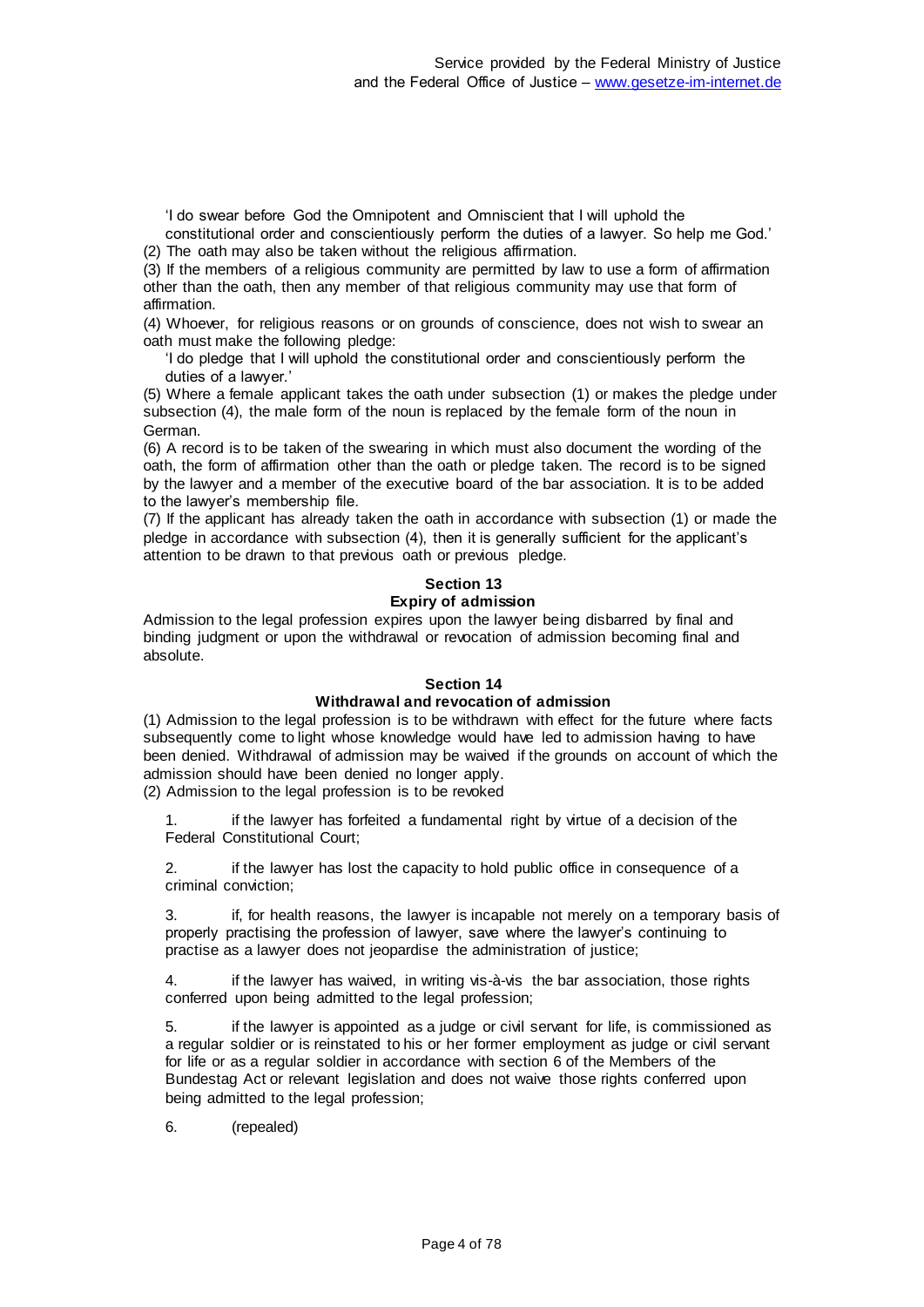7. if the lawyer is facing financial difficulties, save where this does not jeopardise the interests of consumers of legal services; the lawyer is presumed to be in financial difficulties if insolvency proceedings have been opened against the lawyer's assets or the lawyer has been entered in the list of debtors (section 882b of the Code of Civil Procedure);

8. if the lawyer pursues an activity which is incompatible with the profession of lawyer, in particular his or her status as an independent agent of the administration of justice, or which may diminish the confidence placed in his or her independence; this does not apply if the revocation would constitute unreasonable hardship for the lawyer;

9. if the lawyer does not maintain the required professional indemnity insurance cover (section 51).

(3) Admission to the legal profession may be revoked if the lawyer

1. does not establish a law office in the district of the bar association within three months of the obligation to do so arising;

2. does not, within three months, fulfil one of the conditions imposed upon the exemption under section 29 (1) or section 29a (2) being granted;

3. does not designate a new authorised recipient within three months of being exempt from the obligation to maintain a law office (section 29 (1), section 29a (2)) or of the previous authorised recipient no longer being available;

4. gives up his or her law office without having been exempt from the obligation under section 27 (1).

(4) If the bar association orders immediate enforcement of the decision, then section 155 (2), (4) and (5), section 156 (2), section 160 (1) sentence 2 and section 161 apply accordingly. In the case referred to in subsection (2) no. 9, the order is generally to be made.

#### **Section 15**

#### **Medical report in event of denial and revocation of admission**

(1) Where necessary in order to be able to reach a decision on the ground for refusal in section 7 sentence 1 no. 7 or on the ground for revocation in section 14 (2) no. 3, the bar association is to request the person concerned to present a medical report detailing his or her state of health. The bar association is to determine both a suitable period within which the report is to be presented and the doctor who is to issue the report. The report must be drawn up following a medical examination and, if this is deemed necessary by a public health officer, also following clinical observation of the person concerned. The costs of the medical report are to be borne by the person concerned.

(2) Orders issued in accordance with subsection (1) must be reasoned and served. The legal remedies available against administrative acts which pose a burden may be filed against such orders. They do not have suspensive effect.

(3) If the medical report is not submitted within the period set by the bar association without sufficient ground, it is assumed that, for health reasons, the person concerned is unable to properly exercise the profession of lawyer not merely on a temporary basis. The person concerned is to be informed of this consequence when the period is set.

### **Section 16 (repealed)**

#### **Section 17**

## **Lapse of entitlement to use professional title**

(1) Upon expiry of admission to the legal profession (section 13), entitlement to use the professional title of '*Rechtsanwalt*' or '*Rechtsanwältin*' ceases. The title may also not be used together with a reference to any previous entitlement.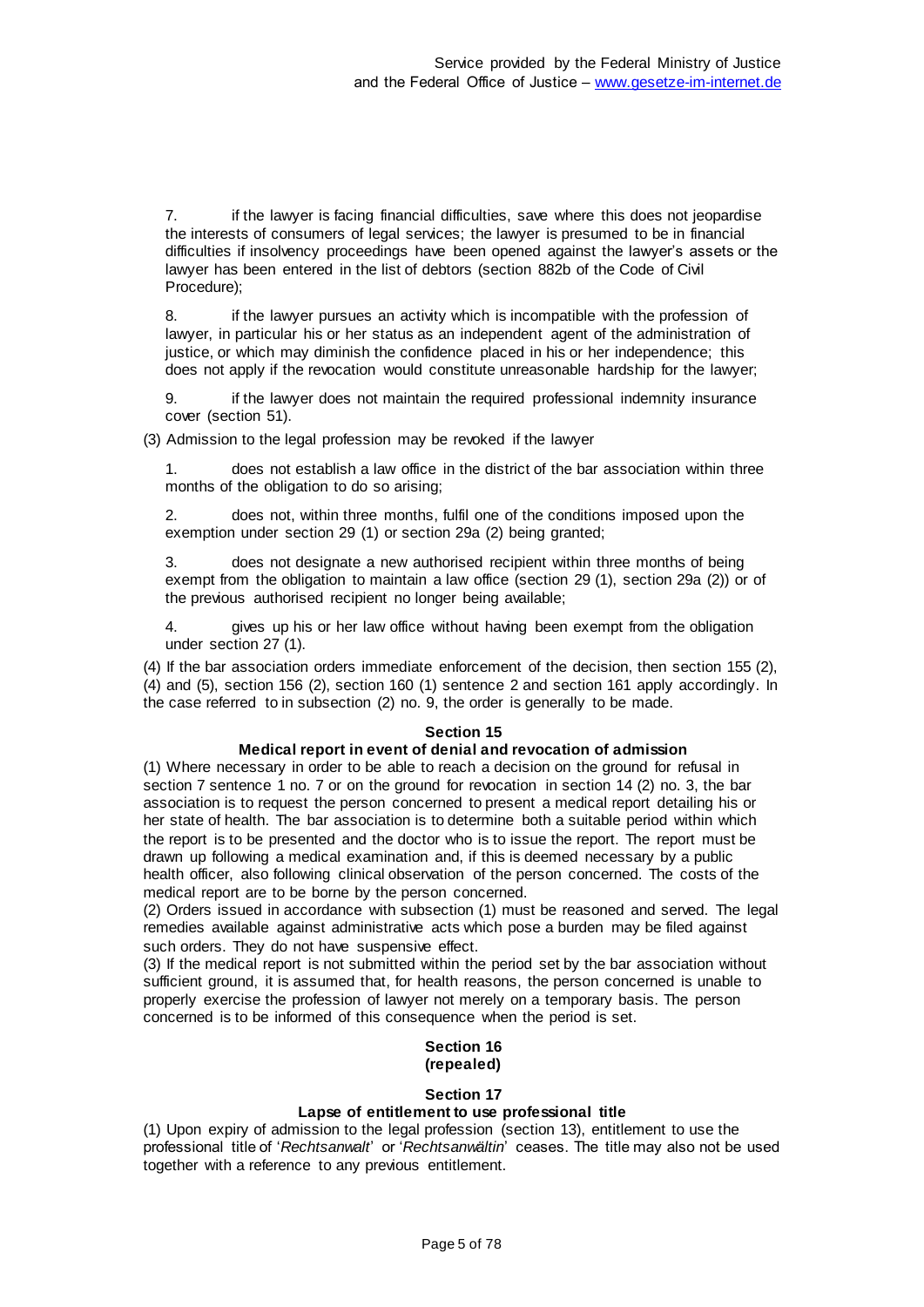(2) A lawyer who waives the rights conferred upon admission to the legal profession owing to his or her advanced age or on health grounds may be granted permission by the bar association to continue to use his or her professional title with the addition ʻ*im Ruhestand*', which may also be abbreviated to ʻ*i.R.*'.

(3) In relation to the permission granted under subsection (2), the bar association may

1. withdraw that permission if circumstances subsequently become known which would have resulted in that permission being denied, or

2. revoke that permission if circumstances subsequently arise which would result in a lawyer's admission to the legal profession expiring or being revoked under section 14 (2) no. 1 or no. 2.

## **Division 2 Law office and registers of lawyers**

**Section 18 (repealed)**

**Sections 19 to 21 (repealed)**

> **Section 22 (repealed)**

**Section 23 (repealed)**

#### **Section 24 (repealed)**

#### **Sections 25 and 26 (repealed)**

**Section 27 Law office**

(1) A lawyer must establish and maintain a law office in the district of the bar association of which he or she is a member.

(2) If a lawyer moves his or her law office, establishes a further law office or a branch office, or if he or she closes a further law office or branch office, he or she must notify the bar association of this fact without delay. The establishment or closure of a further law office or branch office in the district of another bar association must also be notified to that bar association.

(3) If the lawyer wishes to move his or her law office to the district of another bar association, he or she must apply for membership of that bar association. The bar association admits the lawyer as soon as he or she has provided proof of the law office having been moved into its district. Upon admission to this bar association, membership of the previous bar association expires.

#### **Section 28 (repealed)**

**Section 29**

#### **Exemption from obligation to establish law office**

(1) The bar association may, in the interests of the administration of justice or to avoid hardship, exempt a lawyer from the obligation laid down in section 27 (1). (2) Such exemption may be revoked if this is necessary in the interests of the administration of justice.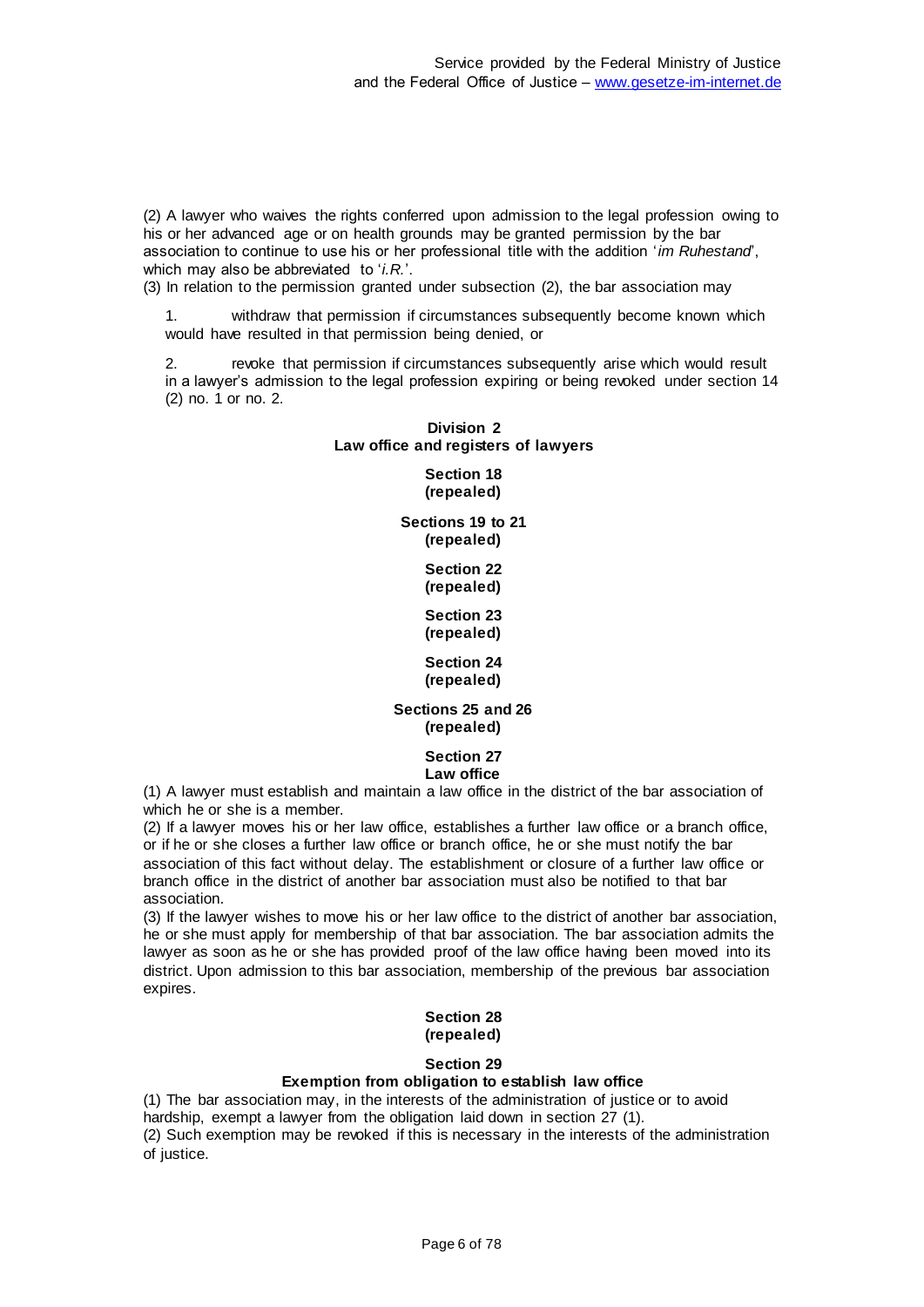(3) (repealed)

(4) (repealed)

#### **Section 29a Law offices in other states**

(1) The provisions of this Part do not preclude the lawyer from establishing or maintaining further law offices in other states.

(2) The bar association exempts a lawyer who establishes law offices only in other states from the obligation under section 27, unless this is precluded by overriding interests of the administration of justice. The exemption may be revoked if this is necessary in the overriding interest of the administration of justice.

(3) The lawyer is required to inform the bar association of the address of his or her law office in another state as well as of any change of its address.

# **Section 30**

## **Authorised recipient**

(1) Where a lawyer is exempt from the obligation to maintain a law office, that lawyer is to designate to the bar association an authorised recipient who lives or has business premises in Germany. The lawyer must give the authorised recipient access to his or her special electronic legal mailbox. The authorised recipient must, at a minimum, be authorised to take note of incoming mail and provide acknowledgement of receipt electronically.

(2) Service to the authorised recipient is also possible from lawyer to lawyer and on the lawyer himself of herself (section 173 (1) and (2), sections 175 and 195 of the Code of Civil Procedure).

(3) If, contrary to subsection (1), no authorised recipient has been designated, service may be effected by posting (section 184 of the Code of Civil Procedure). The same applies where service to the authorised recipient is not possible.

## **Section 31**

**Registers kept by bar associations and Central Register of Federal Bar Association** (1) The bar associations keep electronic registers of lawyers admitted to practise in their districts. These registers may be kept as part of the Central Register to be maintained by the Federal Bar Association. The bar associations use an automated procedure to transmit the data stored in their registers for inclusion in the Central Register. The Central Register must indicate which bar association each lawyer is a member of. Before making a new entry the bar associations carry out an identification procedure. They are responsible in data protection matters as regards the data entered, in particular for the accuracy and lawfulness of their data collection.

(2) The registers of the bar associations and the Central Register serve to provide information to the authorities and courts, consumers of legal services and other persons involved in legal relations. Everyone has the right to inspect the registers and the Central Register free of charge. A search of the registers and of the Central Register is made possible by means of an electronic search system.

(3) The bar associations are required to enter the following in their registers:

1. the lawyer's family name and given name(s);

2. the name and address of the lawyer's law office; if no law office is maintained, a delivery address;

3. the name and address of any further law offices and branch offices;

4. telecommunications data and the internet addresses of the law office and any further law offices and branch offices notified by the lawyer;

5. the professional title and titles conferred in specialist fields of law;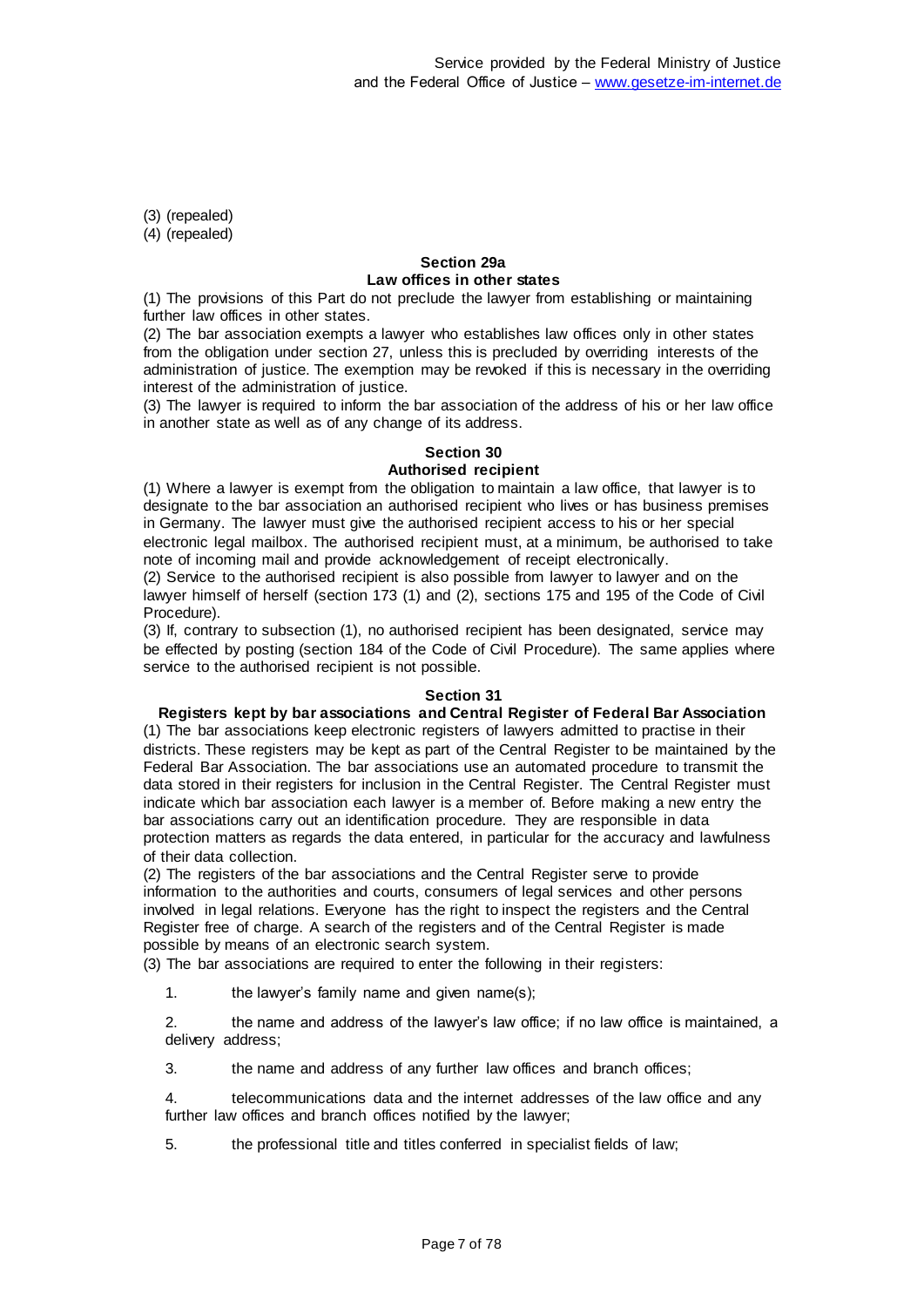6. the date of admission;

7. any pre-existing bans on practising law, on professional activity and on representing clients, and any pre-existing, immediately enforceable withdrawals and revocations of admission to practise law;

8. the appointment of a deputy or liquidator by the bar association, as well as the designation of an authorised recipient in accordance with section 30, stating the family name, given name(s) and address of the deputy, liquidator or authorised recipient;

9. in the cases referred to in section 29 (1) or in section 29a (2), the subject matter of the exemption;

10. a demonstrated interest on the part of the lawyer in acting as court-appointed counsel.

(4) The Federal Bar Association is, in addition, required to enter the designation of the special electronic legal mailbox in the Central Register. It is responsible for these data. In addition, the Federal Bar Association is to enable lawyers to enter their language skills and main areas of activity in the Central Register.

(5) Entries pertaining to a lawyer which are made in the registers kept by the bar associations as well as in the Central Register are blocked as soon as the lawyer's membership of the bar association which is keeping the register ends. Entries are then deleted after an appropriate period. If the lawyer's membership ends on account of his or her becoming a member of another bar association, correction is to take the place of blocking or deletion of the entry in the Central Register. Where a liquidator has been appointed, data are not blocked; any blocking already effected is to be reversed. Data are not deleted until liquidation has been completed.

### **Section 31a**

#### **Special electronic legal mailbox**

(1) The Federal Bar Association sets up a ready-to-receive special electronic legal mailbox (*besonderes elektronisches Anwaltspostfach*) for each member of a bar association listed in the Central Register. After setting up a special electronic legal mailbox, the Federal Bar Association communicates its designation to the relevant bar association for storage in that bar association's register.

(2) For the purpose of setting up the special electronic legal mailbox, the bar association communicates to the Federal Bar Association the family name, given name(s) and a delivery address of those persons who have filed an application for admission to the bar association. In the case of in-house lawyers, information is also to be provided as to whether the activity is pursued in the context of several employment relationships. The information

communicated is to be deleted where the application is withdrawn or admission to the bar association is denied by final decision.

(3) The Federal Bar Association must ensure that access to the special electronic legal mailbox is possible only by means of a secure procedure using two separate and independent security measures. It may also enable deputies, liquidators and authorised recipients to use the special electronic legal mailbox; subsection (2) applies analogously. The Federal Bar Association may provide for different access authorisations for bar members and other persons. It is authorised to delete the messages stored in the special electronic legal mailbox after an appropriate period. The special electronic legal mailbox is, as a rule, to be accessible.

(4) As soon as membership of a bar association expires for reasons other than the lawyer becoming a member of another bar association, the Federal Bar Association revokes access authorisation to the special electronic legal mailbox. It deletes it as soon as it is no longer required.

(5) The Federal Bar Association may also set up special electronic legal mailboxes for itself and for the bar associations. Subsection (3) sentence 1 and sentence 5 applies.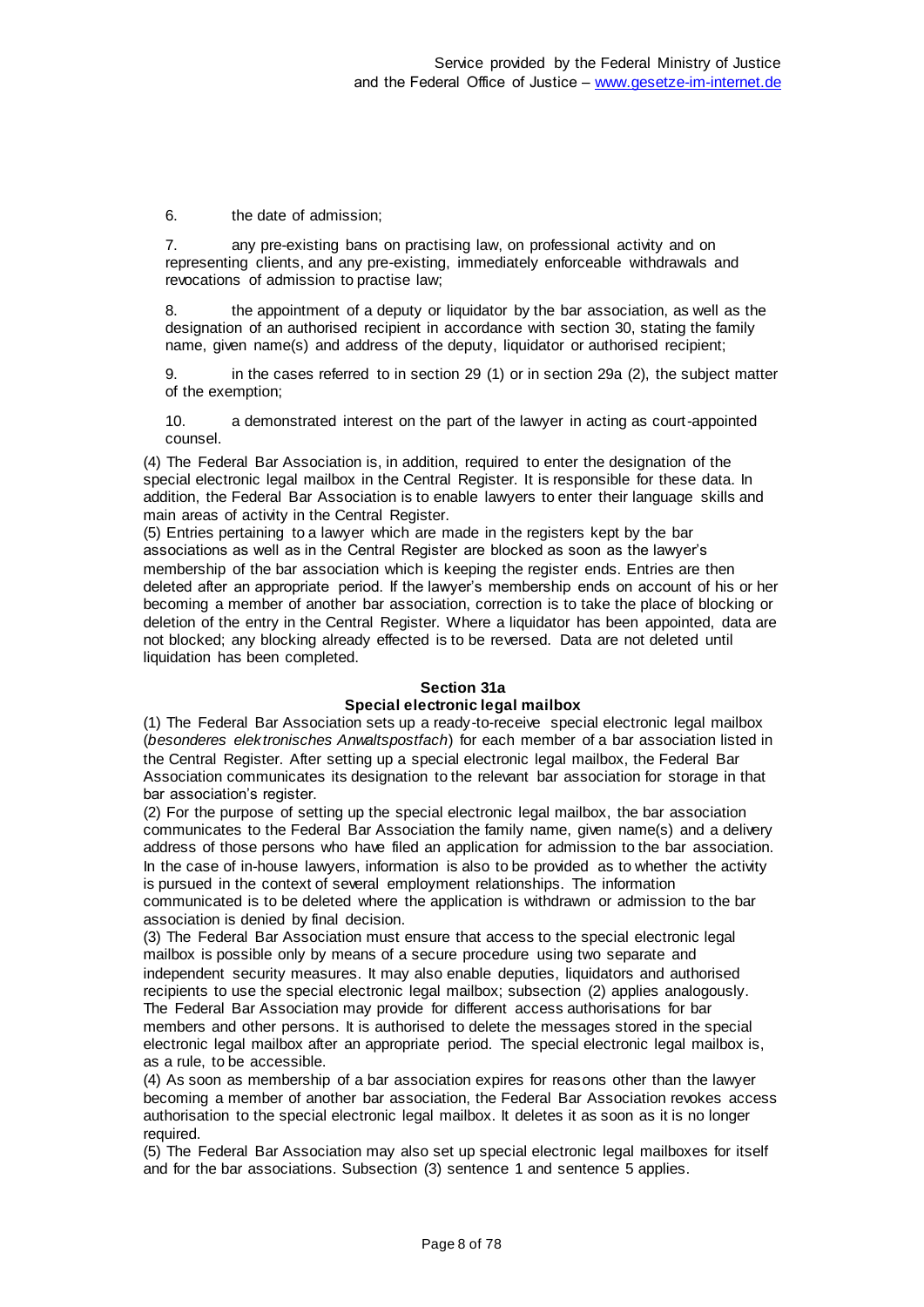(6) The person to whom a special electronic legal mailbox is assigned is required to have at his or her disposal the technical equipment needed to use the mailbox, and to take note of services effected and messages received via the special electronic legal mailbox. (7) The Federal Bar Association is required to set up an additional special electronic legal mailbox for each further law office established by a member of a bar association which has been entered in the Central Register. If the entry concerning the additional law office is deleted from the Central Register, the Federal Bar Association revokes access authorisation to the additional special electronic legal mailbox and deletes it as soon as it is no longer required. Subsection (1) sentence 2 and (3), (4) and (6), as well as section 31 (4) sentence 1 and sentence 2 apply accordingly to the additional special electronic legal mailbox.

## **Section 31b Register of European Lawyers**

In addition to a search pursuant to section 31 (2) sentence 3, the Federal Bar Association enables a search, via the electronic search system available on the website of the European Commission (Register of European Lawyers), of that information entered in the Central Register which is included in the Register of European Lawyers.

### **Section 31c**

#### **Authorisation to issue statutory instruments**

The Federal Ministry of Justice and Consumer Protection issues statutory instruments requiring the approval of the Bundesrat to lay down specific rules concerning

1. the collection of data to be entered in the bar associations' electronic registers, the keeping of these registers and inspection of these registers,

2. the collection of data to be entered in the Central Register, the keeping of the Central Register and inspection of the Central Register,

3. the special electronic legal mailboxes, in particular details concerning

a) their setting up and the data which need to be communicated for this purpose,

- b) their technical configuration, including their accessibility,
- c) their maintenance,
- d) access authorisation and use,
- e) the deletion of messages and
- f) their deletion,

4. retrieval of information from the Central Register via the Register of European Lawyers.

#### **Division 3 Administrative procedures**

#### **Section 32**

#### **Supplementary application of Administrative Procedure Act**

(1) The Administrative Procedure Act (*Verwaltungsverfahrensgesetz*) applies to administrative procedures under this Code or under a statutory instrument issued on the basis of this Code, unless otherwise provided. The administrative procedures may be processed by a single entity in accordance with the provisions of the Administrative Procedure Act.

(2) Applications are to be considered within a period of three months; section 42a (2) sentences 2 to 4 of the Administrative Procedure Act applies accordingly. In the cases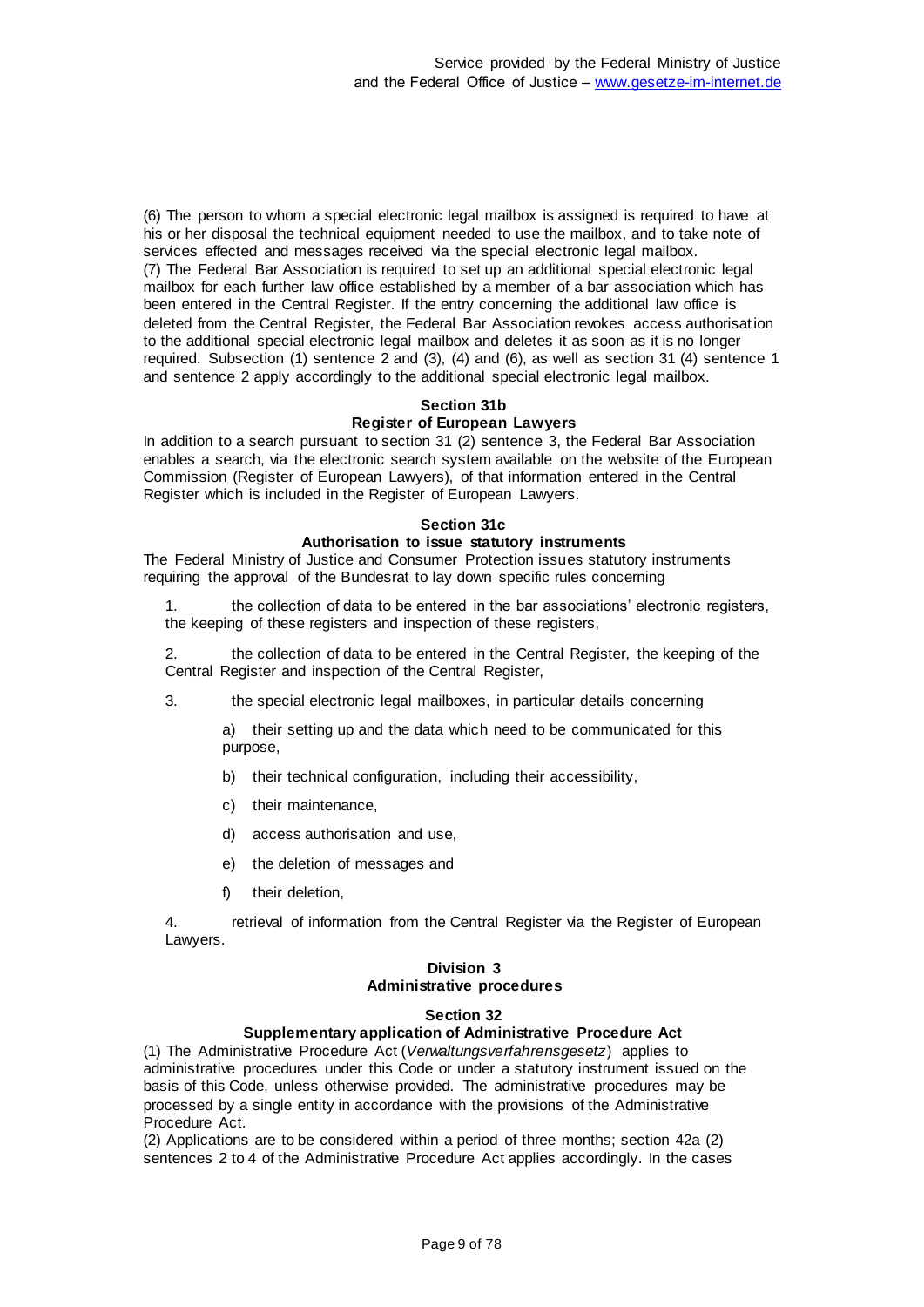referred to in section 15, the period begins to run upon presentation of the medical report. Section 10 remains unaffected.

#### **Section 33 Competence and jurisdiction**

(1) The bar associations are competent as regards implementation of this Code and of the statutory instruments issued on its basis, unless otherwise provided.

(2) The Federal Ministry of Justice and Consumer Protection is authorised to delegate the duties and powers conferred on it under this Code to the President of the Federal Court of Justice. The *Land* governments are authorised to delegate the duties and powers conferred on the *Land* departments of justice under this Code by way of a statutory instrument to the authorities subordinate to them. The *Land* governments may delegate such authorisation by way of a statutory instrument to the *Land* departments of justice.

(3) Jurisdiction lies with that bar association

1. of which the lawyer is a member,

2. to which the lawyer has applied for admission to the legal profession, unless another bar association has jurisdiction pursuant to no. 1 or

3. in whose district the *Rechtsanwaltsgesellschaft* which has or has applied for licensing has its seat.

If the application for admission is sent to another bar association (section 27 (3)), that bar association considers the application.

## **Section 34**

**Service**

Administrative acts by means of which admission to the legal profession or membership of a bar association is established or denied, or on account of which such admission expires or on account of which an exemption or permission is denied, withdrawn or revoked are to be served.

#### **Section 35**

#### **Appointment of deputy in administrative proceedings**

Where, upon the request of the bar association, a deputy is appointed for administrative proceedings, a lawyer is, as a rule, to be appointed as that deputy.

#### **Section 36**

### **Establishment of facts and transmission of personal data**

(1) In admission matters, the bar association may, for the purposes of establishing the facts, obtain unrestricted information under section 41 (1) no. 11 of the Federal Central Criminal Register Act (*Bundeszentralregistergesetz*) by way of a query.

(2) Courts and authorities transmit personal data to the bar association or the body responsible for taking the decision which the transmitting body regards as necessary with regard to admission to the legal profession, the commencement or termination of membership of a bar association, withdrawal or revocation of permission or exemption, or as regards the institution of reprimand proceedings or lawyers' disciplinary proceedings. The data are not transmitted where

1. transmission would affect the interests meriting protection of the data subject and the bar association's or the decision-making body's interest in obtaining the information does not override the data subject's interests in the information not being transmitted or

2. transmission is precluded by specific statutory rules pertaining to the use of the data.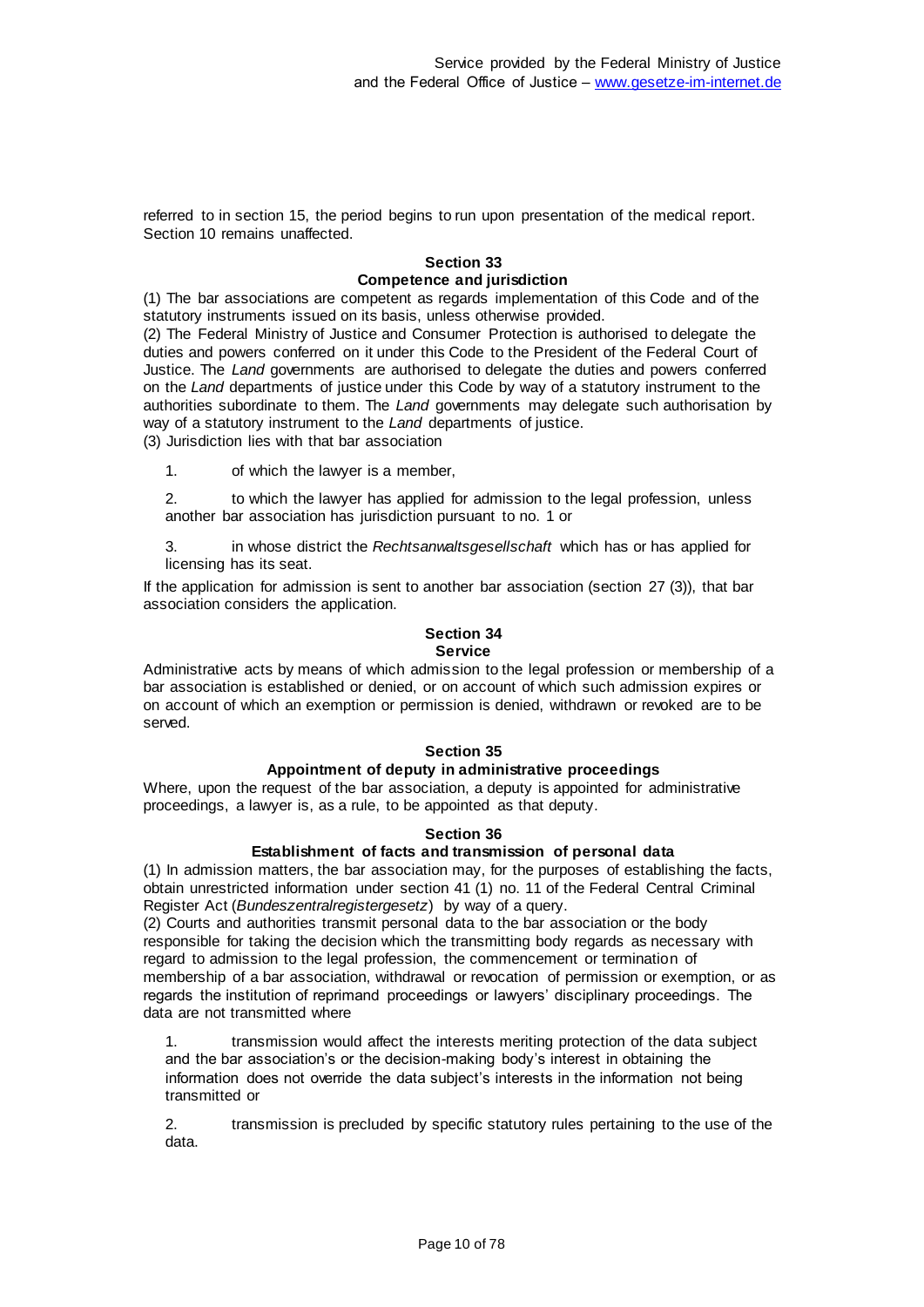Contrary to section 30 of the Fiscal Code (*Abgabenordnung*), information concerning the amount of outstanding tax debts may be transmitted for the purpose of preparing the revocation of admission on account of the lawyer facing financial difficulties; the bar association may use the tax data only for that purpose for which they were transmitted. (3) If a lawyer is a member of a professional chamber of another liberal profession within the area of application of this Code, the bar association may transmit personal data about that lawyer to the competent professional chamber if the transmitting body regards the information to be necessary in regard to the performance of those tasks of the other professional chamber which are connected with admission to the profession or with the institution of reprimand proceedings or proceedings before a professional disciplinary tribunal. Subsection (2) sentence 2 applies accordingly.

(4) If the lawyer is simultaneously a member of a chamber of notaries and that lawyer's membership of a bar association ends for a reason other than the lawyer's death, the bar association informs the *Land* department of justice and the chamber of notaries of that fact without delay.

#### **Section 37**

#### **Substitution of written form**

Where this Act prescribes the submission of a written declaration, such declaration may also be submitted via the special electronic legal mailbox if both the person making the declaration and the recipient have such a special electronic legal mailbox. If the declaration is to be submitted by a natural person, that person's qualified electronic signature is to be added to the document or the document is to be signed and forwarded by that person himself or herself.

#### **Sections 38 to 42 (repealed)**

#### **Part 3**

## **Rights and duties of lawyers and professional cooperation amongst lawyers**

#### **Division 1 General matters**

#### **Section 43 General professional duty**

A lawyer is required to conscientiously practise the profession of lawyer. Both when practising and when not practising his or her profession a lawyer must prove worthy of the respect and confidence which the status of a lawyer demands.

#### **Section 43a Basic duties**

(1) A lawyer may enter into no relationships which jeopardise his or her professional independence.

(2) A lawyer is bound to maintain confidentiality. This obligation applies to everything which becomes known to a lawyer in the exercise of his or her profession. It does not apply to facts which are obvious or which, by dint of their importance, do not necessitate confidentiality. A lawyer is required to oblige those persons in his or her employ, in text form, to maintain confidentiality and to advise them of the consequences under criminal law of any violation of that obligation. Further, a lawyer must take suitable measures to ensure compliance with the obligation to maintain confidentiality. Persons employed by the lawyer are equal to persons who are involved in his or her professional activities as part of preparations for their own professional activity or in another auxiliary capacity. Sentence 4 does not apply to trainee lawyers (*Referendare*) and persons employed who are subject to the same requirements as the lawyer as regards the obligation to maintain confidentiality. Where a lawyer has associated himself or herself for the joint exercise of the profession with other persons who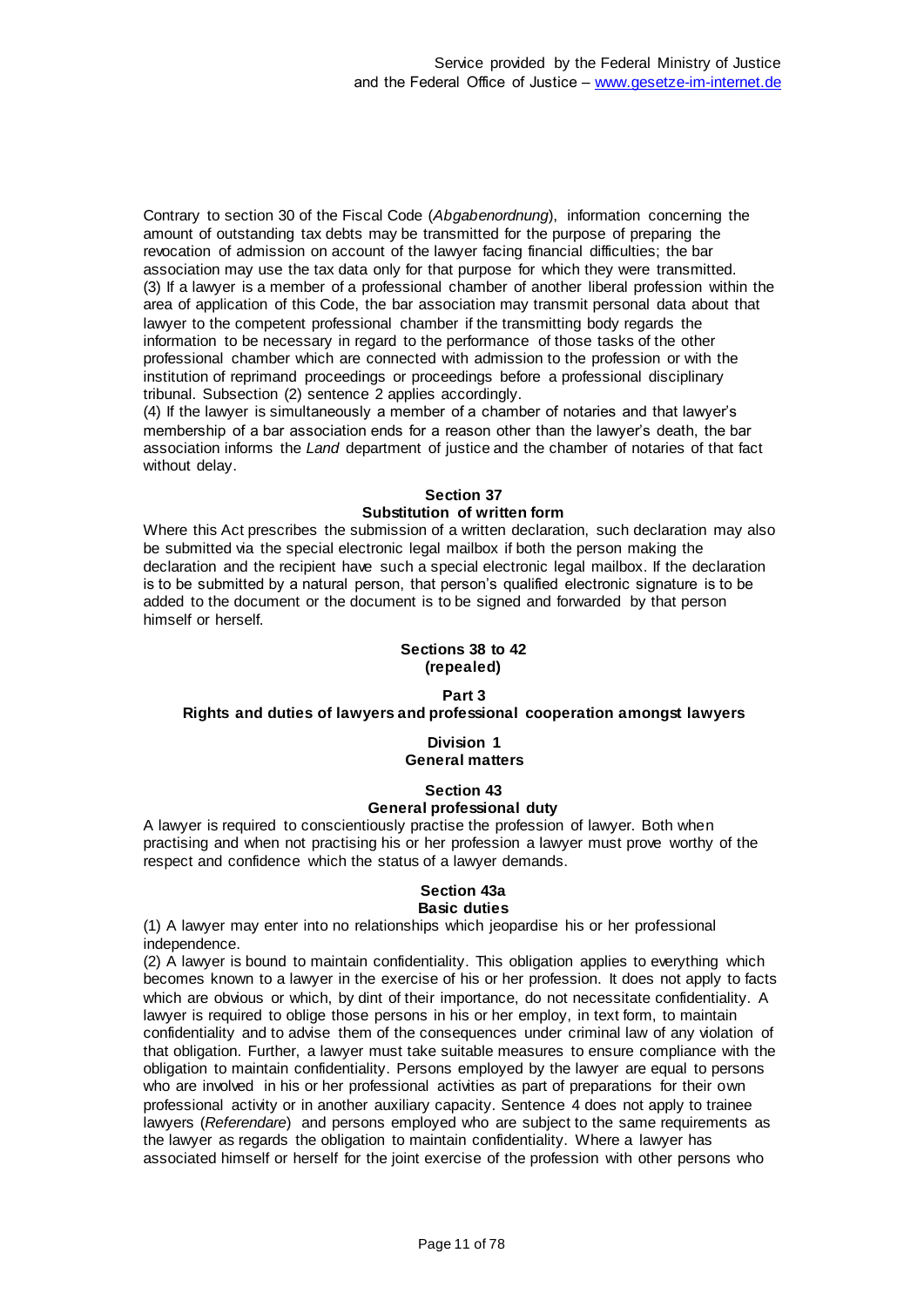are subject to the same requirements as regards the obligation to maintain confidentiality and employees have a single employment relationship, it is also sufficient to provide proof that one of these other persons has committed to the obligation referred to in sentence 4. (3) A lawyer may not behave in an unobjective manner in the exercise of his or her profession. Conduct is in particular deemed to be unobjective where it involves the conscious dissemination of untruths or such disparaging statements which other parties or the course of proceedings have given no occasion to make.

(4) A lawyer may not represent conflicting interests.

(5) A lawyer is obliged to apply the requisite diligence when dealing with assets entrusted to him or her. Third-party monies are to be passed on to the authorised recipient or to be paid into an escrow account without delay.

(6) A lawyer is obliged to engage in continuing professional development.

#### **Section 43b Advertising**

A lawyer is permitted to advertise legal services only insofar as such advertising provides objective information about the form and content of the professional activity and it is not aimed at a client retaining the lawyer in a specific case.

#### **Section 43c Specialist lawyers**

(1) A lawyer who has specialist knowledge of and experience in a field of law may be granted permission to use the professional title of '*Fachanwalt*' or '*Fachanwältin*'. A lawyer may specialise in administrative law, tax law, labour law and social law, as well as in those fields of law laid down in the rules of professional conduct pursuant to section 59b (2) no. 2 (a). Permission may be granted for a maximum of three fields of law.

(2) The executive board of the bar association considers a lawyer's application for permission to use one of the professional titles after a committee of that bar association has examined the proof to be furnished by the lawyer of the required specialist knowledge and experience.

(3) The executive board of the bar association forms a committee for each field of law and appoints its members. Each committee comprises at least three lawyers; each lawyer may be a member of several committees. Sections 75 and 76 (1) and (2) apply accordingly. Several bar associations may together form joint committees.

(4) Permission to use the professional title of '*Fachanwalt*' or '*Fachanwältin*' may be withdrawn by the executive board of the bar association with effect for the future where facts subsequently come to light whose knowledge would have led to permission having to have been denied. Permission may be revoked upon failure to undertake a course of continuing professional development as prescribed in the rules of professional conduct.

## **Section 43d**

## **Disclosure and information requirements in regard to collection services**

(1) Upon first asserting a claim against a private individual, a lawyer performing collection services must communicate the following information in a clear and comprehensible manner in text form:

the name of his or her client or the name of that client's company, as well as that client's address, unless it can be shown that stating the address would interfere with the client's overriding interests worth protecting,

2. the basis of the claim, where contracts have been concluded including a precise description of the subject matter of the contract and the date of conclusion of the contract, in the case of unlawful acts stating the type and date of commission of the act,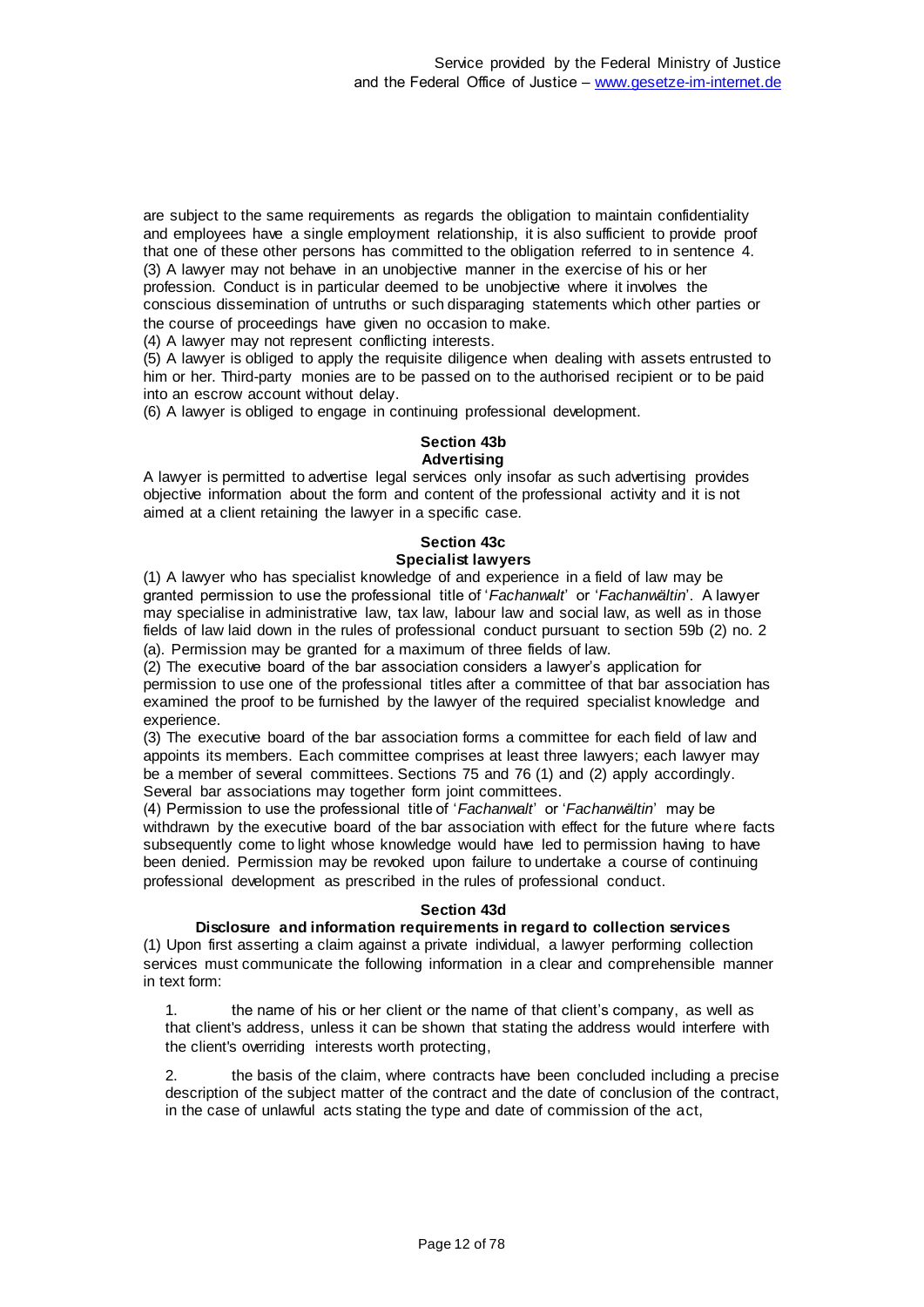3. if interest is being claimed, a calculation of the interest together with the claim on which interest is to be paid, the rate of interest and the period for which interest is being calculated,

4. if a rate of interest is being claimed over and above the statutory rate of default interest, special reference to that fact and information regarding the circumstances on the basis of which the higher rate of interest is being claimed,

5. if costs for collection are being asserted, information regarding the type, amount and their basis,

6. if value added tax amounts are being asserted together with the costs for collection, a declaration to the effect that the client cannot deduct these amounts as input tax.

7. if the private individual's address was not provided by the creditor but was otherwise determined, reference to that fact and to how any errors which may have occurred can be asserted,

8. the designation, address and electronic mail address of the bar association responsible for him or her.

(2) Upon the request of a private individual, a lawyer performing collection services is required to provide the following additional information in text form without delay:

1. the name or the name of the company of the person in whose name the claim arose,

2. where a contract has been concluded, the essential circumstances relating to the conclusion of the contract.

(3) If a lawyer performing collection services intends to reach an agreement with a private individual concerning deferment of payment or payment in instalments, the lawyer must first provide that individual with information, in text form, about the resulting costs. (4) If a lawyer performing collection services requests a private individual to provide an acknowledgement of debt, then when making the request the lawyer must inform that individual, in text form, as per sentence 2 of the fact that the acknowledgement of debt generally means that he or she will no longer be able to assert those defences and objections against the acknowledged debt which were established at the point in time at which the acknowledgement of debt was provided. The information must

1. state clearly which parts of the debt are covered by the acknowledgement of debt and

2. name typical examples of defences and objections which can no longer be asserted, such as the non-existence or settlement or limitation of the acknowledged debt.

(5) A private individual within the meaning of this provision is any natural person against whom a claim is being made which is not linked to his or her commercial or independent professional activity.

#### **Section 43e Availment of services**

(1) Lawyers may give service providers access to facts to which the obligation of confidentiality in accordance with section 43a (2) sentence 1 applies to the extent that this is necessary to be able to avail themselves of such services. Service providers are other persons or agencies commissioned by lawyers with rendering services in the exercise of their profession.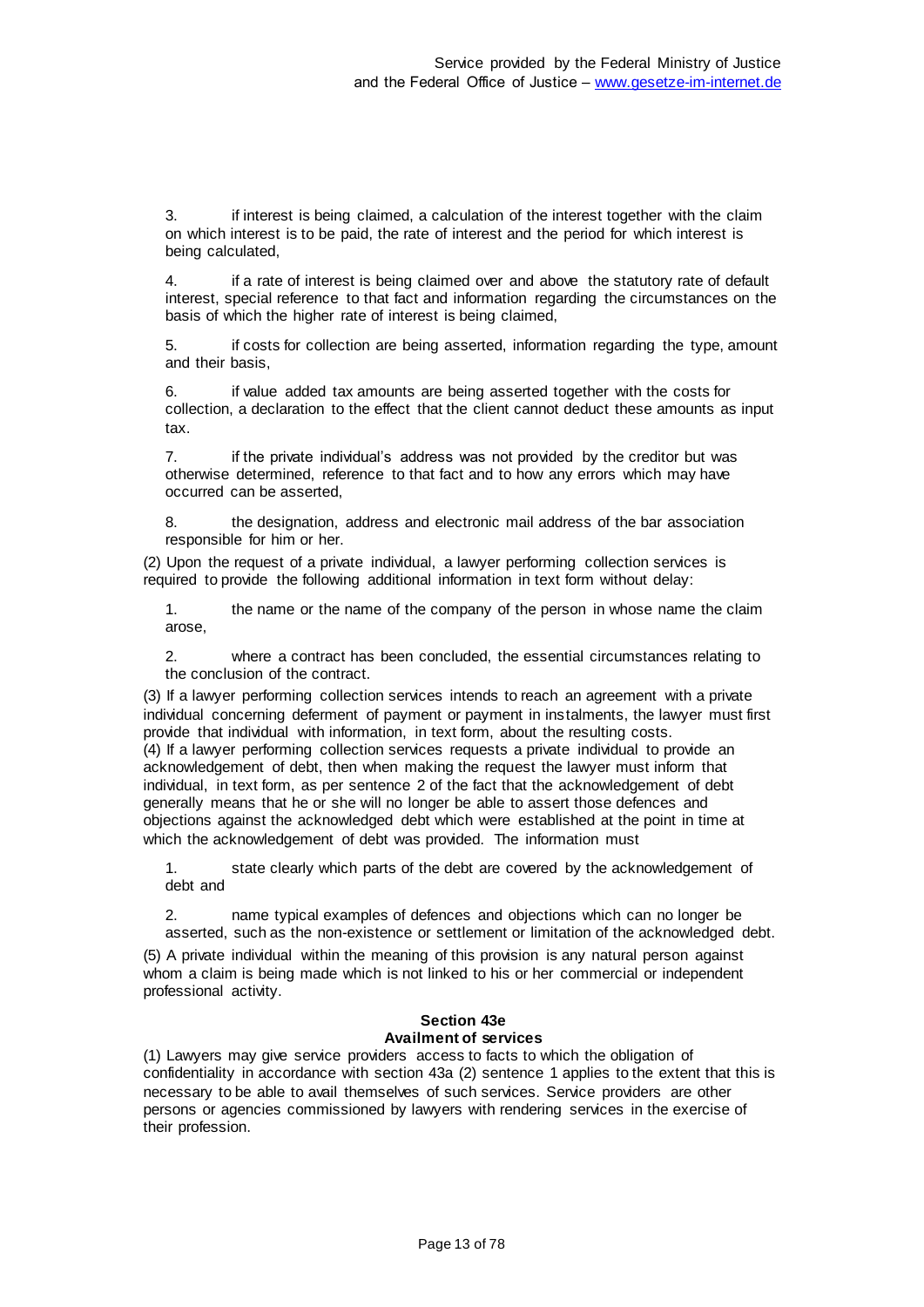(2) Lawyers are obliged to carefully select their service providers. Cooperation must be immediately terminated where it can no longer be guaranteed that the service provider will be able to fulfil the requirements set out in subsection (3).

(3) Contracts with service providers must be made in text form. Such contracts must

1. oblige the service provider to maintain confidentiality and advise of the consequences under criminal law of any violation of that obligation,

2. oblige the service provider to obtain knowledge of others' secrets only insofar as this is necessary in the fulfilment of the contract and

stipulate whether the service provider is authorised to involve other persons in the fulfilment of the contract; where this is the case, the service provider must be required to oblige, in text form, those persons to maintain confidentiality.

(4) When availing themselves of services which are provided abroad, lawyers may only give the service provider access to others' secrets, notwithstanding the other conditions set out in this provision, if the level of protection of secrets in the other country is comparable to that in Germany, unless this is not a requirement of the protection of secrets.

(5) Where lawyers avail themselves of services which directly serve an individual client, they may only grant service providers access to others' secrets if the client has consented thereto.

(6) Subsections (2) and (3) also apply where lawyers avail themselves of services to which the client has consented, unless the client has expressly waived the need to observe the requirements set out in subsections (2) and (3).

(7) Subsections (1) to (6) do not apply where lawyers avail themselves of services on the basis of special statutory provisions. Subsection (3) sentence 2 does not apply if the service provider is bound by law to maintain confidentiality regarding the service to be rendered. (8) Provisions concerning the protection of personal data remain unaffected.

#### **Section 44**

#### **Notification of refusal to take on case**

A lawyer who is approached in a professional capacity and who does not wish to take on a case must promptly state his or her reasons for refusing to take on a case. The lawyer is to pay compensation for the damage arising on account of any culpable delay in such notification.

## **Section 45**

## **Prohibition of professional activity**

(1) A lawyer may not act in a professional capacity if he or she

1. has already acted as a judge, arbitrator, public prosecutor, member of the public service, notary, deputy notary or administrator for a notary in the same legal matter;

2. has recorded an instrument in the capacity as notary, deputy notary or administrator for a notary and the validity or interpretation of that instrument is in dispute or the instrument is being enforced;

3. is required to proceed against the holder of the assets which the lawyer is administrating in matters in which the lawyer was already involved in the capacity as insolvency administrator, administrator, executor, custodian or in a similar capacity;

4. has already acted in a professional capacity in the same matter outside of the activity as lawyer or another activity within the meaning of section 59a (1) sentence 1; this does not apply if the professional activity has ended.

(2) A lawyer is prohibited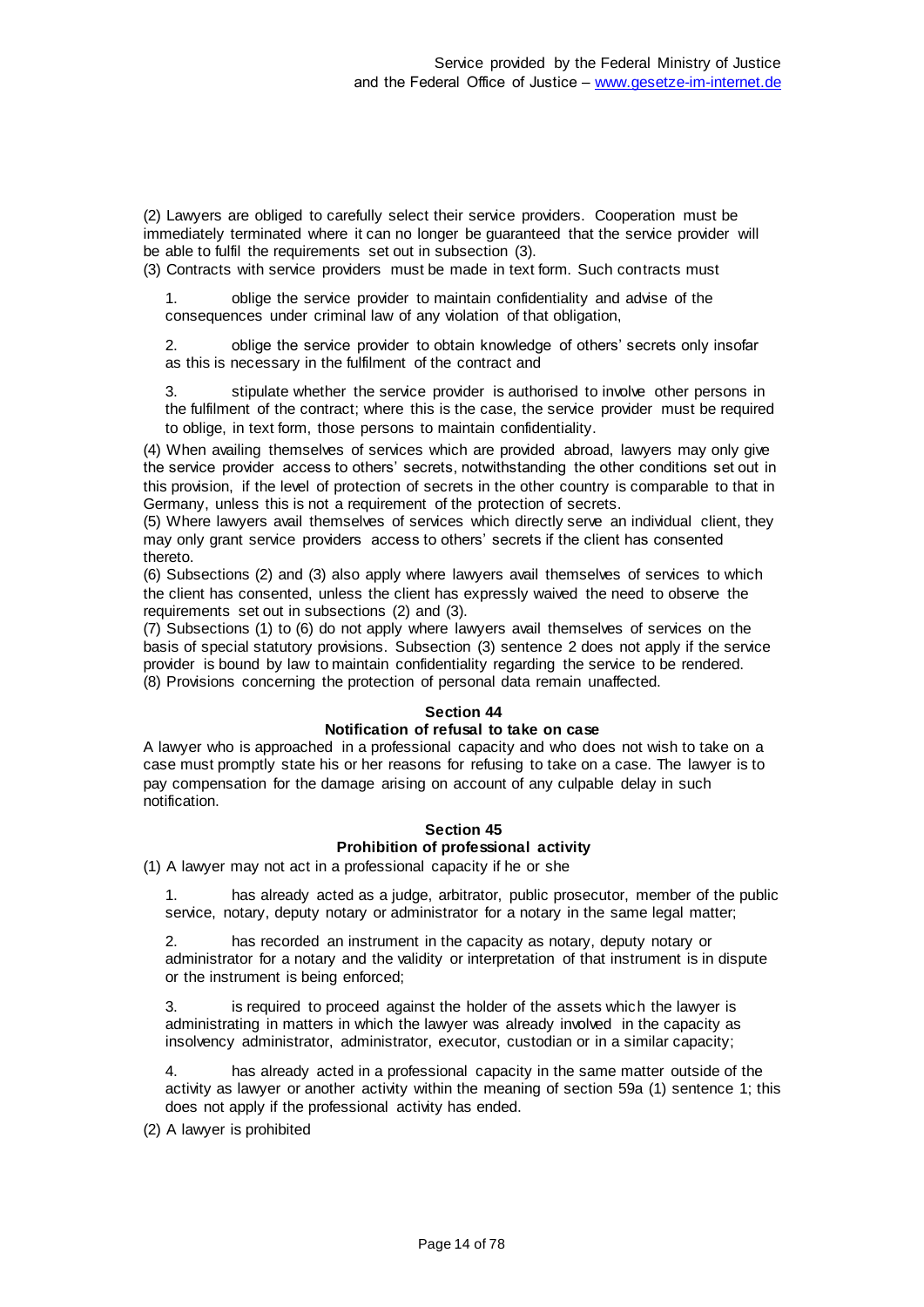1. from acting as an insolvency administrator, administrator, executor, custodian or in a similar capacity in matters against the holder of the assets to be administrated in which he or she was already involved in the capacity as lawyer;

2. from acting in a professional capacity in matters in which he or she was already involved in the capacity as lawyer outside of the activity of lawyer or another activity within the meaning of section 59a (1) sentence 1.

(3) The prohibitions under subsections (1) and (2) also apply to those lawyers and members of other professions who are or were in partnership with a lawyer or associated in another manner for the joint exercise of their profession and also insofar as one of these was involved within the meaning of subsections (1) and (2).

#### **Section 46**

### **Salaried lawyers and in-house lawyers**

(1) Lawyers may practise their profession as the salaried employees of employers who are practising as lawyers or patent attorneys or in a company for the joint practice of law or patent law.

(2) Salaried employees of persons or companies other than those referred to in subsection (1) are deemed to be practising as a lawyer if they are working as a lawyer for their employer under an employment agreement (in-house lawyer). In order to be able to exercise their profession in accordance with sentence 1, in-house lawyers must have been admitted to the legal profession pursuant to section 46a.

(3) A person is deemed to be working as a lawyer within the meaning of subsection (2) sentence 1 if the employment relationship is characterised by the professionally independent and autonomous performance of the following activities and the following features:

1. examining legal matters, including establishing the facts of a case, as well as developing and assessing possible solutions,

2. giving legal advice,

3. the activity is focused on the shaping of legal relations, in particular by independently conducting negotiations or realising rights and

the authority to outwardly represent the company.

(4) Anyone who is bound by instructions which preclude the independent analysis of a legal situation and the provision of individualised legal advice is not deemed to be pursuing a professionally independent activity within the meaning of subsection (3). The in-house lawyer's professional independence in the exercise of the profession is to be contractually and factually guaranteed.

(5) An in-house lawyer's right to advise and represent clients is limited to the employer's legal affairs. These also encompass

1. the legal affairs of affiliated companies within the meaning of section 15 of the Stock Corporation Act (*Aktiengesetz*),

those legal services to which the employer is authorised vis-à-vis its members, insofar as the employer is an association or trade union pursuant to section 7 or section 8 (1) no. 2 of the Legal Services Act (*Rechtsdienstleistungsgesetz*) and

3. those legal services to which the employer is authorised vis-à-vis third parties, insofar as the employer is a member of one of the professions referred to in section 59a which are capable of forming partnerships or is a company for the joint exercise of such professions.

#### **Section 46a Admission as in-house lawyer**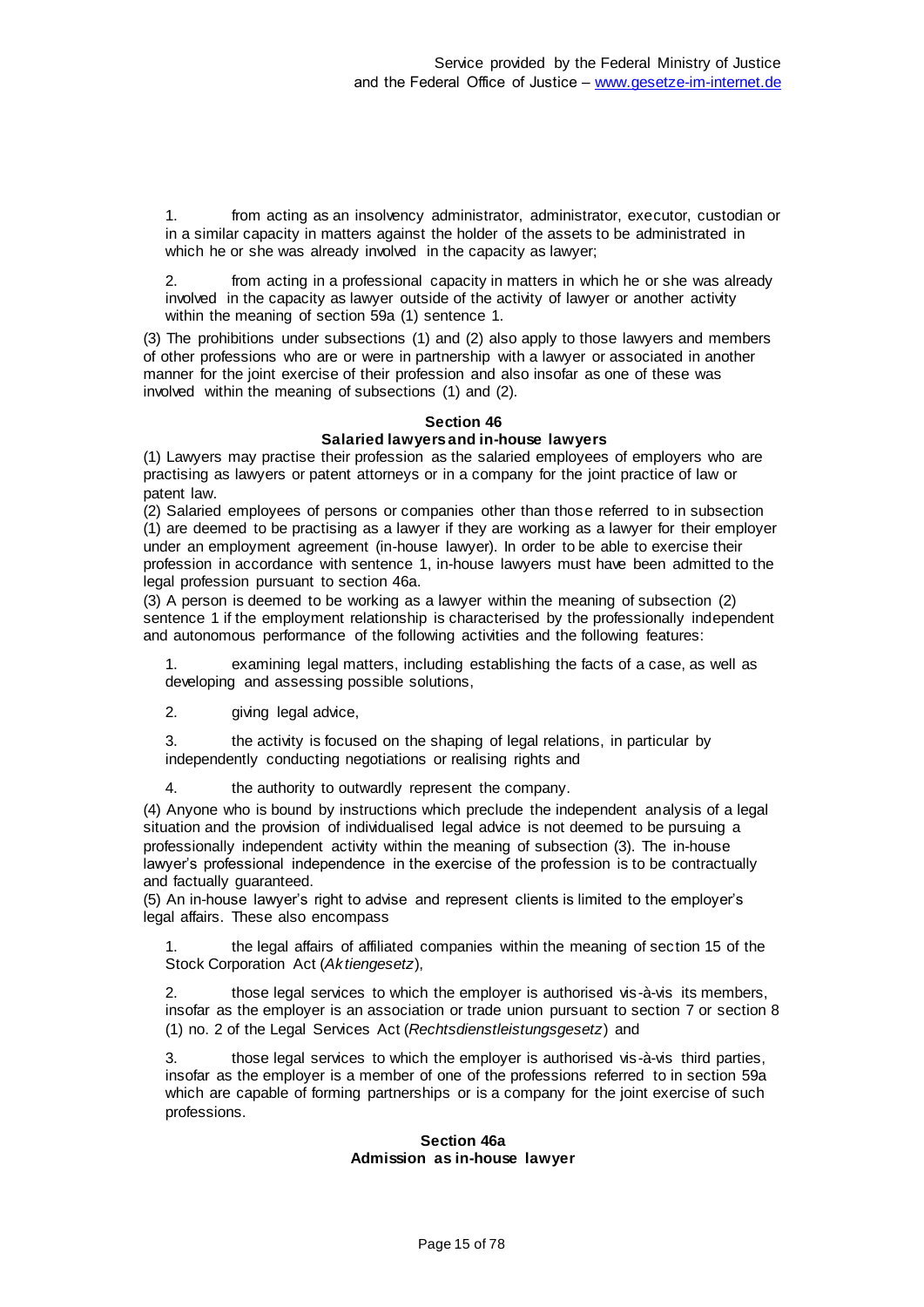(1) Admission to the legal profession in the capacity as in-house lawyer is to be granted upon application where

1. the general requirements for admission to the legal profession under section 4 are met,

2. none of the grounds for refusing admission referred to in section 7 applies and

3. the activity meets the requirements of section 46 (2) to (5).

Admission pursuant to sentence 1 may be granted for several employment relationships. (2) The bar association with local jurisdiction considers an application for admission as an inhouse lawyer after having heard the pension insurance fund. The decision is to be reasoned and served on the applicant as well as on the pension insurance fund. Both the applicant and the pension insurance fund are entitled to legal protection pursuant to section 112a (1) and (2) against the decision taken pursuant to sentence 1. The pension insurance fund is bound in its decision on the granting of exemption from the obligation to take out statutory pension insurance under section 6 (1) sentence 1 no. 1 and (3) of the Sixth Book of the Social Code (*Sozialgesetzbuch VI*) by the legally enforceable decision of the bar association referred to in sentence 1.

(3) The application for admission must include an original copy or a publicly certified copy of the employment contract or contracts. The bar association may require submission of further proof.

(4) The admission procedure is conducted in accordance with sections 10 to 12a, with the proviso that

1. in derogation from section 12 (2), proof of having taken out professional indemnity insurance or of having supplied a provisional cover note is not necessary;

2. in derogation from section 12 (3) and notwithstanding section 12 (1), (2) no. 1 and (4), upon admission the applicant becomes a member of the bar association retroactively as from the point in time at which the bar association received the application for admission, unless the activity for which admission is granted was not commenced until after the application was made; in such cases, membership is not established until the point in time at which the activity commences;

3. in derogation from section 12 (4), the professional title of '*Rechtsanwalt (Syndikusrechtsanwalt)*' or '*Rechtsanwältin (Syndikusrechtsanwältin)*' is to be used in the pursuit of the activity.

#### **Section 46b**

#### **Expiry of and amendment to admission as in-house lawyer**

(1) Admission to practise as an in-house lawyer expires pursuant to the provisions of section 13.

(2) Sections 14 and 15, with the exception of section 14 (2) no. 9, apply as regards the withdrawal and revocation of admission to practise as an in-house lawyer. Admission to practise as an in-house lawyer is, further, to be revoked in full or in part if the employment contract on which an employment relationship is based or the activity which is in fact pursued no longer meets the requirements of section 46 (2) to (5). Section 46a (2) applies accordingly.

(3) Where, following admission pursuant to section 46a, other employment relationships as in-house lawyer are commenced or an essential change is made to the activity within the context of existing employment relationships, admission pursuant to the provisions of sec tion 46a is, upon application, to be extended to the other employment relationships or to the amended activity under the conditions referred to in section 46a.

(4) Notwithstanding the duties of notification and submission referred to in section 56 (3), an in-house lawyer is also to give immediate notification to the body competent as referred to in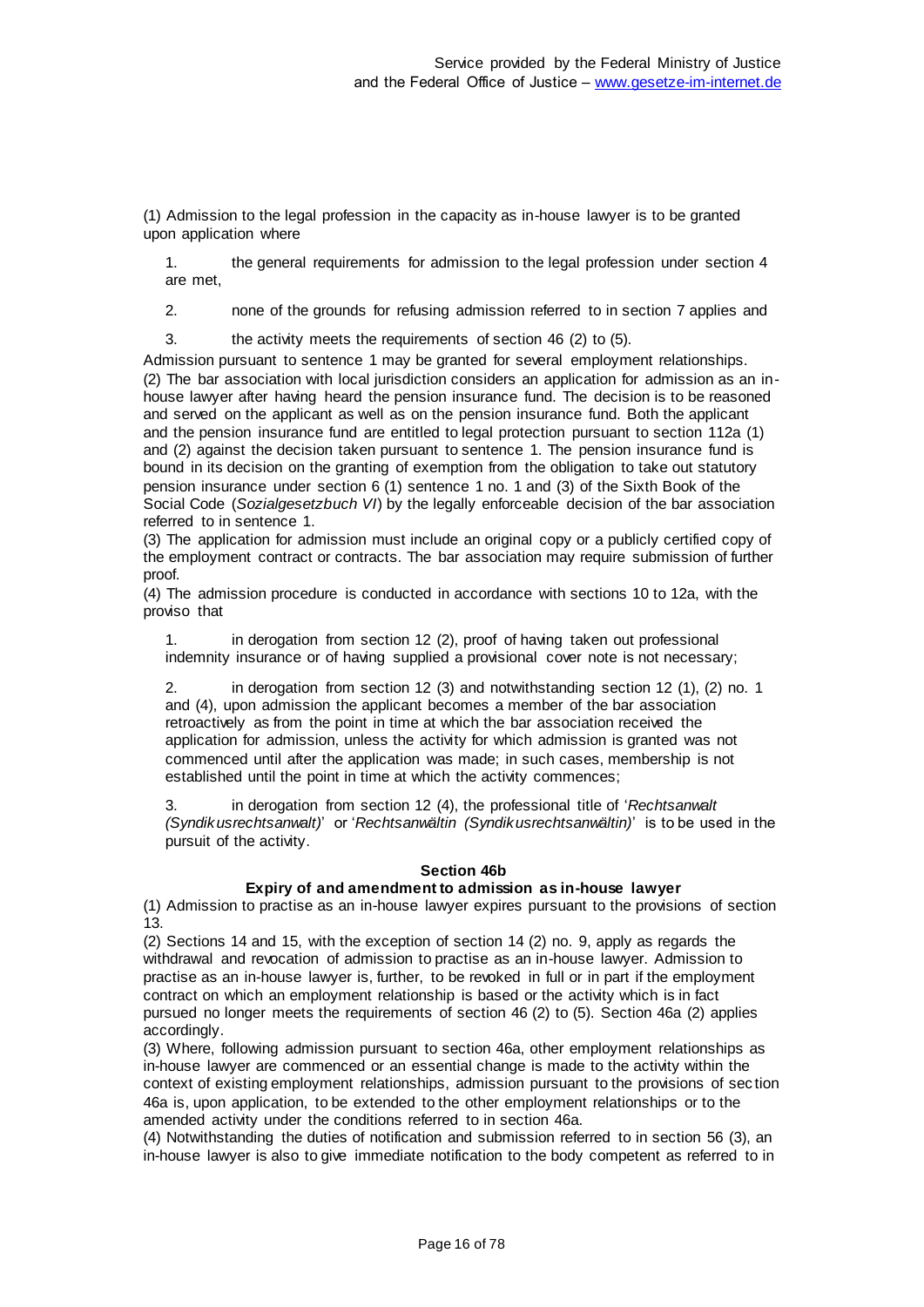section 56 (3) of any of the following changes to the employment relationship which relate to the activity:

1. any amendment to the employment agreement relating to the activity, including the commencement of a new employment relationship,

2. any essential change to the activity within the context of the employment relationship.

In the case referred to in sentence 1 no. 1, the notification is to include an original copy or a publicly certified copy of the amended employment agreement. Section 57 applies accordingly.

#### **Section 46c**

#### **Special provisions applicable to in-house lawyers**

(1) Unless otherwise provided by law, the provisions applicable to lawyers apply to in-house lawyers.

(2) In-house lawyers may not represent their employer

1. before regional courts, higher regional courts and the Federal Court of Justice in civil-law proceedings and in proceedings on matters of non-contentious jurisdiction if the parties or the persons concerned must be represented by a lawyer or provision has been made that submissions must be signed by a lawyer, and

2. before the courts referred to in section 11 (4) sentence 1 of the Labour Courts Act (*Arbeitsgerichtsgesetz*), unless the employer is an authorised representative within the meaning of section 11 (4) sentence 2 of the Labour Courts Act.

In-house lawyers may not act as defence counsel or representative in criminal or regulatory fines proceedings directed against the employer or its employees; this applies where the subject matter of the criminal or regulatory fines proceedings is an alleged company -related crime, including in regard to the activity of a lawyer within the meaning of section 4. (3) Sections 44, 48 to 49a, 50 (2) and (3), and sections 51 to 55 do not apply to the activity of in-house lawyers.

(4) Section 27 applies to in-house lawyers with the proviso that their regular place of work is considered to be their law office. Where an in-house lawyer has also been admitted to practise as a lawyer in accordance with section 4 or that lawyer acts as an in-house lawyer under several employment relationships, a further law office is to be established and maintained for each activity, of which only one need be located within the district of the bar association of which he or she is a member.

(5) In addition to the information referred to in section 31 (3), the registers referred to in section 31 are to include the information that admission to the legal profession has been effected as an in-house lawyer. Where an in-house lawyer has also been admitted to practise as a lawyer in accordance with section 4 or acts as an in-house lawyer under several employment relationships, a separate entry is to be made for each of these activities. (6) In-house lawyers are required to designate an authorised recipient whenever they are prevented from practising their profession for more than one week. Section 30 applies accordingly.

#### **Section 47 Public-sector lawyers**

(1) Lawyers serving as a judge or civil servant who have not been appointed for life, who are commissioned as a fixed-term volunteer soldier or who are provisionally employed as a salaried public-sector employee may not exercise the profession of lawyer unless they perform the tasks assigned to them on a voluntary basis. Upon application by the lawyer, the bar association may, however, appoint a deputy or permit the lawyer to exercise the legal profession where the interests of the administration of justice are not jeopardised as a result.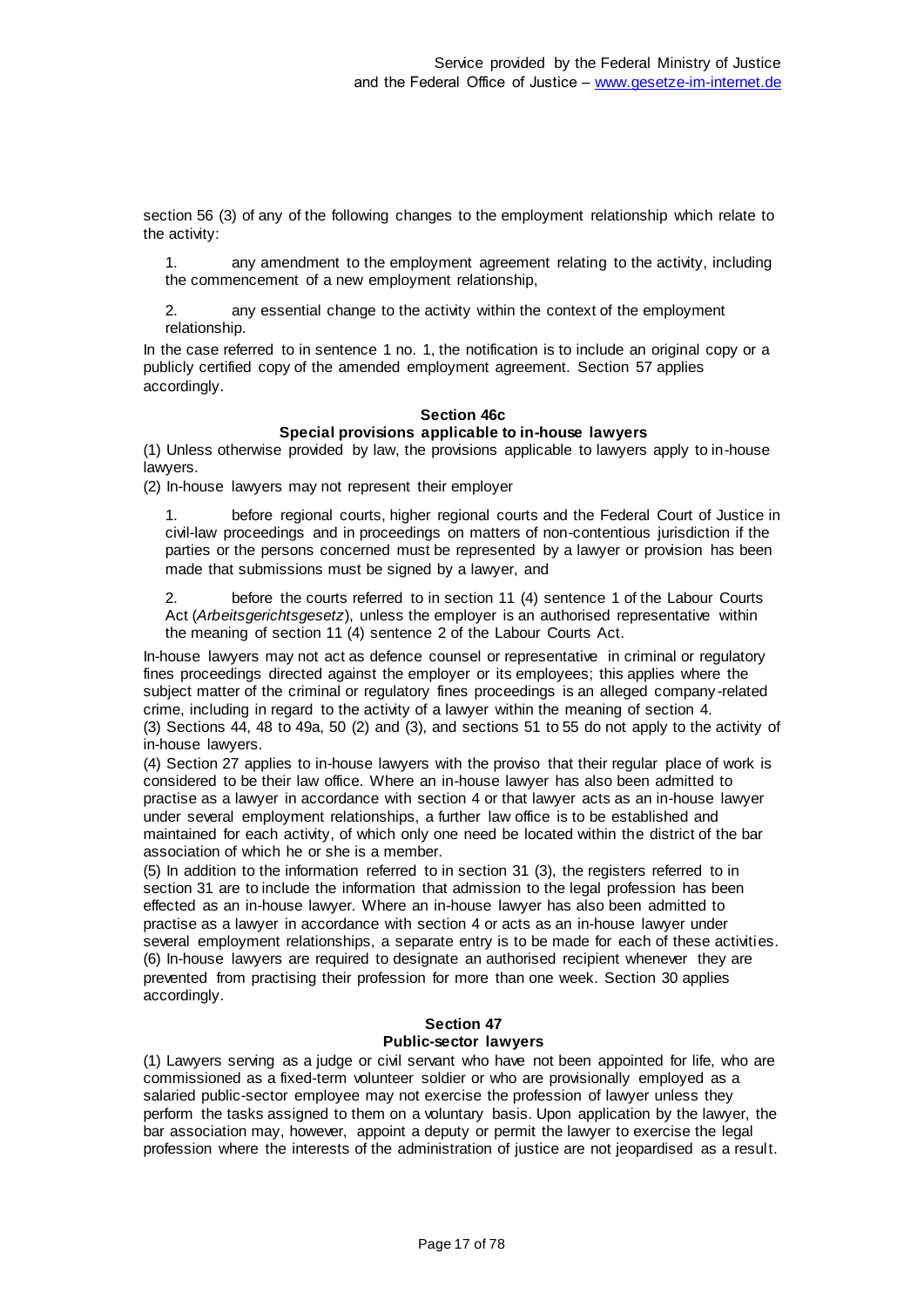(2) Where a lawyer holds public office without having been assigned the status of civil servant and that lawyer may not exercise the profession of lawyer himself or herself in accordance with the provisions applicable to the office, the bar association may, upon the lawyer's request, appoint a deputy.

(3) (repealed)

#### **Section 48 Obligation to take on legal representation in court**

(1) A lawyer must act as representative or counsel in proceedings in court

if he or she has been assigned to the party on the basis of section 121 of the Code of Civil Procedure, section 4a (2) of the Insolvency Code (*Insolvenzordnung*) or other statutory provisions in order to provisionally manage the party's rights free of charge;

2. if he or she has been assigned to the party on the basis of sections 78b and 78c of the Code of Civil Procedure;

if he or she has been assigned as counsel to the respondent on the basis of section 138 of the Act on Proceedings in Family Matters and in Matters of Non-Contentious Jurisdiction (*Gesetz über das Verfahren in Familiensachen und in den Angelegenheiten der freiwilligen Gerichtsbarkeit*).

(2) The lawyer may apply for revocation of the assignment if there are important reasons for doing so.

#### **Section 49**

### **Court-appointed counsel and assisting as legal counsel**

(1) A lawyer must take on a party's defence or assist as legal counsel if he or she has been appointed as defence counsel or legal counsel under the provisions of the Code of Criminal Procedure (*Strafprozeßordnung*), the Act on Regulatory Offences

(*Ordnungswidrigkeitengesetz*), the Act on International Mutual Assistance in Criminal Matters (*Gesetz über die internationale Rechtshilfe in Strafsachen*) or the Act on Cooperation with the International Criminal Court (*Gesetz über die Zusammenarbeit mit dem* 

*Internationalen Strafgerichtshof*). (2) Section 48 (2) applies accordingly.

## **Section 49a**

#### **Obligation to render advisory assistance**

(1) A lawyer is obliged to render advisory assistance as provided for under the Advisory Assistance Act (*Beratungshilfegesetz*). A lawyer may refuse to render advisory assistance in an individual case if there are good reasons for doing so.

(2) A lawyer is obliged to contribute to the work of facilities operated by the bar which advise consumers of legal services with a low income. A lawyer may refuse such involvement in an individual case if there are important reasons for doing so.

## **Section 49b**

**Remuneration**

(1) It is not permissible to agree or to charge fees and expenses which are lower than those provided for in the Lawyers' Remuneration Act (*Rechtsanwaltsvergütungsgesetz*), unless otherwise provided in that Act. In an individual case a lawyer may take account of the client's special circumstances, in particular his or her measure of need, by granting a reduction or remission of fees or expenses after the case has been concluded.

(2) Agreements on the basis of which remuneration or its amount is made dependent on the outcome of the case or the lawyer's success, or based on which a lawyer is paid part of the amount recovered (contingency fee) are not permissible unless otherwise provided under the Lawyers' Remuneration Act. Agreements on the basis of which a lawyer undertakes to bear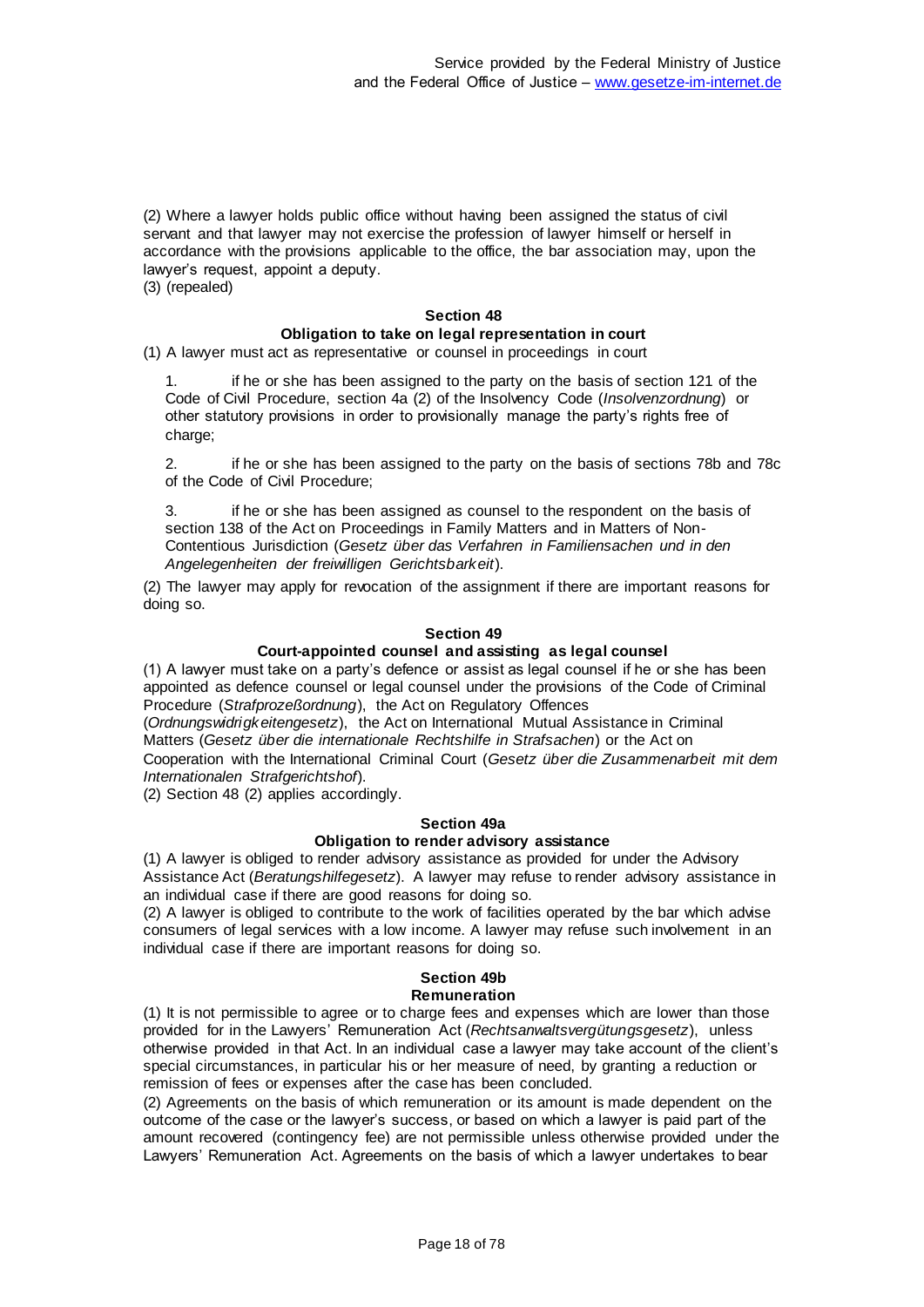the court fees, administrative fees or costs of other parties are only permissible where a contingency fee has been agreed in the matter in accordance with section 4a (1) sentence 1 no. 2 of the Lawyers' Remuneration Act. A contingency fee within the meaning of sentence 1 does not exist where it has merely been agreed that the statutory fees are to be increased without further conditions being imposed.

(3) The payment or acceptance of a part of the fees or other benefits in return for the referral of cases, regardless of whether this occurs in a relationship with a lawyer or a third party of whatever kind, is not permissible. It is, however, permissible to pay a reasonable fee for an activity undertaken by another lawyer which goes beyond the scope of No. 3400 in Annex 1 to the Lawyers' Remuneration Act. Payment for the services must take account of the responsibility and the liability borne by the lawyers involved as well as of other circumstances. An agreement on such payment for services may not be made the precondition for the lawyer acting on behalf of a client. Where several lawyers are working on a case, they may work on the case jointly and divide the fees up amongst themselves in appropriate proportion to the services they each provided and the responsibility and the liability they each bore. Sentences 2 and 3 do not apply to counsel admitted to the Federal Court of Justice.

(4) The assignment of remuneration claims or the transferral of their collection to lawyers or associations for the joint practice of law (section 59a) is permissible. In all other respects, assignment or transferral is permissible only where the client has explicitly consented thereto in writing or the claim has been settled by final decision. Before consenting, the client must be instructed about the lawyer's obligation to furnish information to the new creditor or person authorised to collect the claim. The new creditor or person authorised to collect the claim is bound to maintain confidentiality in the same manner as the retained lawyer. (5) Where the fees are to be levied on the basis of the value in dispute, the lawyer is required to indicate this fact before taking on the case.

#### **Section 49c**

#### **Submission of protective pleadings**

Lawyers are obliged to submit protective pleadings (*Schutzschriften*) only to the central register of protective pleadings under section 945a of the Code of Civil Procedure.

## **Section 50**

#### **Reference files**

(1) Lawyers are required to keep reference files in order to be able to present an orderly and accurate account of their handling of their cases. They are required to retain the reference files for a period of six years. The period begins to run upon expiry of the calendar year in which the case was concluded.

(2) Lawyers are required to hand over documents to clients which they have received from or on behalf of clients on the occasion of their professional activity. If the client does not request that any documents be handed over, the lawyer is required to keep the documents for the period referred to in subsection (1) sentence 2 and sentence 3. This obligation to keep reference files does not apply where a lawyer has requested the client to accept receipt of the documents and the client has not met this request within six months of receipt.

Sentences 1 to 3 do not apply to correspondence between a lawyer and his or her client nor to documents of which the client has already received an original or a copy.

(3) A lawyer may refuse to hand over the documents as per subsection (2) sentence 1 to a client until all the fees and expenses which the client owes the lawyer have been settled. This does not apply if the withholding of the documents would be inappropriate in the given circumstances.

(4) Subsections (1) to (3) apply accordingly if the lawyer uses electronic data processing means to keep the reference files or store the documents.

(5) Rules set out in other provisions concerning the obligation to keep and hand over documents remain unaffected.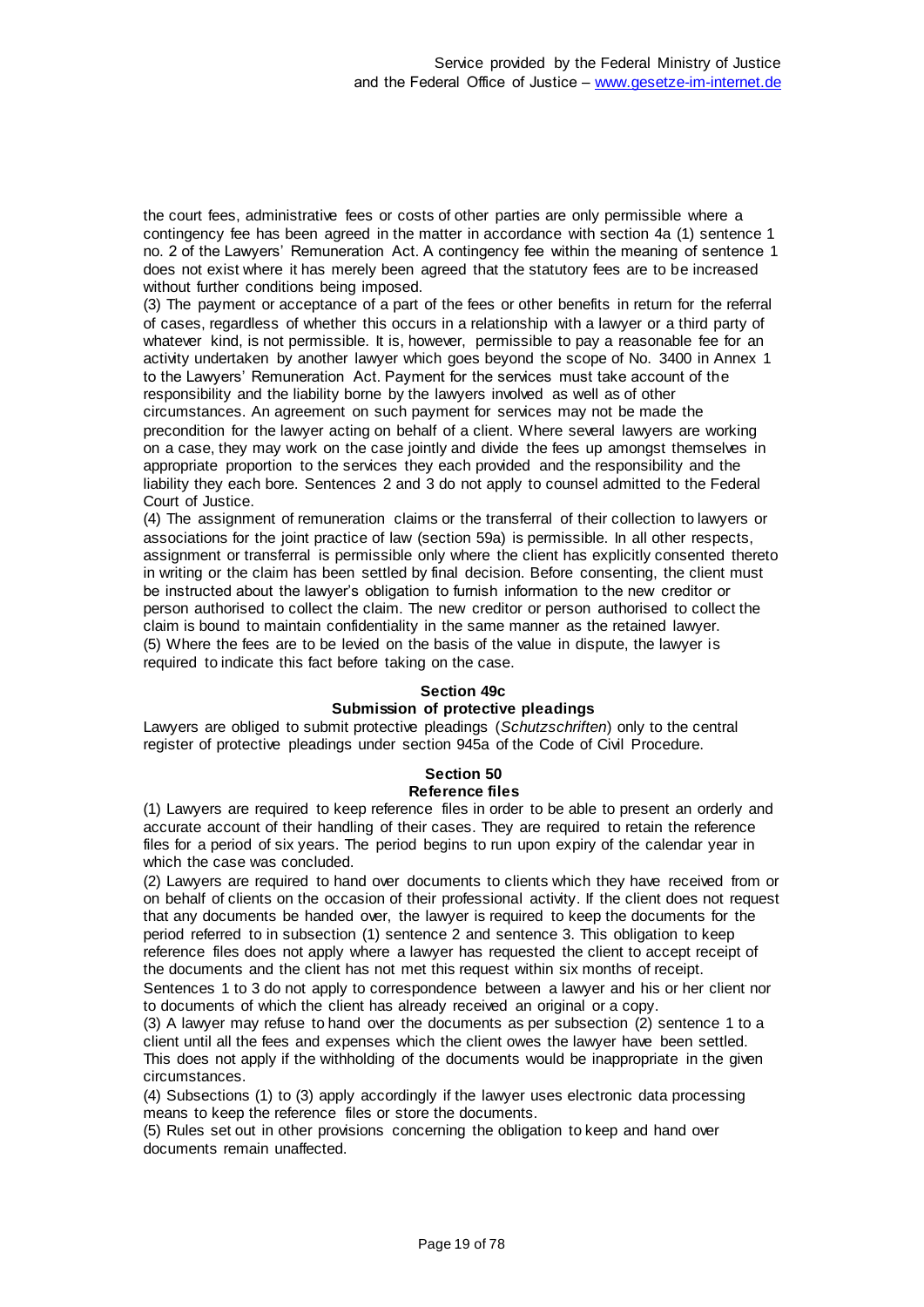#### **Section 51 Professional indemnity insurance**

(1) A lawyer is obliged to take out professional indemnity insurance to cover the liability risks for financial losses resulting from the professional activity as lawyer and to maintain that insurance cover for the duration of his or her admission to practise. The insurance must be taken out with an insurance company which is authorised to do business in Germany at the general conditions of insurance submitted in accordance with the provisions of the Insurance Supervision Act (*Versicherungsaufsichtsgesetz*) and it must also cover those financial losses for which a lawyer is responsible pursuant to section 278 or section 831 of the Civil Code (*Bürgerliches Gesetzbuch*).

(2) The insurance contract must guarantee insurance cover for each individual breach of duty which could lead to legal liability under civil law on the part of the lawyer; agreement may be reached to the effect that all breaches of duty connected with a single case are to be regarded as one insured event, be they based on the conduct of the lawyer or of a person called in to assist the lawyer.

(3) The insurance cover may exclude liability

1. for claims for compensation on the ground of an intentional breach of duty,

2. for claims for compensation resulting from activities pursued by law offices or offices established or maintained in other states,

3. for claims for compensation resulting from activities pursued in connection with the provision of advice and dealing with non-European law,

4. for claims for compensation resulting from activities pursued by a lawyer before non-European courts,

5. for claims for compensation based on misappropriation by the lawyer's members of staff, relatives or partners in a partnership of lawyers.

(4) The minimum insurance cover is 250,000 euros for each insured event. The benefits paid by the insurer for all losses incurred in one insurance year may be limited to four times the amount of the minimum insurance cover.

(5) It is permissible to agree an excess of no more than 1 per cent of the minimum insurance cover.

(6) The insurance contract must bind the insurer to inform the competent bar association, in the case of lawyers at the Federal Court of Justice also the Federal Ministry of Justice and Consumer Protection, without delay of the commencement and ending or termination of the insurance contract, as well as of each amendment to the insurance contract which affects the required insurance cover. The bar association is required, upon request, to inform third parties of the name and address of the lawyer's professional indemnity insurance provider as well as of the insurance policy number so that they can assert claims to compensation, unless the lawyer has an overriding interest meriting protection in this information not being provided; this also applies where the lawyer's admission to the legal profession has expired. (7) The competent agency within the meaning of section 117 (2) of the Insurance Contract Act (*Versicherungsvertragsgesetz*) is the bar association. (8) (repealed)

#### **Section 51a**

**Professional indemnity insurance for partnership with limited professional liability** (1) The professional indemnity insurance taken out by a partnership with limited professional liability (*Partnerschaftsgesellschaft mit beschränkter Berufshaftung*) (section 8 (4) of the Act on Partnership Corporations of Members of the Independent Professions

(*Partnerschaftsgesellschaftsgesetz*)) must cover liability risks for financial losses resulting from the provision of advice to and representation of clients in legal matters. Section 51 (1)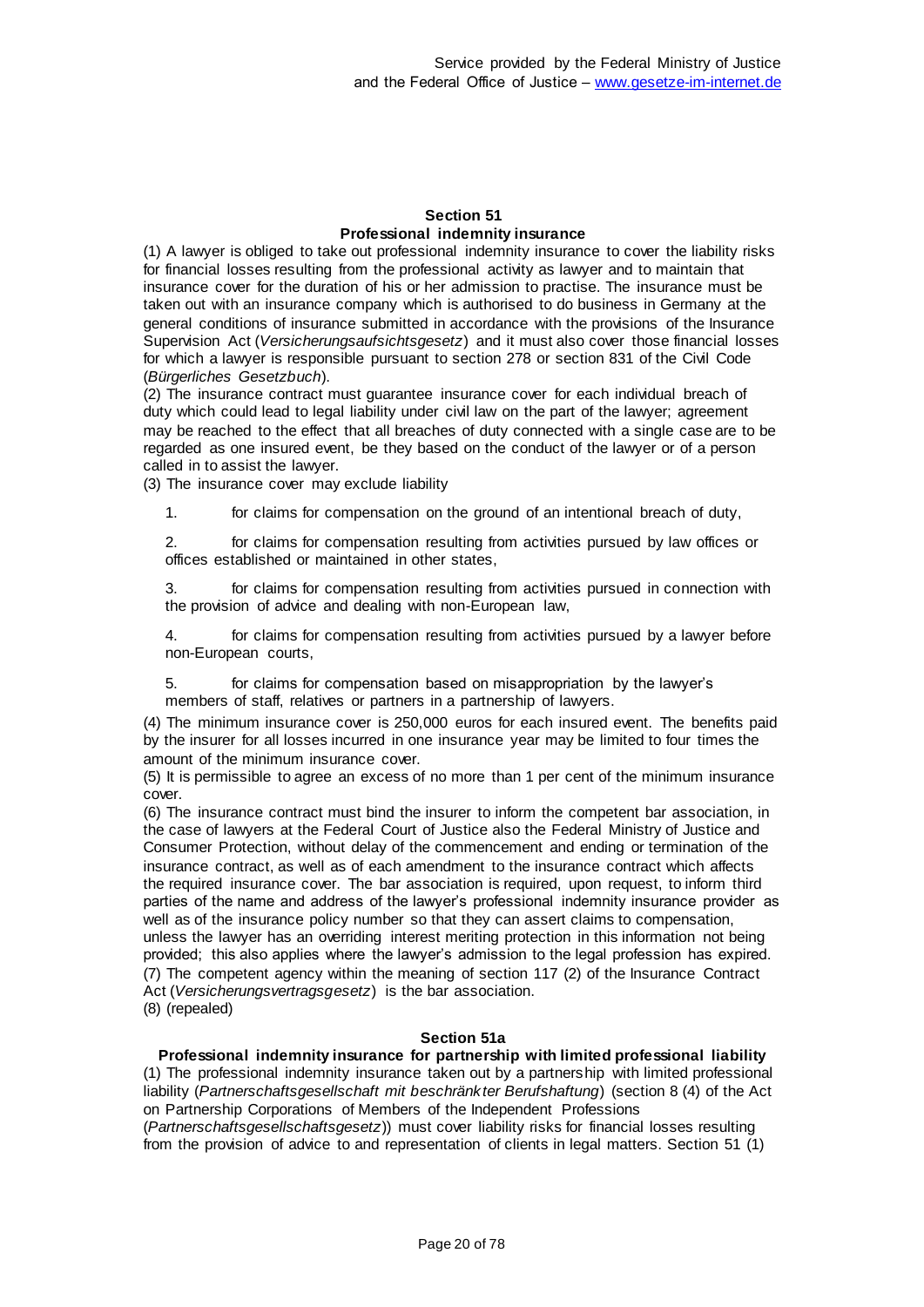sentence 2, (2), (3) nos. 2 to 5 and (5) to (7) applies accordingly. Competence lies with the bar association at the company's seat.

(2) The minimum insurance cover is 2,500,000 euros for each insured event. The benefits paid by the insurer for all losses incurred in one insurance year may be limited to the amount of the minimum insurance cover multiplied by the number of partners. However, the maximum annual benefits paid for all losses incurred in one insurance year must amount to at least four times the minimum insurance cover.

(3) (repealed)

#### **Section 52**

#### **Contractual limitation on claims for compensation**

(1) A client's right to compensation for damage caused by negligence deriving from the contractual relationship between that client and a lawyer may be limited

1. by written agreement in an individual case to no more than the amount of the minimum insurance cover;

2. by standard contractual conditions in cases of simple negligence to four times the amount of the minimum insurance cover, insofar as insurance has been taken out.

Sentence 1 applies accordingly to forms of joint practice.

(2) The members of a partnership of lawyers are jointly and severally liable under the contractual relationship between themselves and the client. Personal liability for damages may also be limited by means of standard contractual conditions to individual members of a partnership of lawyers who are handling the case in the context of their own professional powers and who are referred to by name. The declaration of consent to such limitation may not contain any other declarations and must be signed by the client.

### **Section 53 Appointment of deputy**

(1) A lawyer must ensure that a deputy is available to stand in

1. if he or she is prevented from practising the profession of lawyer for more than one week; or

2. if he or she plans to be absent from the law office for more than two weeks.

(2) The deputy is, as a rule, to be another lawyer. The deputy may also be a person who is qualified to hold judicial office or who has completed at least 12 months of preparatory training under section 5b of the German Judiciary Act. In the cases referred to in sentence 2, section 7 applies accordingly.

(3) Where another lawyer is to be made deputy, the lawyer is, as a rule, to appoint that deputy himself or herself. Where another person is to be made deputy or the lawyer cannot find a deputy, the bar association is to appoint the deputy.

(4) Where, in the cases referred to in subsection (1), the lawyer has omitted to appoint a deputy or to apply for the appointment of a deputy, the bar association is, as a rule, to appoint a deputy ex officio. Before doing so, it is, as a rule, to request the lawyer to appoint the deputy himself or herself or to apply for a deputy to be appointed. A lawyer who is appointed as deputy ex officio may refuse to act as deputy only if there are important reasons for doing so.

(5) The appointment may be revoked at any time.

#### **Section 54 Powers of deputy**

(1) Deputies have those powers which are conferred on the lawyer for whom he or she is deputising. Deputies act on their own responsibility, though in the interests, for the account and at the expense of the person for whom they are deputising. Sections 666, 667 and 670 of the Civil Code apply accordingly.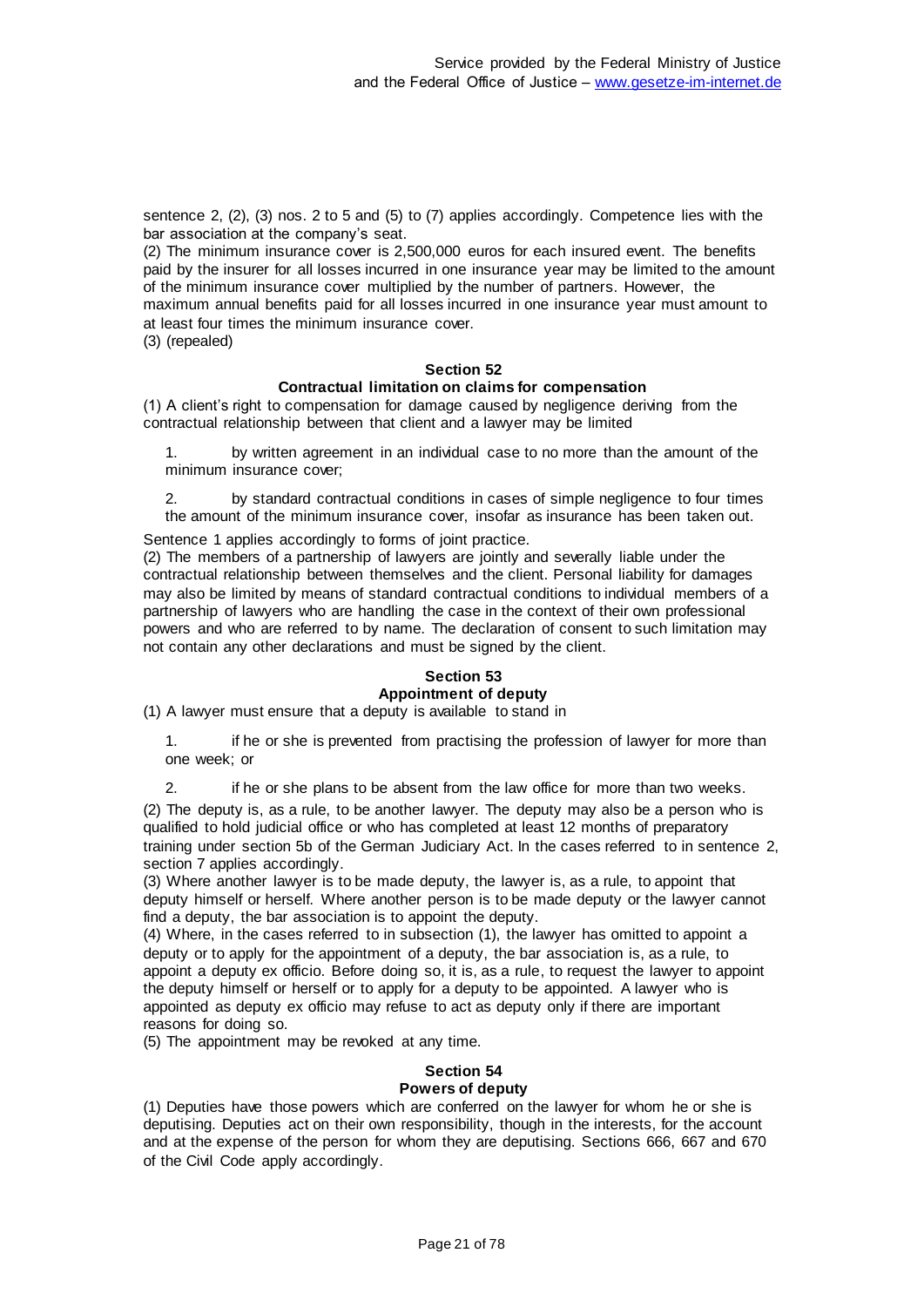(2) Lawyers being deputised for must grant a deputy whom they themselves have appointed access to their special electronic legal mailbox. Deputies must, at a minimum, be authorised to take note of incoming mail and provide acknowledgement of receipt electronically. (3) Deputies who are appointed ex officio are authorised to enter the premises of the law office and to take possession of, demand surrender of and have command over all the items belonging to the law office, including property held in trust by the lawyer. They are not bound by the instructions of the lawyer for whom they are deputising. The lawyer being deputised for may not interfere with the activity of a deputy.

(4) Lawyers being deputised for must pay the appointed deputy an appropriate remuneration, for which a security is to be paid if the circumstances so require. If those concerned cannot agree on the amount of the remuneration or of the security or if the security owed is not provided, the executive board of the bar association determines the amount of the remuneration at the request of one of the parties concerned. The deputy is authorised to accept an advance on the agreed or fixed-price remuneration. The bar association is liable as guarantor for the fixed-price remuneration.

#### **Section 55**

#### **Appointment of liquidator for law office**

(1) In the event of a lawyer's death, the bar association may appoint a lawyer or another person who is qualified to hold judicial office as liquidator for the law office. The same or a different liquidator may be appointed for further law offices. Section 7 applies accordingly. The liquidator is as a general rule not to be appointed for a period of more than one year. Upon application by the liquidator, the appointment is to be extended by a maximum of one year if the liquidator can substantiate that it has not yet been possible to conclude all pending matters.

(2) The liquidator is responsible for concluding all pending matters. The liquidator continues to work on ongoing cases; within the first six months he or she is also authorised to take on new cases. The liquidator has the same powers as the deceased lawyer. The liquidator is deemed to be authorised by the party in pending matters unless these have arranged for their rights to be represented in another manner.

(3) Section 53 (4) sentence 3 and section 54 (1) sentence 2 and 3, and (3) and (4) apply accordingly. The liquidator is authorised, though not obliged, save in the context of cost assessment proceedings, to assert the deceased lawyer's cost claims in his or her own name and for the account of the heirs.

(4) The appointment may be revoked.

(5) Liquidators may also be appointed for the law office and further law offices of a former lawyer whose admission to the legal profession has expired.

#### **Section 56**

#### **Special obligations vis-à-vis executive board of bar association**

(1) When it comes to supervisory matters and appeals, a lawyer must provide the executive board of the bar association or a nominated member of the executive board with information and must, upon request, submit his or her reference files or appear before the executive board or the nominated member of the executive board. This does not apply if and to the extent that the lawyer would by doing so breach his or her obligation of confidentiality or answering truthfully or submitting his or her reference files would pose the risk of his or her being prosecuted for a criminal offence, a regulatory offence or a breach of professional duties and the lawyer cites these cases. The lawyer is to be informed of the right to refuse to supply information.

(2) In the bar association's mediation proceedings a lawyer must, upon request, appear before the executive board of the bar association or a nominated member of the executive board. Such appearance is, as a rule, to be ordered if the executive board or the nominated member of the executive board comes to the conclusion, after examining the matter, that this might facilitate a settlement.

(3) A lawyer is required to notify the executive board of the bar association without delay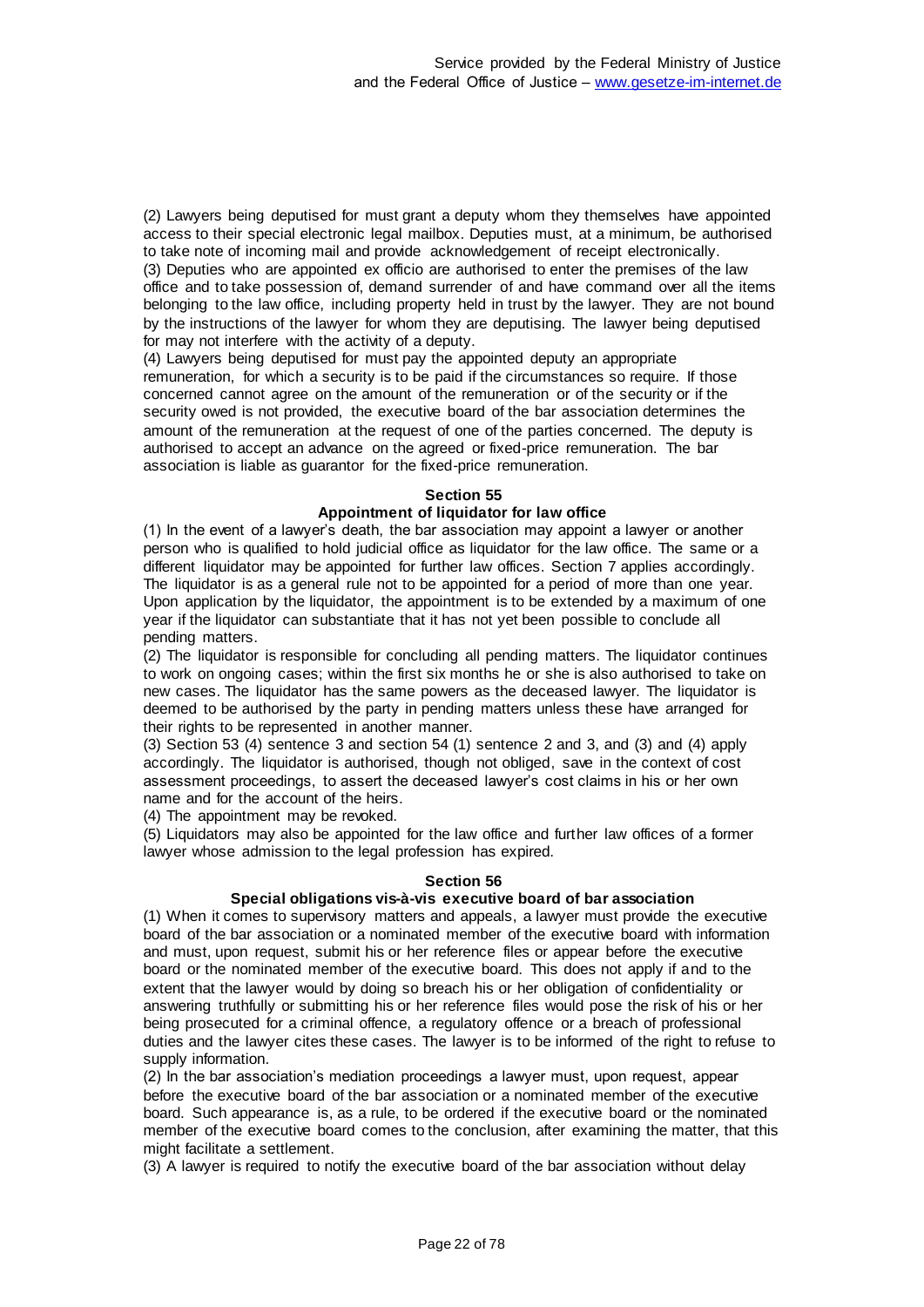1. that he or she will be entering an employment relationship or that a key change will be made to an existing employment relationship,

2. that he or she will permanently or temporarily be serving as a judge, civil servant, regular solider or fixed-term volunteer soldier,

3. that he or she holds public office within the meaning of section 47 (2).

Upon request, documents concerning an employment relationship are to be submitted to the executive board of the bar association.

#### **Section 57**

#### **Penalty payment for breach of special obligations**

(1) The executive board of a bar association may impose a penalty payment against a lawyer, even more than once, in order to prompt the lawyer to fulfil the obligations laid down in section 56. The penalty payment may not exceed 1,000 euros in each instance. (2) Imposition of the penalty payment must first be threatened in writing by the executive board or the president of the bar association. The threat and assessment of the penalty payment are to be served on the lawyer.

(3) The lawyer may apply for a decision from the higher lawyers' court against the threat and against the assessment of the penalty payment within one month of service thereof. The application is to be submitted to the executive board of the bar association in writing. If the executive board deems the application to be well-founded, the executive board is to grant relief; otherwise, the application is to be submitted to the higher lawyers' court without delay. Jurisdiction lies with the higher lawyers' court at the higher regional court in whose district the bar association has been established. Sections 307 to 309 and 311a of the Code of Criminal Procedure apply analogously. Submissions in response (section 308 (1) of the Code of Criminal Procedure) are rendered by the executive board of the bar association. The public prosecution office is not involved in such proceedings. The decision of the higher lawyers' court cannot be challenged. Section 116 (2) applies accordingly.

(4) The penalty payment accrues to the bar association. Payment is exacted in accordance with those provisions which are applicable to the enforcement of judgments in civil-law disputes on the basis of a certified copy of the assessment notice issued by the treasurer and accompanied by a certificate of enforceability. Section 767 of the Code of Civil Procedure applies, with the proviso that objections concerning the claim itself are permissible only if they could not be asserted in proceedings pursuant to subsection (3) Such objections are to be asserted by way of a legal action before the court designated in section 797 (5) of the Code of Civil Procedure.

#### **Section 58 Membership files**

(1) The bar associations keep files on their members (section 60 (2)) for the purpose of performing their duties. Membership files may be kept electronically in part or in full. Membership files are to include, in particular, those documents which relate to a member's admission, membership or qualification or which concern proceedings relating to that member's professional supervision.

(2) Members of the bar associations have the right to inspect their membership file. In the course of such inspection of the files, records of the content of the files or copies of the documents may be made. Where membership files are kept electronically, the bar association is required to provide access to the content of these files electronically or to make copies available. Inspection of the files may be refused for as long as the reasons referred to in section 29 (1) sentence 2 and (2) of the Administrative Procedure Act and in section 147 (2) sentence 1 of the Code of Criminal Procedure exist.

(3) Where a member applies for admission to another bar association, the previous bar association forwards that member's membership file to the other bar association. Once the member has been admitted to the new bar association, the previous bar association deletes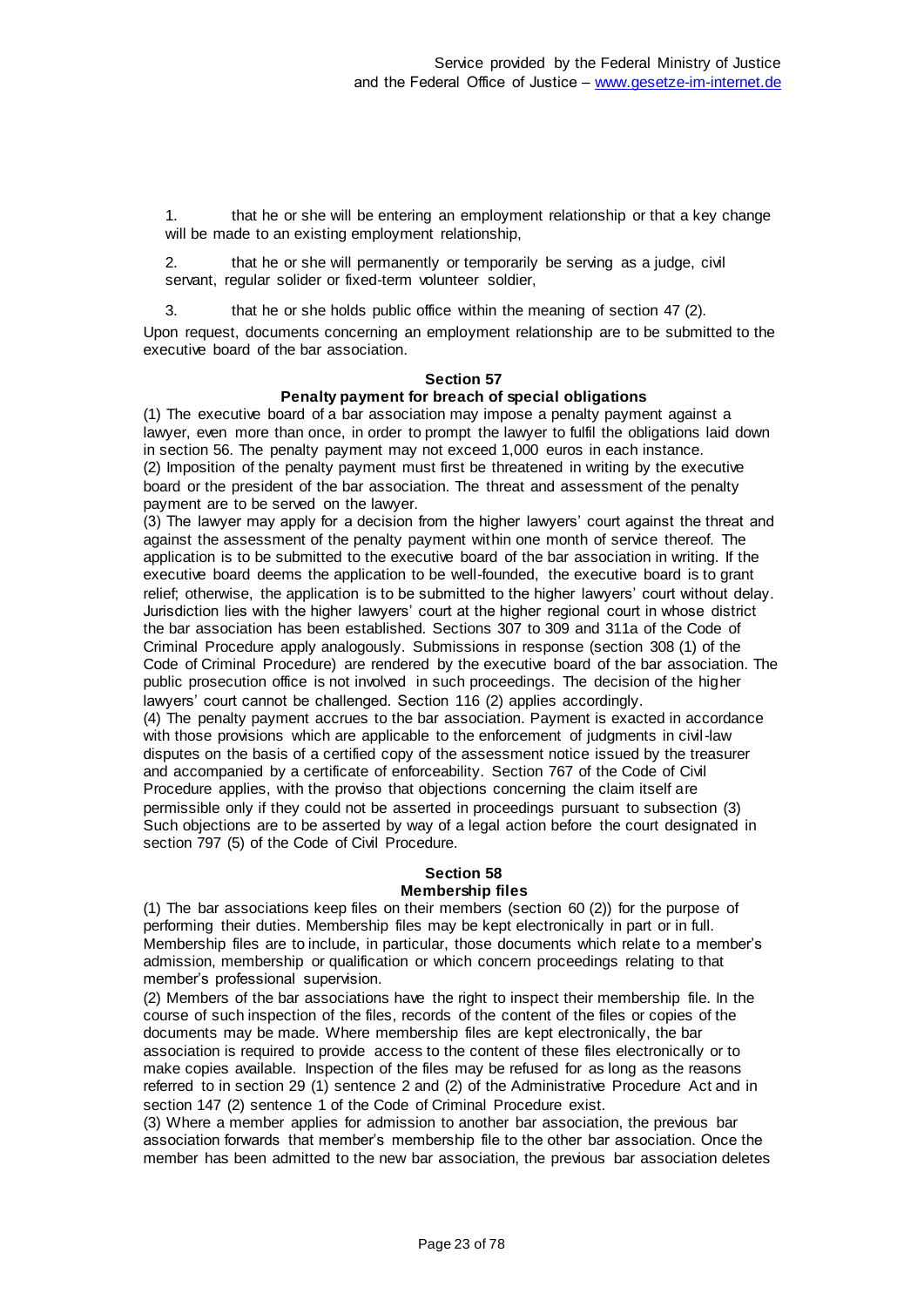all the member's personal data, with the exception of reference to the fact that the member has moved to another bar association and other data which it may require in the course of performing its duties.

(4) Membership files are to be destroyed 30 years following the end of that year in which membership of the bar association expired. Deviating obligations to destroy parts of the files at an earlier point in time remain unaffected. Sentence 1 does not apply if the member has consented to the file being retained for a longer period or the file is offered to a public archive. Where the member's admission was withdrawn or revoked on account of unreliability, unsuitability or unworthiness or the member was disbarred, the file may not be destroyed before the relevant entry in the Federal Central Criminal Register has been removed. Sentence 4 also applies where a member has waived admission in proceedings to withdraw or revoke admission on account of unreliability, unsuitability or unworthiness. Where the files are kept electronically, deletion of the data takes the place of destruction of the files.

(5) Following the death of one of its members, the bar association may grant inspection of that member's file for the purposes of scientific research insofar as the scientific interes t overrides the personal rights and interests of the data subject and the purpose of the research cannot be achieved by any other means or only with a disproportionate effort. (6) Subsections (1), (2), (4) and (5) apply accordingly to persons who have applied for admission as a lawyer or for licensing as a *Rechtsanwaltsgesellschaft*. Subsection (2) also applies to former members.

#### **Section 59 Training of trainee lawyers**

### Lawyers are, as a rule, to be involved to an appropriate degree in the training of trainee lawyers. Lawyers are required to instruct and guide those trainee lawyers they are employing as part of their preparatory service in regard to the tasks of a lawyer and to give trainee lawyers the opportunity to engage in practical work. In particular, the training is generally to encompass the activities of a lawyer pursued in and out of court, dealing with clients, the

## rules governing the profession of lawyer and organising a law office. **Section 59a**

## **Professional collaboration**

(1) Lawyers may, within the bounds of their own professional powers, form joint practices with members of a bar association and of the Chamber of Patent Attorneys, with tax advisers (*Steuerberater*), tax agents (*Steuerbevollmächtigte*), auditors and certified accountants. This is not precluded by section 137 (1) sentence 2 of the Code of Criminal Procedure and by provisions concerning representation in court. Lawyers who are also notaries are permitted to form such joint practices only with respect to their exercise of the profession of lawyer. In all other respects, the provisions and requirements of the law governing notaries apply to an association with lawyers who are also notaries.

(2) A lawyer is also permitted to practise jointly with

members of the legal profession from other states who are authorised under the Act on the Activities of European Lawyers in Germany or under section 206 to establish themselves within the area of application of this Code and who maintain their law office abroad,

2. patent attorneys, tax advisers, tax agents, auditors or certified accountants from other states who exercise a profession which corresponds in terms of training and powers to those professions which are subject to the Federal Code for Patent Attorneys (*Patentanwaltsordnung*), the Tax Advisory Act (*Steuerberatungsgesetz*) or the Code for Auditors (*Wirtschaftsprüferordnung*) and who are permitted to practise their profession jointly with patent attorneys, tax advisers, tax agents, auditors or certified accountants within the area of application of this Code.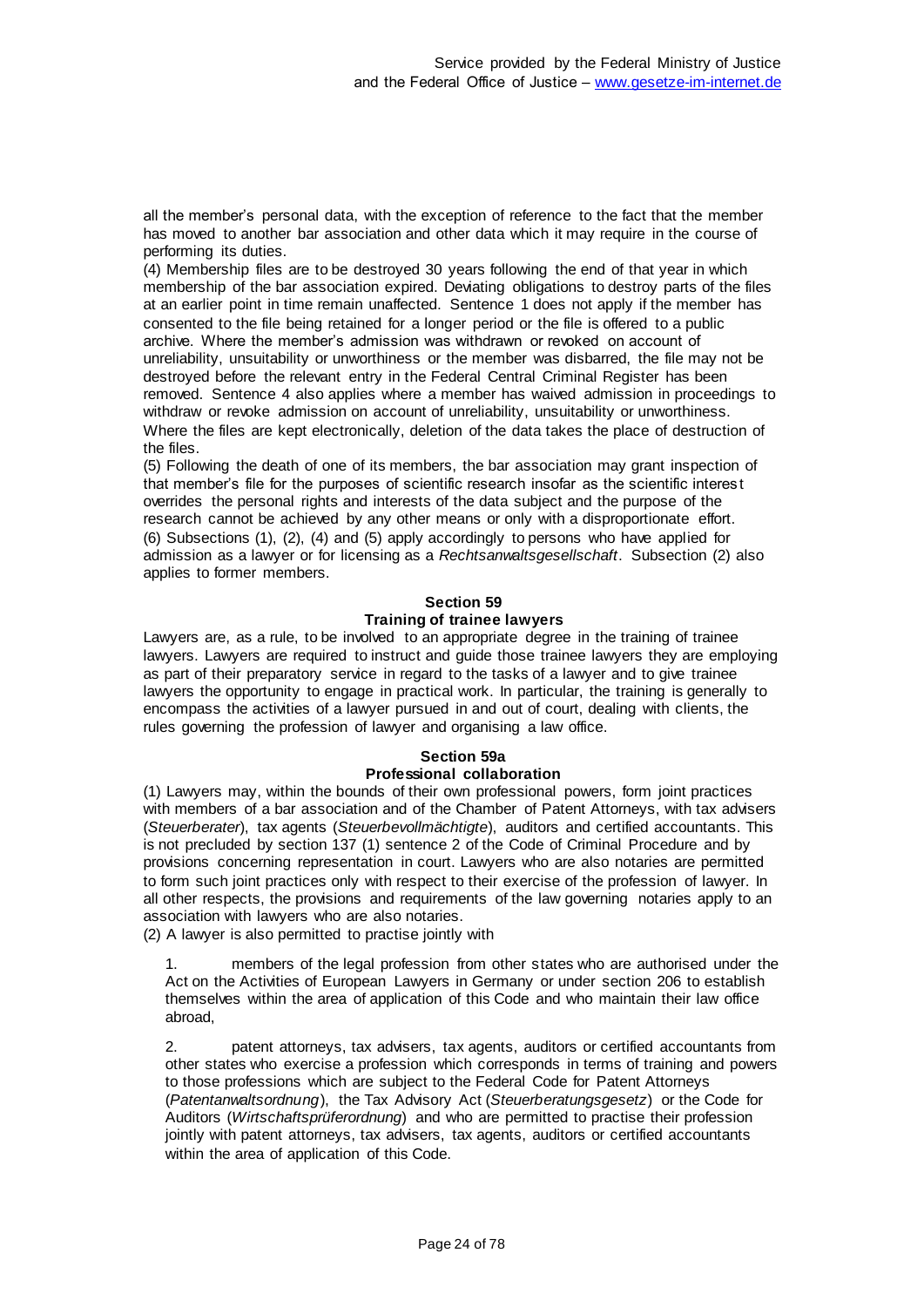(3) Subsections (1) and (2) apply accordingly to lawyers sharing offices.

#### **Section 59b Competence to make rules**

(1) Further details concerning professional rights and duties are set down in rules of professional conduct.

(2) Within the bounds of the provisions of this Code, the rules of professional conduct may lay down rules concerning

1. general professional duties and basic duties:

- a) conscientiousness,
- b) maintenance of independence,
- c) confidentiality,
- d) objectivity,
- e) ban on representing conflicting interests,
- f) careful handling of third-party assets,

g) obligation to maintain a law office and obligations in connection with the establishment and maintenance of further law offices and branch offices;

2. specific professional duties connected with the use of the professional title of '*Fachanwalt*' or '*Fachanwältin*' when it comes to

a) determining the fields of law in which the additional professional title of '*Fachanwalt*' or '*Fachanwältin*' may be conferred,

b) regulating the conditions for conferment of the professional title of '*Fachanwalt*' or '*Fachanwältin*' and the procedure for the grant, withdrawal and revocation of permission to use the title;

3. specific professional duties connected with advertising and the disclosure of self-designated areas of interest;

4. specific professional duties connected with the prohibition of professional activity;

- 5. specific professional duties
	- a) connected with the taking on, handling and termination of a case,

b) towards consumers of legal services as part of advisory assistance and legal aid,

- c) when giving legal advice to consumers of legal services with a low income,
- d) in regard to the keeping of reference files;
- 6. specific professional duties vis-à-vis courts and authorities:

a) duties when it comes to using files provided for inspection and knowledge gained therefrom,

- b) duties in regard to the service of documents,
- c) the wearing of professional robes;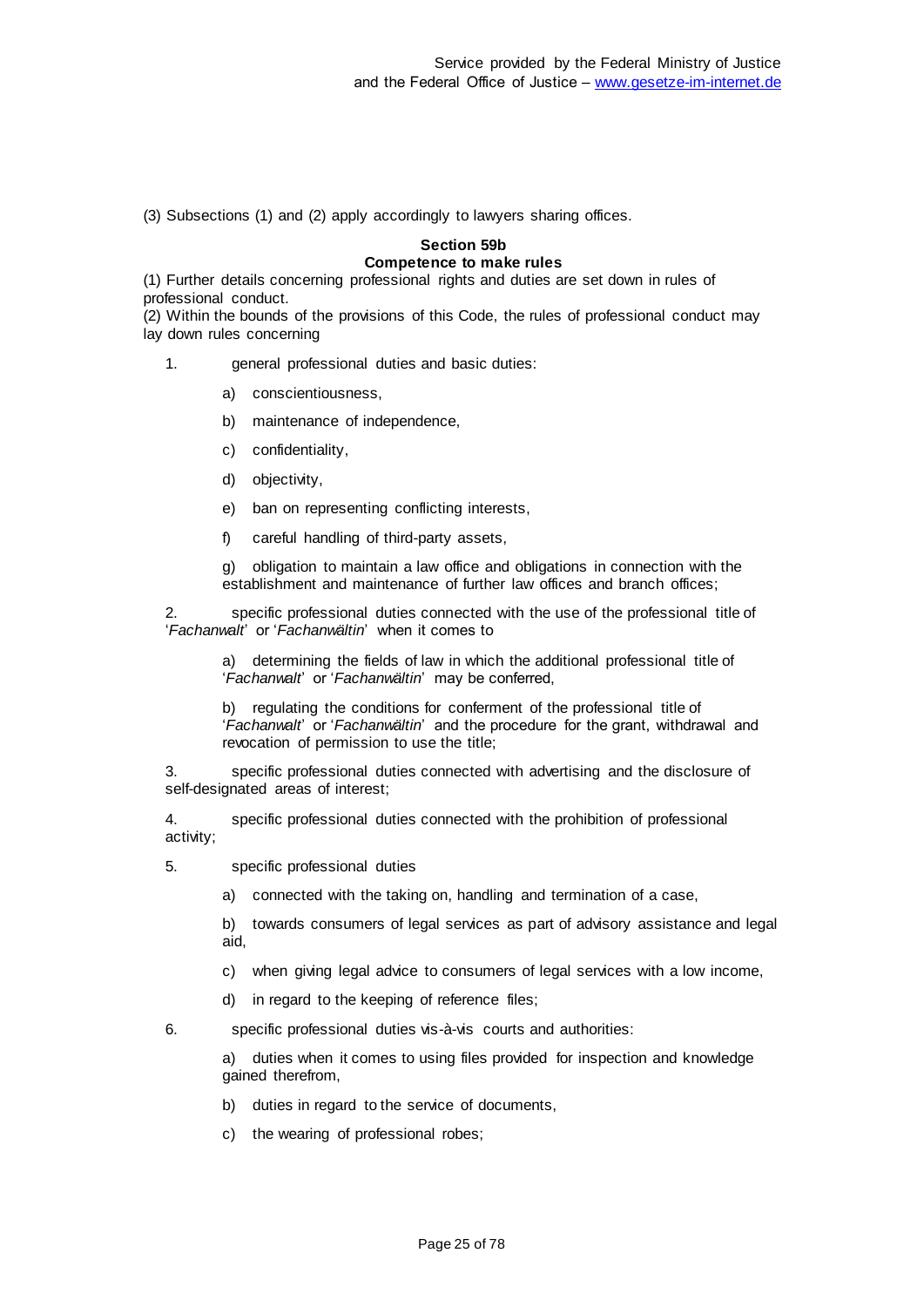7. special professional duties when it comes to arranging and invoicing lawyers' fees and their collection;

8. special professional duties vis-à-vis the bar association in matters concerning supervision, professional conduct towards other members of the bar association, the obligations connected with service from one lawyer to another, obligations connected with professional collaboration, the obligations connected with the employment of lawyers and training, as well as employing other persons;

9. special professional duties in cross-border legal relations.

(3) The rules of professional conduct must comply with the requirements set out in that EU law which is applicable to them. In particular, when introducing new or amending existing provisions which fall within the scope of application of Directive 2005/36/EC of the European Parliament and of the Council of 7 September 2005 on the recognition of professional qualifications (OJ L 255, 30.9.2005, p. 22; L 271, 16.10.2007, p. 18; L 93, 4.4.2008, p. 28; L 33, 3.2.2009, p. 49; L 305, 24.10.2014, p. 115), as last amended by Directive 2013/55/EU (OJ L 354, 28.12.2013, p. 132; L 268, 15.10.2015, p. 35; L 95, 9.4.2016, p. 20), as amended, compliance must be guaranteed with the requirements set out in Directive (EU) 2018/958 of the European Parliament and of the Council of 28 June 2018 on a proportionality test before adoption of new regulation of professions (OJ L 173, 9.7.2018, p. 25), as amended. (4) A provision within the meaning of subsection (3) sentence 2 is to be assessed as regards its proportionality on the basis of the criteria set forth in Articles 5 to 7 of Directive (EU) 2018/958. The extent of the review must be proportionate to the nature, the content and the impact of the provision. The provision is to be accompanied by an explanation which is sufficiently detailed as to permit an appraisal of its compliance with the principle of proportionality. The reasons which indicate that it is justified and proportionate are to be substantiated by qualitative and, wherever possible and relevant, quantitative elements. At least two weeks prior to the adoption of the resolution by the Lawyers' Parliament (*Satzungsversammlung*), a draft of the provision is to be published on the Federal Bar Association's website and the opportunity to comment is to be provided. Following adoption of the provision, its compliance with the principle of proportionality is to be monitored and, in the event of circumstances changing, an assessment is to be conducted as to whether it is necessary to adapt it.

#### **Division 2** *Rechtsanwaltsgesellschaft*

#### **Section 59c**

#### **Licensing as** *Rechtsanwaltsgesellschaft* **and participation in professional associations**

(1) A limited liability company whose purpose is to give legal advice on and to represent clients in legal matters may be licensed as a *Rechtsanwaltsgesellschaft*.

(2) A *Rechtsanwaltsgesellschaft* is not permitted to participate in a joint practice.

#### **Section 59d Licensing requirements**

A license is to be granted if

1. the *Rechtsanwaltsgesellschaft* fulfils the requirements of sections 59c, 59e and 59f;

2. the *Rechtsanwaltsgesellschaft* is not in financial difficulties;

proof has been furnished of professional indemnity insurance having been taken out (section 59j) or of a provisional cover note having been supplied.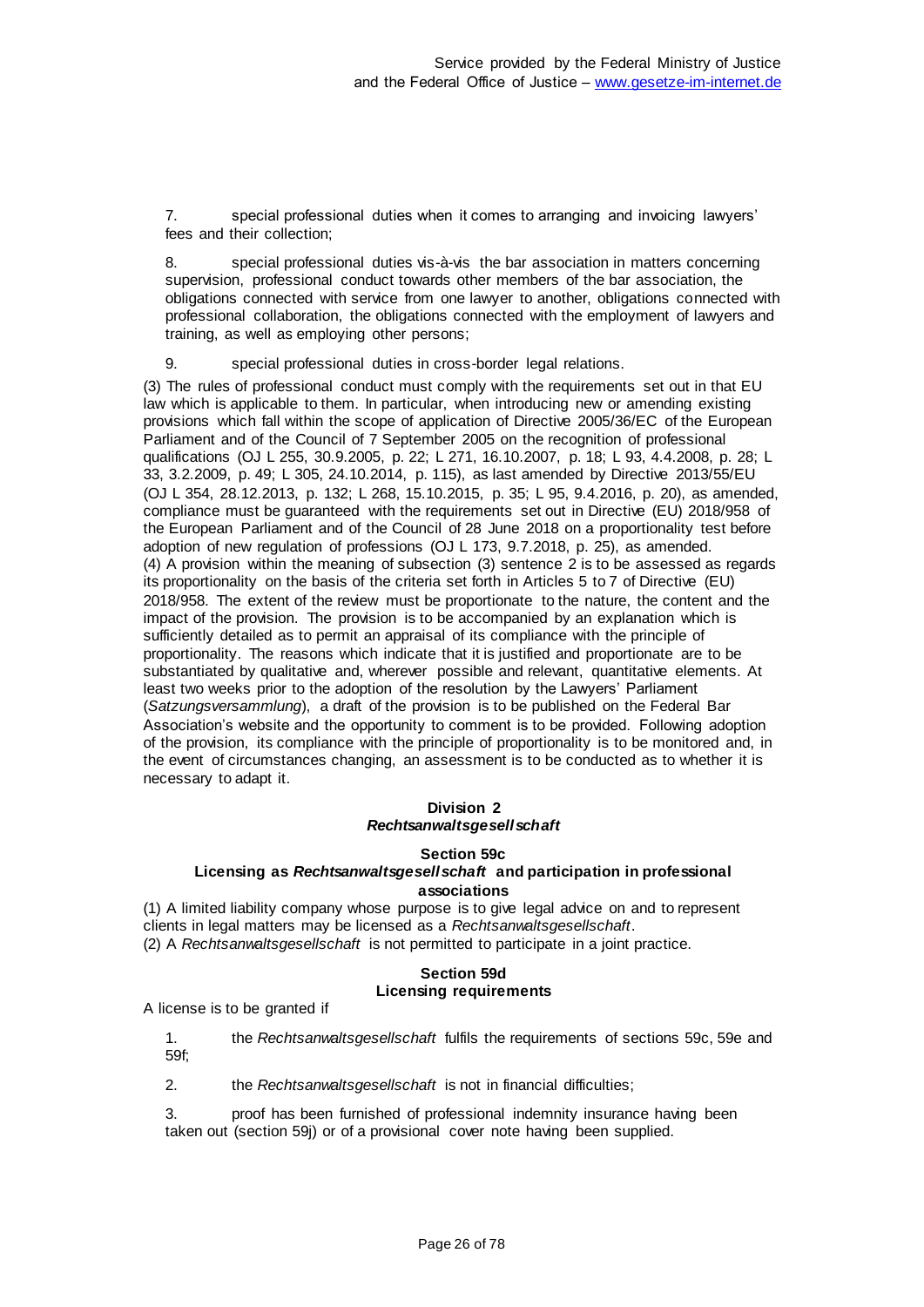#### **Section 59e Shareholders**

(1) Only lawyers and members of those professions referred to in section 59a (1) sentence 1 and (2) may be shareholders in a *Rechtsanwaltsgesellschaft*. They must be professionally active in the *Rechtsanwaltsgesellschaft*. Section 59a (1) sentences 3 and 4 and section 172a apply accordingly.

(2) The majority of the shares and voting rights must be held by lawyers. Those shareholders who are not authorised to exercise one of the professions referred to in subsection (1) sentence 1 have no voting right.

(3) Shares in the *Rechtsanwaltsgesellschaft* may not be held for the account of third parties and third parties may have no share in the profits of the *Rechtsanwaltsgesellschaft*.

(4) Shareholders may authorise only shareholders with voting rights who are members of the same profession or lawyers to exercise shareholder rights.

#### **Section 59f Management**

(1) A *Rechtsanwaltsgesellschaft* must be managed responsibly by lawyers. The majority of the directors must be lawyers.

(2) Only those who are authorised to exercise one of the professions referred to in section 59e (1) sentence 1 are entitled to act as director.

(3) Subsection (1) sentence 2 and subsection (2) apply accordingly to the holders of general commercial power of representation (*Prokurist*) and of commercial power of attorney (*Handlungsbevollmächtiger*).

(4) The independence in the exercise of the legal profession of those lawyers who are directors or who are authorised under subsection (3) must be guaranteed. It is not permissible for directors to exert influence by way of instructions or contractual obligations.

## **Section 59g**

### **Licensing procedure**

(1) The application for licensing of a *Rechtsanwaltsgesellschaft* must include an original copy or a publicly certified copy of the articles of association.

(2) The decision on the licensing application may be suspended if proceedings are being conducted against one of the shareholders or authorised representatives within the meaning of section 59f concerning the withdrawal or revocation of that shareholder's admission or appointment, or if a provisional ban on practising law or representing clients has been issued. However, a decision is to be taken on the licensing application if it must already be refused irrespective of the outcome of the proceedings referred to in sentence 1. (3) Section 12 (1) applies accordingly to the licensing procedure.

## **Section 59h**

## **Lapse of licence**

(1) A licence lapses upon dissolution of the *Rechtsanwaltsgesellschaft*.

(2) A licence is to be withdrawn with effect for the future if, following licensing, it transpires that the licence should have been denied. Section 14 (1) sentence 2 applies accordingly. (3) A licence is to be revoked if the *Rechtsanwaltsgesellschaft* no longer meets the requirements of sections 59c, 59e, 59f, 59i and 59j, unless the *Rechtsanwaltsgesellschaft* brings about the condition which corresponds to the law within an appropriate period to be determined by the bar association. Where the requirements of section 59e (1) and (2) are no longer met in the event of succession, the period must be at least one year. The period begins to run upon the death of the testator.

(4) A licence is, further, to be revoked if

1. the *Rechtsanwaltsgesellschaft* waives the rights conferred upon licensing of the *Rechtsanwaltsgesellschaft* in writing to the bar association;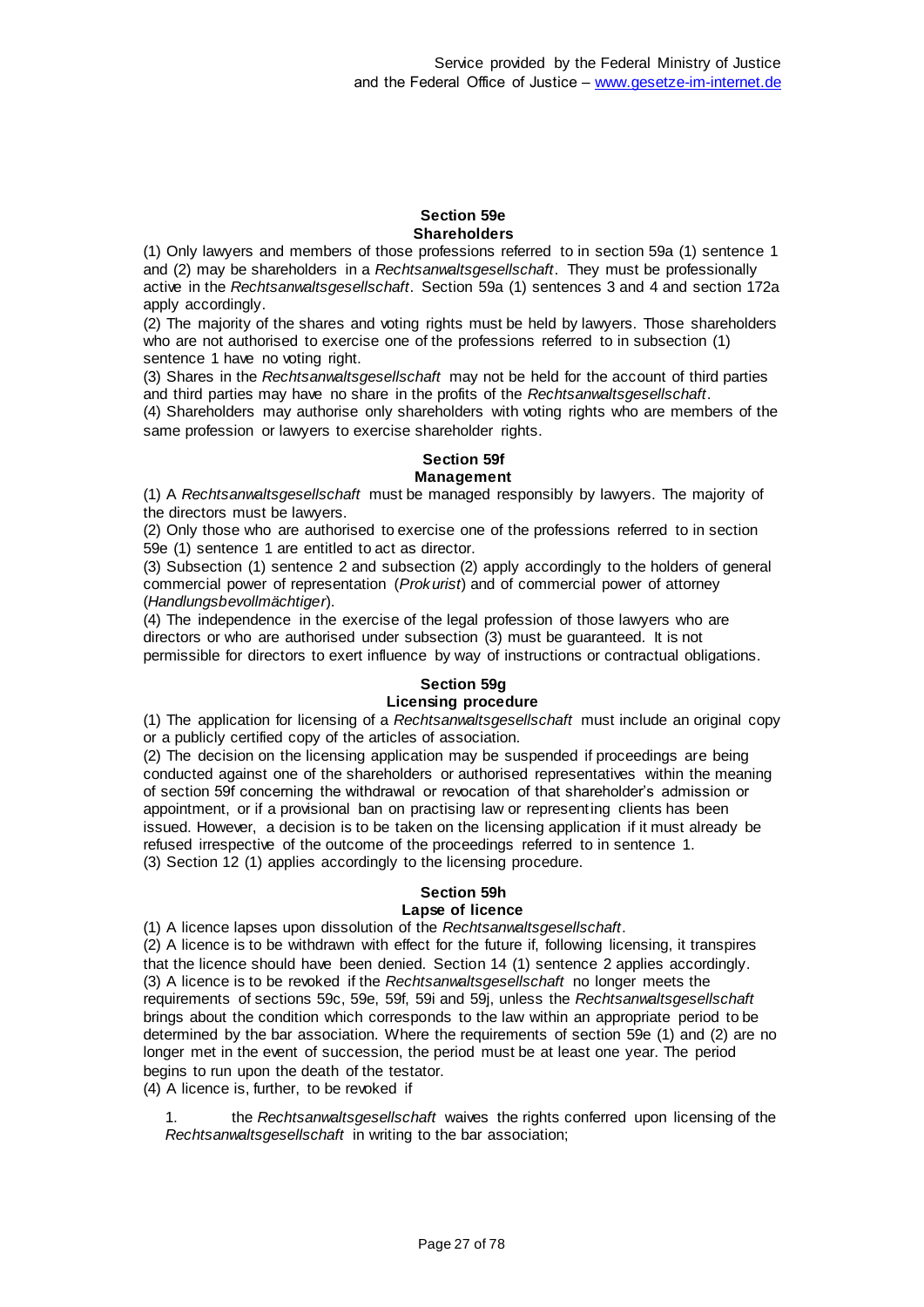2. the *Rechtsanwaltsgesellschaft* is in financial difficulties, save where the interests of consumers of legal services are not jeopardised as a result.

(5) In the case of withdrawal or revocation of a licence, section 14 (4) applies accordingly. (6) Where a *Rechtsanwaltsgesellschaft* has lost its licence, a liquidator may be appointed if those persons appointed to legally represent the *Rechtsanwaltsgesellschaft* are unable to offer sufficient guarantee that pending matters will be properly wound up. Section 55 applies accordingly. The shareholders are jointly and severally liable for the liquidator's fixed-price remuneration. Section 54 (4) sentence 4 remains unaffected.

#### **Section 59i Law office**

The *Rechtsanwaltsgesellschaft* must maintain a law office at its seat in which at least one managing lawyer must hold a position of responsibility, and this law office must form the focal point of that managing lawyer's professional activity. If the seat of the *Rechtsanwaltsgesellschaft* is moved elsewhere, section 27 (3) applies accordingly. Section 29a remains unaffected.

## **Section 59j Professional indemnity insurance**

(1) The *Rechtsanwaltsgesellschaft* is obliged to conclude professional indemnity insurance and to maintain the insurance cover for the duration of its licence; section 51 (1), (2), (3) nos. 2 to 5 and (5) to (7) applies accordingly.

(2) The minimum insurance cover is 2,500,000 euros for each insured event. The benefits paid by the insurer for all losses incurred in one insurance year may be limited to the amount of the minimum insurance cover multiplied by the number of shareholders and directors who are not shareholders. The maximum annual benefits paid for all losses incurred in one insurance year must, however, be at least four times the amount of the minimum insurance cover.

(3) If the professional indemnity insurance is not maintained or is not maintained to the extent prescribed, the *Rechtsanwaltsgesellschaft* as well as its shareholders and its directors are held personally liable for the shortfall in the insurance cover.

## **Section 59k**

## **Name of** *Rechtsanwaltsgesellschaft*

(1) The name of the company must include the designation '*Rechtsanwaltsgesellschaft*'. (2) A *Rechtsanwaltsgesellschaft* which is not licensed may not use the designation '*Rechtsanwaltsgesellschaft*'. Professional associations which were already using the designation '*Rechtsanwaltsgesellschaft*' prior to 1 March 1999 as part of their name together with a reference to the legal form may continue to use such designation.

## **Section 59l**

## **Representation before courts and authorities**

The *Rechtsanwaltsgesellschaft* may be appointed as legal representative or counsel. It has the same rights and duties as a lawyer. It acts through its constituent bodies and representatives, which must in each individual case personally fulfil the statutory requirements in order to be able to provide legal services. Only the person acting on behalf of the *Rechtsanwaltsgesellschaft* is regarded as defence counsel within the meaning of section 137 et seqq. of the Code of Criminal Procedure.

#### **Section 59m**

#### **Disclosure requirement, applicable provisions and obligation of confidentiality**

(1) The *Rechtsanwaltsgesellschaft* is required to give notice, without delay, of each amendment to its articles of association and to each change in shareholders or in the person who is authorised to represent the *Rechtsanwaltsgesellschaft* in accordance with section 59f, as well as of the establishment or dissolution of branch offices of the *Rechtsanwaltsgesellschaft*, and to include a publicly certified copy of the respective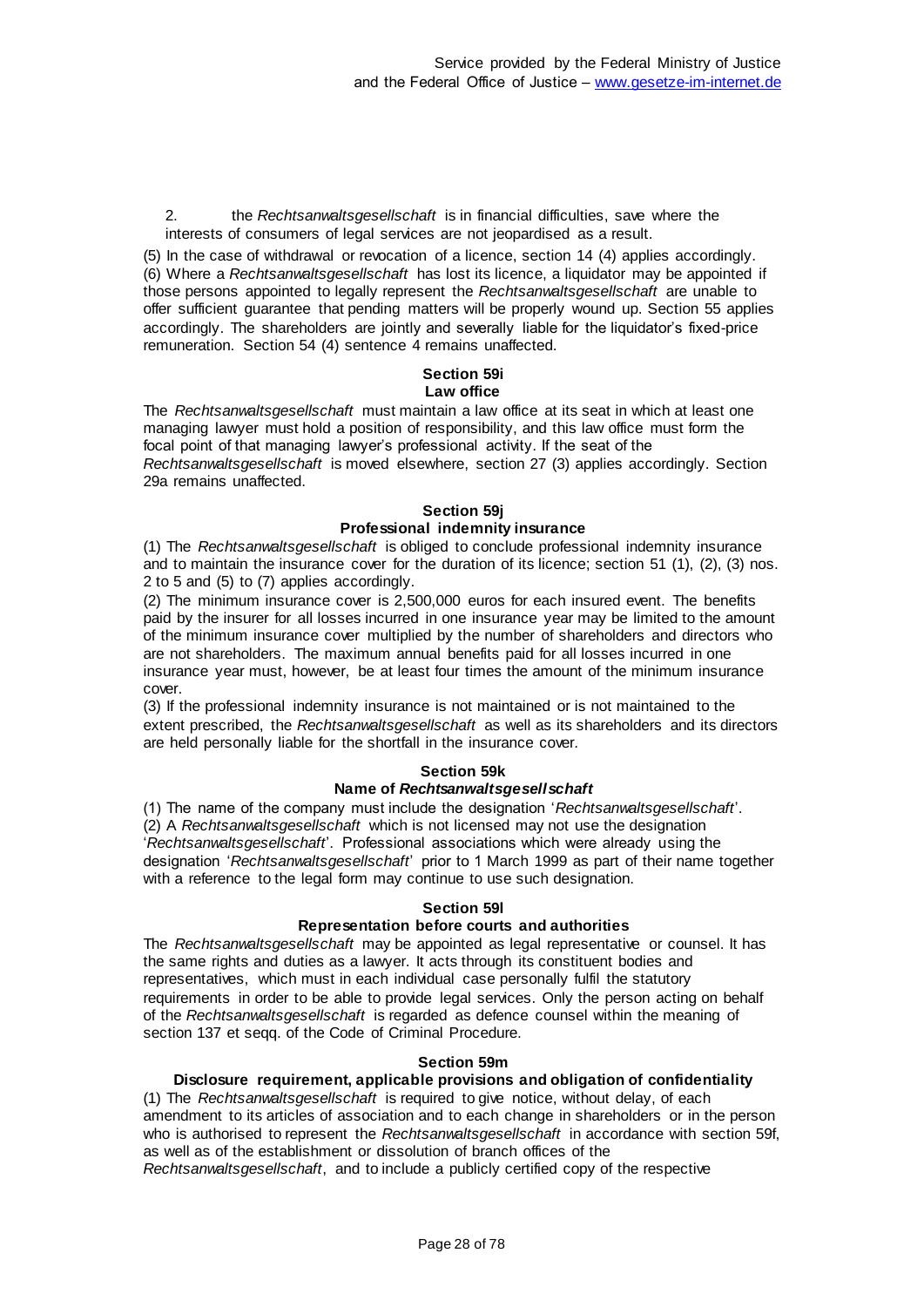document with such notification. If the change is entered in the Commercial Register, a certified copy of the entry is to be filed at a later date.

(2) The provisions of Part 2 Division 3, sections 43 to 43b, 43d, 43e, 44, 48, 49a to 50, 52 (1) sentence 1, sections 53, 56 (1) and (2), sections 57 to 59 and 59b, Part 5 Division 4 and section 163 apply analogously to a *Rechtsanwaltsgesellschaft*.

(3) The shareholders and the members of the *Rechtsanwaltsgesellschaft*'s supervisory bodies provided for by law or under the articles of association are bound to maintain confidentiality.

#### **Part 4 Bar associations**

#### **Division 1 General matters**

## **Section 60**

#### **Formation and composition of bar associations**

(1) A bar association is formed for the district of each higher regional court. It has its seat at the place of the higher regional court.

(2) The members of the bar association are

1. persons who have been admitted to or accepted by that bar association,

2. any *Rechtsanwaltsgesellschaft* which has been admitted by that bar association and

3. directors of a *Rechtsanwaltsgesellschaft* pursuant to no. 2 who are not already members of a bar association pursuant to no. 1.

(3) Membership of the bar association lapses

1. in the cases referred to in subsection (2) no. 1 if the conditions of section 13 or of section 27 (3) sentence 3 are met,

in the cases referred to in subsection (2) no. 2 if the conditions of section 59h (1) to (4) or of section 59i sentence 2 read in conjunction with section 27 (3) sentence 3 are met,

3. in the cases referred to in subsection (2) no. 3 if the *Rechtsanwaltsgesellschaft* meets the conditions of no. 2, a final and binding decision within the meaning of section 115c sentence 2 has been issued against the director or the director is no longer acting in that capacity for the *Rechtsanwaltsgesellschaft*.

#### **Section 61 (repealed)**

#### **Section 62 Status**

(1) A bar association is a corporation under public law.

(2) The *Land* department of justice exercises state supervision over the bar association. Such supervision is limited to ensuring compliance with the law and with the by-laws, in particular the duties assigned to the bar association.

#### **Division 2 Constituent bodies of bar association**

#### **Subdivision 1 Executive board**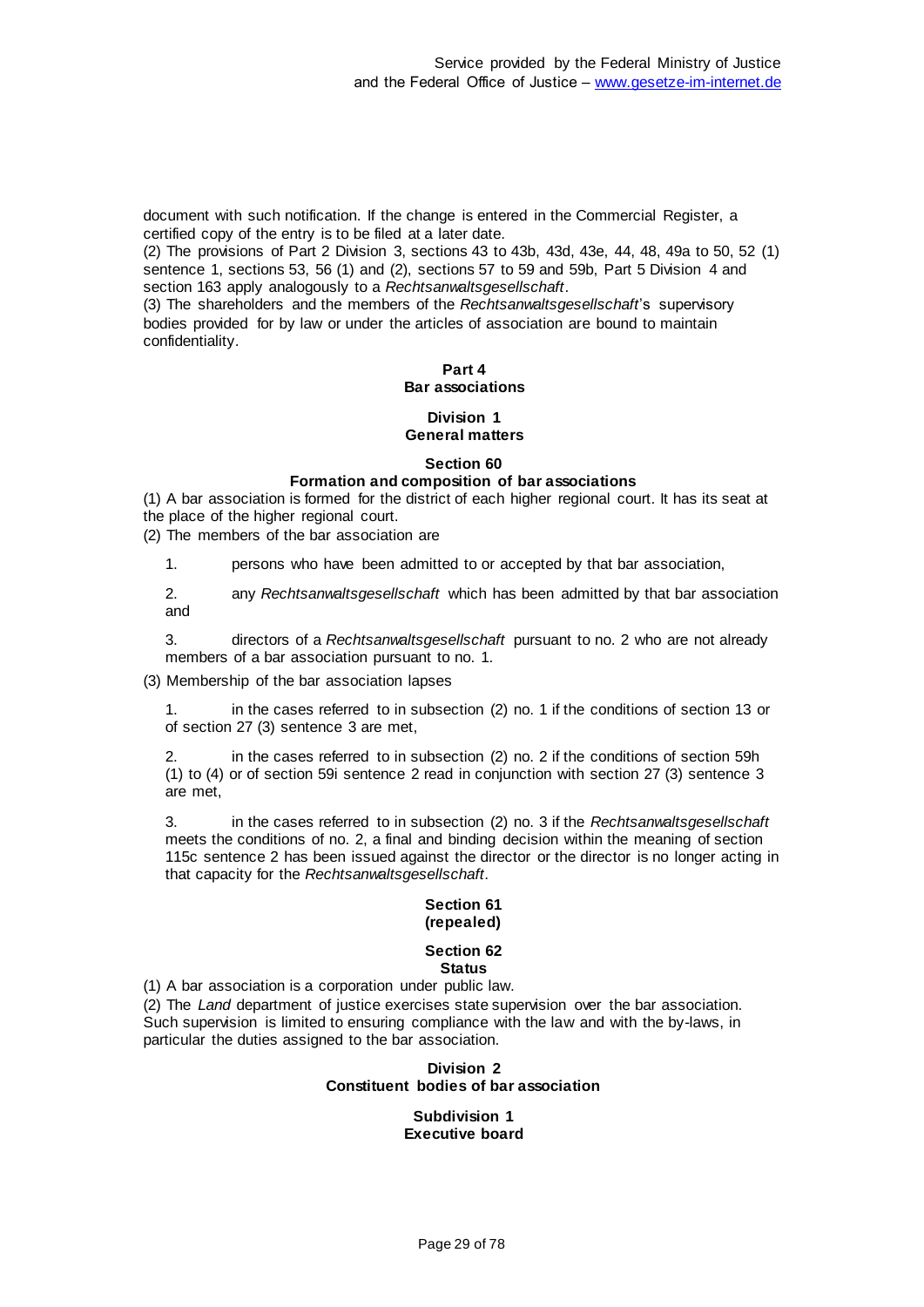#### **Section 63 Composition**

(1) Each bar association has an executive board.

(2) The executive board comprises seven members. The assembly of the bar association (*Kammerversammlung*) may determine a larger number.

(3) The executive board establishes its rules of procedure.

#### **Section 64**

#### **Elections to executive board**

(1) The members of the executive board are elected by the members of the bar association in a secret and direct ballot by postal vote. It may be provided that the votes may also be cast at the assembly of the bar association. The ballot may also be held by electronic vote. Those candidates who gain the most votes are deemed to be elected.

(2) Further details are set down in the rules of procedure of the bar association.

#### **Section 65 Eligibility for election**

Only those who

1. are members of the bar association and

2. have practised as a lawyer for at least five years without interruption

may be elected as members of the executive board.

#### **Section 66 Non-eligibility for election**

A lawyer

1. against whom lawyers' disciplinary proceedings have been instituted or who has been banned from practising law and representing clients (section 150 and section 161a);

2. against whom public charges have been preferred for a criminal offence which may lead to him or her being deemed unfit to hold public office;

3. who has been issued with a written reprimand (*Verweis*) or who has incurred a fine (section 114 (1) no. 3) within the last five years or who has been banned from representing clients (section 114 (1) no. 4) within the last 10 years or who has been disbarred within the last 15 years

cannot be elected as a member of the executive board.

### **Section 67 Right to refuse to stand for election**

Anyone who

1. is at least 65 years of age;

2. has been a member of the executive board over the last four years;

3. for health reasons which are not merely of a temporary nature cannot duly serve on the executive board

may refuse to stand for election.

## **Section 68**

### **Term of office**

(1) Members of the executive board are elected for a four-year term of office. Re-election is permissible.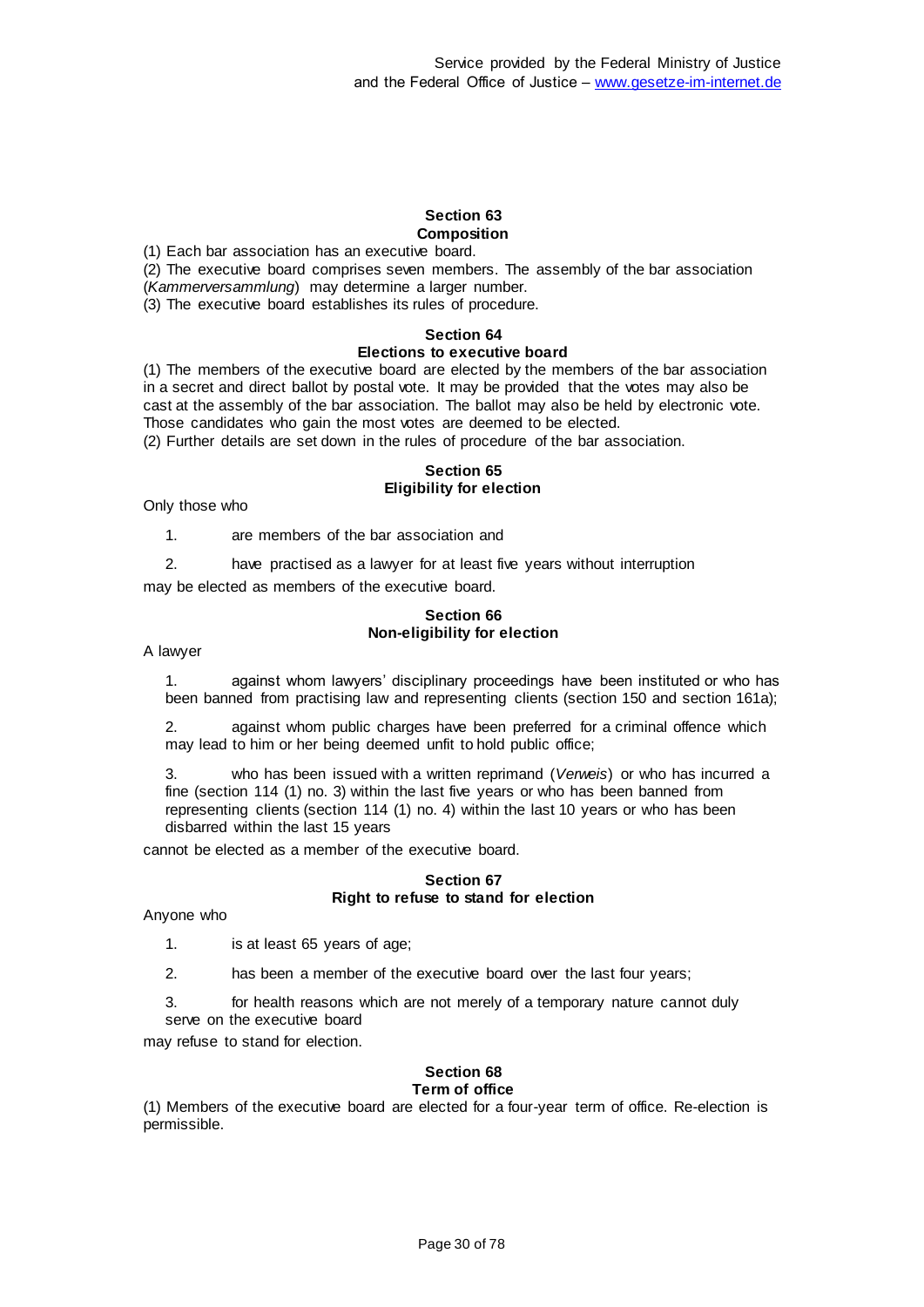(2) Every two years half of the members retire from the executive board. In the event of there being an uneven number of members, the larger number retire first. The members who are to retire first are drawn by lots.

(3) If the number of members of the executive board is increased, subsection (2) sentence 2 applies accordingly to the newly elected members who retire at the end of the second year. (4) Where an election which is necessary owing to the number of members of the executive board having been increased is held at the same time as a new election, the two elections are to be held separately.

#### **Section 69 Premature retirement from office**

(1) A lawyer retires from the executive board

1. if the lawyer is no longer a member of the bar association or loses eligibility for the reasons referred to in section 66 no. 3;

2. if the lawyer resigns his or her office.

(2) A lawyer resigns from office by submitting a written declaration to the executive board. The declaration cannot be revoked.

(3) Where a member of the executive board retires from office prematurely, that member is to be replaced by a new member for the remainder of that member's term of office. This may be dispensed with if the number of members of the executive board does not fall below seven. The member may be replaced by means of a person who was not elected during the last ballot moving up or by means of a new ballot. The bar association's rules of procedure regulate further details.

(4) Where public charges as referred to in section 66 no. 2 have been preferred against a member of the executive board or lawyers' disciplinary proceedings have been instituted, membership of the executive board is suspended until the proceedings have been concluded. Where a lawyer has been banned from practising law or representing clients (section 150 and section 161a), membership is suspended for the duration of that ban. Where a suspicion of culpable breach of professional duties has been raised against a member of the executive board, that member is to be prohibited from acting on behalf of the bar association in this matter.

#### **Section 70 Meetings**

(1) The executive board is convened by the president.

(2) The president must convene a meeting if one quarter of the members of the executive board apply in writing for such a meeting and must indicate the matter which is to be discussed.

(3) Further details are laid down in the rules of procedure of the executive board.

## **Section 71**

#### **Quorum**

The executive board has a quorum when at least half of its members are present.

# **Section 72**

**Resolutions**

(1) The resolutions of the executive board are passed by a simple majority. The same applies to elections to be conducted by the executive board. In the event of a tied vote, the chair has the casting vote, in the case of elections there is to be a drawing of lots.

(2) Members may not vote on matters concerning their own affairs. This does not, however, apply to elections.

(3) Minutes are to be taken to record the resolutions passed by the executive board and the results of its elections, and the minutes are to be signed by the chair and the secretary.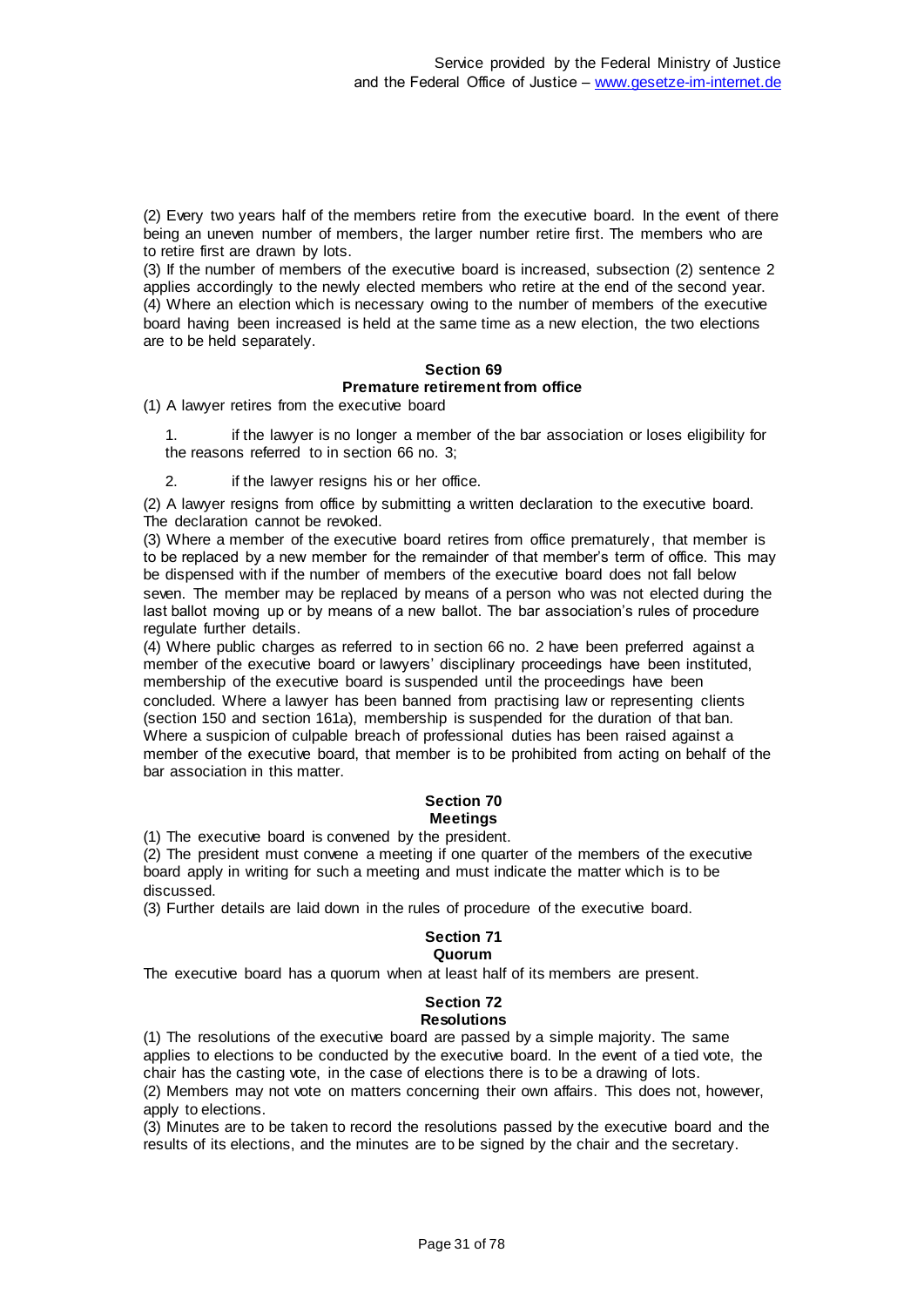(4) Resolutions of the executive board may also be taken without a meeting being held if no member of the executive board raises an objection thereto and at least half of the members of the executive board participate in the vote. Resolutions are to be taken by way of written vote.

#### **Section 73 Tasks**

(1) The executive board is to perform the tasks assigned to it by law. It is also responsible for discharging the duties and powers assigned to the bar association under this Code. It is to protect and promote the interests of the bar association. (2) In particular, the executive board is responsible for

1. advising and instructing the members of the bar association in matters relating to their professional duties;

2. mediating, upon request, between members of the bar association in the event of a dispute; this includes the power to make settlement proposals;

3. mediating, upon request, between members of the bar association and their clients in the event of a dispute; this includes the authority to make settlement proposals;

4. monitoring the performance of the duties incumbent on the members of the bar association and managing the right to issue a reprimand (*Rüge*);

5. proposing lawyers to be appointed as members of the lawyers' disciplinary court and of the higher lawyers' court;

6. submitting proposals pursuant to sections 107 and 166 to the Federal Bar Association;

7. rendering annual account to the assembly of the bar association concerning the administration of its assets;

8. rendering expert opinions requested by a *Land* department of justice, a court or an administrative authority of a *Land*;

9. being involved in the training and examination of students and of trainee lawyers, in particular proposing qualified team leaders and the members of the legal examination boards who are lawyers.

(3) In appeal proceedings, the executive board notifies the person who filed the appeal of its decision. Notification is made following the conclusion of the proceedings, including opposition proceedings, and is to include a brief description of the essential grounds for the decision. Section 76 (1) remains unaffected. The notification is not subject to appeal. (4) The executive board may transfer the tasks referred to in subsection (1) sentence 2, subsection (2) nos. 1 to 3 and subsection (3) to individual members of the executive board. (5) Where, in the event of a dispute between a member of a bar association and his or her client, the client files for mediation proceedings, these are instituted without the member needing to consent thereto. A settlement proposal is binding only where it is accepted by both sides.

#### **Section 73a Single entity**

The *Länder* may delegate the tasks of a single entity within the meaning of the Administrative Procedure Act by law to the bar associations either individually or jointly. Such legislation regulates supervision and may provide that the bar associations may also act for applicants who do not wish to practise as a lawyer.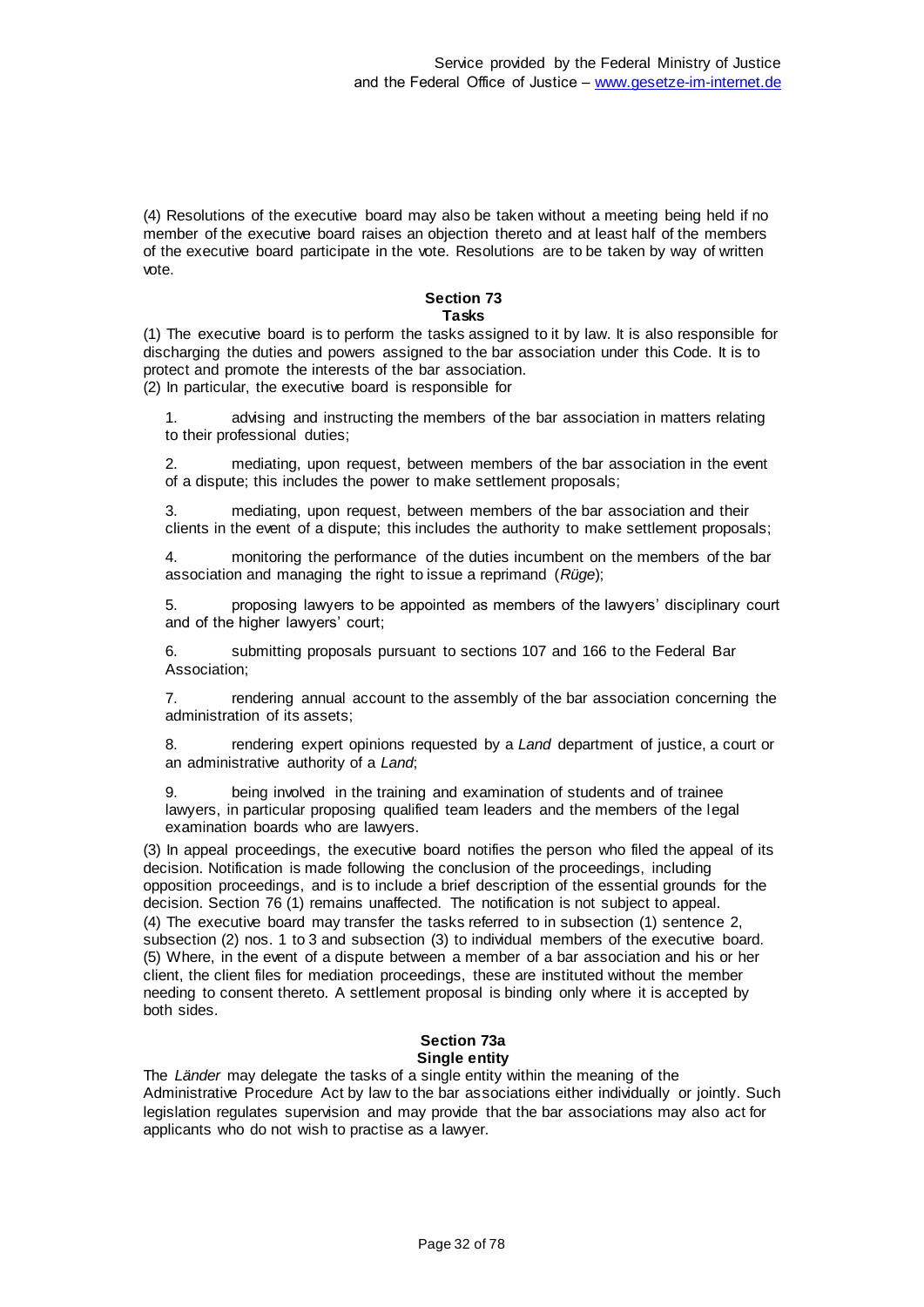#### **Section 73b**

#### **Administrative authority regarding regulatory offences**

(1) The bar association is the administrative authority within the meaning of section 36 (1) no. 1 of the Act on Regulatory Offences when it comes to regulatory offences under section 6 of the Ordinance on Information Requirements in the Services Sector (*Dienstleistungs-Informationspflichten-Verordnung*) and under section 56 of the Money Laundering Act (*Geldwäschegesetz*) which are committed by its members.

(2) The fines imposed for the prosecution of regulatory offences pursuant to subsection (1) accrue to the treasury of the administrative authority which issued the fining order.

(3) Notwithstanding section 105 (2) of the Act on Regulatory Offences, the treasury which is competent pursuant to subsection (2) is to bear the necessary expenses. It is also liable to pay compensation within the meaning of section 110 (4) of the Act on Regulatory Offences.

#### **Section 74**

#### **Right to issue reprimands**

(1) The executive board may reprimand the conduct of a lawyer on account of which that lawyer has breached duties incumbent on him or her if the lawyer's guilt is minor and it does not appear necessary to request the institution of lawyers' disciplinary proceedings. Section 113 (2) and (3), section 115b and section 118 (2) apply accordingly.

(2) The executive board may no longer issue a reprimand where lawyers' disciplinary proceedings have been instituted against the lawyer or if a period of more than three years has elapsed since the breach of duty. A reprimand may not be issued whilst proceedings which the lawyer has filed under section 123 are pending.

(3) The lawyer is to be heard before the reprimand is issued.

(4) The executive board's notice of reprimand regarding the lawyer's conduct must be reasoned. It is to be served on the lawyer. A copy of the notice is to be notified to the public prosecution office at the higher regional court.

(5) The lawyer may file an objection with the executive board within one month of service of the notice of reprimand. The executive board considers the objection; subsection (4) applies accordingly.

(6) Subsections (1) to (5) apply accordingly to persons who are members of a bar association pursuant to section 60 (2) no. 3.

#### **Section 74a**

#### **Application for decision from lawyers' disciplinary court**

(1) If the executive board of the bar association rejects the objection to the notice of reprimand, the lawyer may apply to the lawyers' disciplinary court for a decision within one month of service of the rejection. Jurisdiction lies with the lawyers' disciplinary court at the seat of the bar association whose executive board issued the reprimand.

(2) The application is to be submitted to the lawyers' disciplinary court in writing. Sections 308, 309 and 311a of the Code of Criminal Procedure apply analogously to the proceedings. Submissions in response (section 308 (1) of the Code of Criminal Procedure) are to be rendered by the executive board of the bar association. The public prosecution office is not involved in such proceedings. A hearing is be held if the lawyer files an application therefor or the lawyers' disciplinary court deems it to be necessary. The executive board of the bar association, the lawyer and his or her defence counsel are to be informed of the time and place of the hearing. The manner and extent of the taking of evidence is determined by the lawyers' disciplinary court. However, in establishing the truth it is, ex officio, to extend the taking of evidence to all the facts and evidence which are relevant to the decision. (3) The notice of reprimand may not be revoked on account of the executive board of the bar association having wrongly assumed that the lawyer's guilt was minor and that it was not necessary to apply for the institution of lawyers' disciplinary proceedings. If the conditions under which a lawyers' disciplinary court is to refrain from imposing a measure pursuant to section 115b are met or the conditions under which lawyers' disciplinary proceedings cannot be instituted or continued pursuant to section 118 (2) do not arise until after the executive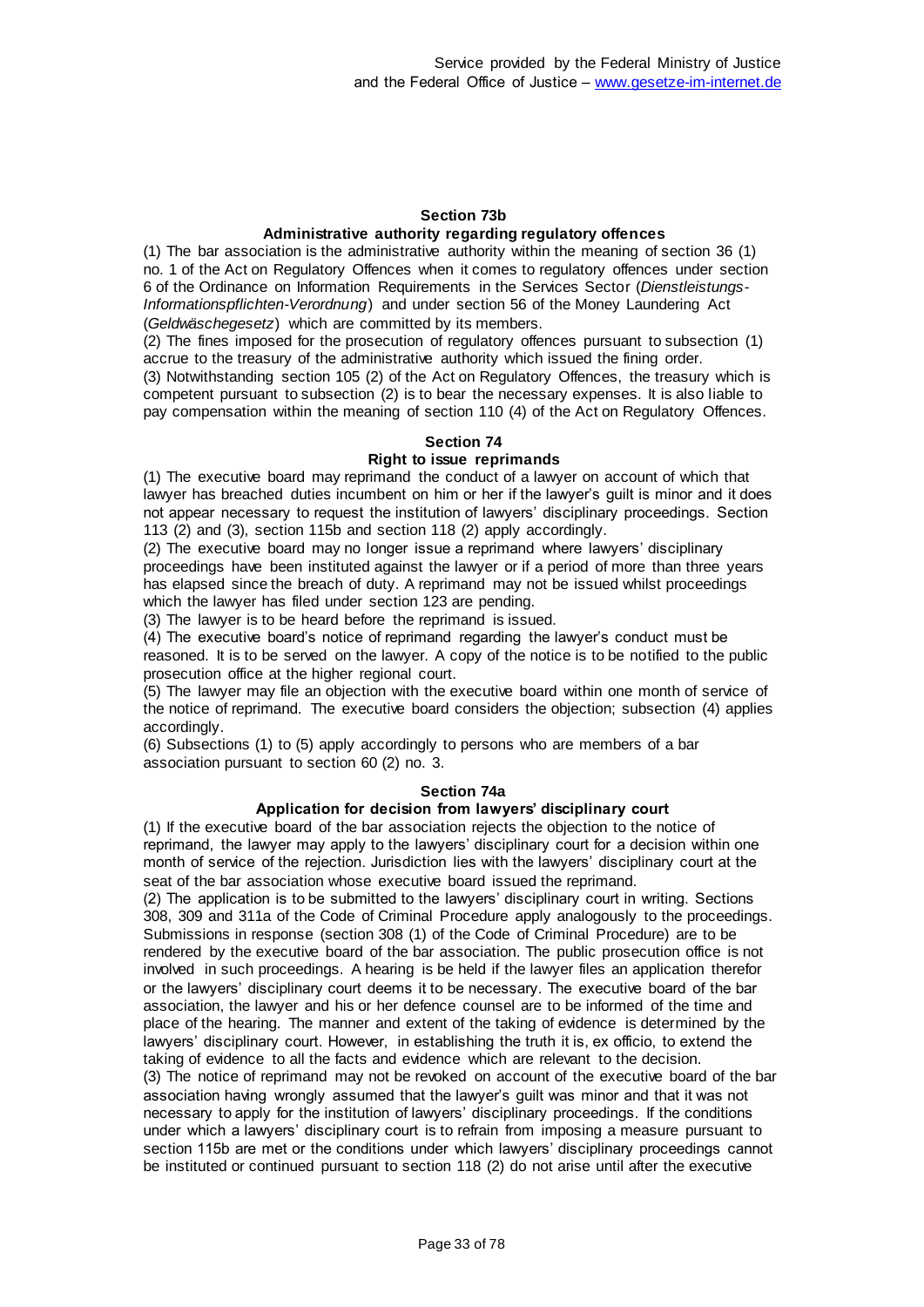board has issued the reprimand, the lawyers' disciplinary court revokes the notice of reprimand. The decision must be reasoned. It is not subject to appeal.

(4) The lawyers' disciplinary court with which the application for a decision was filed without delay issues the public prosecution office at the higher regional court with a copy of the application. The public prosecution office is also to be issued with a copy of the decision on the application.

(5) Where the public prosecution office institutes lawyers' disciplinary proceedings on account of the same conduct which the executive board of the bar association reprimanded before the decision on the application for a decision from the lawyers' disciplinary court on the notice of reprimand has been issued, the proceedings on the application are stayed until the disciplinary proceedings have been concluded by final and binding decision. In the cases referred to in section 115a (2), the lawyers' disciplinary court declares the reprimand void once the stay of proceedings has ended.

(6) Subsections (1) to (5) apply accordingly to persons who are members of a bar association pursuant to section 60 (2) no. 3.

(7) Section 116 (2) applies accordingly.

#### **Section 75 Honorary capacity**

The members of the executive board perform their activities without remuneration. However, they receive appropriate compensation for expenses incurred in connection with their activities and reimbursement of their travel expenses. Sentences 1 and 2 also apply to lawyers whose services are enlisted by the bar association.

#### **Section 76**

### **Obligation of confidentiality; availment of services**

(1) The members of the executive board are bound to maintain confidentiality concerning those matters relating to lawyers and other persons which become known to them whilst serving on the executive board. This also applies after they retire from the executive board. The obligation to maintain confidentiality does not apply to facts

- 1. which need to be passed on in the course of the performance of duties,
- 2. which the data subject has agreed may be passed on,
- 3. which are obvious, or
- 4. which, by dint of their importance, do not necessitate confidentiality.

Sentences 1 to 3 also apply to the bar associations' employees and to persons whose services are enlisted by the bar associations or the members of their executive board. The persons referred to in sentence 4 are to be instructed, in text form, about their obligation to maintain confidentiality.

(2) In proceedings before courts and authorities, the persons referred to in subsection (1) may not, without having been granted permission to do so, testify on such matters which are subject to their obligation to maintain confidentiality. Permission to testify is granted at the reasonable discretion of the executive board of the bar association. Permission is, as a rule, only to be denied where this is irrefutably necessary on account of having to take account of the status or the tasks of the bar association or the legitimate interests of the persons about whom facts have become known. Section 28 (2) of the Federal Constitutional Court Act (*Bundesverfassungsgerichtsgesetz*) remains unaffected.

(3) Section 43e (1) to (4), (7) and (8) applies analogously where the bar associations enlist the services of others in relation to matters which are subject to a lawyer's obligation to maintain confidentiality under section 43a (2).

> **Section 77 Sections**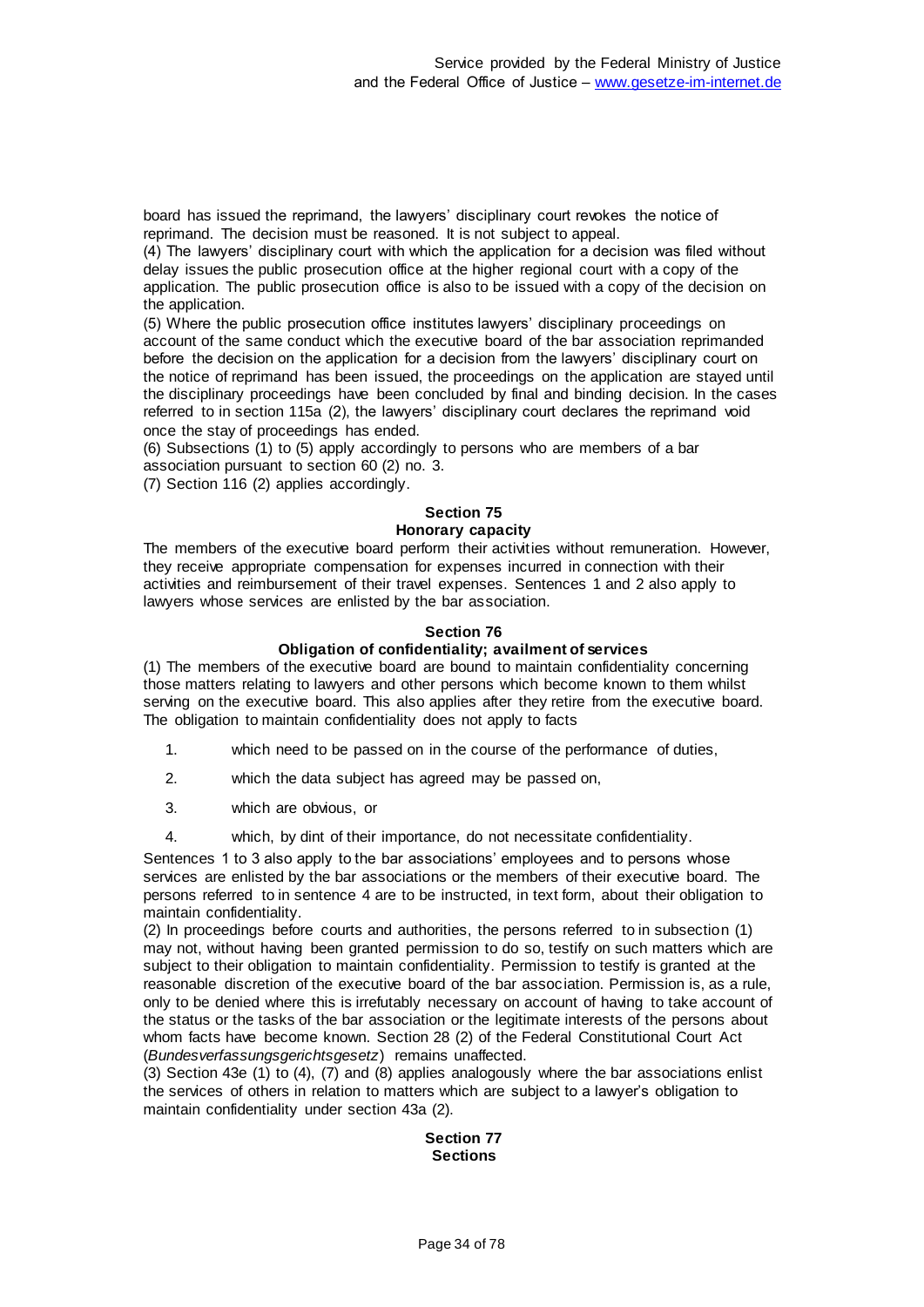(1) The executive board may establish several sections where permitted under the rules of procedure of the bar association. It delegates those matters to the sections which they manage independently.

(2) Each section must comprise at least three members of the executive board. The members of each section elect one person from amongst their midst to chair the section, one person to keep the minutes of the meetings of the section and one person to deputise each of those two.

(3) Before the start of each calendar year the executive board determines the number of sections and their members, delegates business to the sections and determines the members of the individual sections. Each member of the executive board may be a member of several sections. These arrangements may be altered in the course of the year only if this becomes necessary on account of a work overload on the part of the section or as a result of new members joining the section or individual members being permanently unable to perform their duties.

(4) The executive board may authorise the sections to hold their meetings somewhere other than the place where the bar association has its seat.

(5) Within their respective area of competence the sections have the same rights and duties as the executive board.

(6) The executive board decides in lieu of a section if it deems this appropriate or if the section or its chair makes an application therefor.

#### **Subdivision 2 Presiding board**

## **Section 78**

### **Composition and election of presiding board**

(1) The executive board elects a presiding board from amongst its midst.

- (2) The presiding board comprises
	- 1. the president,
	- 2. the vice-president,
	- 3. the secretary,
	- 4. the treasurer.

(3) The executive board may increase the number of members of the presiding board.

(4) The election of the presiding board takes place directly after each ordinary election of the executive board. Where a member of the presiding board retires prematurely, a new member is elected within three months for the remainder of that member's term of office.

## **Section 79**

#### **Presiding board's tasks**

(1) The presiding board conducts that business of the executive board which is assigned to it under this Code or by resolution of the executive board.

(2) The presiding board passes resolutions concerning the administration of the bar association's assets. It reports to the executive board on this matter once every quarter.

## **Section 80**

### **President's tasks**

(1) The president represents the bar association both in and out of court.

(2) The president facilitates the course of business of the bar association and of the executive board. The president executes the resolutions of the executive board and of the bar association.

(3) The president chairs the meetings of the executive board and of the assembly of the bar association.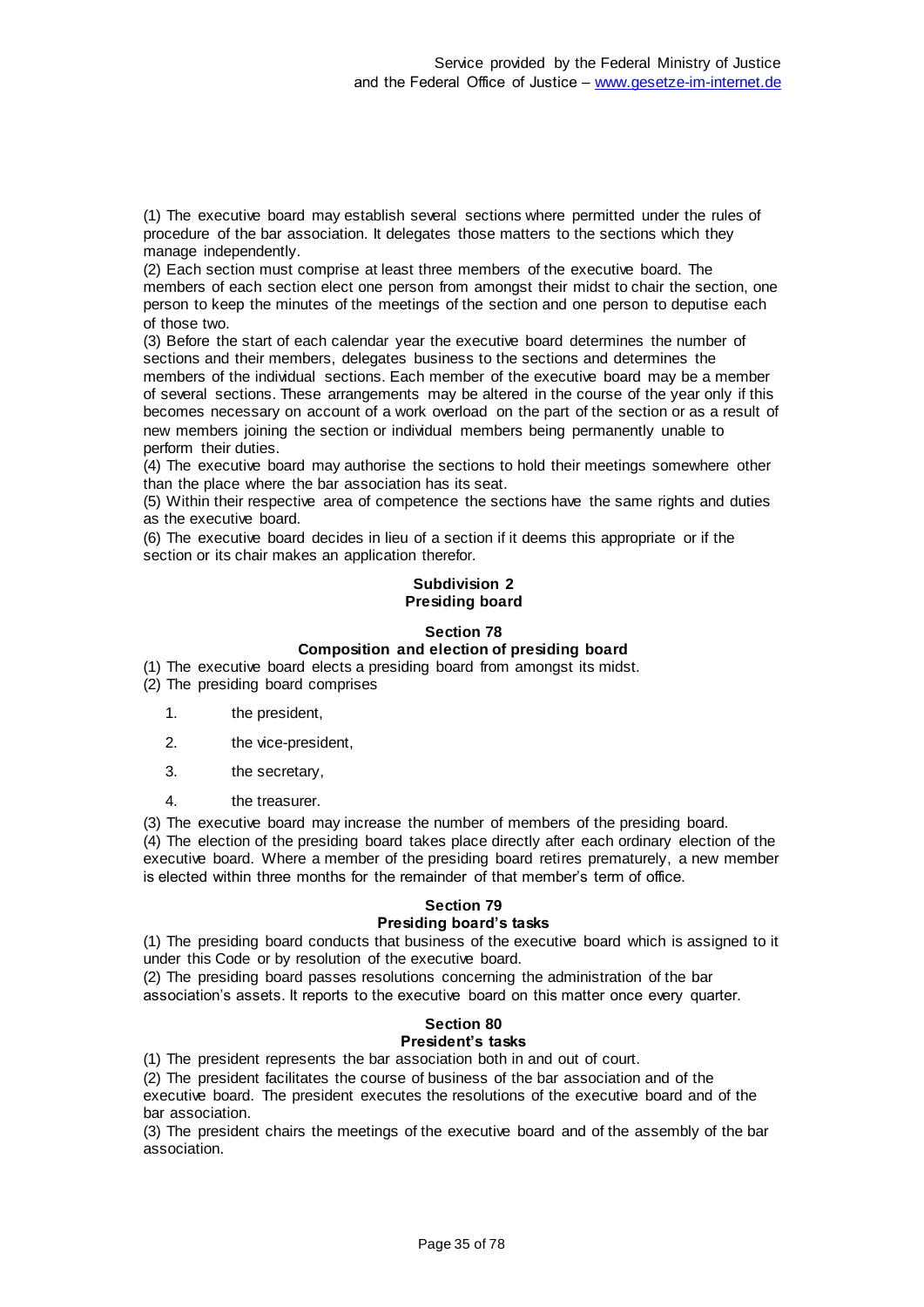(4) Further tasks may be assigned to the president in the rules of procedure of the executive board and of the bar association.

## **Section 81**

### **Reports on activities of bar association and election results**

(1) The president submits an annual report to the *Land* department of justice concerning the activities of the bar association and those of the executive board.

(2) The president directly notifies the *Land* department of justice and the Federal Bar Association of the results of the elections to the executive board and to the presiding board.

#### **Section 82 Secretary's tasks**

The secretary takes the minutes of the meetings of the executive board and of the assemblies of the bar association. The secretary conducts the correspondence of the executive board, unless the president reserves the right to do so.

### **Section 83**

#### **Treasurer's tasks**

(1) The treasurer manages the bar association's assets in accordance with the instructions of the presiding board. The treasurer is be authorised to take receipt of monies. (2) The treasurer monitors the receipt of membership dues.

#### **Section 84**

#### **Collection of outstanding membership dues**

(1) Outstanding membership dues, levies, fees and expenses are collected on the basis of requests for payment issued by the treasurer together with a certificate of enforceability in accordance with the provisions applicable to the enforcement of judgments in civil-law disputes.

(2) Enforcement may not, however, begin until two weeks following service of the enforceable request for payment.

(3) Section 767 of the Code of Civil Procedure applies, with the proviso that objections concerning the claim itself are permissible only if they could not be asserted by way of contesting an enforceable request for payment in proceedings in accordance with section 112a (1). Such objections are to be asserted by way of a legal action before the court designated in section 797 (5) of the Code of Civil Procedure.

#### **Subdivision 3 Assembly of bar association**

#### **Section 85**

## **Convocation of assembly of bar association**

(1) The assembly of the bar association is convened by its president. (2) The president must convene the assembly of the bar association if one tenth of the

members make a written application therefor and must indicate the matter which is to be dealt with at the assembly of the bar association.

(3) Unless otherwise provided under the rules of procedure of the bar association, the assembly of the bar association is, as a rule, to be held at the place where the bar association has its seat.

#### **Section 86**

#### **Invitation and convening period**

The assembly of the bar association is to be convened at least two weeks in advance by written invitation. The day on which the invitation is sent out and the day on which the assembly is to be held are not included when calculating this convocation period. In urgent cases the assembly of the bar association may be convened at shorter notice.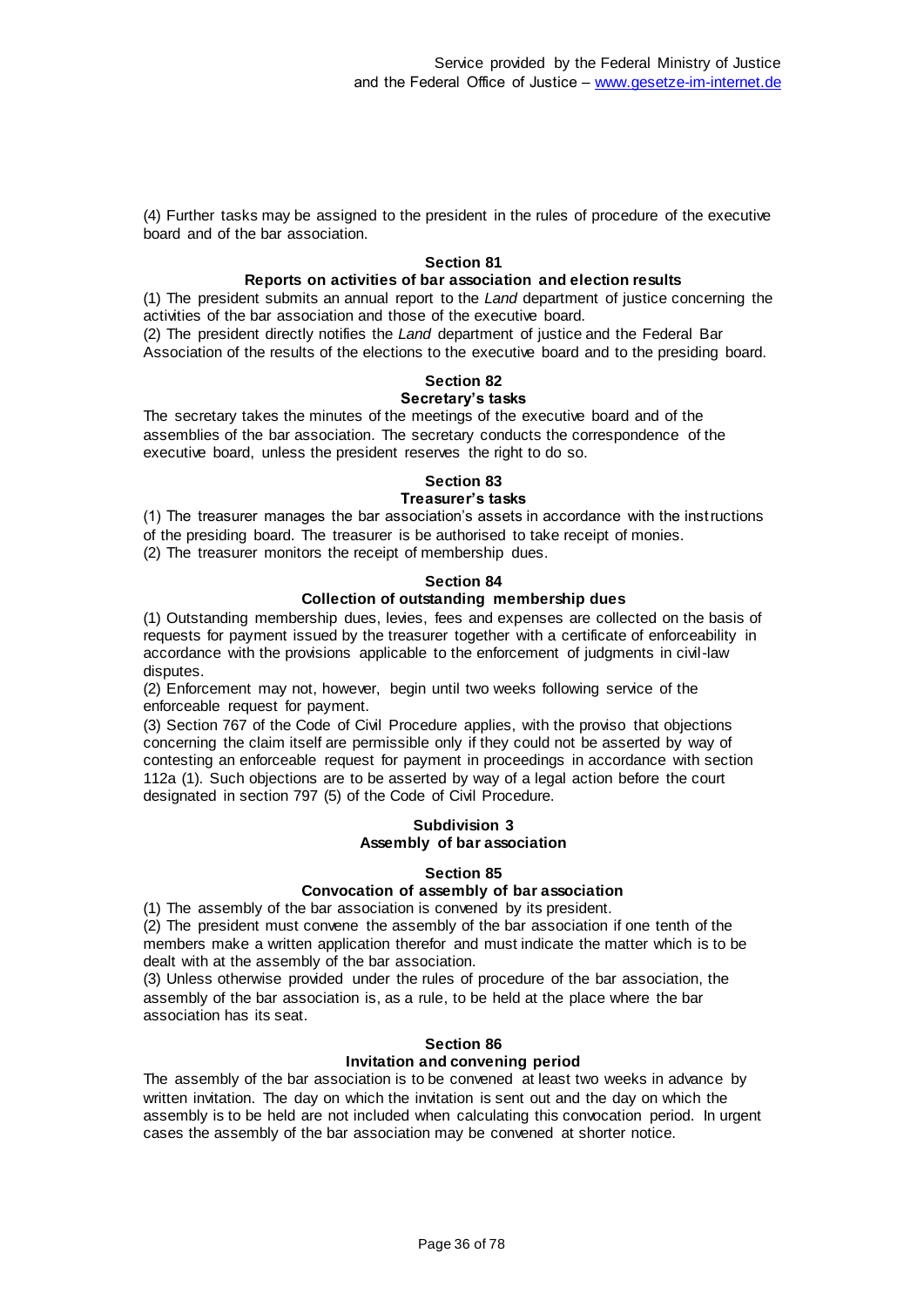#### **Section 87 Announcement of agenda**

(1) The subject matter on which a resolution is to be passed at the assembly of the bar association is to be indicated upon convocation of the assembly of the bar association. (2) No resolutions may be taken on matters which have not been properly announced.

### **Section 88**

### **Elections and resolutions of assembly of bar association**

(1) The conditions under which the assembly of the bar association has a quorum are laid down in the bar association's rules of procedure.

(2) Members must exercise their voting right in person.

(3) The resolutions of the assembly of the bar association are taken by simple majority. The same applies to elections to be conducted by the assembly of the bar association. If this majority is not achieved in two ballots, the person who obtains the majority of votes in another ballot is deemed to be elected. In the event of a tied vote, the chair has the casting vote, in the case of elections there is to be a drawing of lots.

(4) Members may not vote on matters concerning their own affairs. This does not, however, apply to elections.

(5) Minutes are to be taken to record the resolutions passed and the results of elections, which are to be signed by the chair and the secretary.

### **Section 89**

### **Assembly of bar association's tasks**

(1) The assembly of the bar association is to perform the tasks assigned to it by law. It is required to discuss matters which are of general significance to the legal profession. (2) In particular, the assembly of the bar association is responsible for

1. establishing the assembly of the bar association's rules of procedure;

2. fixing the amount and due date of the membership dues, levies, fees and expenses;

3. establishing welfare institutions for lawyers and their surviving dependants;

4. approving the funds needed to cover expenses associated with matters of common interest;

5. drawing up guidelines on the reimbursement of those expenses and travel expenses which

a) are to be granted to the persons referred to in section 43c (3) and in sections 75, 95, 140 and 191b;

b) are to be granted in accordance with section 40 (6) and section 77 (3) of the Vocational Training Act (*Berufsbildungsgesetz*) for the activities referred to therein;

6. auditing the executive board's accounts of the bar association's receipts and expenditures and the administration of its assets, and approving these accounts.

### **Sections 90 and 91 (repealed)**

#### **Part 5**

#### **Courts in matters pertaining to lawyers and court procedure in administrative matters pertaining to lawyers**

**Division 1 Lawyers' disciplinary courts**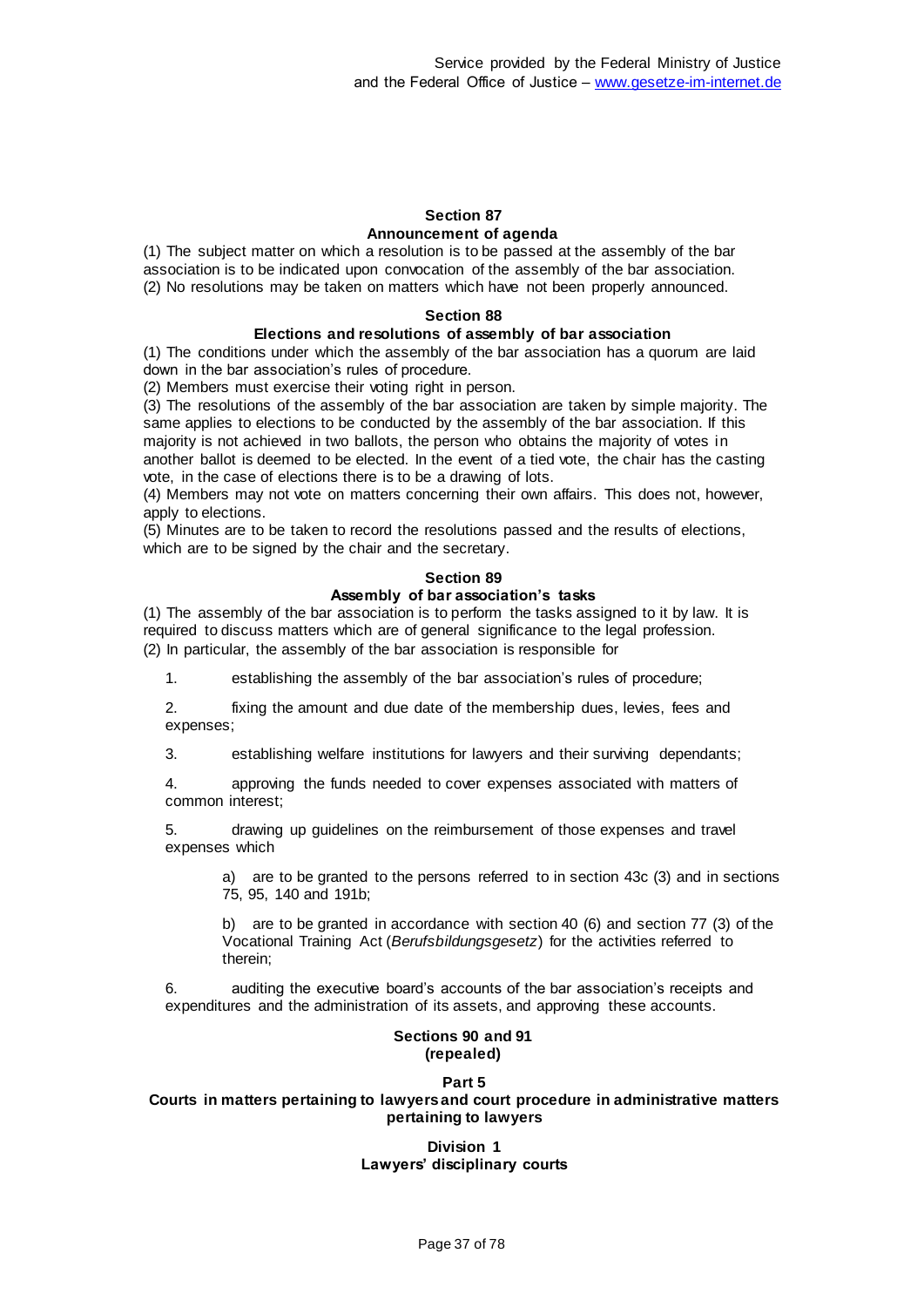#### **Section 92 Formation**

(1) A lawyers' disciplinary court (*Anwaltsgericht*) is to be established for the district of each bar association. It has its seat at the same place as the bar association.

(2) Several divisions are formed, as required, at a lawyers' disciplinary court. The *Land* department of justice determines the number of divisions. Before doing so, the executive board of the bar association is to be heard.

(3) The *Land* department of justice exercises supervision over the lawyers' disciplinary court.

#### **Section 93 Composition**

(1) A lawyers' disciplinary court has the requisite number of presiding judges and other members. Where several presiding judges have been appointed, one of them is appointed as managing presiding judge. The presiding judge and one further member of the bar association must be qualified to hold judicial office.

(2) The *Land* department of justice is to hear the executive board of the bar association before appointing the presiding judges and the managing presiding judge.

### **Section 94**

### **Appointment of members**

(1) Only lawyers may be appointed as members of a lawyers' disciplinary court. They must be members of the bar association for which the lawyers' disciplinary court has been established.

(2) The members of a lawyers' disciplinary court are appointed by the *Land* department of justice. They are taken from the list of proposed candidates which the executive board of the bar association submits to the *Land* department of justice. The *Land* department of justice determines how many members are necessary; before doing so, it is to hear the executive board of the bar association. The list of proposed candidates drawn up by the executive board of the bar association must contain at least 50 per cent more than the required number of lawyers.

(3) Only lawyers who are eligible for election to the executive board of a bar association (section 65 and section 66) may be appointed as members of a lawyers' disciplinary court. Members of a lawyers' disciplinary court may not simultaneously be

1. a member of the executive board of a bar association or of the Lawyers' Parliament,

2. employed by a bar association, the Federal Bar Association or the Lawyers' Parliament as their primary or secondary occupation or

3. a member of another court of the lawyers' disciplinary jurisdiction.

(4) The members of a lawyers' disciplinary court are appointed for a five-year term of office; they may be re-appointed after the end of their term of office.

### **Section 95**

### **Legal status of members**

(1) The members of a lawyers' disciplinary court are honorary judges. For the duration of their office as honorary judge at the lawyers' disciplinary court they have the status of professional judges. They receive from the bar association compensation for expenses incurred in connection with their activity and reimbursement of their travel expenses. (1a) The office of a member of the lawyers' disciplinary court ends as soon as membership of the bar association ends or where a circumstance subsequently arises which precludes appointment in accordance with section 94 (3) sentence 2 and the member consents in each case. The member and the bar association are required to inform the *Land* department of justice and the lawyers' disciplinary court without delay of the circumstances referred to in sentence 1. The lawyers' disciplinary court takes a decision to terminate the office pursuant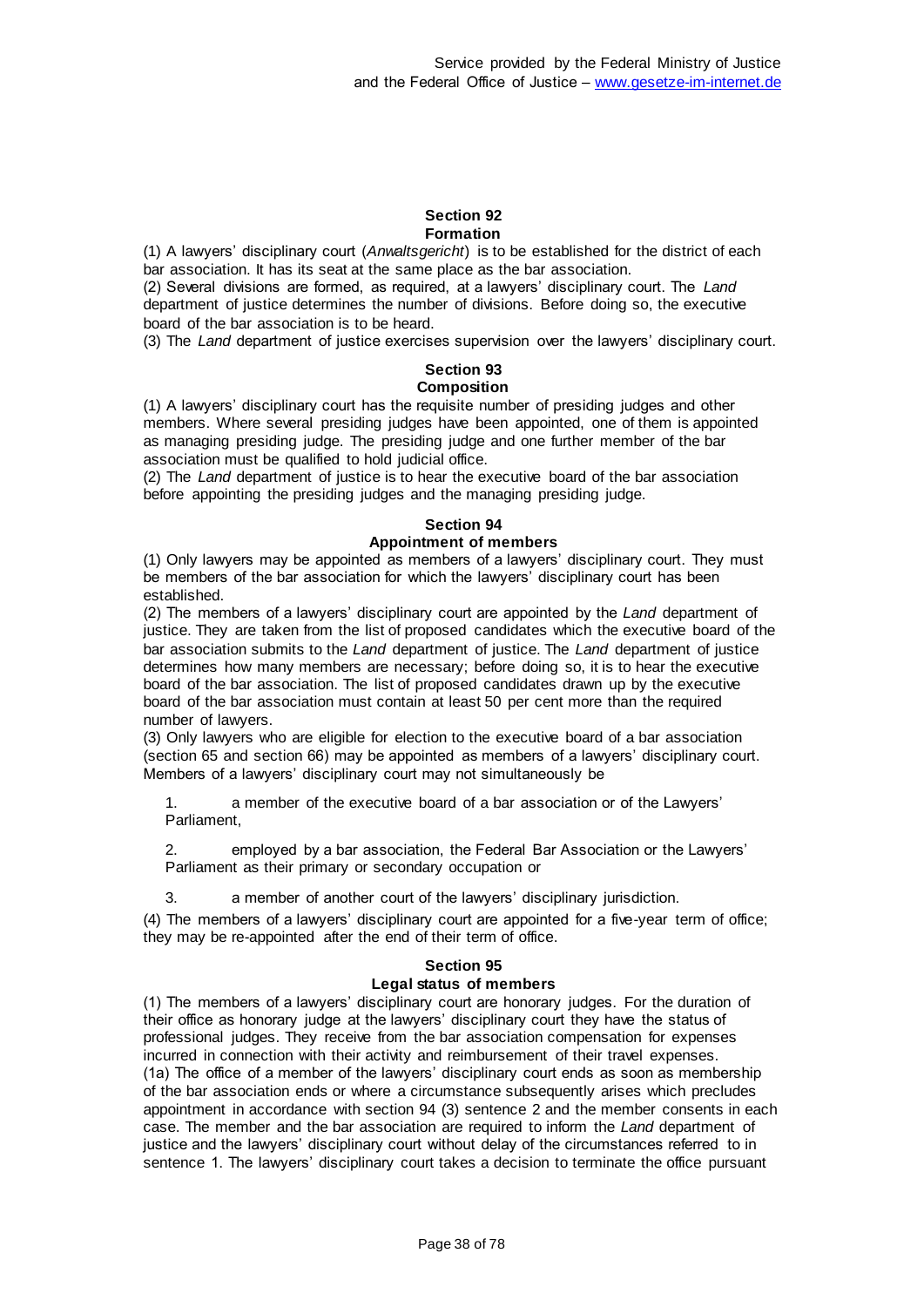to sentence 1 upon application by the *Land* department of justice if the member concerned has not consented thereto; subsection (2) sentence 3 and sentence 4 applies accordingly. (2) A member of a lawyers' disciplinary court is to be removed from office upon application by the *Land* department of justice

1. if it subsequently becomes known that the member should not have been appointed;

2. if a circumstance subsequently arises which precludes the appointment;

3. if the member commits a gross breach of official duty.

The application is considered by the higher lawyers' court. Before a decision is taken, the lawyer and the executive board of the bar association are to be heard. The decision is final. (3) The *Land* department of justice may dismiss a member of a lawyers' disciplinary court from office upon application by that member if the member is prevented, for health reasons, from continuing to hold office for an unforeseeable period of time or the member cannot for substantial personal reasons reasonably be expected to continue to hold office. (4) (repealed)

#### **Section 96 Composition of divisions**

The divisions of a lawyers' disciplinary court sit in a composition of three members, including the presiding judge.

## **Section 97**

## **Allocation of business**

The provisions of Title 2 and section 70 (1) of the Courts Constitution Act (*Gerichtsverfassungsgesetz*) apply accordingly to the allocation of business at the lawyers' disciplinary court.

### **Section 98**

## **Court registry and rules of procedure**

(1) A court registry is established at each lawyers' disciplinary court. (2) The bar association provides the requisite clerical staff, rooms and funding for other

materials. (3) The president of the lawyers' disciplinary court exercises disciplinary supervision over the court registry; in the case referred to in section 92 (2), supervision is exercised by the

managing presiding judge. (4) The course of business at the lawyers' disciplinary court is governed by rules of procedure to be adopted by the members of the lawyers' disciplinary court. The rules of procedure must be approved by the *Land* department of justice.

### **Section 99 Administrative and legal assistance**

(1) Lawyers' disciplinary courts are required to render one another administrative and legal assistance.

(2) Upon request, other courts and administrative authorities are also required to render the lawyers' disciplinary courts administrative and legal assistance. Lawyers' disciplinary courts are under the same obligation vis-à-vis other courts and authorities.

(3) Requests for mutual assistance may be dealt with by an individual member of the lawyers' disciplinary court.

### **Division 2 Higher lawyers' courts**

**Section 100 Formation**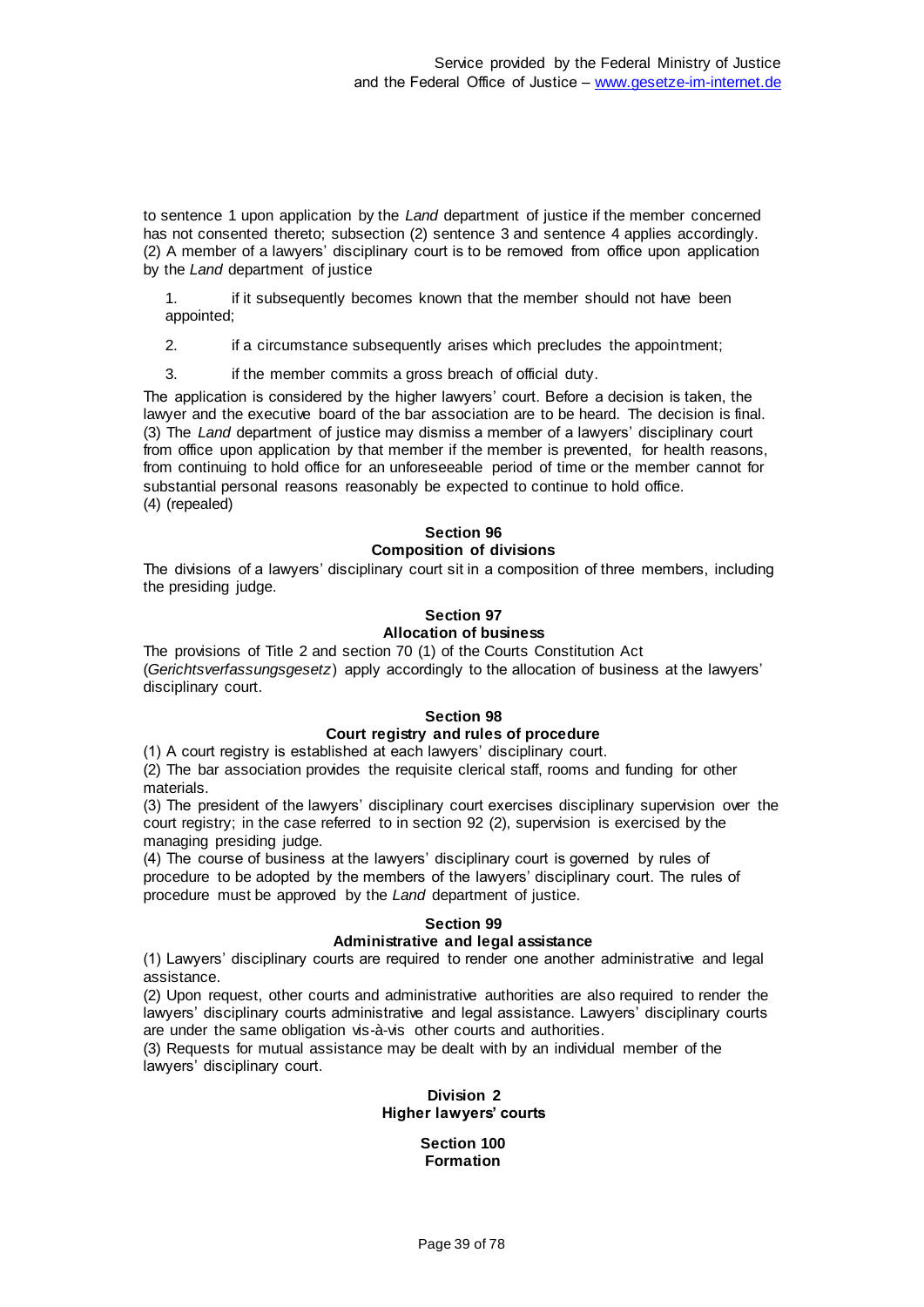(1) A higher lawyers' court (*Anwaltsgerichtshof*) is to be established at each higher regional court. Section 92 (3) applies accordingly.

(2) Where there are several higher regional courts in one *Land*, the *Land* government may, by way of a statutory instrument, establish the higher lawyers' court for the district s of all or of several higher regional courts at one or at several higher regional courts, or at the highest regional court, if such aggregation serves the administration of justice in matters pertaining to lawyers, in particular to ensure consistency in court decisions. Before doing so, the executive boards of the bar associations concerned are to be heard.

(3) The tasks assigned to the higher lawyers' court under this Code may, by agreement of the *Länder* concerned, also be delegated to that higher lawyers' court of a *Land* which is competent pursuant to such agreement in respect of the territory of another *Land*. (4) Several *Länder* may agree to establish a joint higher lawyers' court at a higher regional court or at the highest regional court.

### **Section 101 Composition**

(1) A higher lawyers' court is composed of a president, the requisite number of additional presiding judges, as well as lawyers and professional judges as further members. The president and the additional presiding judges must be qualified to hold judicial office. (2) Where required, several divisions may be formed at the higher lawyers' court. The *Land* department of justice lays down further details concerning its organisational structure. Before doing so, the executive board of the bar association is to be heard.

(3) Members of the higher lawyers' court who are lawyers are to be appointed as president of the higher lawyers' court and as presidents of the divisions. Section 93 (2) applies analogously.

### **Section 102**

### **Appointment of professional judges as members**

(1) The members of a higher lawyers' court who are professional judges are appointed for a five-year term of office by the *Land* department of justice from amongst the number of permanent members of the higher regional court. In the cases referred to in section 100 (2), the professional judges may also be appointed from amongst the number of permanent members of other higher regional courts or of the highest regional court.

(2) The members of a joint higher lawyers' court who are professional judges are appointed from amongst the number of permanent members of the higher regional courts of the involved *Länder* pursuant to the agreement reached between the *Länder* (section 100 (4)).

### **Section 103**

### **Appointment of lawyers as members**

(1) The members of the higher lawyers' court who are lawyers are appointed by the *Land* department of justice for a five-year term of office.

(2) Sections 94 and 95 (1) apply accordingly to the appointment of the members of the higher lawyers' court who are lawyers and to their status.

(3) Section 95 (1a) sentence 1 and sentence 2 applies accordingly in respect of the end of the office of a member of the higher lawyers' court who is a lawyer, provided that the member's admission to one of the bar associations in the district of the higher regional courts for whose districts the higher lawyers' court was established has expired.

(4) Section 95 (1a) sentence 3, (2) and (3) applies in respect of removal from office and dismissal from office, with the proviso that a division of the higher lawyers' court of which the member who is a lawyer was not a member decides in respect of removal from office. (5) In the case referred to in section 100 (2), the relevant number of members who are lawyers is, as a rule, to be proportionate to the number of members of the individual bar associations. The members of a joint higher lawyers' court who are lawyers are appointed from amongst the members of the bar associations in the involved *Länder* pursuant to the agreement reached between the *Länder* (section 100 (4)).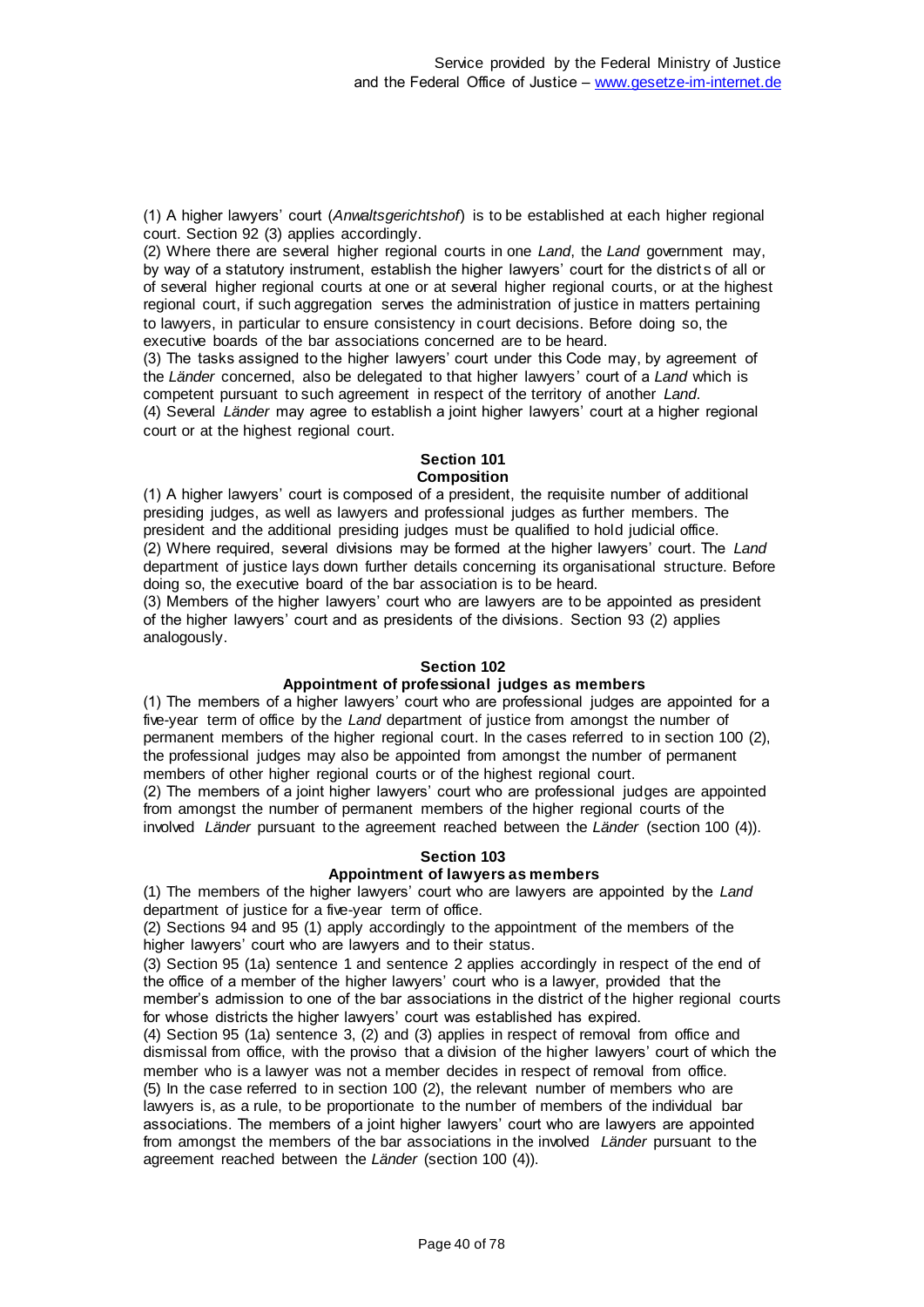(6) The members who are lawyers receive compensation from the Public Treasury for expenses incurred in connection with their activity, which amounts to one and a half times the highest amount quoted in No. 7005 of Annex 1 to the Lawyers' Remuneration Act. Further, the members who are lawyers are entitled to reimbursement of their travel and accommodation expenses pursuant to Nos. 7003, 7004 and 7006 of Annex 1 to the Lawyers' Remuneration Act.

### **Section 104 Composition of divisions**

The divisions of a higher lawyers' court sit in a composition of five members, including the presiding judge, unless the law provides that the presiding judge or the reporting judge is to rule instead of the division. Two further members who are lawyers and two profess ional judges act as associate judges.

### **Section 105**

## **Allocation of business and rules of procedure**

(1) The provisions of Title 2 and section 70 (1) of the Courts Constitution Act apply accordingly to the allocation of business at a higher lawyers' court. (2) The course of business is governed by the rules of procedure, which are to be adopted by the members of each higher lawyers' court; the rules of procedure must be approved by the *Land* department of justice.

### **Division 3**

### **Federal Court of Justice in matters pertaining to lawyers**

### **Section 106**

### **Composition of Panel for Matters Pertaining to Lawyers**

(1) A Panel for Matters Pertaining to Lawyers is to be established at the Federal Court of Justice to handle matters assigned to the Federal Court of Justice under this Code. Where the provisions of the Code of Administrative Court Procedure (*Verwaltungsgerichtsordnung*) apply accordingly to the proceedings the Panel acts as a civil panel and where the provisions of the Code of Criminal Procedure apply accordingly to the proceedings it acts as a criminal panel within the meaning of section 132 of the Courts Constitution Act.

(2) The Panel is composed of the President of the Federal Court of Justice plus two members of the Federal Court of Justice and two lawyers as associate judges. The President of the Federal Court of Justice presides or, in the absence of the President, a presiding judge to be determined by the Presiding Committee of the Federal Court of Justice.

### **Section 107**

### **Lawyers as associate judges**

(1) The associate judges who are lawyers are appointed by the Federal Ministry of Justice and Consumer Protection for a five-year term of office. They may be re-appointed on expiry of their term of office.

(2) The lawyers acting as associate judges are chosen from a list of candidates drawn up by the Presiding Board of the Federal Bar Association on the basis of proposals made by the bar associations to the Federal Ministry of Justice and Consumer Protection. After hearing the Federal Bar Association, the Federal Ministry of Justice and Consumer Protection determines how many members are necessary. The list of proposed candidates is, as a rule, to contain the names of at least twice as many lawyers as are required.

(3) Where a lawyer acting as associate judge leaves office prematurely, a successor is appointed for the remainder of that lawyer's term of office.

(4) (repealed)

#### **Section 108**

### **Eligibility for appointment as associate judge and right to refuse appointment**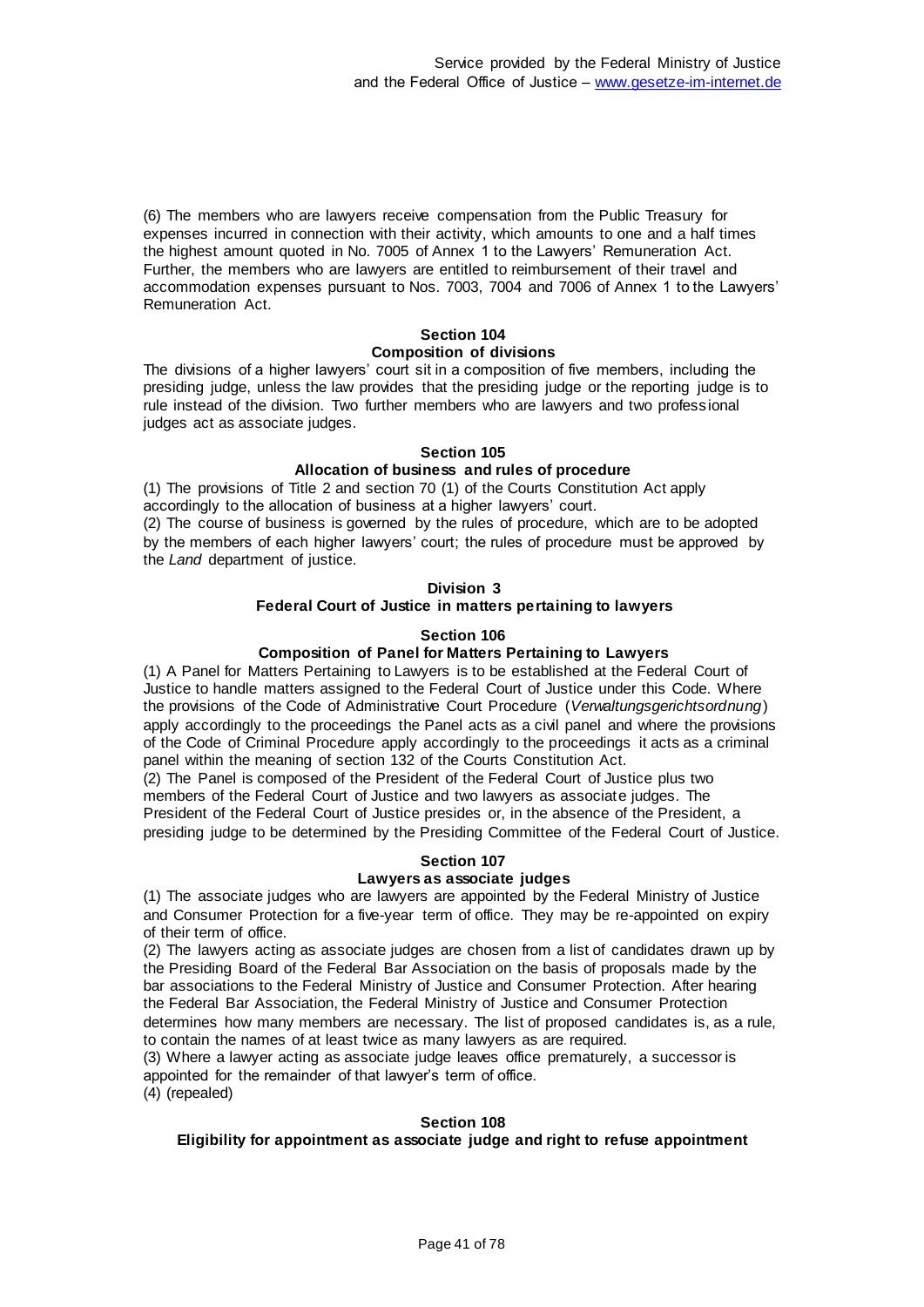(1) Only a lawyer who can be elected onto the executive board of the bar association (section 65 and section 66) may be appointed as associate judge. Section 94 (3) sentence 2 applies accordingly.

(2) A lawyer may refuse to accept the office of associate judge for the reasons referred to in section 67.

### **Section 109 Terminating office of associate judge**

(1) Section 95 (1a) sentence 1 and sentence 2 applies accordingly in respect of the end of the office of a lawyer acting as associate judge provided that the lawyer is no longer a member of a bar association.

(2) Section 95 (1a) sentence 3, (2) and (3) applies to the removal from office and dismissal from office of an associate judge, with the proviso that the Federal Ministry of Justice and Consumer Protection takes the place of the *Land* department of justice and a civil panel at the Federal Court of Justice rules in respect of removal from office. The members of the Panel for Matters Pertaining to Lawyers may not participate in this decision. The lawyer and the Federal Bar Association are to be heard before a decision is taken. (3) (repealed)

#### **Section 110**

### **Status of lawyers acting as associate judges and obligation of confidentiality**

(1) Lawyers acting as associate judges are honorary judges. During those sessions which they are called to participate in they have the status of professional judges. (2) The lawyers are bound to maintain confidentiality concerning those matters which become known to them in their capacity as associate judge. Section 76 (1) and (2) applies accordingly. Permission to testify is granted by the President of the Federal Court of Justice.

### **Section 111**

### **Order of participation**

Lawyers appointed as associate judges are to be called to participate in individual sessions in the order in which they appear in a list which the Chair of the Panel draws up before the beginning of each business year after having heard the two eldest lawyers appointed as associate judges.

#### **Section 112**

#### **Compensation for lawyers acting as associate judges**

Section 103 (6) applies accordingly to compensation for expenses paid to lawyers acting as associate judges and to reimbursement of their travel expenses.

#### **Division 4**

### **Court procedure in administrative matters pertaining to lawyers**

#### **Section 112a Legal process and competence**

(1) The higher lawyers' court rules at first instance on all public-law disputes under this Code, under a statutory instrument issued on the basis of this Code or under the by -laws of a bar association or of the Federal Bar Association, unless the disputes must be brought before a lawyers' disciplinary court or are expressly assigned to another court (administrative matters pertaining to lawyers).

(2) The Federal Court of Justice rules on

1. an appeal on points of fact and law (*Berufung*) against judgments handed down by the higher lawyers' court,

2. a complaint lodged under section 17a (4) sentence 4 of the Courts Constitution Act.

(3) The Federal Court of Justice rules at first and last instance on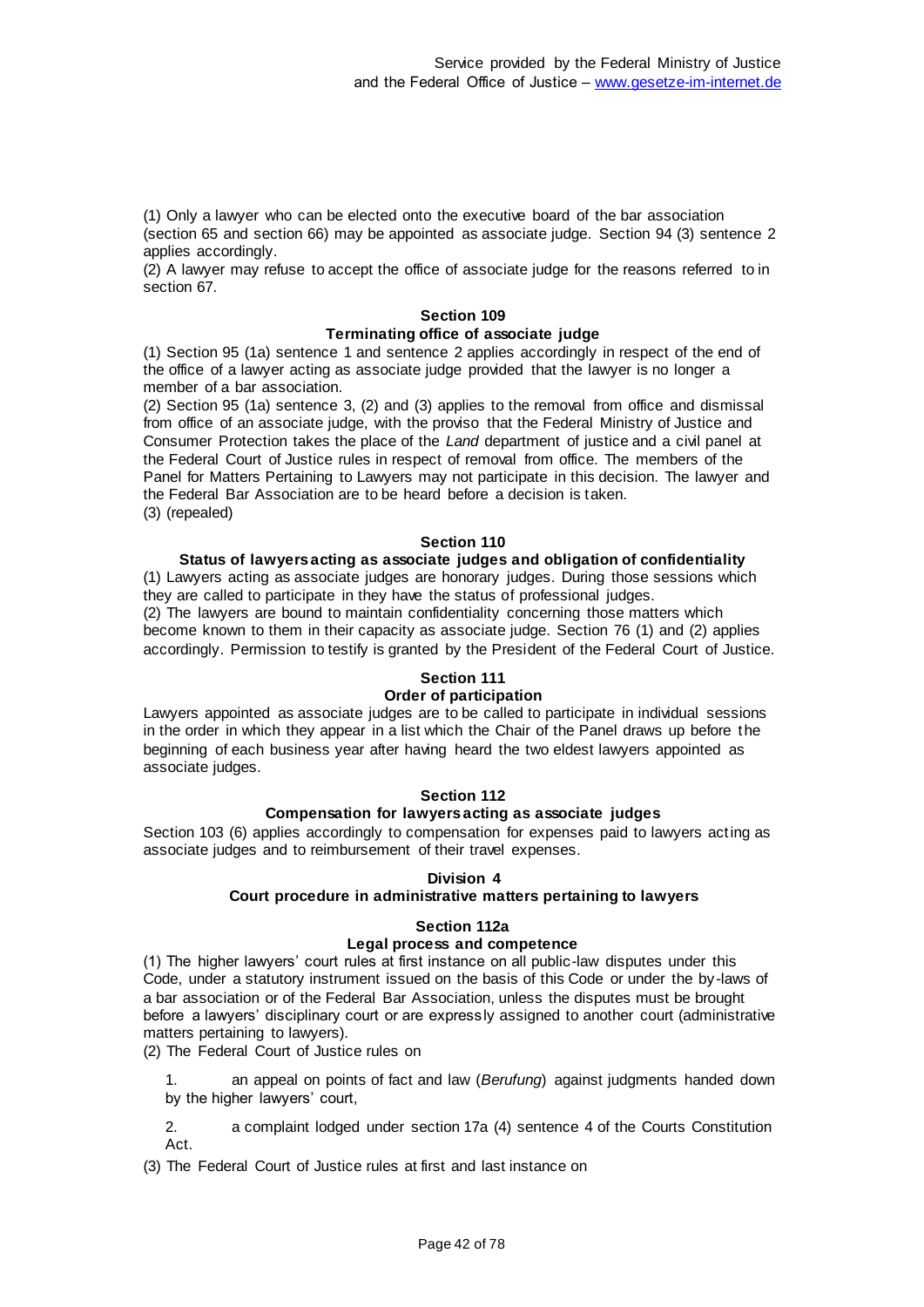1. actions concerning decisions taken by the Federal Ministry of Justice and Consumer Protection or the Bar at the Federal Court of Justice or for which the Federal Ministry of Justice and Consumer Protection or the Bar at the Federal Court of Justice is responsible,

2. the invalidity of the elections of and resolutions passed by the Federal Bar Association and the Bar at the Federal Court of Justice.

### **Section 112b Local jurisdiction**

Local jurisdiction lies with the higher lawyers' court established for the district of the higher regional court in which the administrative act was issued or should have been issued; the same applies analogously to sovereign acts which interfere with or realise professional rights and duties of those concerned. In all other matters, local jurisdiction lies with the higher lawyers' court established for the higher regional court in which the respondent has his or her seat, his or her law office or, alternatively, his or her place of residence.

### **Section 112c**

### **Application of Code of Administrative Court Procedure**

(1) Unless this Code contains deviating provisions on court procedure, the provisions of the Code of Administrative Court Procedure apply accordingly. The higher lawyers' court is equal to a higher administrative court; section 112e remains unaffected. (2) The provisions of the Code of Administrative Court Procedure concerning the involvement of honorary judges and sections 35, 36 and 47 of the Code of Administrative Court Procedure do not apply. The periods stipulated in section 116 (2) and section 117 (4) of the Code of Administrative Court Procedure is five weeks in each case. (3) Notwithstanding section 80b of the Code of Administrative Court Procedure, the suspensive effect of the rescissory action ends upon the administrative act becoming final.

#### **Section 112d Opposing party and representative**

(1) Actions are to be brought against the bar association, the Federal Bar Association or the authority

1. which issued or should have issued the administrative act; the same applies analogously to sovereign acts which interfere with or realise professional rights and duties of those concerned;

2. whose decision is the subject matter of the proceedings.

(2) In proceedings between a member of the presiding board or executive board and the bar association or the Federal Bar Association, the bar association or the Federal Bar Association is represented by one of its members, who is to be specifically appointed by the president of the competent court.

### **Section 112e**

### **Appeal on points of fact and law**

The parties have the right to file an appeal on points of fact and law against judgments, including part-judgments, judgments as to the merits of a claim and interlocutory judgments on admissibility, provided they are admitted by the higher lawyers' court or by the Federal Court of Justice. Part 12 of the Code of Administrative Court Procedure applies to the appeal proceedings, with the proviso that the higher lawyers' court takes the place of the administrative court and the Federal Court of Justice takes the place of the higher administrative court.

#### **Section 112f Legal actions against elections and resolutions**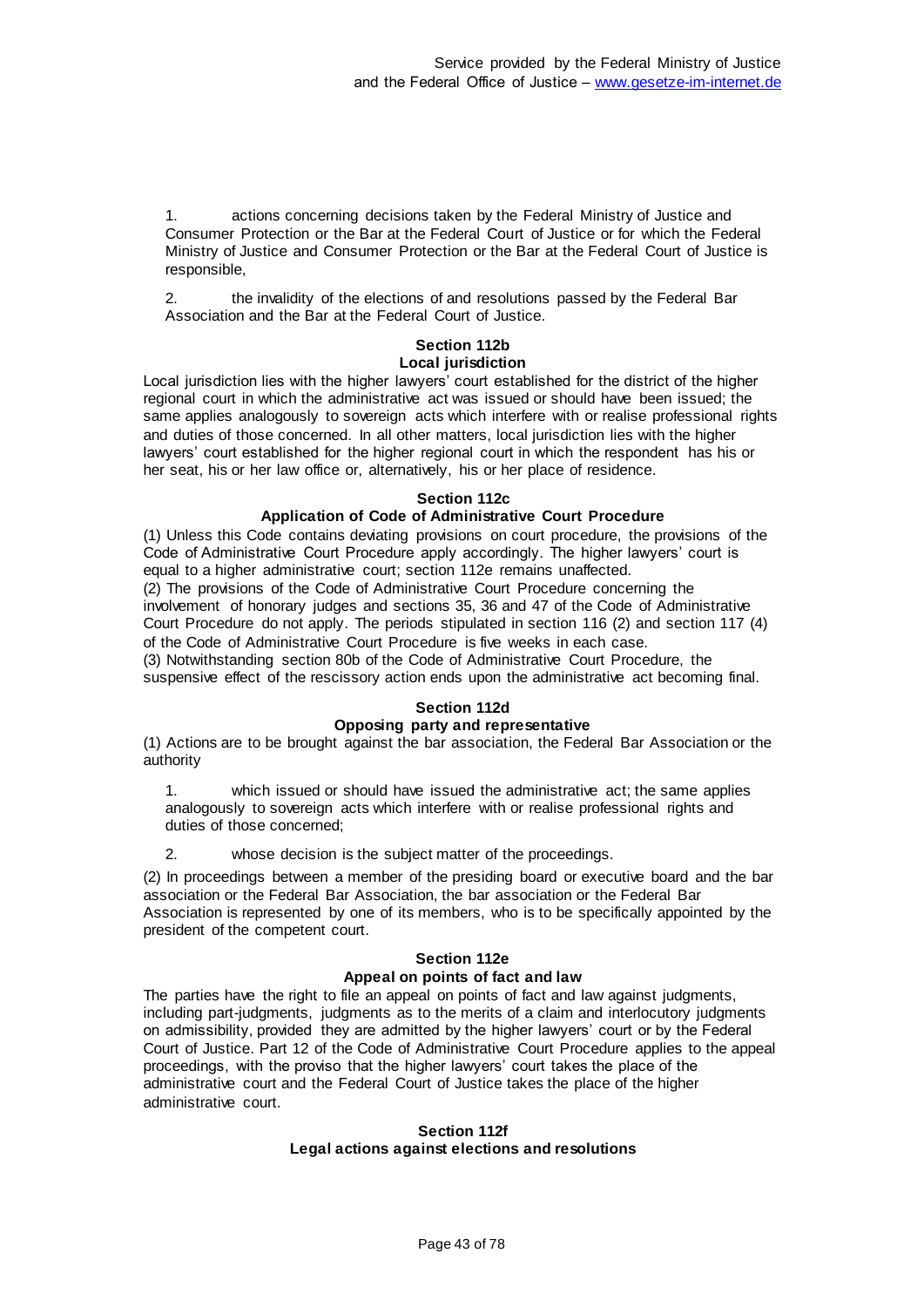(1) The following may be declared invalid or null and void if they were founded on a violation of the law or of by-laws, or if their content is incompatible with the law or by-laws:

1. elections and resolutions of the constituent bodies of the bar associations and of the constituent bodies of the Federal Bar Association, with the exception of the Lawyers' Parliament, and

2. elections of the constituent bodies of the bar associations and of the Federal Bar Association.

(2) A legal action may be brought

1. by the authority exercising state supervision and

2. by a member of the bar association in the case of an action against a bar association and by a bar association in the case of an action against the Federal Bar Association.

In the cases referred to in sentence 1 no. 2, the action brought against a resolution is admissible only where the claimant asserts that the resolution violates his or her rights. (3) In the cases referred to in subsection (2) sentence 1 no. 2, the action must be filed within one month of the election or of the passing of the resolution.

#### **Section 112g**

### **Legal redress for excessive length of proceedings**

The provisions of Title 17 of the Courts Constitution Act apply to legal redress for excessive length of court proceedings. The provisions of this Code concerning the composition of the Panel for Matters Pertaining to Lawyers at the Federal Court of Justice do not apply.

### **Section 112h**

### **Use of forged proof of professional qualification**

If the higher lawyers' court or the Federal Court of Justice establishes that a lawyer used forged proof of professional qualification when filing an application for recognition of his or her professional qualification pursuant to Directive 2005/36/EC, as amended, the court is required to transmit its decision to the bar association at the latest on the day after it becomes final and binding.

#### **Part 6**

#### **Penalties for breaches of duty imposed in lawyers' disciplinary proceedings**

### **Section 113**

### **Penalties for breach of duty**

(1) A disciplinary measure is imposed against a lawyer who culpably breaches duties which have been set down in this Code or in the rules of professional conduct.

(2) Conduct on the part of a lawyer outside of his or her professional work which constitutes an unlawful act or an act incurring a fine is considered a breach of duty which is subject to imposition of a measure by the lawyers' disciplinary court if, based on the circumstances of the individual case, such conduct is particularly suited to undermining the trust and confidence of consumers of legal services in a manner which is significant to the practice of the profession of lawyer.

(3) A disciplinary measure may not be imposed against a lawyer if he or she was not subject to the lawyers' disciplinary jurisdiction at the time of the commission of the act.

#### **Section 114**

### **Measures imposed in lawyers' disciplinary proceedings**

(1) The following measures may be imposed in lawyers' disciplinary proceedings:

- 1. a warning,
- 2. a written reprimand,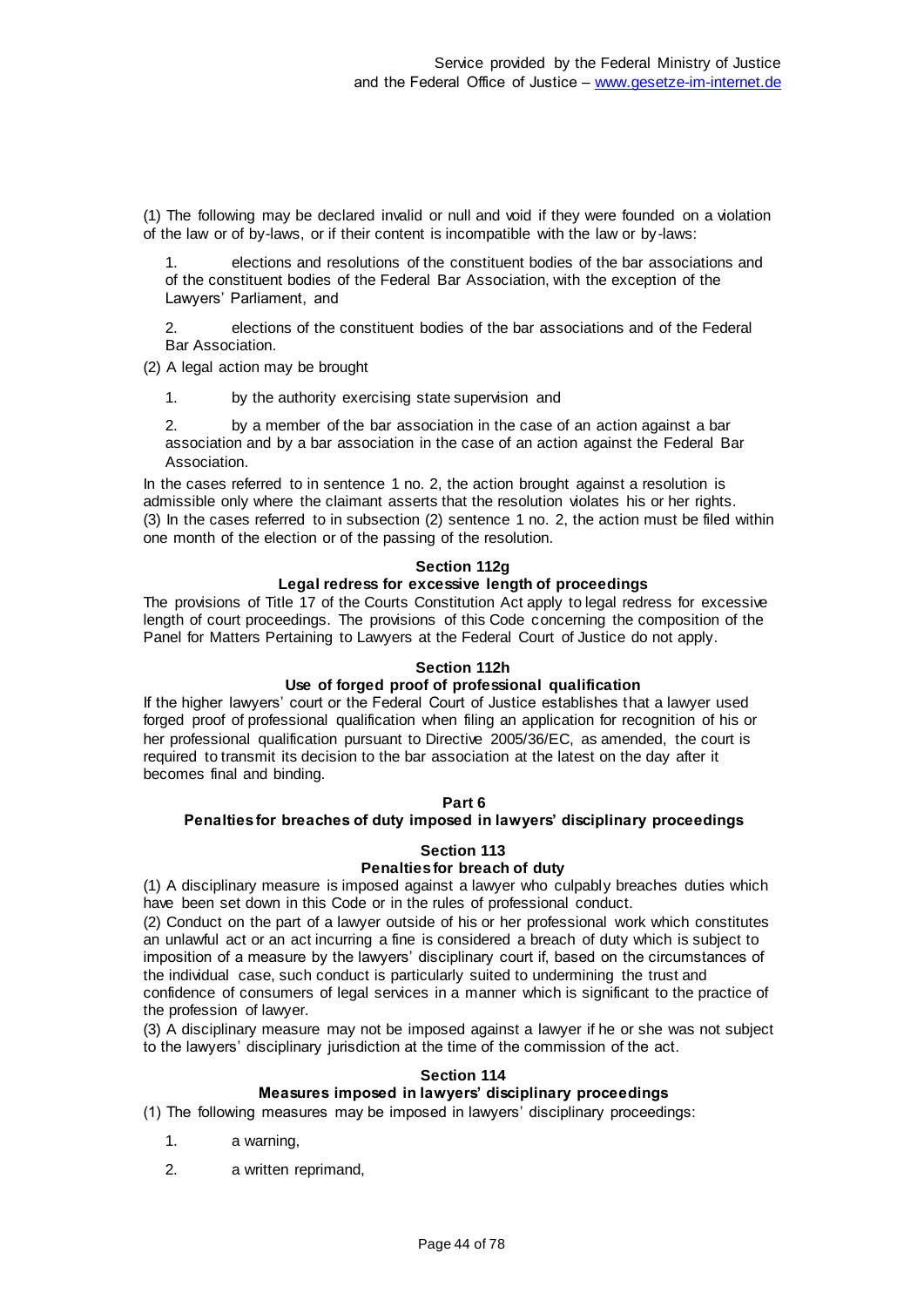3. a fine of no more than 25,000 euros,

4. a ban on acting as representative and counsel in specific fields of law for a period of no less than one year and no more than five years,

5. disbarment.

(2) A written reprimand and a fine may be imposed in parallel.

#### **Section 114a**

#### **Effects of ban on representing clients and contravention**

(1) A lawyer who has been banned from representing clients (section 114 (1) no. 4) may not act as representative and counsel either in person or in written communications before a court, before authorities, an arbitral tribunal or vis-à-vis other persons in the field of law to which the ban applies, nor may that lawyer grant or delegate powers of attorney. However, the lawyer may represent the interests of his or her spouse or life partner and his or her own underage children, unless such representation must be undertaken by a lawyer. (2) The ban on the lawyer representing clients does not affect the effectiveness of legal acts undertaken by this lawyer. The same applies to legal acts undertaken vis-à-vis the lawyer. (3) A lawyer who knowingly contravenes a ban on representing clients is disbarred, unless a more lenient disciplinary measure appears sufficient under the specific circumstances. Courts or authorities are, as a rule, to refuse to hear a lawyer who appears before them in contravention of a ban on representing clients.

### **Section 115**

### **Limitation on prosecution of breach of duty**

(1) The limitation on the prosecution of a breach of duty which does not justify a measure as referred to in section 114 (1) no. 4 or no. 5 is five years. Section 78 (1), section 78a sentence 1, and sections 78b and 78c (1) to (4) of the Criminal Code (*Strafgesetzbuch*) apply accordingly.

(2) Where criminal proceedings have been instituted for the same matter before the end of the limitation period, the limitation period is stayed for the duration of the criminal proceedings.

### **Section 115a**

#### **Reprimand and measure imposed in lawyers' disciplinary proceedings**

(1) The institution of lawyers' disciplinary proceedings against a lawyer is not precluded by the fact that the executive board of the bar association has already issued a reprimand (section 74) against that lawyer for the same conduct. Where the lawyers' disciplinary court has revoked the notice of reprimand (section 74a) because it has not found any culpable breach of duty, lawyers' disciplinary proceedings may be instituted on account of the same conduct only on the basis of such facts or evidence which were not known to the lawyers' disciplinary court upon its issuing its decision.

(2) The reprimand becomes ineffective upon the judgment handed down by a lawyers' disciplinary court becoming final if the judgment was issued on account of the same conduct against a lawyer and the lawyer is acquitted or a disciplinary measure is imposed. The reprimand also becomes ineffective where the opening of the main proceedings has been refused by final decision because no culpable breach of duty has been found.

### **Section 115b**

### **Penalties imposed elsewhere**

Where a court or an authority has imposed a penalty, a disciplinary measure, a measure under professional law or a regulatory measure, the lawyers' disciplinary court is to refrain from imposing other disciplinary penalties on account of the same conduct unless such a measure is necessary in addition in order to prompt the lawyer to fulfil his or her obligations and to uphold the reputation of the legal profession. A measure as referred to in section 114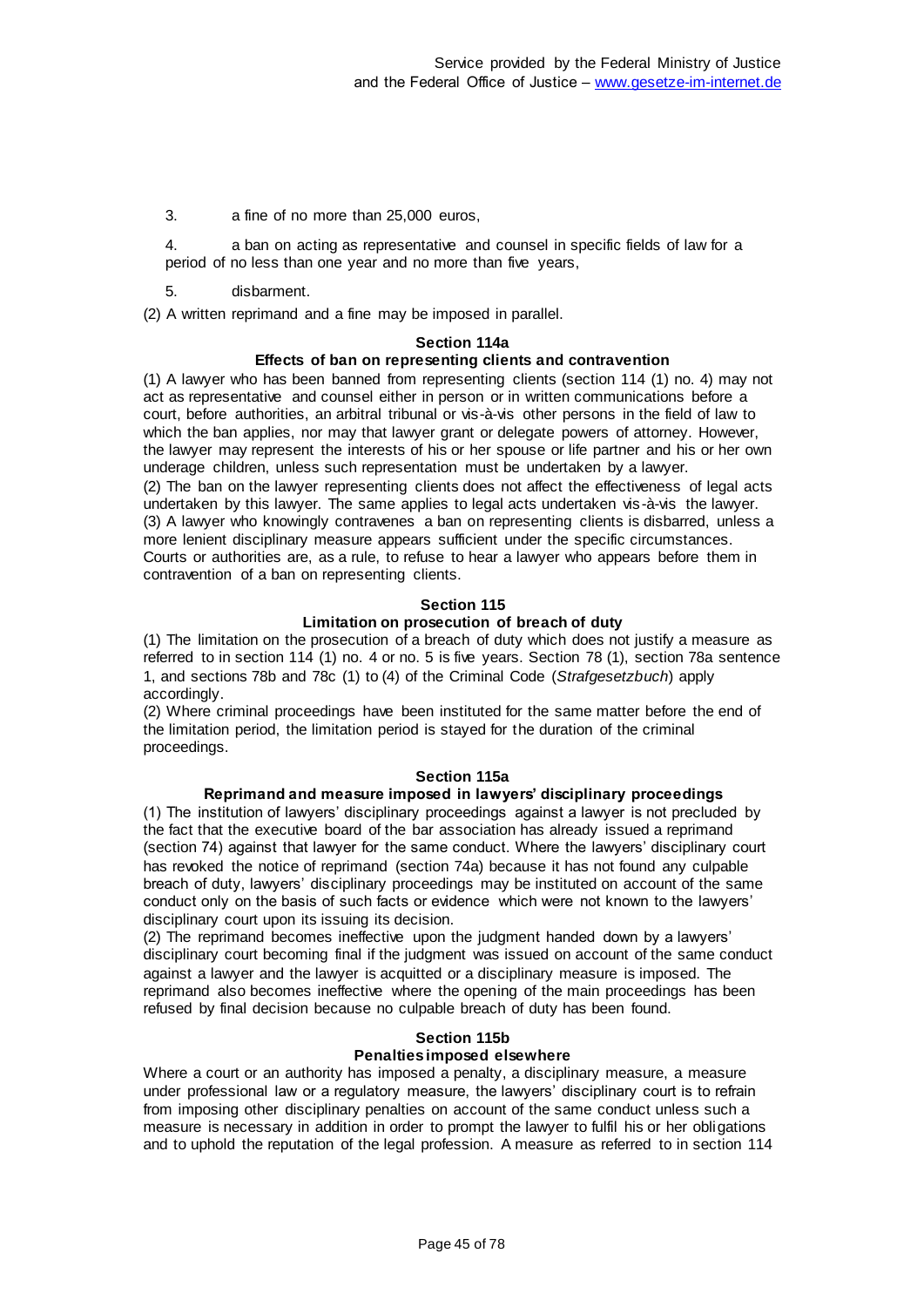(1) no. 4 or no. 5 is not precluded on account of a penalty or measure having been imposed elsewhere.

### **Section 115c**

### **Provisions applicable to directors of** *Rechtsanwaltsgesellschaft*

The provisions of Parts 6 and 7, sections 195 to 199 and the provisions of Part 11 apply accordingly to persons who are members of a bar association pursuant to section 60 (2) no. 3. Denial of suitability to represent a *Rechtsanwaltsgesellschaft* and to manage its business takes the place of disbarment.

### **Part 7 Lawyers' disciplinary proceedings**

### **Division 1 General matters**

### **Section 116**

### **Procedure and legal redress for excessive length of court proceedings**

(1) The provisions set forth below apply to lawyers' disciplinary proceedings. The Courts Constitution Act and the Code of Criminal Procedure also apply analogously. (2) The provisions of Title 17 of the Courts Constitution Act apply to legal redress for excessive length of court proceedings. The provisions of this Code concerning the composition of the Panel for Matters Pertaining to Lawyers at the Federal Court of Justice do not apply.

#### **Section 117 Protection from arrest**

A lawyer may neither be provisionally detained, nor arrested or brought before a judge in order for lawyers' disciplinary proceedings to be conducted. A lawyer may not be taken to a psychiatric clinic for the purposes of preparing an expert opinion on his or her mental state.

#### **Section 117a Defence**

Section 140 (1) nos. 1 to 3, 6, 7 and 9 of the Code of Criminal Procedure does not apply to defence counsel in lawyers' disciplinary proceedings.

#### **Section 117b Inspection of files**

The executive board of the bar association and the lawyer who is accused of a breach of duty are authorised to inspect the files which are available to the court or which would have to be submitted in the event of an accusation having been filed, as well as to view officially impounded items of evidence. Section 147 (2) sentence 1, (3), (5) and (6) of the Code of Criminal Procedure applies accordingly to inspection of the files by the lawyer.

#### **Section 118**

#### **Relationship between lawyers' disciplinary proceedings and criminal proceedings and proceedings to impose regulatory fine**

(1) Where public charges have been preferred in criminal proceedings on account of the same conduct for which a lawyer has been accused of a breach of duty, lawyers' disciplinary proceedings may be instituted against the lawyer but they must be stayed until the criminal proceedings have been concluded. Likewise, lawyers' disciplinary proceedings which have already been instituted must be stayed if, in the course of those proceedings, public charges are preferred in criminal proceedings. The lawyers' disciplinary proceedings are to continue when it appears that the facts of the case have been established to the extent that contradictory decisions are not to be expected or if no hearing can be held in the criminal proceedings for reasons which rest with the person of the lawyer.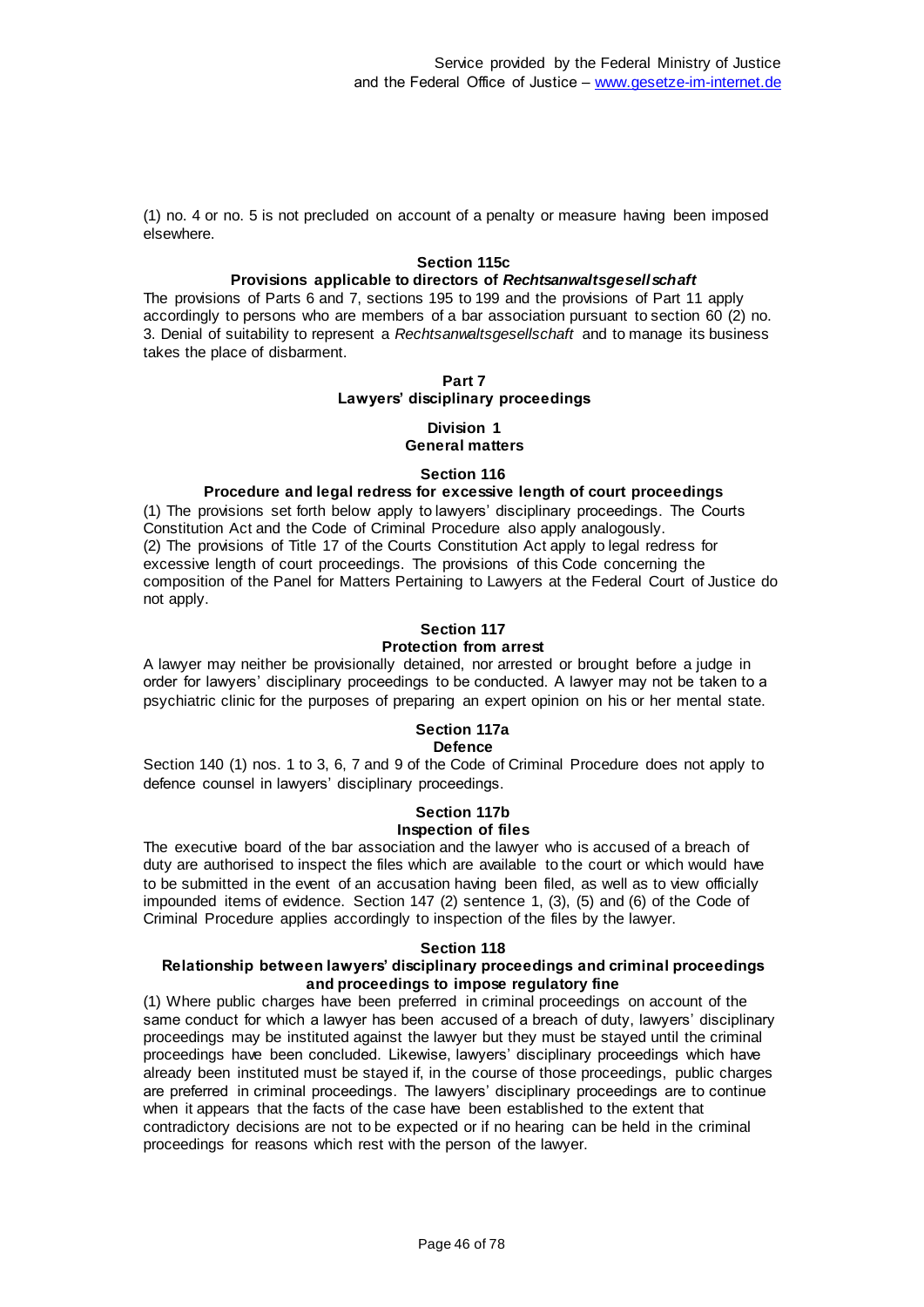(2) If the lawyer is acquitted, in court proceedings, of a criminal offence or of a regulatory offence, then lawyers' criminal proceedings based on the facts which were the subject of that court decision may be instituted or continued only if these facts contain a breach of the lawyer's duties without the conditions of a criminal provision or of a regulatory fine provision having been fulfilled.

(3) The factual findings in the judgment issued in the criminal proceedings or proceedings to impose a regulatory fine on which the court's decision was based are binding on the decision in the lawyers' disciplinary proceedings. However, in lawyers' disciplinary proceedings a court may order that such findings be reviewed once more if the majority of its members doubt their accuracy; this to be included in the statement of reasons for the decision taken in the lawyers' disciplinary proceedings.

(4) Where lawyers' disciplinary proceedings continue pursuant to subsection (1) sentence 3, it is also permissible to reopen lawyers' disciplinary proceedings which have been concluded by final decision if the factual findings on which the conviction or acquittal in the lawyers' disciplinary proceedings is based contradict the findings in the criminal proceedings. The application to reopen such proceedings may be filed by the public prosecution office or by the lawyer within one month of the judgment in the criminal proceedings becoming final.

#### **Section 118a**

### **Relationship between lawyers' disciplinary proceedings and proceedings before other professional courts**

(1) A decision is taken in lawyers' disciplinary proceedings concerning a breach of duty by a lawyer who is also subject to the jurisdiction of another court in disciplinary matters, matters of honour or professional disciplinary matters in regard to another profession, unless the breach of duty was predominantly connected with the exercise of the other profession. This does not apply to debarment or removal from the other profession.

(2) Where the public prosecution office intends to institute lawyers' disciplinary proceedings against such a lawyer, it informs the public prosecution office or authority which would be competent for instituting proceedings against him or her as a member of another profession. Where the public prosecution office or instituting authority competent in respect of the other profession intends to institute proceedings against the lawyer, it informs that public prosecution office which would be responsible for instituting the lawyers' disciplinary proceedings against a lawyer (section 120 and section 163 sentence 6).

(3) Where a court with jurisdiction over disciplinary matters, matters of honour or professional disciplinary matters has already declared with final effect that it is or is not competent to rule on the breach of duty of a lawyer who is also subject to the jurisdiction of another court in disciplinary matters, matters of honour or professional disciplinary matters of another profession, the other courts are bound by this decision.

(4) Subsections (1) to (3) do not apply to lawyers in public service who are not permitted to practise the profession of lawyer (section 47).

(5) Section 110 of the Federal Code for Notaries (*Bundesnotarordnung*) remains unaffected.

#### **Section 118b**

### **Suspension of lawyers' disciplinary proceedings**

Lawyers' disciplinary proceedings may be suspended where a decision is to be taken in other proceedings prescribed by law on a matter whose assessment is of significant importance to the decision in the lawyers' disciplinary proceedings.

### **Division 2 Proceedings at first instance**

#### **Subdivision 1 General matters**

**Section 119 Jurisdiction**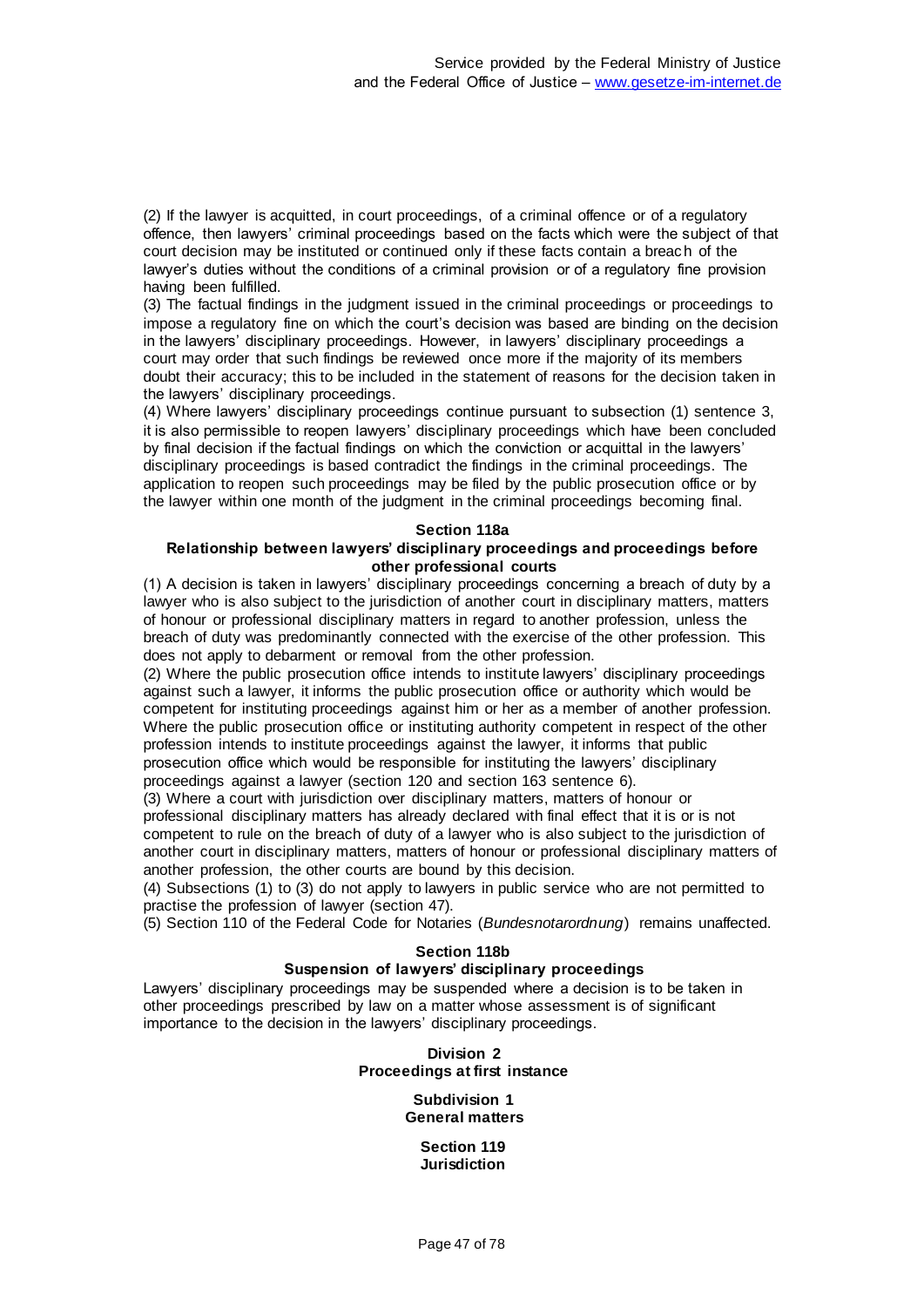(1) Jurisdiction over lawyers' disciplinary proceedings at first instance lies with the lawyers' disciplinary court.

(2) Local jurisdiction of the lawyers' disciplinary court is determined on the basis of the location of the bar association of which the lawyer is a member upon institution of the proceedings.

# **Section 120**

## **Involvement of public prosecution office**

The public prosecution office at the higher regional court in whose district the lawyers' disciplinary court has its seat (section 119 (2)) acts as public prosecutor in the lawyers' disciplinary proceedings.

### **Section 120a**

### **Mutual exchange of information between public prosecution office and bar association**

The public prosecution office and the executive board of the bar association exchange information as soon as they gain knowledge of conduct on the part of a lawyer which establishes the suspicion of a culpable breach of duties which may be sanctioned by means of measures as referred to in section 114 (1) nos. 3 to 5.

### **Subdivision 2 Institution of proceedings**

## **Section 121**

## **Institution of lawyers' disciplinary proceedings**

Lawyers' disciplinary proceedings are instituted by means of the public prosecution office filing an accusation with the lawyers' disciplinary court.

### **Section 122**

### **Court decision on institution of proceedings**

(1) If the public prosecution office does not allow an application made by the executive board of a bar association to institute lawyers' disciplinary proceedings against a lawyer or it orders the proceedings to be terminated, it is required to notify the executive board of the bar association thereof, stating reasons.

(2) The executive board of the bar association may apply for a decision from the higher lawyers' court against the public prosecution office's notice within one month of notification. The application must indicate the facts supposedly justifying the institution of the lawyers' disciplinary proceedings as well as the reasons.

(3) If the public prosecution office does not issue a decision pursuant to subsection (1) within one month of the executive board of the bar association filing the application to institute lawyers' disciplinary proceedings against a lawyer and it also does not file an accusation within this period, it gives the executive board of the bar association the opportunity to comment. If the executive board of the bar association has deemed the rapid conclusion of the preliminary investigations to be necessary and possible within a period of three weeks, stating reasons therefor, and the public prosecution office does not, within a further two months, issue any of the decisions referred to in sentence 1, then the executive board of the bar association may apply to the higher lawyers' court for a decision on the institution of lawyers' disciplinary proceedings. Subsection (2) sentence 2 applies. The application is admissible only where there is a substantiated suspicion of such a serious breach of duty that the imposition of one of the measures referred to in section 114 (1) nos. 3 to 5 is considered as a possibility.

(4) Sections 173 to 175 of the Code of Criminal Procedure apply accordingly to proceedings before the higher lawyers' court.

(5) Section 172 of the Code of Criminal Procedure does not apply.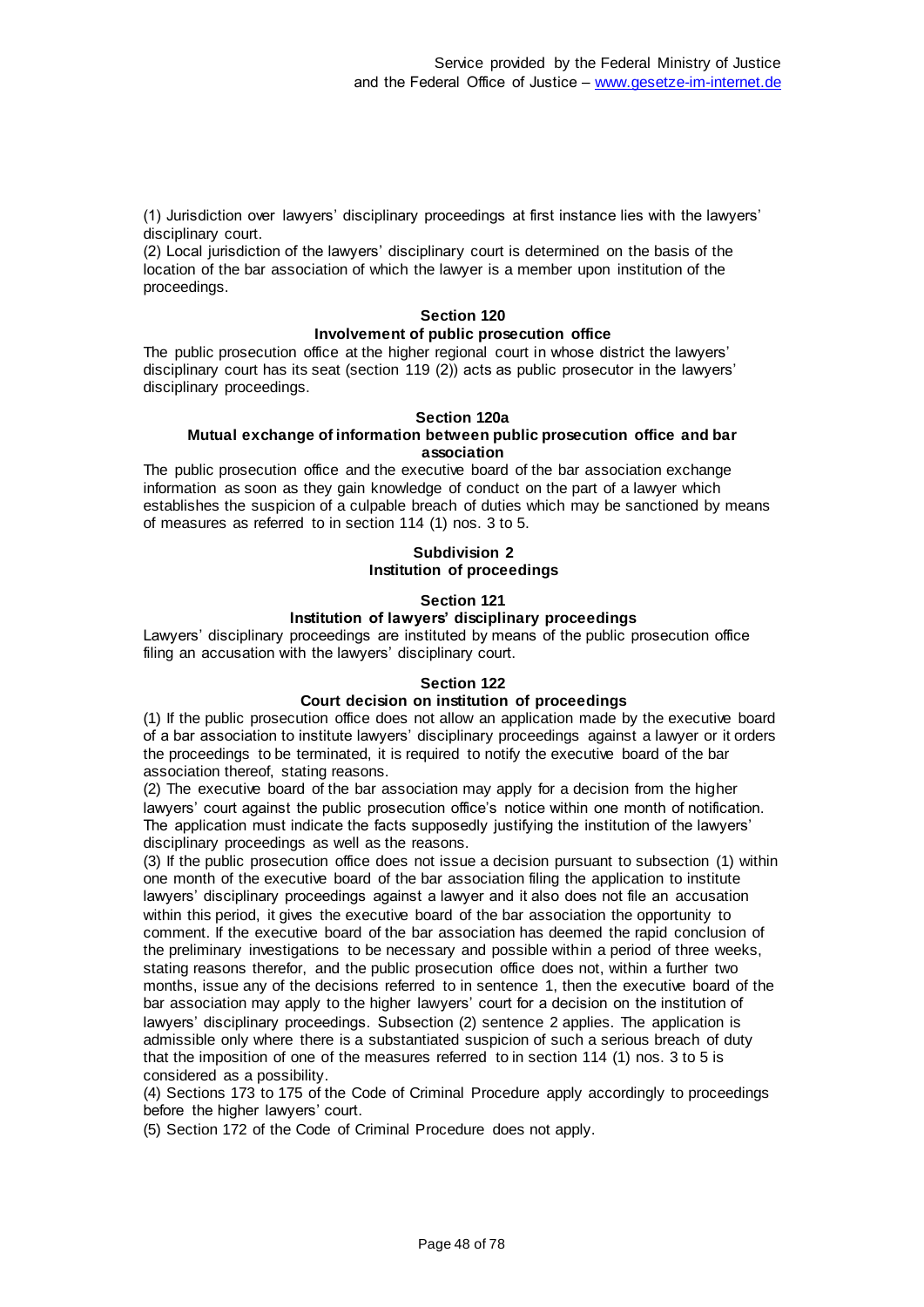#### **Section 123**

### **Lawyer's application for institution of lawyers' disciplinary proceedings**

(1) Lawyers may file with the public prosecution office to have lawyers' disciplinary proceedings instituted against them in order that they may clear themselves of the suspicion of a breach of duty. Lawyers may not file such motion based on conduct on account of which a penalty payment has been threatened or imposed (section 57) or which the executive board of the bar association has reprimanded (section 74).

(2) Where the public prosecution office does not allow a lawyer's application and it orders the proceedings to be discontinued, it is required to notify the lawyer of its decision, stating reasons. If the reasons indicate that a culpable breach of duty has been found but lawyers' disciplinary proceedings are not instituted, or the question of whether there has been a culpable breach of duty is left unanswered, the lawyer may apply to the higher lawyers' court for a decision. The application must be made within one month of publication of the public prosecution office's decision.

(3) Section 173 (1) and (3) of the Code of Criminal Procedure applies accordingly to proceedings before the higher lawyers' court. The higher lawyers' court rules by way of an order whether the lawyer is culpable of a breach of duty. The order must be reasoned. Where the higher lawyers' court deems that there is a sufficient suspicion that the lawyer has committed a breach of duty on account of which a penalty must be imposed by a court of honour, it orders that lawyers' disciplinary proceedings be instituted. The public prosecution office is responsible for carrying out the order.

(4) Where the higher lawyers' court finds that there has been no culpable breach of duty, an application to institute lawyers' disciplinary proceedings on account of the same conduct may be made or a reprimand issued by the executive board of the bar association only on the basis of new facts or evidence.

### **Sections 124 to 129 (repealed)**

#### **Section 130 Content of notice of accusation**

The notice of accusation (section 121 of this Code and section 207 (3) of the Code of Criminal Procedure) must indicate the breach of duty of which the lawyer is accused, stating the facts establishing that breach (accusation). Further, the means of evidence must be cited where evidence is to be taken in the main hearing. The notice of accusation contains the application to open the main proceedings before the lawyers' disciplinary court.

### **Section 131**

### **Decision to open main proceedings before lawyers' disciplinary court**

(1) In the order to open the main proceedings the lawyers' disciplinary court admits the accusation to the main hearing.

(2) A lawyer is not permitted to contest the order to open the main proceedings. (3) An order refusing to open the main proceedings must be reasoned. The public prosecution office has the right to file a complaint subject to a time limit (*sofortige Beschwerde*) against the order.

### **Section 132**

### **Res judicata effect of negative decision**

Where the opening of the main proceedings has been refused by an order which is no longer contestable, the application to institute lawyers' disciplinary proceedings may be filed anew only on the basis of new facts or evidence and only within five years of the order becoming final.

### **Section 133**

### **Service of order to open main proceedings**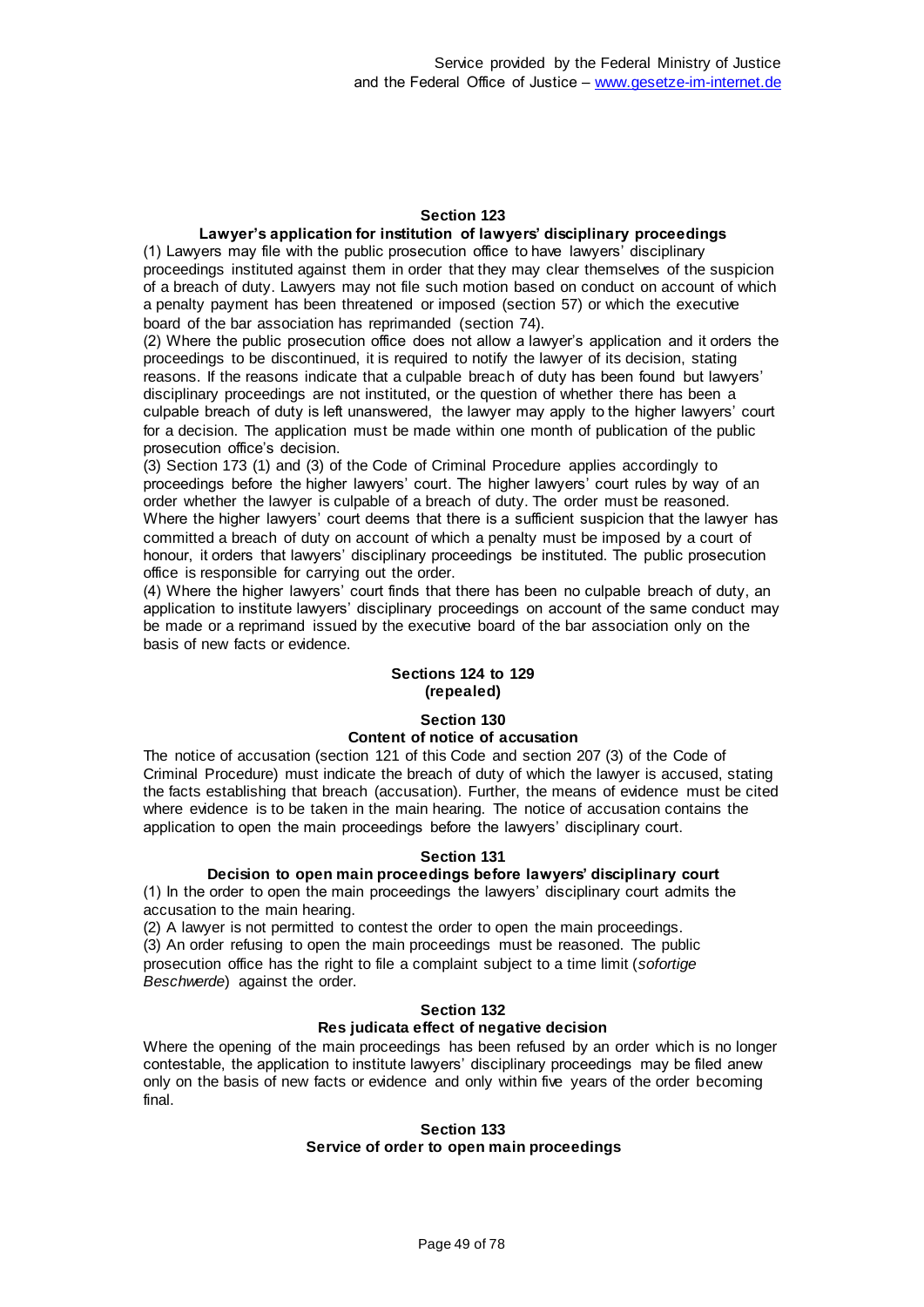The order to open the main proceedings is to be served on the lawyer at the latest together with the summons. The same applies accordingly in the cases referred to in section 207 (3) of the Code of Criminal Procedure regarding an accusation submitted at a later date.

### **Subdivision 3**

### **Main hearing before lawyers' disciplinary court**

**Section 134**

#### **Main hearing despite lawyer's failure to appear**

The main hearing may be conducted against a lawyer who fails to appear in court if that lawyer was properly summoned and reference was made in the summons to the fact that the hearing may be held in his or her absence. A public summons is not permissible.

#### **Section 135**

### **Non-admission of public to main hearing**

(1) The public is not admitted to the main hearing before the lawyers' disciplinary court. Upon application by the public prosecution office the public may be admitted and upon application by the lawyer the public must be admitted; in such a case the provisions of the Courts Constitution Act on publicity of the main hearing apply analogously.

(2) Representatives of the *Land* department of justice, the president of the higher regional court or his or her representative, the civil servants of the public prosecution office at the higher regional court and lawyers of the bar association are admitted to main hearings to which the public is not admitted. The lawyers' disciplinary court may, after having heard the parties, also admit other persons to the public gallery.

#### **Section 136 (repealed)**

# **Section 137**

### **Taking of evidence by delegated or requested judge**

The lawyers' disciplinary court may task one of its members with examining witnesses or experts. It may also request another lawyers' disciplinary court or the local court to conduct such an examination. However, upon application by the public prosecution office or of the lawyer, witnesses or experts are to be examined in the main hearing, unless they are likely to be prevented from appearing at the main hearing or cannot reasonably be expected to appear given the great distance they would have to travel.

#### **Section 138 Reading out of transcripts**

(1) The lawyers' disciplinary court rules at its due discretion on whether the statement made by a witness or by an expert who has already been examined in the lawyers' disciplinary proceedings or in other proceedings prescribed by law is to be read out.

(2) Before the court takes its decision, the public prosecution office or the lawyer may apply for the witness or expert to be examined in the main hearing. Such an application must be granted, unless the witness or the expert is likely to be prevented from appearing at the main hearing or cannot reasonably be expected to appear given the great distance he or she would have to travel. If the application is granted, the transcript of the earlier examination may not be read out.

(3) If a witness or expert was examined by a delegated or requested judge (section 137), then no objections can be raised to the transcript being read out. The public prosecutor or the lawyer may, however, object to the transcript being read out if an application pursuant to section 137 sentence 3 was refused and the reasons for refusing the application no longer apply.

### **Section 139 Lawyers' disciplinary court ruling**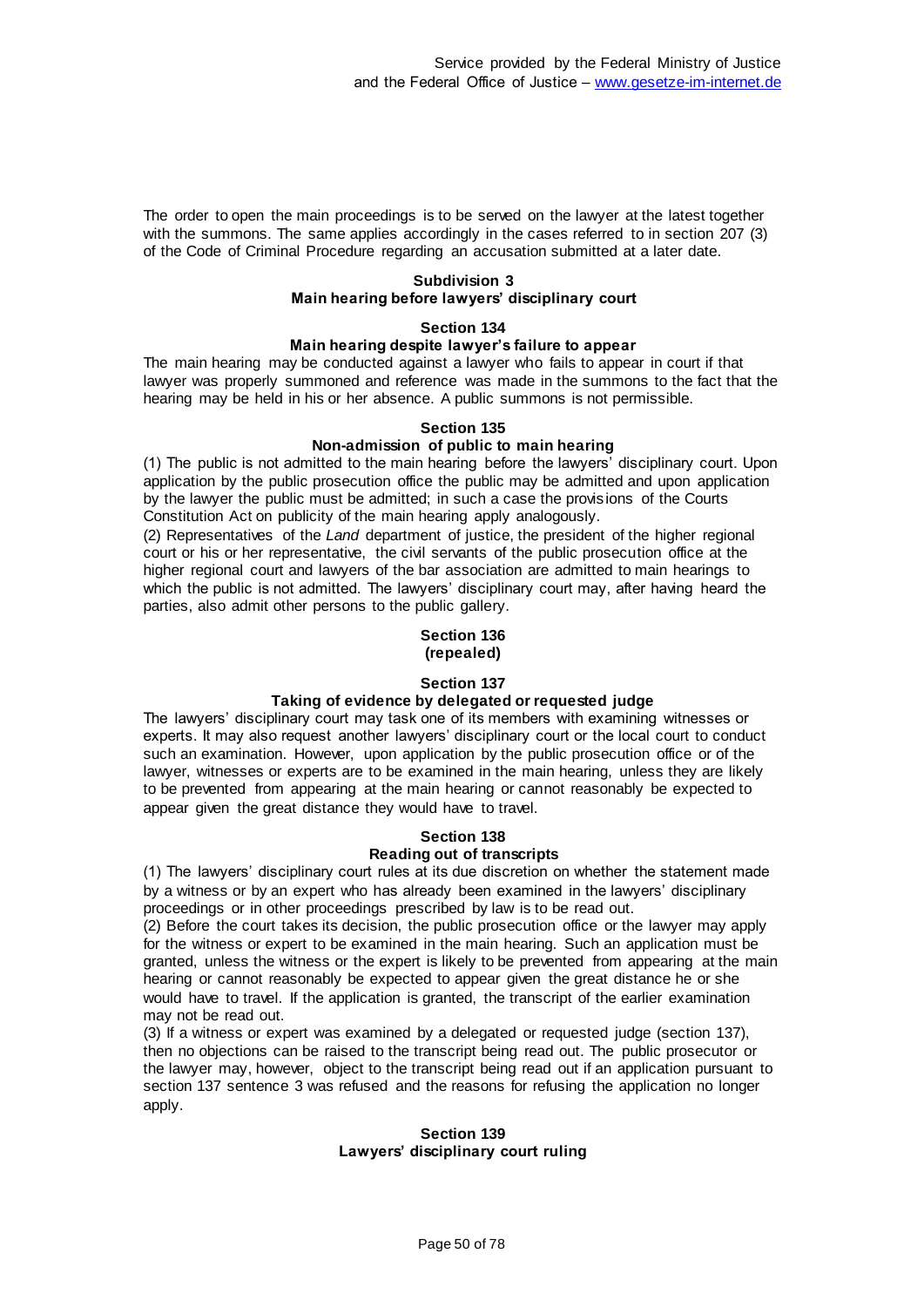(1) The main hearing concludes with the pronouncement of judgment following the deliberations.

(2) The verdict is acquittal, conviction or termination of the proceedings.

(3) Except in the case referred to in section 260 (3) of the Code of Criminal Procedure, the lawyers' disciplinary proceedings are to be terminated

1. if the lawyer's admission to the legal profession has expired (section 13);

2. if the lawyers' disciplinary court is required to dispense with imposing penalties pursuant to section 115b.

#### **Section 140 Recording clerk**

(1) In the main hearing before the lawyers' disciplinary court the tasks of the recording clerk are performed by a lawyer. The recording clerk is appointed by the presiding judge or, if the lawyers' disciplinary court has several divisions, by the managing presiding judge. The recording clerk is obliged to accept the appointment.

(2) Before the first service, the presiding judge of the division of the lawyers' disciplinary court obliges the recording clerk, by means of a handshake, conscientiously to undertake the duties of a recording clerk.

(3) Recording clerks are bound to maintain confidentiality regarding all matters which become known to them in the course of performing these duties. Section 76 (1) and (2) applies accordingly. The presiding judge of the division of the lawyers' disciplinary court grants recording clerks permission to testify.

## **Section 141**

### **Execution copy of decisions**

Execution copies of and extracts from lawyers' disciplinary court rulings are issued by the presiding judge of the division of the lawyers' disciplinary court.

#### **Division 3 Legal remedies**

### **Subdivision 1 Legal remedies against lawyers' disciplinary court rulings**

#### **Section 142 Complaint**

Insofar as the orders of a lawyers' disciplinary court may be challenged by means of a complaint, jurisdiction for hearing and ruling on this remedy lies with the higher lawyers' court.

### **Section 143 Appeal on points of fact and law**

(1) An appeal on points of fact and law may be filed with the higher lawyers' court against a judgment issued by the lawyers' disciplinary court.

(2) An appeal on points of fact and law must be filed with the lawyers' disciplinary court in writing within one week of pronouncement of the judgment. If the lawyer was not present at the pronouncement, this period begins to run upon service of the decision.

(3) The appeal on points of fact and law must be substantiated in writing.

(4) In addition to the provisions of the Code of Criminal Procedure concerning an appeal on points of fact and law, sections 134, 135 and 137 to 139 of this Code apply analogously in all other respects to the proceedings. Where a lawyer has filed an appeal on points of fact and law, section 329 (1) sentences 1 and 4, and (7) of the Code of Criminal Procedure applies accordingly in the event of the lawyer failing to appear at the main hearing if the lawyer was properly summoned and reference was explicitly made in the summons to the legal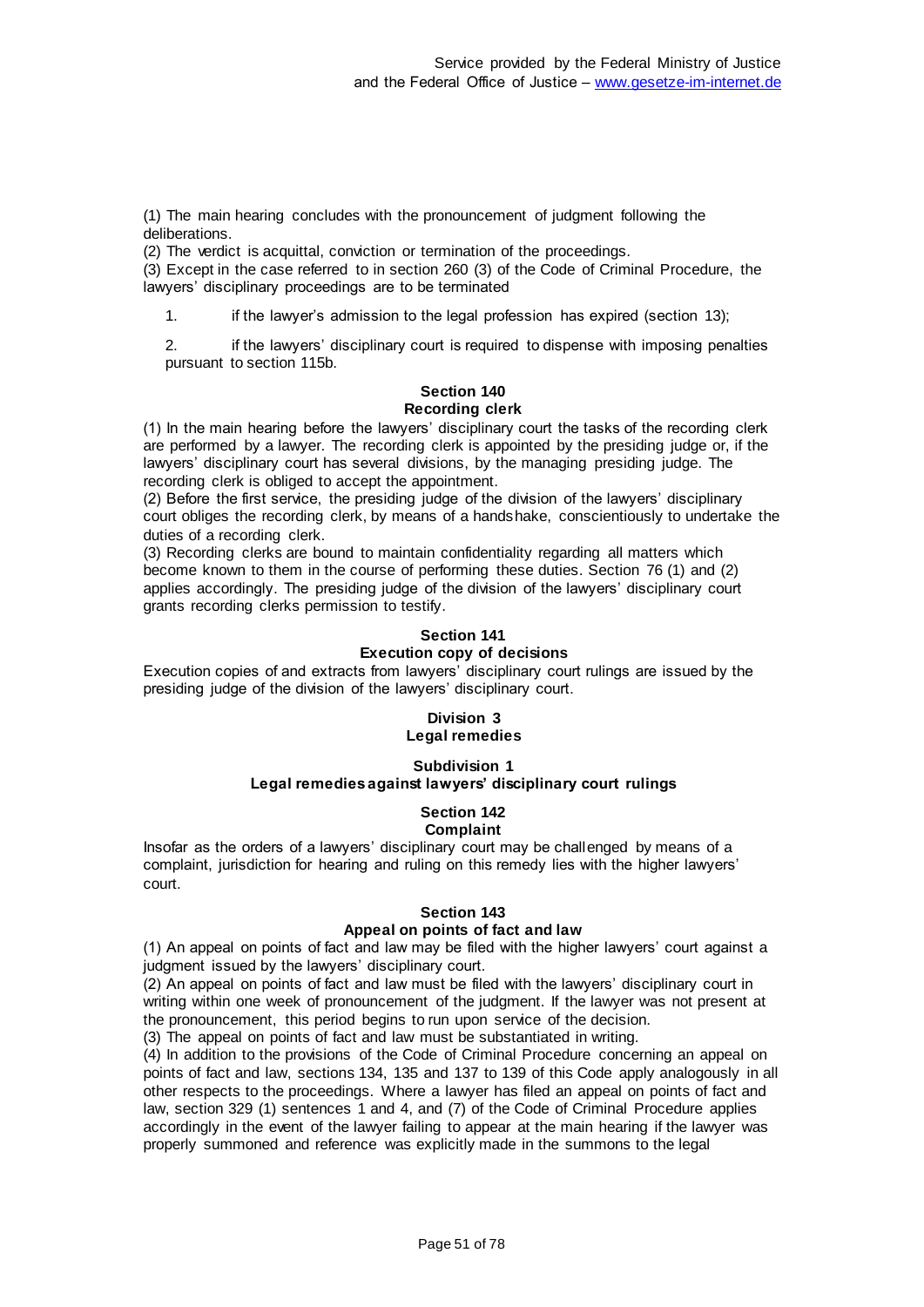consequence of his or her failing to appear; this does not apply where the lawyer was summoned by public notification.

### **Section 144**

### **Involvement of public prosecution office before higher lawyers' court**

In proceedings before the higher lawyers' court the tasks of the public prosecution office are performed by the public prosecution office at the higher regional court or highest regional court at which the higher lawyers' court has been established.

### **Subdivision 2 Legal remedies against higher lawyers' court rulings**

### **Section 145 Appeal on points of law**

(1) An appeal on points of law (*Revision*) may be filed with the Federal Court of Justice against a judgment of the higher lawyers' court

1. if the judgment orders imposition of a measure as referred to in section 114 (1) no. 4 or no. 5;

2. if, contrary to an application made by the public prosecution office, the higher lawyers' court did not order a measure as referred to in section 114 (1) no. 4 or no. 5;

3. if the higher lawyers' court allows an appeal on points of law in the judgment.

(2) The higher lawyers' court may grant the appeal on points of law only where it issued a decision on legal matters or matters concerning the professional duties of a lawyer which are of fundamental importance.

(3) The decision not to allow an appeal on points of law may be challenged separately by means of an appeal within one month of service of the judgment. The appeal is to be filed with the higher lawyers' court. The notice of appeal must expressly indicate the point of law which is of fundamental importance.

(4) The appeal suspends the legal force of the judgment.

(5) If legal redress is not made, the Federal Court of Justice decides by way of an order. The order does not require reasons if the appeal was rejected or dismissed by unanimous vote. Upon the Federal Court of Justice rejecting the appeal, the judgment becomes final. If the appeal is granted, the time limit for an appeal on points of law begins to run upon service of the notice of appeal.

### **Section 146**

### **Lodging of appeal on points of law and procedure**

(1) An appeal on points of law is to be lodged in writing with the higher lawyers' court within one week. The period begins to run upon pronouncement of the judgment. If the lawyer was not present at the pronouncement, this period begins to run for the lawyer upon service of the judgment.

(2) The lawyer must submit the notice of and reasons for the appeal on points of law in writing.

(3) In addition to the provisions of the Code of Criminal Procedure on an appeal on points of law, sections 135 and 139 (3) of this Code apply analogously in all other cases to proceedings before the Federal Court of Justice. In the cases referred to in section 354 (2) of the Code of Criminal Procedure, the matter may also be remitted to the higher lawyers' court of another *Land*.

## **Section 147**

### **Involvement of public prosecution office before Federal Court of Justice**

In proceedings before the Federal Court of Justice the tasks of the public prosecution office are performed by the Federal Public Prosecutor General.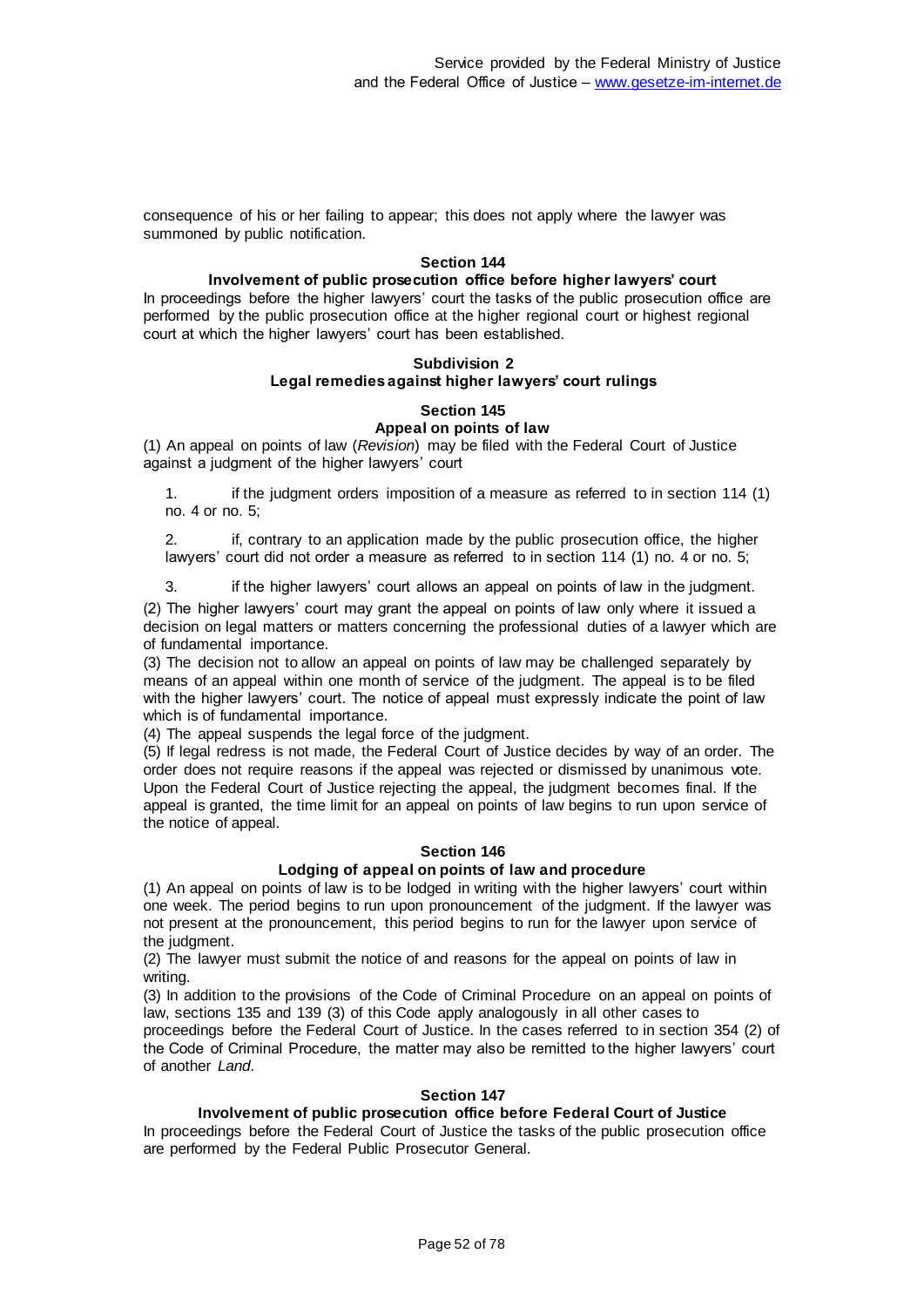### **Division 4 Securing of evidence**

#### **Section 148 Order for securing of evidence**

(1) Where lawyers' disciplinary proceedings are terminated because the lawyer's admission to the legal profession has expired, then, upon application by the public prosecution office, the court may also order the securing of evidence if it is to be expected that the lawyer would have been disbarred from the legal profession. The order is not subject to appeal. (2) The evidence is taken by the lawyers' disciplinary court. The lawyers' disciplinary court may delegate the taking of evidence to one of its members.

## **Section 149**

### **Procedure**

(1) The lawyers' disciplinary court is, ex officio, required to take all the evidence which may justify a decision on whether the terminated proceedings would have led to the lawyer being disbarred. The lawyers' disciplinary court determines the extent of the proceedings at its due discretion without being bound by applications; its orders are thus not subject to appeal. (2) Unless exceptions are prescribed or permitted, witnesses are to be heard under oath. (3) The public prosecution office and the former lawyer are to be involved in such proceedings. The former lawyer is entitled to be notified of the dates of the hearings set for the purpose of the securing of evidence only if the court is aware of an address to which service can be made in a Member State of the European Union, another Contracting State to the Agreement on the European Economic Area or Switzerland. (4) (repealed)

### **Division 5**

### **Provisional ban on practising law and representing clients**

# **Section 150**

## **Conditions for issuing ban**

(1) Where there are urgent grounds for believing that a lawyer will be disbarred, a provisional ban on practising law or representing clients may be imposed by order. Section 118 (1) sentence 1 and sentence 2 does not apply.

(2) The public prosecution office may apply for the imposition of the ban on practising law or representing clients prior to the institution of lawyers' disciplinary proceedings. The application is to include a statement of the breach of duty of which the lawyer is accused as well as the supporting evidence.

(3) That court is competent to hear and rule on the matter which was responsible for the decision to open the main proceedings against the lawyer or before which the lawyers' disciplinary proceedings are pending.

### **Section 150a**

### **Procedure to force application from public prosecution office**

Where the executive board of the bar association has applied to the public prosecution office for it to file an application for the imposition of a ban on practising law or representing clients, section 122 applies accordingly. However, the period referred to in section 122 (3) sentence 1 is two weeks and the period referred to in section 122 (3) sentence 2 regarding the further activity of the public prosecution office is one month.

## **Section 151**

### **Hearing**

(1) The order on the basis of which a ban on practising law or representing clients is imposed may only be issued following a hearing.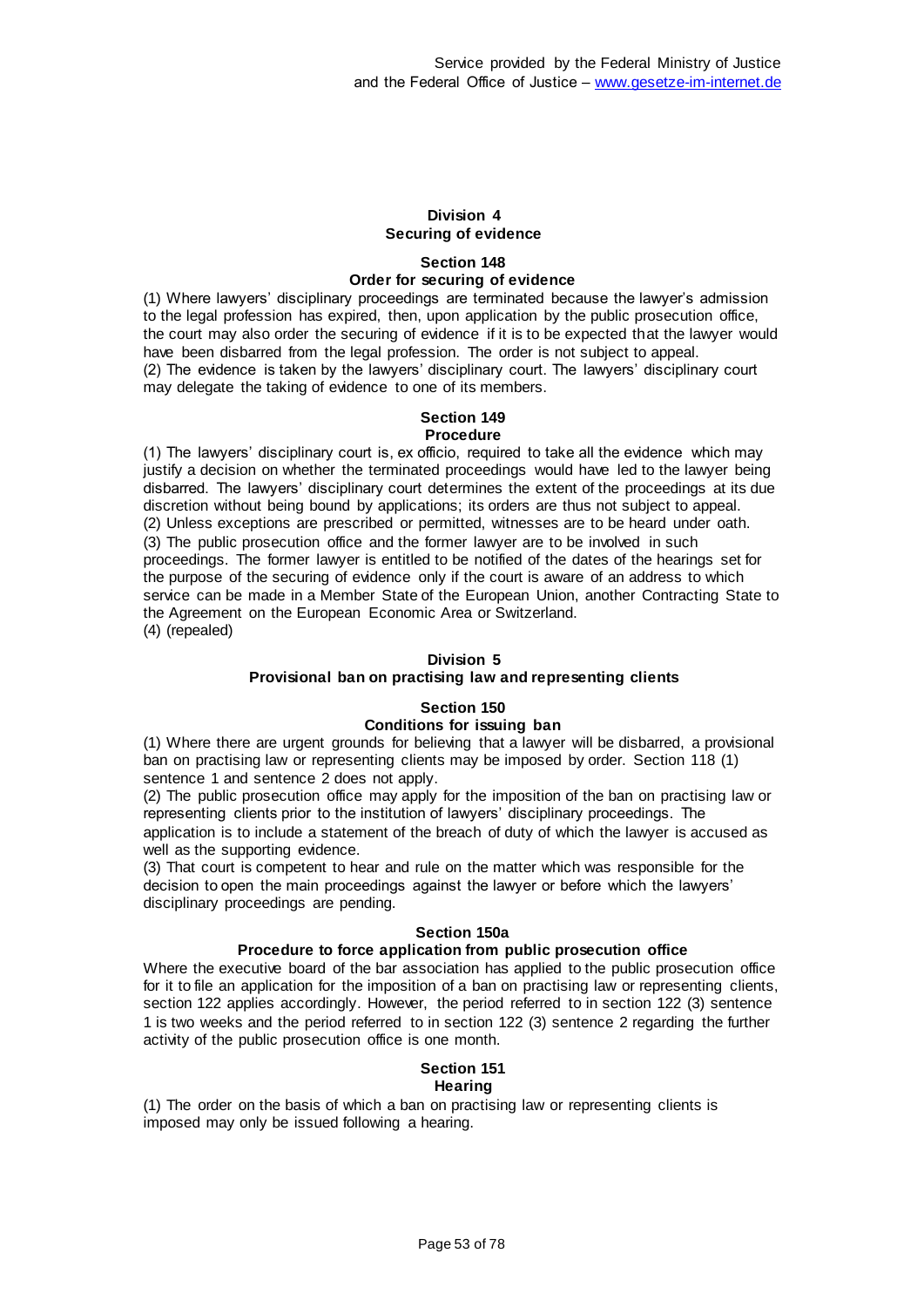(2) Those provisions which are relevant to the main proceedings before the court of decision apply accordingly to the summons and to the hearing, unless otherwise determined in the provisions set forth below.

(3) The first summons is to designate the breach of duty of which the lawyer is being accused by listing the facts establishing that breach of duty; the evidence is , further, to be indicated. This is not, however, necessary if the notice of accusation has already been communicated to the lawyer.

(4) The court determines the extent of the taking of evidence at its due discretion without being bound by the applications of the public prosecution office or of the lawyer.

#### **Section 152 Vote on ban**

A two-thirds majority of the votes cast is required for a ban on practising law or on representing clients to be imposed.

### **Section 153**

### **Ban imposed following main hearing**

Where the court has ordered that the lawyer be disbarred, it may hold a hearing and decide on the imposition of the ban on practising law or representing clients without delay following the main hearing. This also applies where the lawyer did not appear at the main hearing.

#### **Section 154 Service of decision**

Reasons are to be given for the decision. It is to be served on the lawyer. Where the lawyer was not present when the decision was pronounced, the decision, without reasons, is in addition to be served on the lawyer without delay after pronouncement.

#### **Section 155 Effects of ban**

(1) The decision becomes effective upon pronouncement.

(2) A lawyer against whom a ban on practising law has been imposed is not permitted to practise the profession of lawyer.

(3) A lawyer against whom a ban on representing clients (section 150 (1)) has been imposed is not permitted to act as representative and counsel in person or in written communications before a court, before authorities, an arbitral tribunal or vis-à-vis other persons, nor to grant or delegate powers of attorney.

(4) A lawyer against whom a ban on practising law or representing clients has been imposed is, however, permitted to represent his or her own interests, the interests of his or her spouse or life partner and of his or her own underage children, unless such representation must be undertaken by a lawyer.

(5) The ban on practising law or representing clients does not affect the effectiveness of legal acts undertaken by the lawyer. The same applies to legal acts undertaken vis-à-vis the lawyer.

### **Section 156**

## **Contravention of ban**

(1) A lawyer who knowingly contravenes a ban on practising law or representing clients imposed against him or her is disbarred, unless a more lenient disciplinary measure appears sufficient owing to the special circumstances.

(2) Courts or authorities are, as a rule, to refuse to hear a lawyer who appears before them in contravention of a ban on practising law or representing clients.

### **Section 157 Appeal**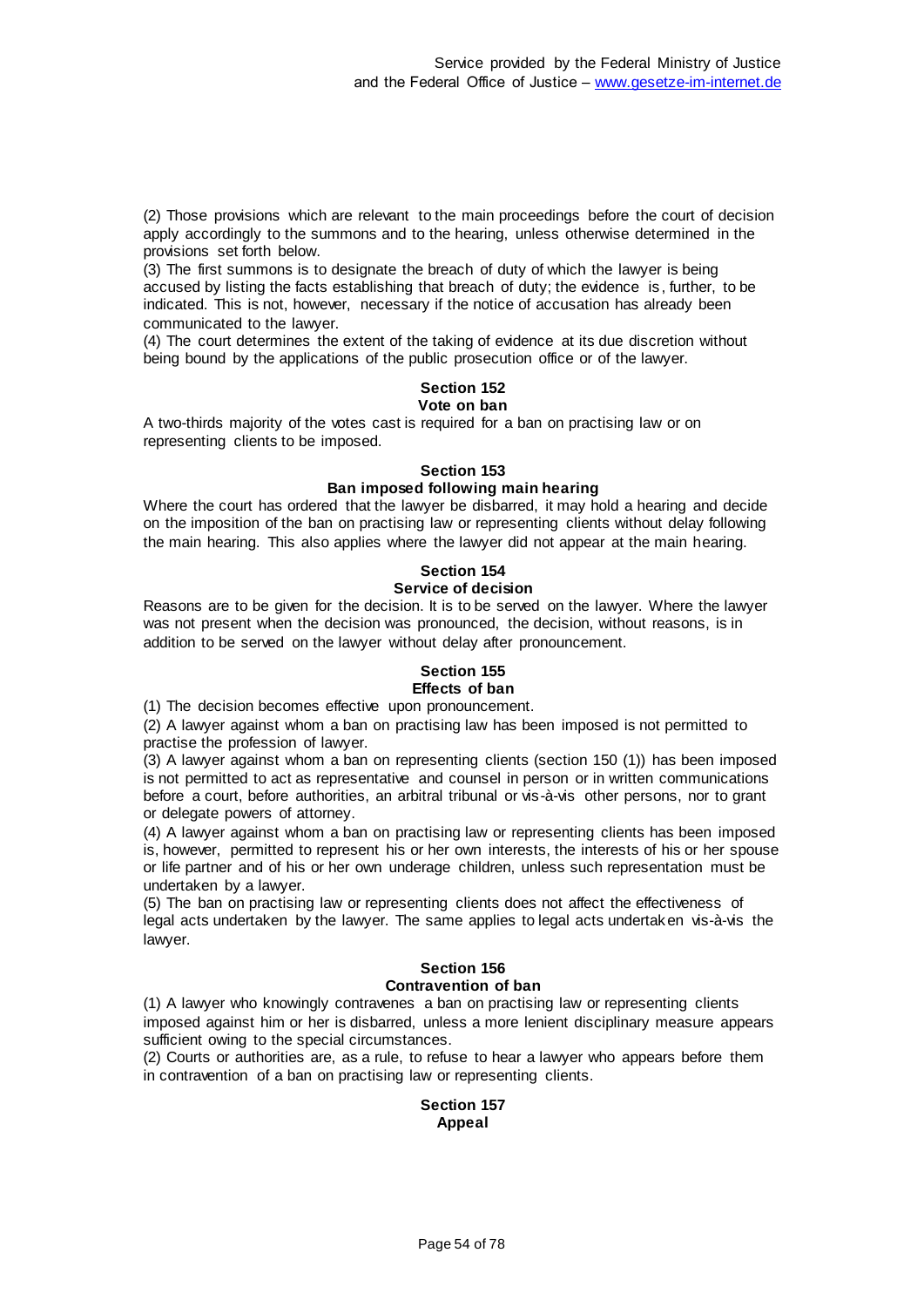(1) An appeal subject to a time limit may be filed against an order of the lawyers' disciplinary court or the higher lawyers' court banning the lawyer from practising law or representing clients. The appeal does not have suspensive effect.

(2) The public prosecution office is entitled to file an appeal subject to a time limit against the order of the lawyers' disciplinary court or of the higher lawyers' court refusing to impose a ban on practising law or representing clients.

(3) If the challenged order was issued by the lawyers' disciplinary court, the higher lawyers' court rules on the appeal subject to a time limit, and if it was issued by the higher lawyers' court, the Federal Court of Justice rules. In addition to the provisions of the Code of Criminal Procedure on an appeal, section 151 (1), (2) and (4) and sections 152 and 154 of this Code apply accordingly to the proceedings.

#### **Section 158 Expiry of ban**

The ban on practising law or representing clients ceases to have effect

1. if a judgment is rendered not to disbar the lawyer;

2. if the opening of the main proceedings before the lawyers' disciplinary court is refused.

### **Section 159 Reversal of ban**

(1) The ban on practising law or representing clients is reversed where it transpires that the conditions on which its imposition were based are not or are no longer met.

(2) The court competent under section 150 (3) rules on reversing the ban.

(3) Where the lawyer applies to have the ban reversed, a new court hearing may be ordered. The application may not be made whilst a decision on the lawyer's appeal subject to a time limit pursuant to section 157 (1) is still pending. No appeal may be filed against the decision to reject the application.

### **Section 159a Three-month time limit**

(1) For as long as lawyers' disciplinary proceedings have not yet been instituted, a ban on practising law or representing clients may be upheld for longer than three months only if the especial difficulty or special scope of the investigations or another important reason do not yet permit institution of lawyers' disciplinary proceedings and justify the continuation of the ban.

(2) In the cases referred to in subsection (1), the ban is to be lifted after the expiry of three months if the higher lawyers' court does not order its continuation.

(3) Where the files are submitted to the higher lawyers' court before the expiry of the period referred to in subsection (2), the time limit is suspended until a decision is taken.

### **Section 159b**

### **Review of continuation of ban**

(1) In the cases referred to in section 159a, the lawyers' disciplinary court submits the files, through the mediation of the public prosecution office, to the higher lawyers' court for a decision if it deems it necessary to continue the ban or the public prosecution office applies therefor.

(2) The lawyer is to be heard before the higher lawyers' court takes its decision.

(3) For as long as lawyers' disciplinary proceedings have not yet been instituted, the higher lawyers' court must, at the latest after every three months, conduct a renewed review of whether the ban is to continue.

#### **Section 160 Notification of ban**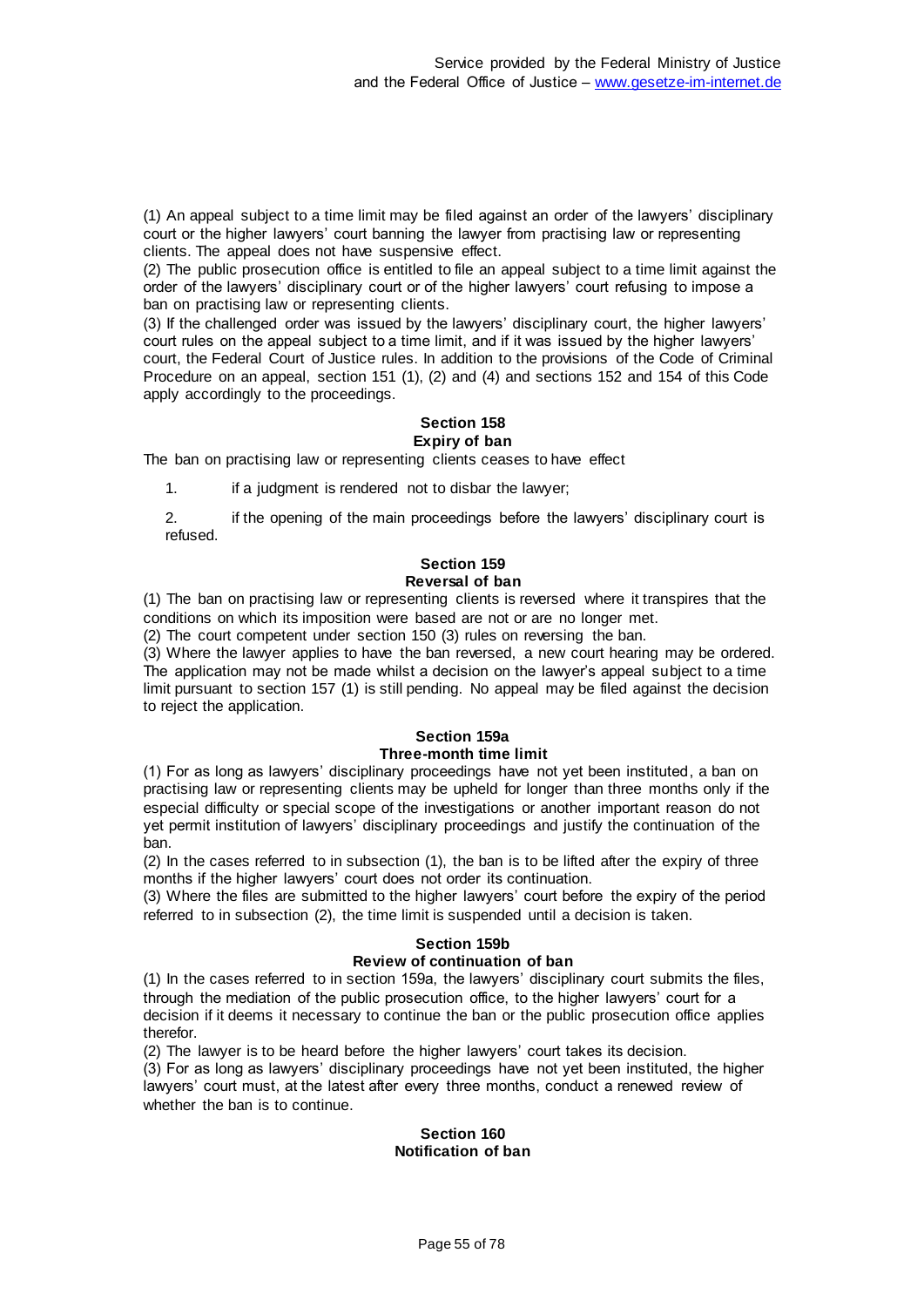(1) A certified copy of the order imposing a ban on practising law or representing clients is to be directly notified to the president of the bar association. If the lawyer is simultaneously a member of a chamber of notaries, a certified copy is to be sent to the *Land* department of justice and to the chamber of notaries without delay.

(2) If the ban on practising law or representing clients ceases to have effect or is reversed or amended, subsection (1) applies accordingly.

### **Section 161**

#### **Appointment of deputy**

(1) Where necessary, the bar association appoints a person to deputise for a lawyer against whom a ban on practising law or representing clients has been imposed. Before making the appointment, the lawyer is to be heard. The lawyer may propose a deputy.

 $(2)$  Section 53  $(2)$ ,  $(4)$  sentence 3 and  $(5)$  and section 54  $(1)$ ,  $(3)$  and  $(4)$  apply accordingly.

#### **Section 161a**

### **Restricted scope of ban on representing clients**

(1) Where there are urgent grounds for believing that a measure as referred to in section 114 (1) no. 4 will be imposed against a lawyer, that lawyer may, by way of an order, be provisionally banned from acting as representative or counsel in specific fields of law. (2) Section 150 (1) sentence 2, (2), (3), sections 150a to 154, section 155 (1), (3) to (5) and sections 156 to 160 apply accordingly.

### **Part 8 Lawyers at Federal Court of Justice**

**Division 1 General matters**

### **Section 162 Application of specific provisions**

Parts 1 to 7 of this Code apply to lawyers admitted to the Federal Court of Justice, unless the provisions set forth below indicate a specific case.

# **Section 163**

# **Competence**

As regards the tasks which are assigned to a bar association under the provisions of Parts 1 to 7 of this Code, the Federal Ministry of Justice and Consumer Protection performs those tasks concerning admission to the legal profession and its expiry, concerning law offices and the appointment of a deputy or liquidator. The Federal Ministry of Justice and Consumer Protection is the competent agency as referred to in section 51 (7). It also performs those tasks assigned to the *Land* department of justice. The Bar at the Federal Court of Justice is responsible for the remaining tasks. In proceedings to impose penalties for breaches of duty, the Federal Court of Justice takes the place of the lawyers' disciplinary court and the higher lawyers' court. The Public Prosecutor General of the Federal Court of Justice performs the tasks of the public prosecution office.

### **Division 2 Admission as lawyer at Federal Court of Justice**

### **Section 164 Special admission requirement**

A lawyer may be admitted to the Federal Court of Justice only if he or she has been nominated by the Judicial Selection Committee of the Federal Court of Justice.

### **Section 165 Judicial Selection Committee of Federal Court of Justice**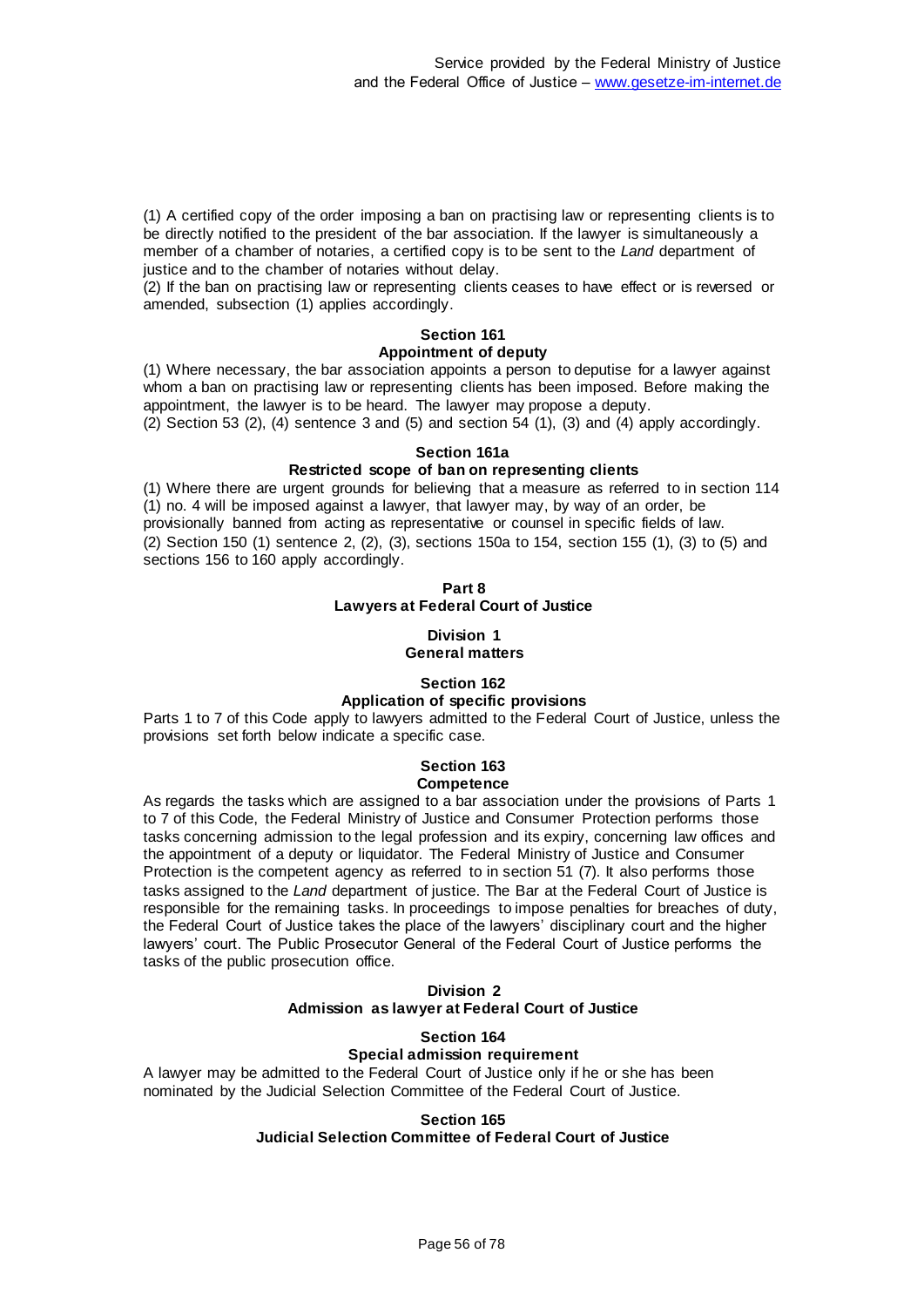(1) The Judicial Selection Committee comprises the President and the Presidents of the Civil Panels of the Federal Court of Justice as well as members of the Presiding Board of the Federal Bar Association and of the Presiding Committee of the Bar at the Federal Court of Justice.

(2) The President of the Federal Court of Justice chairs the Judicial Selection Committee. The President convenes the Judicial Selection Committee.

(3) The invitation must contain the agenda for the meeting of the Judicial Selection

Committee and must reach members at least one week before the meeting.

(4) Meetings are not public.

(5) Minutes are taken of each meeting.

### **Section 166 Lists of proposed candidates for election**

(1) Elections are based on lists of proposed candidates.

(2) The following may submit lists of proposed candidates:

1. the Federal Bar Association, based on proposals made by the bar associations,

2. the Bar at the Federal Court of Justice.

(3) A person may be included in one of the lists of proposed candidates only if he or she is at least 35 years of age and has practised as a lawyer for at least five years without interruption.

## **Section 167**

## **Review by Selection Committee**

(1) The Selection Committee reviews whether the persons proposed fulfil the substantive and personal requirements for acting as a lawyer at the Federal Court of Justice. (2) The Selection Committee appoints two of its members as rapporteurs to prepare elections.

### **Section 167a Inspection of files**

(1) A lawyer whose name is included in a list of proposed candidates has the right to inspect the minutes of the meetings of the Selection Committee.

(2) The lawyer's personal, professional and economic circumstances are set out in a separate report, which the lawyer may inspect.

(3) Section 58 (2) applies accordingly.

### **Section 168**

### **Decision of Selection Committee**

(1) The Selection Committee has a quorum when the majority of both the members of the Federal Court of Justice and the members of the presiding boards of the Federal Bar Association and of the Bar at the Federal Court of Justice are present. It takes its decisions by simple majority. Voting is by secret ballot.

(2) The Selection Committee nominates twice the number of lawyers from the lists of proposed candidates whom it regards as suited to being admitted to the Federal Court of Justice.

(3) Nomination does not entitle applicants to be admitted to the Bar at the Federal Court of Justice.

### **Section 169**

### **Notification of result of election**

(1) The Chair of the Selection Committee notifies the Federal Ministry of Justice and Consumer Protection of the result of the elections.

(2) The applications of the lawyers nominated by the Selection Committee for admission to the Federal Court of Justice are to be attached to the notification.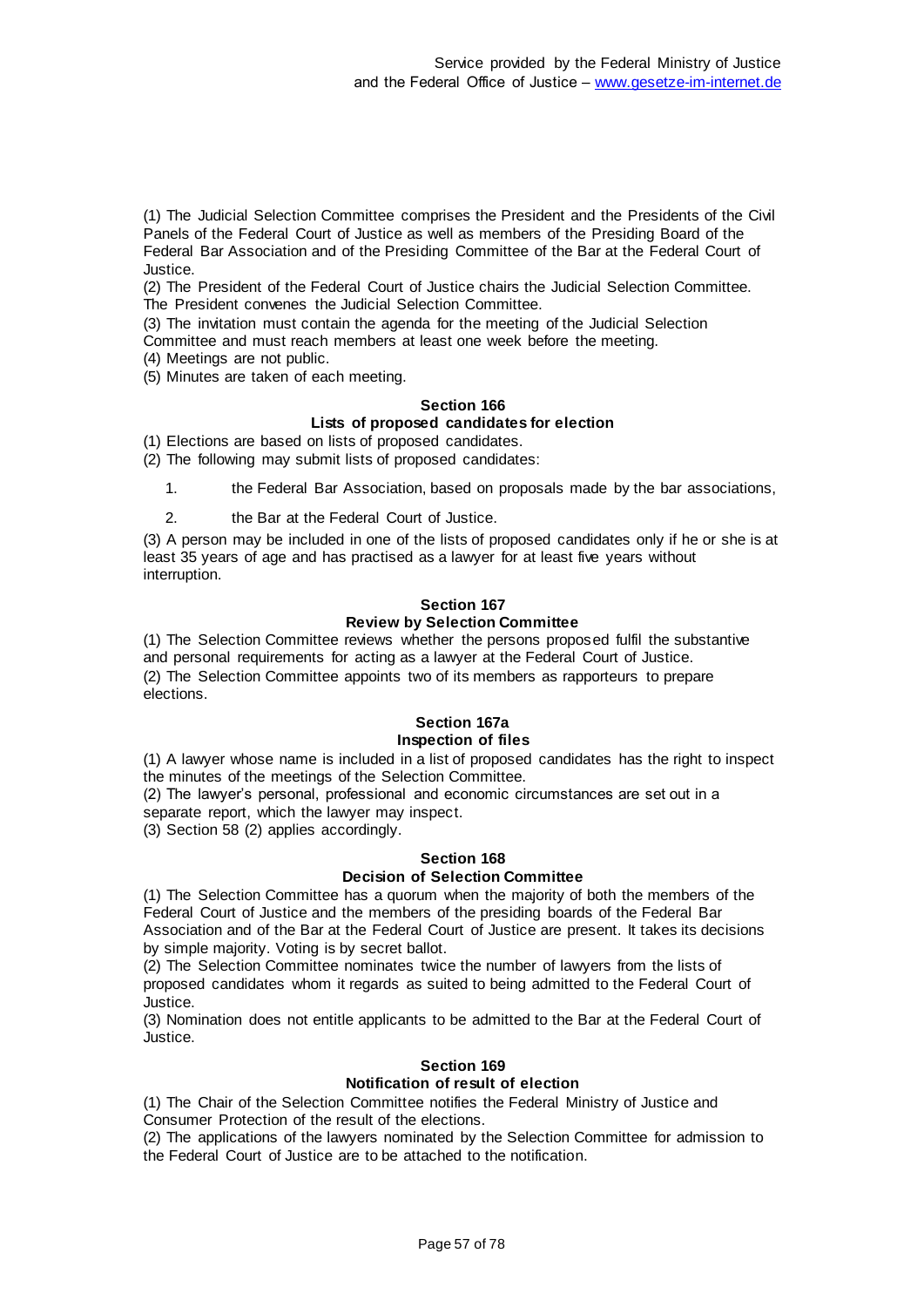### **Section 170 Decision on applications for admission**

(1) The Federal Ministry of Justice and Consumer Protection considers applications for admission as a lawyer to the Federal Court of Justice. Admission may be subject to a suspensive time limit. The time limit is not, as a rule, to exceed three months.

(2) Decisions on applications for admission may be stayed for the reasons set out in section 10.

(3) The Executive Board of the Bar at the Federal Court of Justice is to be heard only if concerns are raised against admission.

(4) Section 166 (3) applies accordingly as regards admission.

### **Section 171 (repealed)**

### **Division 3**

### **Special rights and duties of lawyers at Federal Court of Justice**

### **Section 172**

### **Restriction on appearing before other courts**

(1) Lawyers admitted to the Federal Court of Justice may only appear before the Federal Court of Justice, the other federal supreme courts, the Joint Panel of the Supreme Courts and the Federal Constitutional Court. The right to appear before international or joint intergovernmental courts is not affected hereby.

(2) In proceedings before a requested judge they may also appear before another court if the request was made by one of the courts referred to in subsection (1).

#### **Section 172a Partnerships**

Lawyers admitted to the Federal Court of Justice may only establish partnerships with other lawyers admitted to the Federal Court of Justice. Such partnerships may only comprise two lawyers.

#### **Section 172b Law office**

Lawyers admitted to the Federal Court of Justice must establish and maintain their law office at the seat of the Federal Court of Justice. Section 14 (3) applies, with the proviso that a lawyer's admission to the Federal Court of Justice may be revoked.

### **Section 173**

### **Appointment of deputy and of liquidator for law office**

(1) The Federal Ministry of Justice and Consumer Protection is, as a rule, to appoint as deputy a lawyer who is admitted to the Federal Court of Justice. It may also appoint a lawyer who is at least 35 years of age and has practised law for at least five years without interruption.

(2) Subsection (1) applies accordingly to the appointment of a liquidator for the law office (section 55). If the Bar at the Federal Court of Justice can prove that provision has been made in respect of ongoing cases so that consumers of legal services are not any worse off than under the application of section 55, then a liquidator need not be appointed.

(3) A fee of 25 euros is levied for the appointment of a deputy (section 47 (2), section 53 (3) sentence 2 and (4), section 161 (1) sentence 1 and section 163 sentence 1). The fee is due upon completion of the official act. It may be claimed at an earlier point in time.

### **Division 4 Bar at Federal Court of Justice**

### **Section 174 Composition and Executive Board**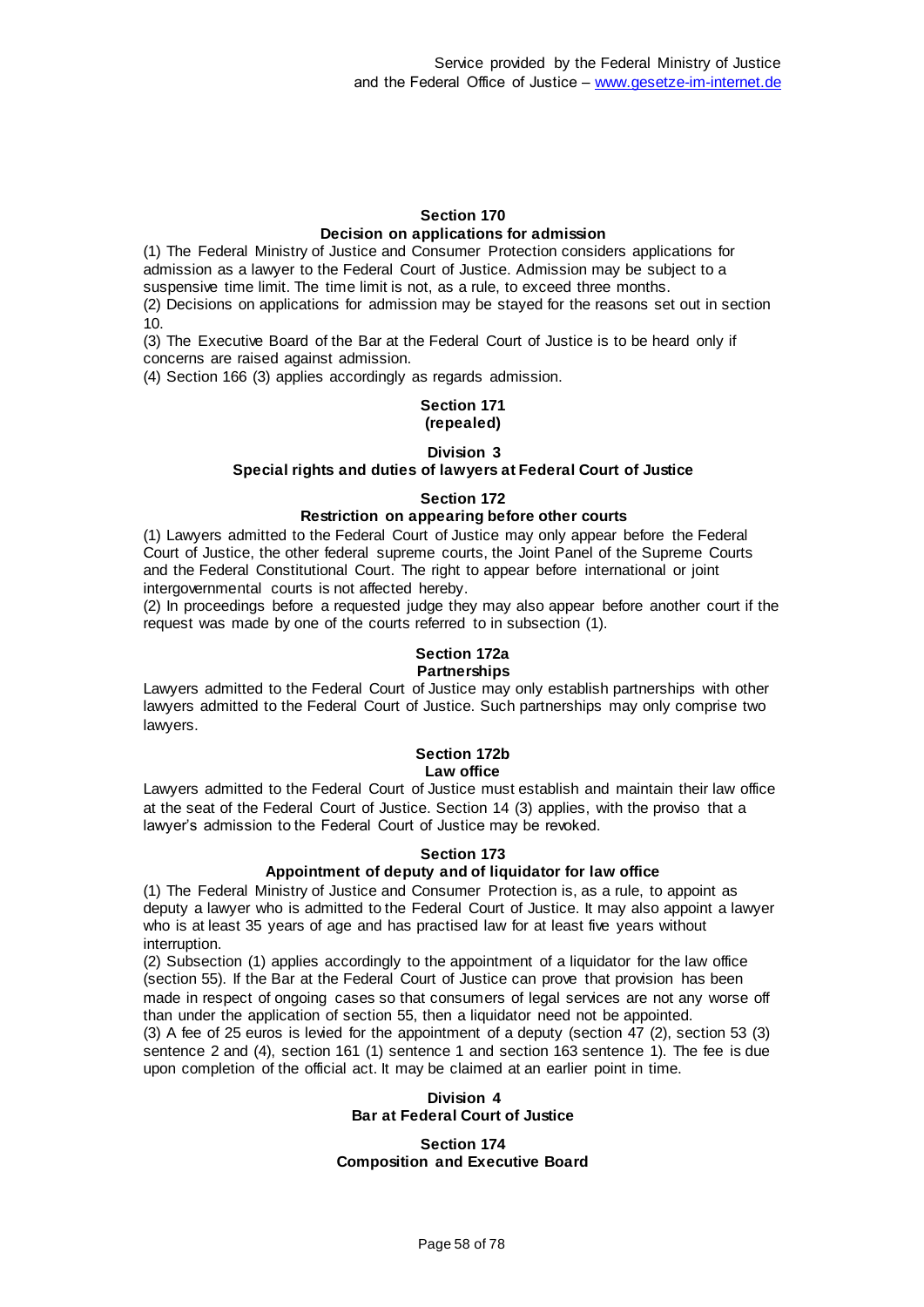(1) Lawyers admitted to the Federal Court of Justice form the Bar at the Federal Court of Justice. Membership of their previous bar association is suspended for the duration of their membership of the Federal Court of Justice.

(2) The number of members of the Executive Board is determined in the rules of procedure of the Bar. Section 63 (2) does not apply.

### **Part 9 Federal Bar Association**

### **Division 1 General matters**

## **Section 175**

## **Composition and seat**

(1) The bar associations together constitute the Federal Bar Association.

(2) The seat of the Federal Bar Association is determined in its by-laws.

#### **Section 176 Status**

(1) The Federal Bar Association is a corporation under public law.

(2) The Federal Ministry of Justice and Consumer Protection exercises state supervision over the Federal Bar Association. Such supervision is limited to ensuring compliance with the law and by-laws, in particular performance of those tasks which are delegated to the Federal Bar Association.

#### **Section 177 Tasks**

(1) The Federal Bar Association performs the tasks assigned to it by law.

(2) In particular, it is incumbent on the Federal Bar Association to

1. determine the opinions of the individual bar associations when it comes to issues which affect the bar associations as a whole and establish the opinion held by the majority by way of joint discussions;

2. draw up guidelines for the welfare institutions of the bar associations (section 89 (2) no. 3);

3. bring the opinion of the Federal Bar Association to bear vis-à-vis the competent courts and authorities in matters which affect the bar associations as a whole;

4. represent the bar associations as a whole vis-à-vis authorities and organisations;

5. render expert opinions requested by an authority or federal body involved in the legislative process or by a federal court;

6. promote the continuing professional development of lawyers;

7. support electronic communications between lawyers and courts, authorities and other third parties.

#### **Section 178 Membership dues**

(1) The Federal Bar Association levies dues from the bar associations which serve to cover its personnel and material requirements.

(2) The amount of the dues is determined by the General Assembly.

(3) The General Assembly may grant relief to individual economically disadvantaged bar associations.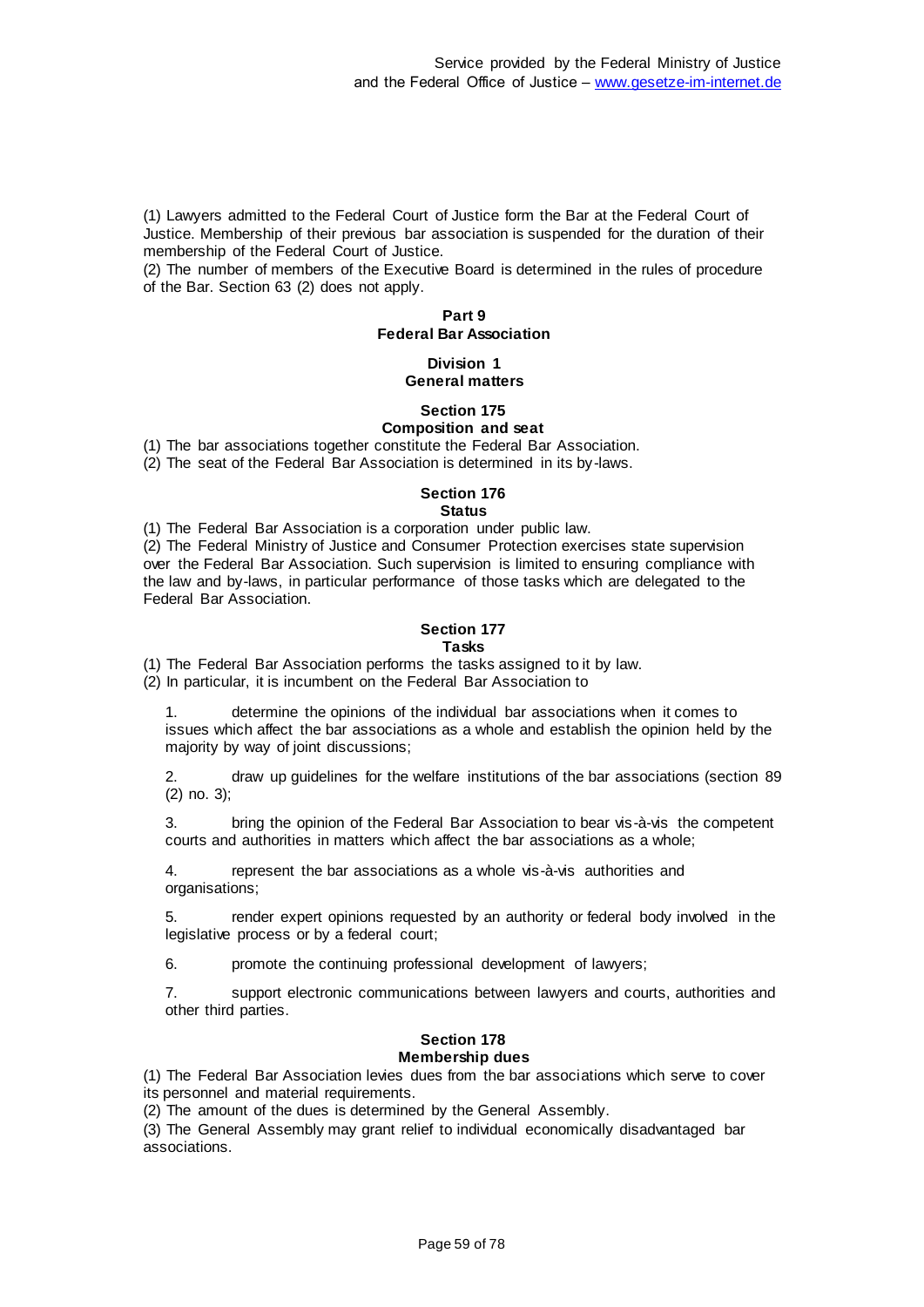## **Division 2 Constituent bodies of Federal Bar Association**

### **Subdivision 1 Presiding Board**

## **Section 179**

**Composition** (1) The Federal Bar Association has a Presiding Board.

(2) The Presiding Board comprises

- 1. the President,
- 2. at least three Vice-Presidents,
- 3. the Treasurer.

(3) The Presiding Board adopts its rules of procedure.

(4) The General Assembly may designate further Vice-Presidents.

#### **Section 180 Elections**

(1) The General Assembly of the Federal Bar Association elects the Presiding Board from amongst its midst. Only members of the executive board of a bar association may be reelected to the Presiding Board.

(2) Further details are set down in the by-laws of the Federal Bar Association.

### **Section 181 Right to refuse to stand for election**

Anyone who

1. is at least 65 years of age;

2. has been a member of the presiding board for the previous four years

may refuse to stand for election as a member of the Presiding Board.

### **Section 182 Term of office and premature retirement**

(1) The members of the Presiding Board are elected for a four-year term of office. (2) Where a member retires before the end of his or her term of office, a new member is elected for the remainder of that member's term of office.

(3) A lawyer retires prematurely from the Presiding Board

1. if he or she is no longer a member of the executive board of a bar association;

2. if he or she resigns from office.

A lawyer must declare his or her resignation in writing to the Presiding Board. The declaration cannot be revoked.

### **Section 183 Honorary capacity**

Members of the Presiding Board perform their activities without remuneration. However, they receive appropriate compensation for expenses incurred in connection with their activities and reimbursement of their travel expenses.

### **Section 184**

### **Obligation of confidentiality; availment of services**

(1) Section 76 (1) and (2) applies accordingly to the obligation to maintain confidentiality on the part of the members of the Presiding Board, the salaried employees of the Federal Bar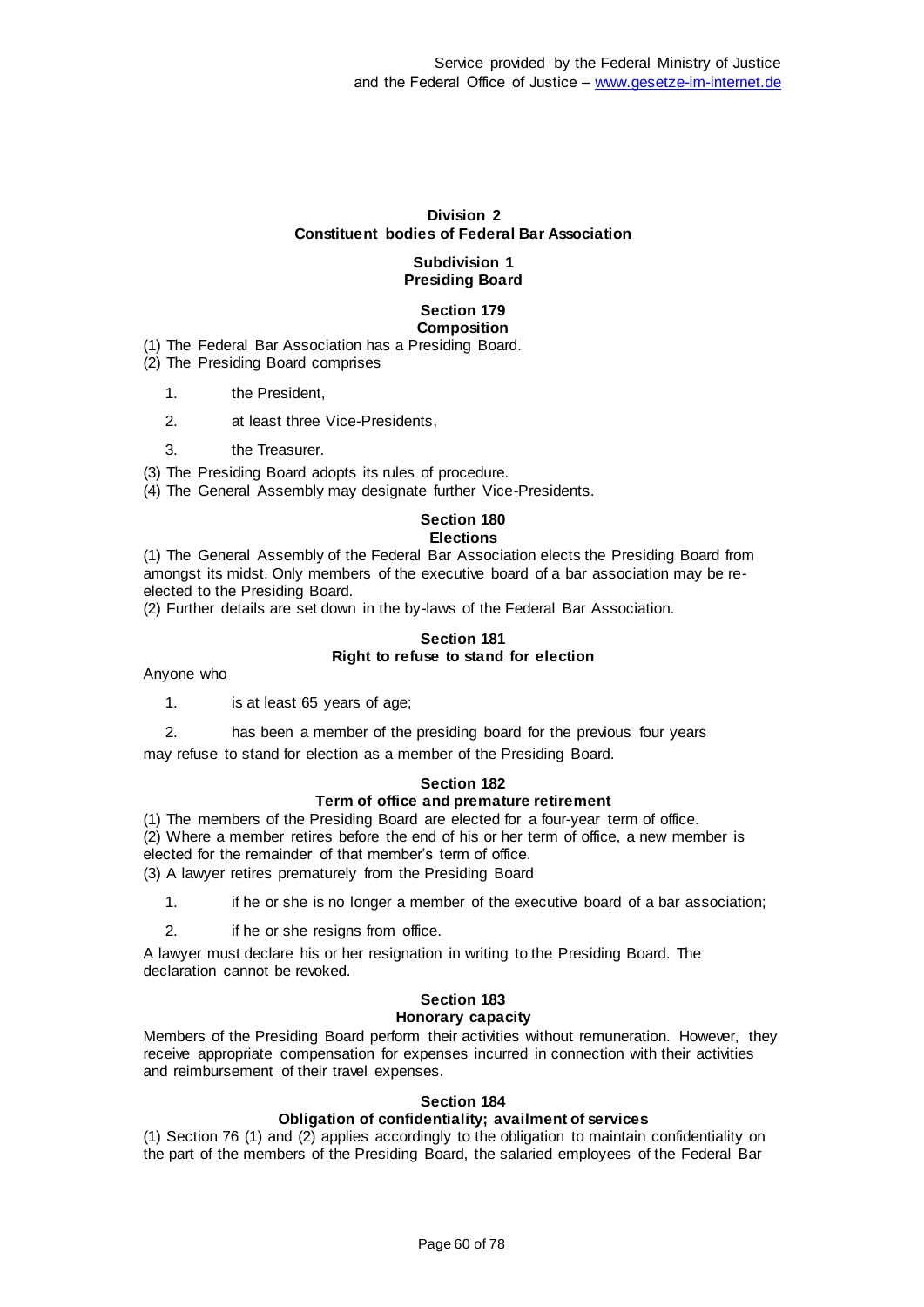Association and persons whose services are enlisted by the Federal Bar Association or by members of its Presiding Board.

(2) Section 43e (1) to (4), (7) and (8) applies analogously where the Federal Bar Association enlists the services of others in relation to matters which are subject to a lawyer's obligation to maintain confidentiality under section 43a (2).

### **Section 185 President's tasks**

(1) The President represents the Federal Bar Association in and out of court.

(2) The President facilitates the business of the Federal Bar Association and of the Pres iding Board. The President implements the resolutions of the Presiding Board and of the General Assembly.

(3) The President chairs Presiding Board meetings and the General Assembly.

(4) The President submits an annual report concerning the activities of the Federal Bar Association and of the Presiding Board to the Federal Ministry of Justice and Consumer Protection. The President, further, notifies the result of elections to the Presiding Board. (5) Further tasks may be assigned to the President under the by-laws of the Federal Bar Association.

### **Section 186 Treasurer's tasks**

(1) The Treasurer manages the assets of the Federal Bar Association in accordance with the instructions of the Presiding Board. The Treasurer is authorised to take receipt of monies. (2) The Treasurer is required to render annual account to the General Assembly regarding receipts and expenditure as well as regarding the management of the Federal Bar Association's assets.

### **Subdivision 2 General Assembly**

## **Section 187**

### **Assembly of members**

The Federal Bar Association regularly adopts its resolutions at an assembly of its members (General Assembly).

### **Section 188**

### **Representatives of bar associations at General Assembly**

(1) The bar associations are represented at the General Assembly by their presidents. (2) The president of a bar association may be represented by another member of the executive board.

### **Section 189**

### **Convocation of General Assembly**

(1) The General Assembly is convened in writing by the President. The President must convene the General Assembly if at least three bar associations apply in writing therefor, stating the subject matter to the dealt with at the General Assembly.

(2) Upon convocation the subject matter on which a resolution is to be passed at the General Assembly is to be indicated.

(3) The General Assembly is to be convened at least three weeks before the date on which it is to be held. The day on which the invitation is sent out and the day of the General

Assembly are not included when calculating this convocation period.

(4) In urgent cases the President may convene the General Assembly at shorter notice.

### **Section 190**

### **Resolutions of General Assembly**

(1) Each bar association has one vote.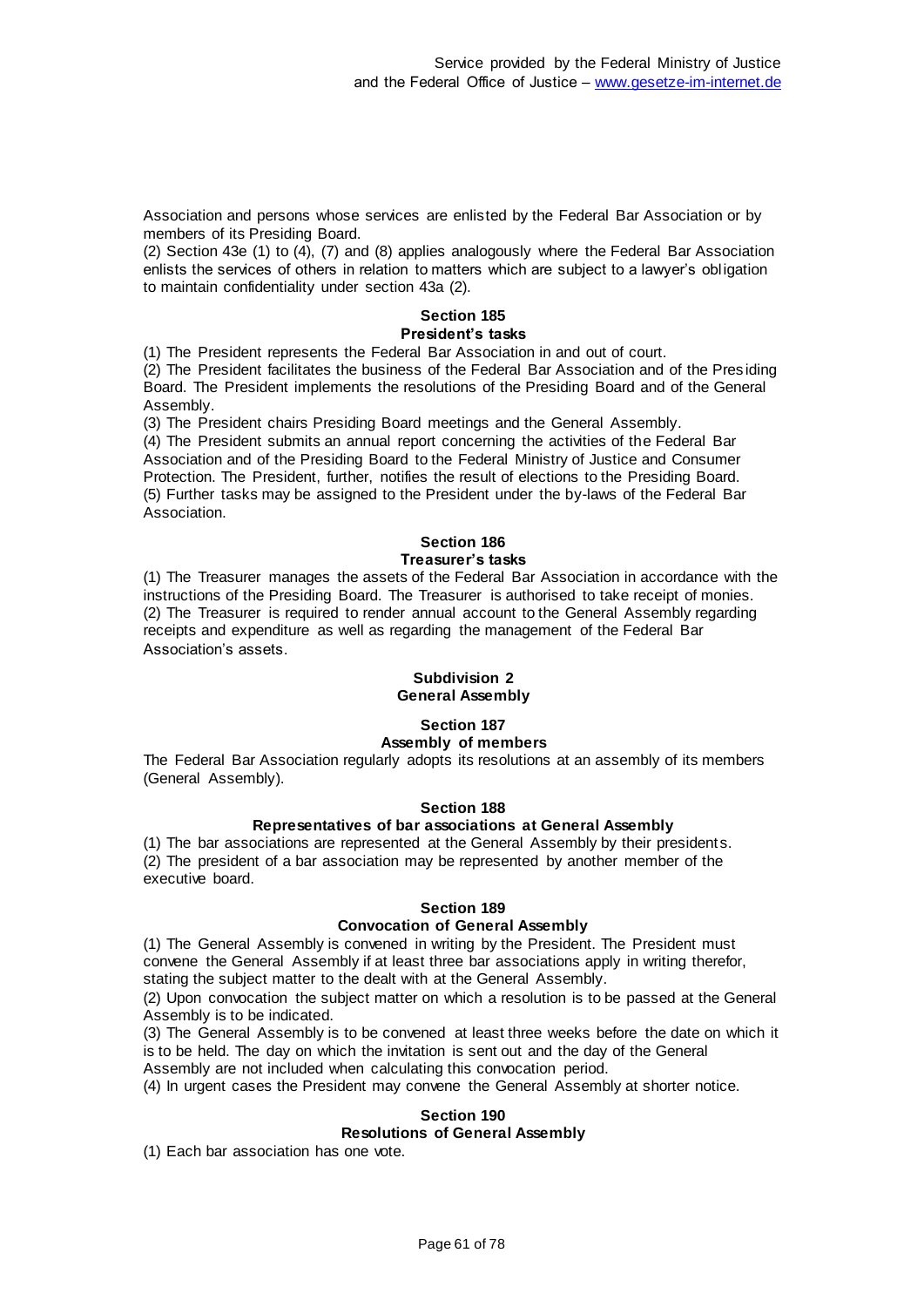(2) The conditions under which the General Assembly has a quorum are laid down in the by laws.

(3) Unless otherwise provided in the by-laws, the resolutions of the General Assembly are passed by a simple majority vote. The same applies to the elections to be conducted by the General Assembly. In the event of a tied vote in the elections, there is to be a drawing of lots. (4) Resolutions of the General Assembly which impose an economic burden on the individual bar associations require a unanimous vote. This does not, however, apply to resolutions to set the amount of the bar association's dues, the amount of the compensation for expenses paid and travel expenses reimbursed to the members of the Presiding Board. (5) A record is to be kept of the resolutions of the General Assembly and of the results of the elections, which is to be signed by the Chair and by a Vice-President acting as Secretary.

### **Section 191 (repealed)**

### **Subdivision 3 Lawyers' Parliament**

## **Section 191a Establishment and task**

(1) A Lawyers' Parliament (*Satzungsversammlung*) is to be established at the Federal Bar Association.

(2) The Lawyers' Parliament enacts the rules of professional conduct governing the practice of the profession of lawyer, taking account of professional duties and in accordance with the provisions of section 59b.

(3) The Lawyers' Parliament adopts its rules of procedure.

(4) The Lawyers' Parliament is composed of:

1. the members of the Presiding Board of the Federal Bar Association and the presidents of the bar associations, each of whom have no voting right;

2. the members elected in accordance with section 191b, each of whom have a voting right.

### **Section 191b**

### **Election of members of Lawyers' Parliament with voting rights**

(1) The number of members of the Lawyers' Parliament with voting rights corresponds to the number of members of the bar associations. One member is to be elected to the Lawyers' Parliament for every 2,000 members, or parts thereof. The number of members of the bar on 1 January of that year in which the election is held is decisive.

(2) The members of the Lawyers' Parliament with voting rights are elected in a secret and direct ballot by postal vote by the members of the bar associations from amongst the proposed members. The ballot may also be conducted by electronic vote. The proposals must be signed by at least 10 members; proposals for the members of the Bar at the Federal Court of Justice must be signed by at least three members of the Bar. Those candidates who gain the majority of the votes are elected.

(3) Sections 65 to 68 (1), section 69 (1), (2) and (4) and sections 75 and 76 (1) and (2) apply accordingly. Where a member of the Lawyers' Parliament with voting rights retires from office, that non-elected member of the bar who has the next highest number of votes joins the Lawyers' Parliament.

#### **Section 191c Convocation and voting rights**

(1) The Lawyers' Parliament is convened in writing by the President of the Federal Bar Association.

(2) The President of the Federal Bar Association must convene the Lawyers' Parliament if at least five bar associations or one quarter of the members of the Lawyers' Parliament with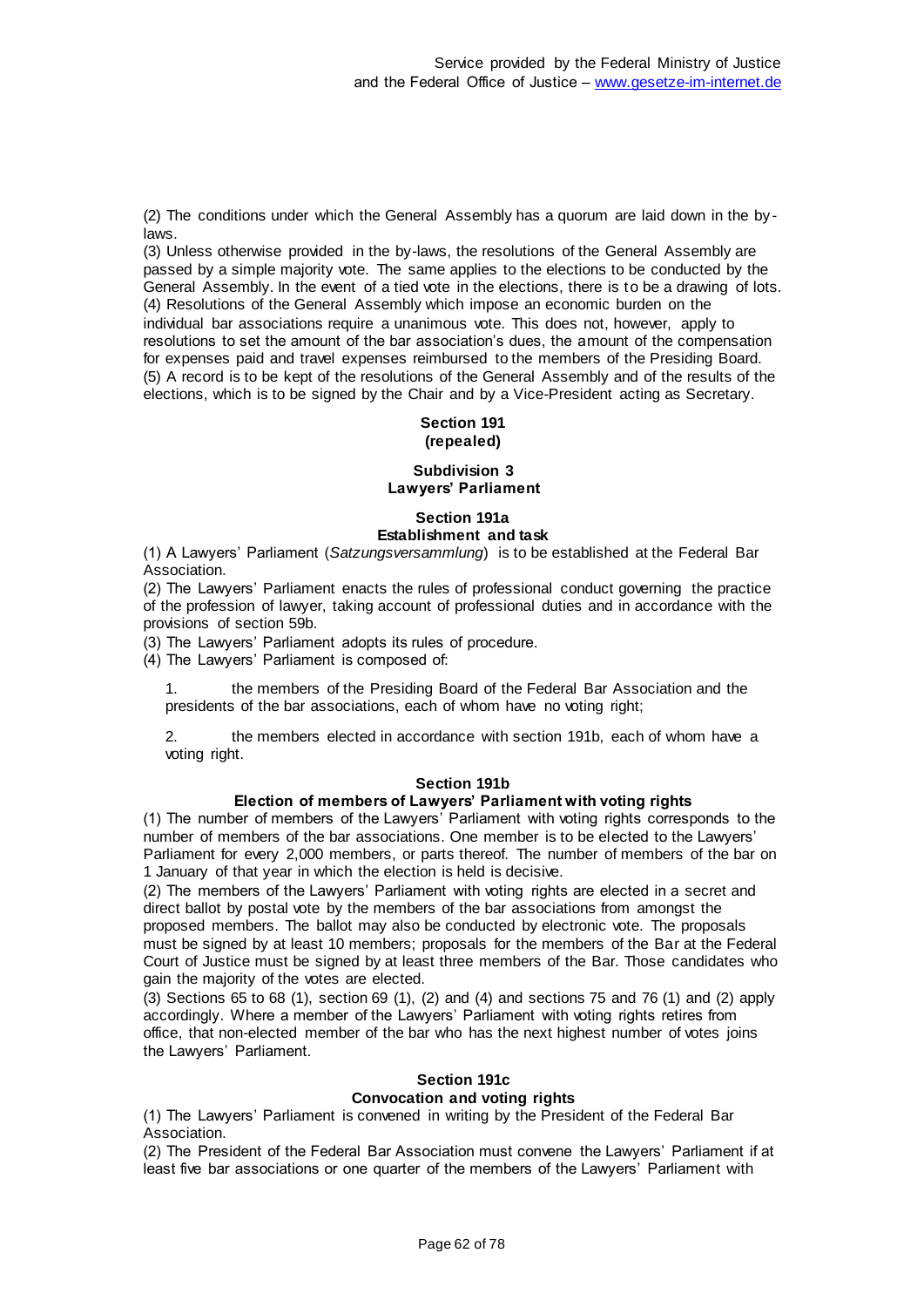voting rights apply therefor in writing, citing the subject matter to be dealt with by the Lawyers' Parliament. In all other respects, section 189 (2) to (4) applies accordingly.

### **Section 191d Chair and decision-making**

(1) The President of the Federal Bar Association chairs the Lawyers' Parliament. The Chair determines the Secretary from amongst the members of the Lawyers' Parliament.

(2) The Lawyers' Parliament has a quorum when three fifths of its members with voting rights are present.

(3) Resolutions on the rules of professional conduct are passed by a majority of all the voting members and other resolutions by a majority of the members with voting rights who are present. Members each have one vote, are not bound by instructions and must exercise their vote in person. Voting by proxy is not possible.

(4) The wording of the resolutions passed by the Lawyers' Parliament is to be recorded in minutes, which are to be signed by the Chair and by the Secretary and kept at the office of the Federal Bar Association.

(5) (repealed)

### **Section 191e**

### **Review of resolutions by supervisory authority**

(1) The Chair of the Lawyers' Parliament is required to forward resolutions concerning the rules of professional conduct passed by the Lawyers' Parliament to the Federal Ministry of Justice and Consumer Protection. The Federal Ministry may, within the context of its exercise of state supervision (section 176 (2)), revoke the resolutions or parts thereof within three months of receipt thereof. If the Federal Ministry intends to effect a revocation, it is, as a rule, to first give the Federal Bar Association the opportunity to comment.

(2) The Federal Ministry of Justice and Consumer Protection is required to conduct an assessment of compliance with the requirements set out in Directive (EU) 2018/958, as amended. To that end, the Chair of the Lawyers' Parliament is required to forward those documents which indicate compliance with the requirements. In particular, the reasons on the basis of which the Lawyers' Parliament considered that the resolutions regarding the rules of professional conduct which were passed were justified, necessary and proportionate must be forwarded.

(3) Resolutions passed by the Lawyers' Parliament are to be made permanently available on the Federal Bar Association's website, stating the date of their entry into force, provided they are not subject to revocation. They enter into force on the first day of the third month following publication.

#### **Division 3 Arbitration**

#### **Section 191f Lawyers' Arbitration Board**

(1) An independent body responsible for resolving disputes between members of the individual bar associations and their clients is to be established at the Federal Bar Association. The body is to be called '*Schlichtungsstelle der Rechtsanwaltschaft*'. (2) The President of the Federal Bar Association appoints one arbitrator or several arbitrators to act either on their own or as a collegial body. Only those who are qualified to hold judicial office, neither are nor were a lawyer in the three years prior to taking office, and are employed or were employed in the last three years by the Federal Bar Association, a bar association or an association of lawyers neither as their primary nor secondary occupation may act alone as an arbitrator. Where arbitration is provided by a collegial body, at least one of the arbitrators must be qualified to hold judicial office; no more than half of its members may be lawyers. Only those who have not been a lawyer in the last three years prior to taking office and who are in the employ of the Federal Bar Association, a bar association or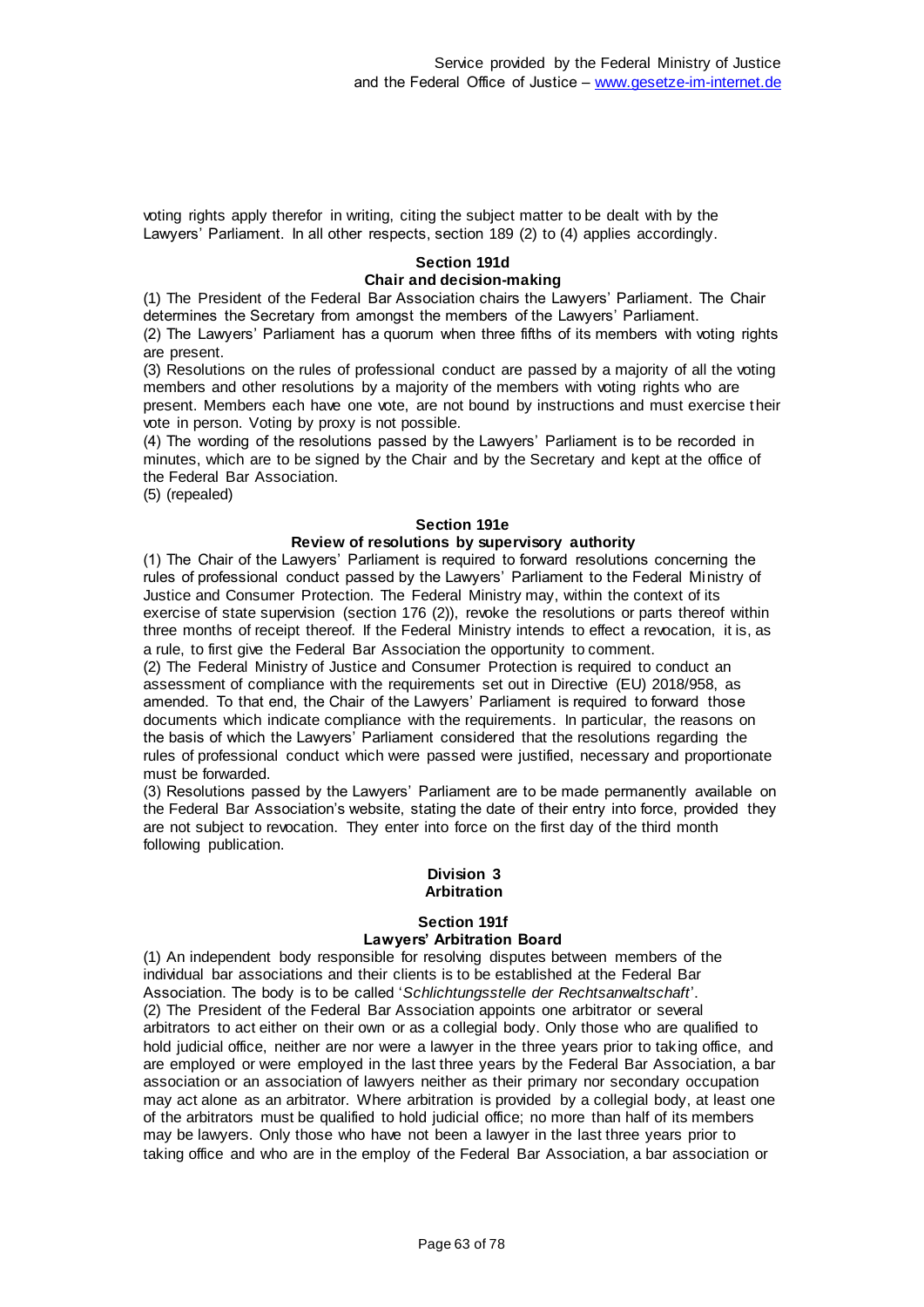an association of lawyers neither as their primary nor secondary occupation or were in their employ in the last three years prior to taking office may be members of the collegial body who are not lawyers. Members of the collegial body who are lawyers may not be a member of the executive board of a bar association or of an association of lawyers or be in the employ of the Federal Bar Association, a bar association or an association of lawyers as their primary or secondary occupation.

(3) An Advisory Board is to be formed, which must comprise representatives of the Federal Bar Association, of the bar associations, associations of lawyers and consumer associations. Other persons may be appointed to the Advisory Board. No more than half of the members of the Advisory Board may be lawyers. Before arbitrators are appointed and before its by laws are enacted or amended, the Advisory Board is to be given the opportunity to comment. It may make its own suggestions as regards the appointment of arbitrators and the form of its by-laws.

(4) The Arbitration Board is a consumer arbitration board within the meaning of the Act on Dispute Resolution for Consumer Disputes (*Verbraucherstreitbeilegungsgesetz*) of 19 February 2016 (Federal Law Gazette I, p. 254), as amended by Article 1 of the Act of 30 November 2019 (Federal Law Gazette I, p. 1942). The Act on Dispute Resolution for Consumer Disputes applies where this Code does not contain any regulations on resolving disputes in accordance with subsection (1) sentence 1. The Federal Ministry of Justice and Consumer Protection provides the Point of Contact for Consumer Dispute Resolution with the information referred to in section 32 (3) and (4) of the Act on Dispute Resolution for Consumer Disputes. The Federal Ministry of Justice and Consumer Protection sends the Arbitration Board's evaluation reports to the Point of Contact for Consumer Dispute Resolution; section 35 (2) of the Act on Dispute Resolution for Consumer Disputes does not apply.

(5) The General Assembly of the Federal Bar Association lays down details concerning the organisation of the Arbitration Board, the establishment of the Advisory Board, including the appointment of further members to the Advisory Board, the tasks of the Advisory Board, the appointment of arbitrators, the allocation of business and the arbitration procedure by way of by-laws based on the following principles:

1. the arbitration procedure must be free of charge to all the parties;

2. arbitration must at any rate be permissible when it comes to proprietary disputes up to a value of 15,000 euros;

3. conduct of the arbitration procedure must not be made dependent on whether the parties have availed themselves of the possibility of conducting mediation proceedings under section 73 (2) no. 3.

### **Part 10 Costs in matters pertaining to lawyers**

## **Division 1 Costs in bar associations' administrative proceedings**

#### **Section 192 Fees and expenses**

A bar association may charge fixed-rate fees as well as expenses to cover the administrative expenses of official acts under this Code, in particular for the processing of applications for admission to the legal profession and for appointment as a deputy and for the examination of applications for permission to use the professional title of '*Fachanwalt*' or '*Fachanwältin*'. The Administrative Expenses Act (*Verwaltungskostengesetz*), as applicable until 14 August 2013, is applicable, with the proviso that the general principles concerning charges (sections 2 to 7 of the Administrative Expenses Act, as applicable until 14 August 2013) apply accordingly when enacting by-laws on the basis of section 89 (2) no. 2.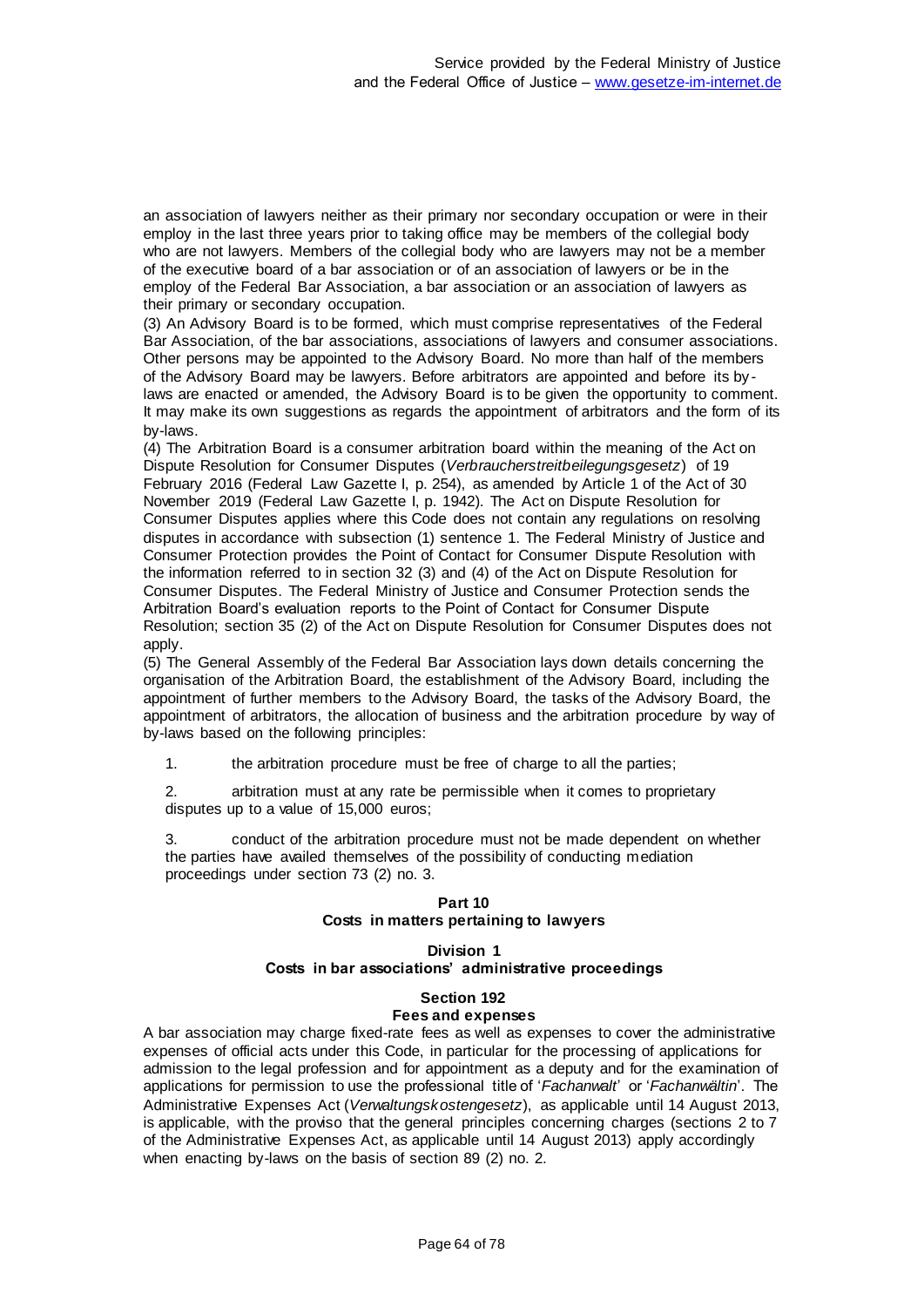#### **Division 2**

### **Costs in court proceedings in administrative matters pertaining to lawyers**

#### **Section 193 Court fees**

In administrative matters pertaining to lawyers, fees are charged pursuant to the Fee Schedule in the Annex to this Code. In all other respects, the provisions of the Court Fees Act (*Gerichtskostengesetz*) applicable to costs in proceedings before the courts of the administrative jurisdiction apply accordingly, unless otherwise provided in this Division.

#### **Section 194 Value in dispute**

(1) The value in dispute is determined as required under section 52 of the Court Fees Act. It is determined ex officio.

(2) In proceedings concerning actions for admission to the legal profession or for the withdrawal or revocation of admission, the value in dispute is assumed to be 50,000 euros. Taking account of the circumstances of the individual case, in particular the extent and the importance of what is at stake, as well as the claimant's asset and income situation, the court may determine a higher or a lower value.

(3) The assessment is non-appealable; section 63 (3) of the Court Fees Act remains unaffected.

### **Division 3**

### **Costs in lawyers' disciplinary proceedings and in proceedings when applying for decision from lawyers' disciplinary court**

#### **Section 195 Court fees**

In lawyers' disciplinary proceedings, in proceedings on an application for a decision from a lawyers' disciplinary court concerning a reprimand (section 74a (1)) and in proceedings on an application for a decision from the higher lawyers' court against the threat or imposition of a penalty payment (section 57 (3)), fees are charged pursuant to the Fee Schedule in the Annex to this Code. In all other respects, the provisions of the Court Fees Act regarding costs in criminal proceedings apply accordingly.

### **Section 196**

### **Costs of applications for institution of lawyers' disciplinary proceedings**

(1) A lawyer who withdraws an application for a decision on an order issued by the public prosecution office (section 123 (2)) is to be charged the costs arising in these proceedings. (2) Where an application of the executive board of a bar association for a decision in the cases referred to in section 122 (2), (3), section 150a or section 161a (2) is rejected, the bar association is to be charged the costs occasioned by the procedure on the application.

#### **Section 197**

### **Convicted person's liability to pay costs**

(1) A lawyer who is convicted in lawyers' disciplinary proceedings is likewise to be charged the costs arising in the proceedings in full or in part. The same applies if the lawyers' disciplinary proceedings are terminated owing to admission to the legal profession having expired and, based on the result of the previous proceedings, imposition of a disciplinary measure would have been justified; the costs of the lawyers' disciplinary proceedings in such cases also include those arising in the subsequent proceedings for the purpose of the securing of evidence (section 148 and section 149). If the proceedings are terminated pursuant to section 139 (3) no. 2, the court may charge the lawyer the costs arising in the proceedings in full or in part if this is deemed appropriate.

(2) A lawyer who withdraws a legal remedy in lawyers' disciplinary proceedings or files an unsuccessful remedy is also to be charged the fees arising in these proceedings. If the legal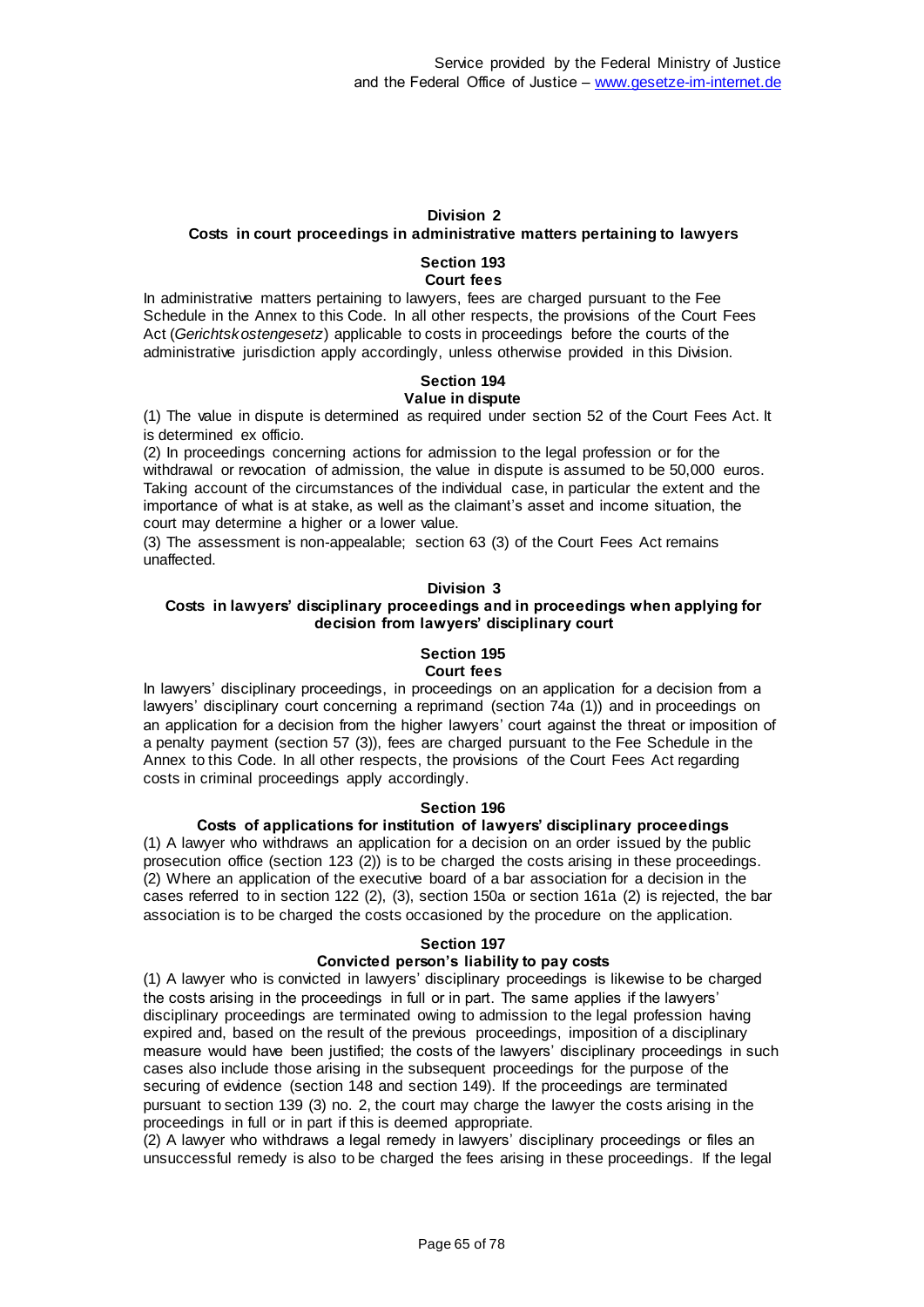remedy was partially successful, the lawyer may be charged an appropriate share of these costs.

(3) Subsection (2) applies accordingly to those costs arising on account of an application to reopen proceedings which have been concluded by final and binding judgment.

#### **Section 197a**

### **Liability to pay costs in proceedings on applications for decision from lawyers' disciplinary court**

(1) Where an application for a decision from a lawyers' disciplinary court against the threat or imposition of a penalty payment or on a reprimand is rejected as unfounded, section 197 (1) sentence 1 applies accordingly. If the lawyers' disciplinary court finds that the reprimand is ineffective on account of a measure being imposed in lawyers' disciplinary proceedings (section 74a (5) sentence 2) or if it revokes the notice of reprimand as per section 74a (3) sentence 2, it may charge the lawyer the costs arising in the proceedings in full or in part if this is deemed appropriate.

(2) Where the lawyer withdraws the application for a decision from a lawyers' disciplinary court or the application is rejected as unfounded, section 197 (2) sentence 1 applies accordingly.

(3) Where the threat or the imposition of a penalty payment is lifted, the lawyers' necessary expenses are to be charged to the bar association. The same applies if the notice of reprimand, except in the case referred to in section 74a (3) sentence 2 is revoked or if the ineffectiveness of the reprimand is established on account of the lawyer's acquittal in the lawyers' disciplinary proceedings or on the grounds cited in section 115a (2) sentence 2 (section 74a (5) sentence 2).

#### **Section 198**

#### **Bar association's liability**

(1) Expenses which can neither be charged to the lawyer nor to a third party or which cannot be collected from the lawyer are to be charged to the bar association of which the lawyer is a member.

(2) In proceedings before the lawyer's disciplinary court the bar association is liable for the witnesses and experts to the same extent as the Code of Criminal Procedure establishes the liability of the Public Treasury. Where the persons summoned live far away, they are to be granted an advance upon application.

#### **Section 199**

### **Assessment of costs of proceedings before lawyers' disciplinary court**

(1) The costs which a lawyer is required to bear in proceedings before the lawyers' disciplinary court are set by order of the presiding judge of the division of the lawyers' disciplinary court.

(2) The lawyer may file a reminder against the order assessing the costs within a peremptory term of two weeks, which begins to run upon service of the order. The lawyers' disciplinary court whose presiding judge issued the order rules on the reminder. The lawyer may file an appeal subject to a time limit against the lawyers' disciplinary court ruling. The proceedings are free of charge. Costs are not reimbursed.

#### **Sections 200 to 203 (repealed)**

#### **Part 11**

### **Enforcement of measures imposed in lawyers' disciplinary proceedings, costs and deletion**

### **Section 204**

### **Enforcement of measures imposed in lawyers' disciplinary proceedings**

(1) Disbarment (section 114 (1) no. 5) becomes effective upon the judgment becoming final.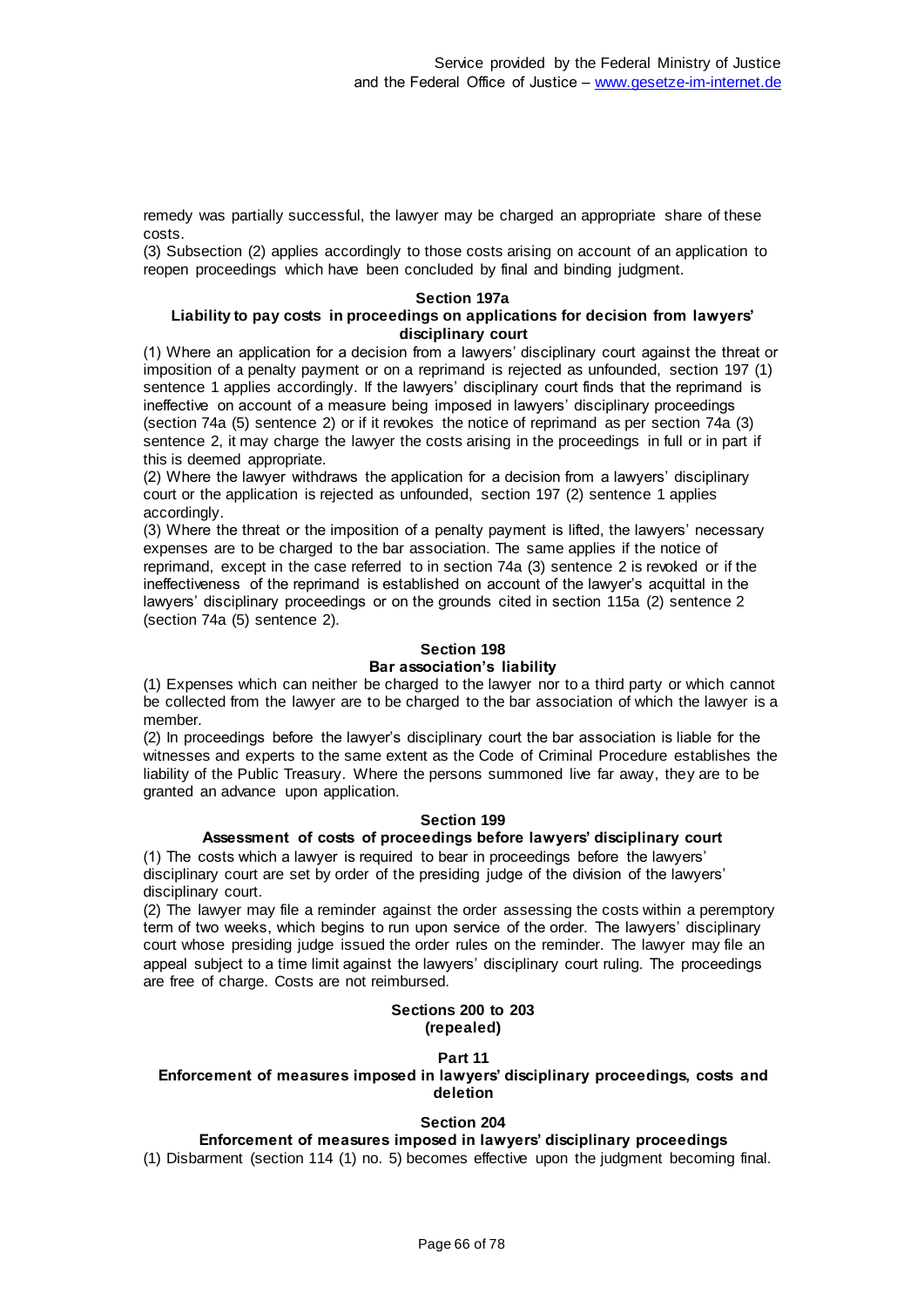(2) A warning and a written reprimand (section 114 (1) nos. 1 and 2) are deemed to have been enforced upon the judgment becoming final.

(3) A fine (section 114 (1) no. 3) is enforced on the basis of a certified copy of the operative part of the decision issued by the presiding judge of the division of a lawyers' disciplinary court, which is furnished with a certification of its legal force pursuant to the provisions applicable to the enforcement of judgments in civil-law disputes. Section 767 of the Code of Civil Procedure applies, with the proviso that objections which concern the claim itself are permissible only if they could not be asserted in lawyers' disciplinary proceedings. Such objections are to be asserted by way of a legal action before the court designated in section 797 (5) of the Code of Civil Procedure. The fine accrues to the bar association. Enforcement is effected by the bar association.

(4) Recovery of the fine is not prevented on account of the lawyer having left the legal profession after the proceedings were concluded by final judgment.

(5) A ban on acting as representative and counsel in specific fields of law (section 114 (1) no. 4) becomes effective upon the judgment becoming final. The effective period of the ban includes the effective period of a provisional ban ordered pursuant to section 150 or section 161a.

### **Section 205 Recovery of costs**

(1) Costs arising in proceedings before a lawyers' disciplinary court are recovered in accordance with section 204 (3) on the basis of the assessment order (section 199). (2) Costs arising in proceedings before a higher lawyers' court or the Federal Court of Justice are collected in accordance with the provisions applicable to the recovery of court costs. The costs arising in proceedings before a higher lawyers' court are recovered by the enforcement authority responsible for the higher regional court at which the higher lawyers' court has been established.

(3) Section 204 (4) applies accordingly.

### **Section 205a Deletion**

(1) Entries made in the files kept on a lawyer concerning the measures and decisions referred to in sentence 4 are to be deleted after the end of the period set in sentence 4. The records linked to such measures and decisions are to be removed from the files and destroyed. Sentences 1 and 2 apply analogously where the files on the lawyer are kept in electronic form. The period is as follows:

1. five years in the case of

- a) warnings,
- b) reprimands,
- c) instructions,

d) criminal convictions and other rulings in proceedings concerning criminal offences, regulatory offences or a breach of professional duties which did not lead to measures being imposed in lawyers' disciplinary proceedings or in a reprimand;

2. 10 years in the case of written reprimands and fines, even if they are imposed in parallel;

3. 20 years in the case of bans on acting as representative (section 114 (1) no. 4). (2) The period begins to run on that day on which the measure or decision becomes incontestable.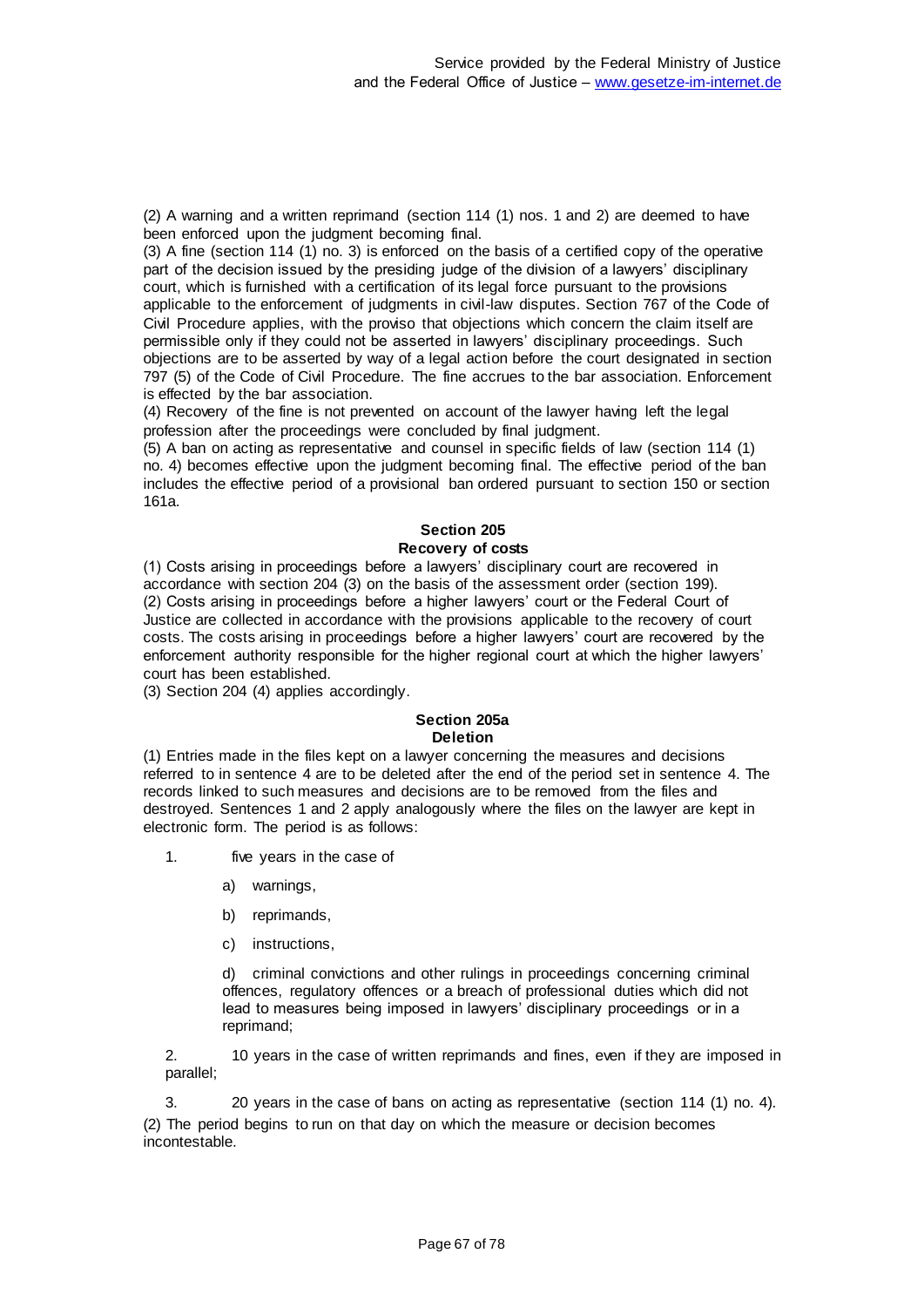(3) The period does not end as long as criminal proceedings, lawyers' disciplinary proceedings, proceedings before a professional court or disciplinary proceedings are pending against the lawyer, as long as other measures imposed by a professional court or disciplinary measures in the case of lawyer commissioned as a notary (*Anwaltsnotar*) can be taken into consideration or a judgment imposing a fine has not yet been enforced.

(4) After the end of the period set, the lawyer is deemed not to be affected by the measures. (5) (repealed)

(6) (repealed)

## **Part 12 Lawyers from other states**

#### **Section 206 Establishment**

(1) Persons who practise a profession in one of the Member States of the World Trade Organization which corresponds to the profession of lawyer pursuant to this Code as far as training and powers are concerned are entitled to establish themselves in the Federal Republic of Germany under their home-country professional title in order to provide legal services in the territories where the home-country law and international law apply if they have, upon application, been admitted to the bar association competent for the place of their establishment. The Federal Ministry of Justice and Consumer Protection is authorised, by way of a statutory instrument not requiring the approval of the Bundesrat, to determine those professions which correspond to the profession of lawyer pursuant to this Code as far as training and powers are concerned.

(2) Subsection (1) applies accordingly to persons who practise a profession in other states which corresponds to the profession of lawyer pursuant to this Code as far as training and powers are concerned, with the proviso that the right to provide legal services is limited to the home-country law where reciprocity with the home country is guaranteed. The Federal Ministry of Justice and Consumer Protection is authorised, by way of a statutory instrument not requiring the approval of the Bundesrat, to determine those states to whose nationals and the professions to which this applies.

### **Section 207**

### **Admission procedure and professional status**

(1) The application for admission must include certification of membership of the profession issued by the authority competent in the home country. Such certification must be resubmitted annually to the bar association. Where a practising foreign lawyer does not fulfil this obligation or if the conditions of section 206 lapse, admission to the bar association is to be revoked.

(2) Part 2, with the exception of sections 4, 12 (2) no. 1 and (4), sections 12a and 17, and Parts 3 and 4, Part 5 Division 4, Parts 6, 7, 10, 11 and 13 of this Code apply analogously as regards the decision on the application, legal status after admission to the bar association, and withdrawal or revocation of admission to the bar association, as does the statutory instrument enacted on the basis of section 31c. Section 7 (1) and (2) of the Act on the Activities of European Lawyers in Germany applies accordingly as regards professional indemnity insurance. Bans on representing clients under section 114 (1) no. 4 and sections 150 and 161a are to be issued for the area of application of this Code. A ban on providing legal services on foreign legal matters in the area of application of this Code takes the place of disbarment (section 114 (1) no. 5); the convicted person loses his or her membership of the bar association upon this decision becoming final.

(3) Practising foreign lawyers must state the name of their home country in German when using their professional title. If they were admitted to the bar association as an in-house lawyer, they must add the designation '*Syndikus'* in brackets after their professional title. Practising foreign lawyers are authorised to also use the designation '*Mitglied der Rechtsanwaltskammer*' in the course of professional dealings.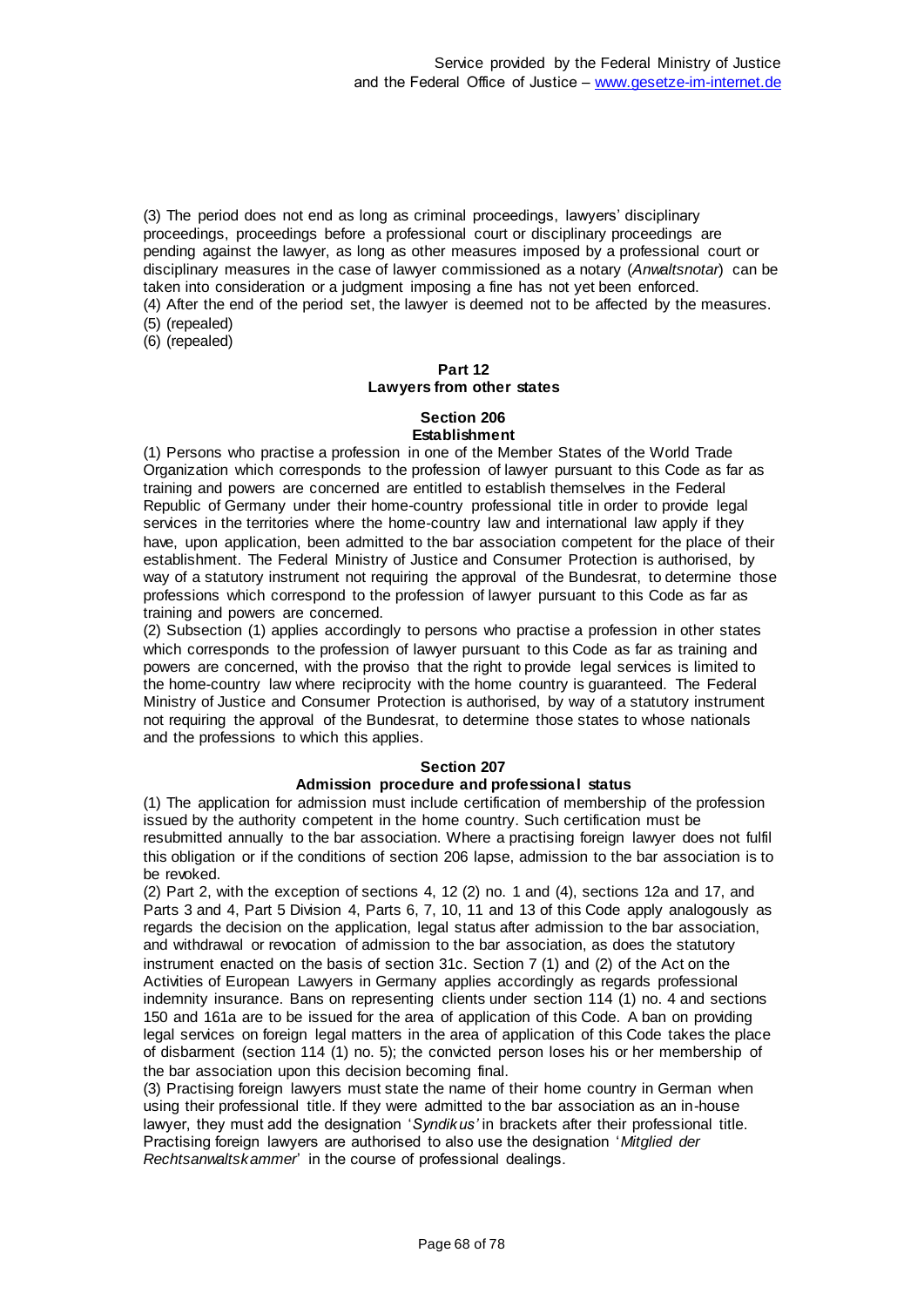(4) A practising foreign lawyer is equal to a German lawyer (*Rechtswalt*/*Rechtsanwältin* or *Anwalt*/*Anwältin*) as regards application of the provisions of the Criminal Code concerning exemption from punishment for not reporting planned criminal offences (section 139 (3) sentence 2 of the Criminal Code), violation of private secrets (section 203 (1) no. 3, (3) to (6), sections 204 and 205 of the Criminal Code), concerning the demanding of excessive fees (section 352 of the Criminal Code) and betrayal of a client (section 356 of the Criminal Code).

### **Part 13 Transitional and final provisions**

### **Section 208**

### **Limitations under** *Land* **law concerning representation of parties and acting as counsel**

Where *Land* legislation provides for the exclusion of authorised representatives or counsel in proceedings before arbiters or before other arbitral and conciliation bodies, that legislation may also be extended to include lawyers. Lawyers may not be rejected as authorised representative or counsel on the basis of *Land* regulations.

### **Section 209**

### **Bar association membership of holders of licence under Legal Advice Act (***Rechtsberatungsgesetz***)**

(1) Natural persons in possession of an unlimited licence to provide legal services on a commercial basis or a licence to provide legal services on a commercial basis from which only social and social insurance law are excluded, are to be admitted, upon application, to the bar association competent at the place of their establishment. They may also use the designation '*Mitglied der Rechtsanwaltskammer*' in the course of professional dealings. Part 2, with the exception of sections 4 and 12 (2) no. 1 and (4), sections 12a and 17, and Parts 3 and 4, Part 5 Division 4, Parts 6, 7, 10, 11 and 13 of this Code apply analogously to the decision on the application, to legal status after admission to the bar association, and to the revocation or lapse of such licence, as does the statutory instrument enacted on the basis of section 31c. The holder of the licence may make reference to specialist knowledge in one of the fields referred to in section 43c (1) sentence 2 by means of the additional designation of '*Fachgebiet*' for a maximum of two of the specialist fields referred to in section 43c (1) sentence 2.

(2) Admission to the bar association is revoked upon application by the holder of the licence. The decision on the revocation is suspended as long as lawyers' disciplinary proceedings are pending against the holder of the licence.

(3) In the event of the establishment moving to another location, then upon application by the holder of the licence only the place cited in the licence is to be amended. The amendment is ordered by the bar association in whose district the new establishment is located. The amendment has the effect that the holder of the licence becomes a member of the competent bar association.

(4) (repealed)

### **Section 210**

### **Continued existence of bar associations**

A bar association established prior to 1 September 2009 whose seat is not at a higher regional court continues to exist.

### **Section 211**

### **Exemption from requirement of qualification to hold judicial office**

(1) Those persons who fulfilled the professional requirements for admission to the legal profession pursuant to section 4 of the Lawyers' Act (*Rechtsanwaltsgesetz*) of 13 September 1990 (Law Gazette I No. 61, p. 1504) up until 9 September 1996 are also qualified to practise as a lawyer.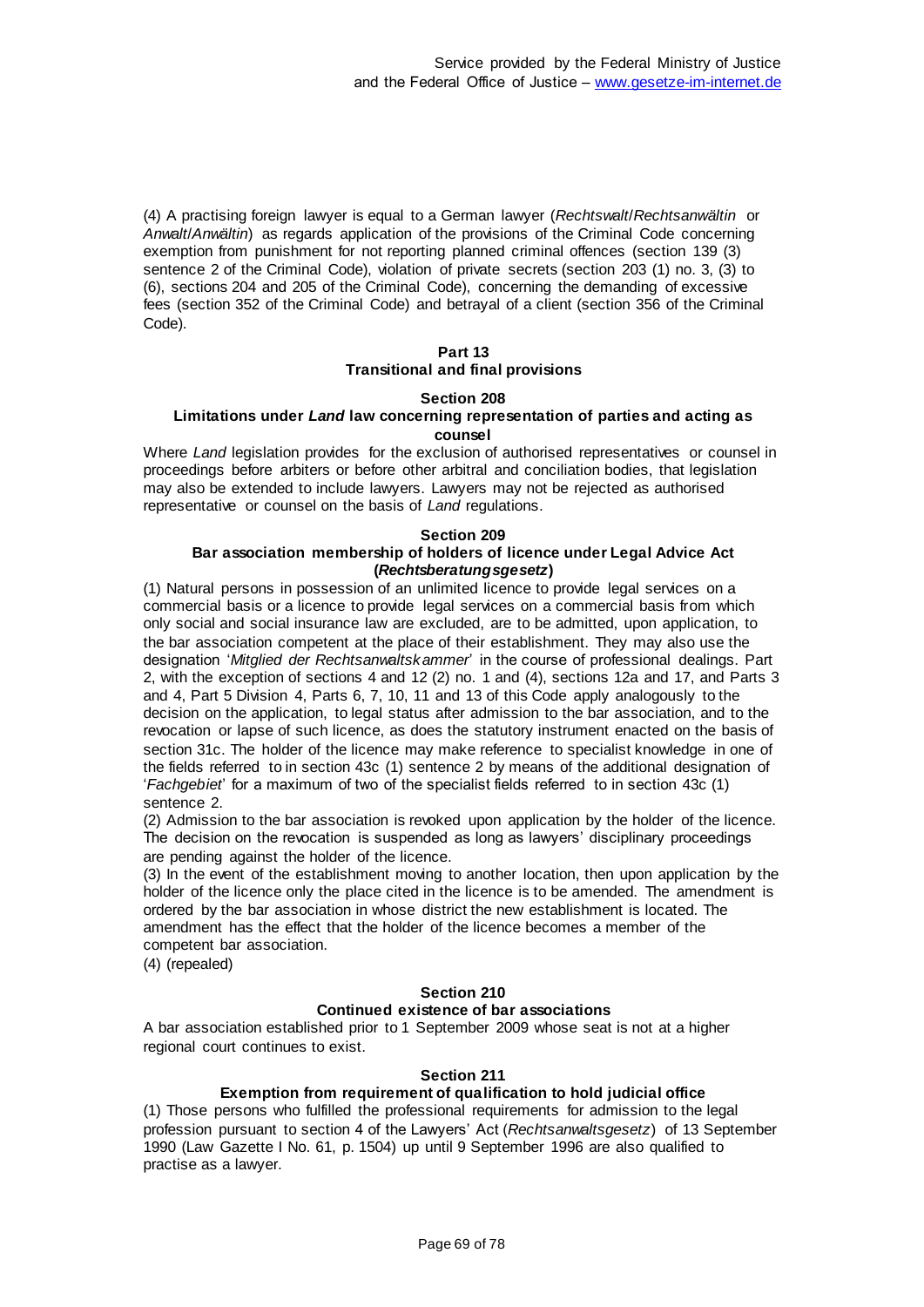(2) Lawyers who were already admitted under the Lawyers' Act of 13 September 1990 or are admitted on the basis of subsection (1) fulfil the requirement of being qualified to hold judicial office pursuant to section 93 (1) sentence 3 and section 101 (1) sentence 2.

### **Annex (to section 193 sentence 1 and section 195 sentence 1)**

### **Fee Schedule**

### **Part 1 Lawyers' disciplinary proceedings**

| No.                                                                                                                                                                                                                                                                                                                                                                                                                                                                                                            | Chargeable act                                                                                                                                              | Fee amount<br>or fee rate<br>– Nos.<br>1110 to 1112 |  |  |
|----------------------------------------------------------------------------------------------------------------------------------------------------------------------------------------------------------------------------------------------------------------------------------------------------------------------------------------------------------------------------------------------------------------------------------------------------------------------------------------------------------------|-------------------------------------------------------------------------------------------------------------------------------------------------------------|-----------------------------------------------------|--|--|
|                                                                                                                                                                                                                                                                                                                                                                                                                                                                                                                | Preliminary remark 1                                                                                                                                        |                                                     |  |  |
| (1) Court fees in lawyers' disciplinary proceedings are calculated for all instances on the<br>basis of the measure imposed by final decision and subject to subsection (2).                                                                                                                                                                                                                                                                                                                                   |                                                                                                                                                             |                                                     |  |  |
| (2) Where a legal remedy or an application for a decision from a lawyers' disciplinary<br>court is rejected or revoked only in part, the court is required to reduce the fee if it would<br>be inequitable to charge it to the lawyer.                                                                                                                                                                                                                                                                         |                                                                                                                                                             |                                                     |  |  |
| (3) The same fees are charged in proceedings after the reopening of a case as were<br>charged for reopened proceedings. If, after the reopening of the proceedings has been<br>ordered, the earlier judgment is revoked, the fees are calculated on the basis that each<br>instance in the new proceedings together with the respective instance in the earlier<br>proceedings is regarded as one instance. Fees are also charged for those instances<br>which were addressed only in the earlier proceedings. |                                                                                                                                                             |                                                     |  |  |
| Division 1<br>Proceedings before lawyers' disciplinary court                                                                                                                                                                                                                                                                                                                                                                                                                                                   |                                                                                                                                                             |                                                     |  |  |
| Subdivision 1<br>Lawyers' disciplinary proceedings at first instance                                                                                                                                                                                                                                                                                                                                                                                                                                           |                                                                                                                                                             |                                                     |  |  |
| 1110                                                                                                                                                                                                                                                                                                                                                                                                                                                                                                           | Proceedings with judgment imposing one or more of the<br>following disciplinary measures:<br>a warning,<br>1.<br>a written reprimand,<br>2.<br>a fine<br>3. | 240 euros                                           |  |  |
| 1111                                                                                                                                                                                                                                                                                                                                                                                                                                                                                                           | Proceedings with judgment issuing a ban on acting as<br>representative and counsel pursuant to section 114 (1) no. 4<br>of the Federal Code for Lawyers     | 360 euros                                           |  |  |
| 1112                                                                                                                                                                                                                                                                                                                                                                                                                                                                                                           | Proceedings with judgment of disbarment                                                                                                                     | 480 euros                                           |  |  |
| Subdivision 2<br>Application for court decision on reprimand                                                                                                                                                                                                                                                                                                                                                                                                                                                   |                                                                                                                                                             |                                                     |  |  |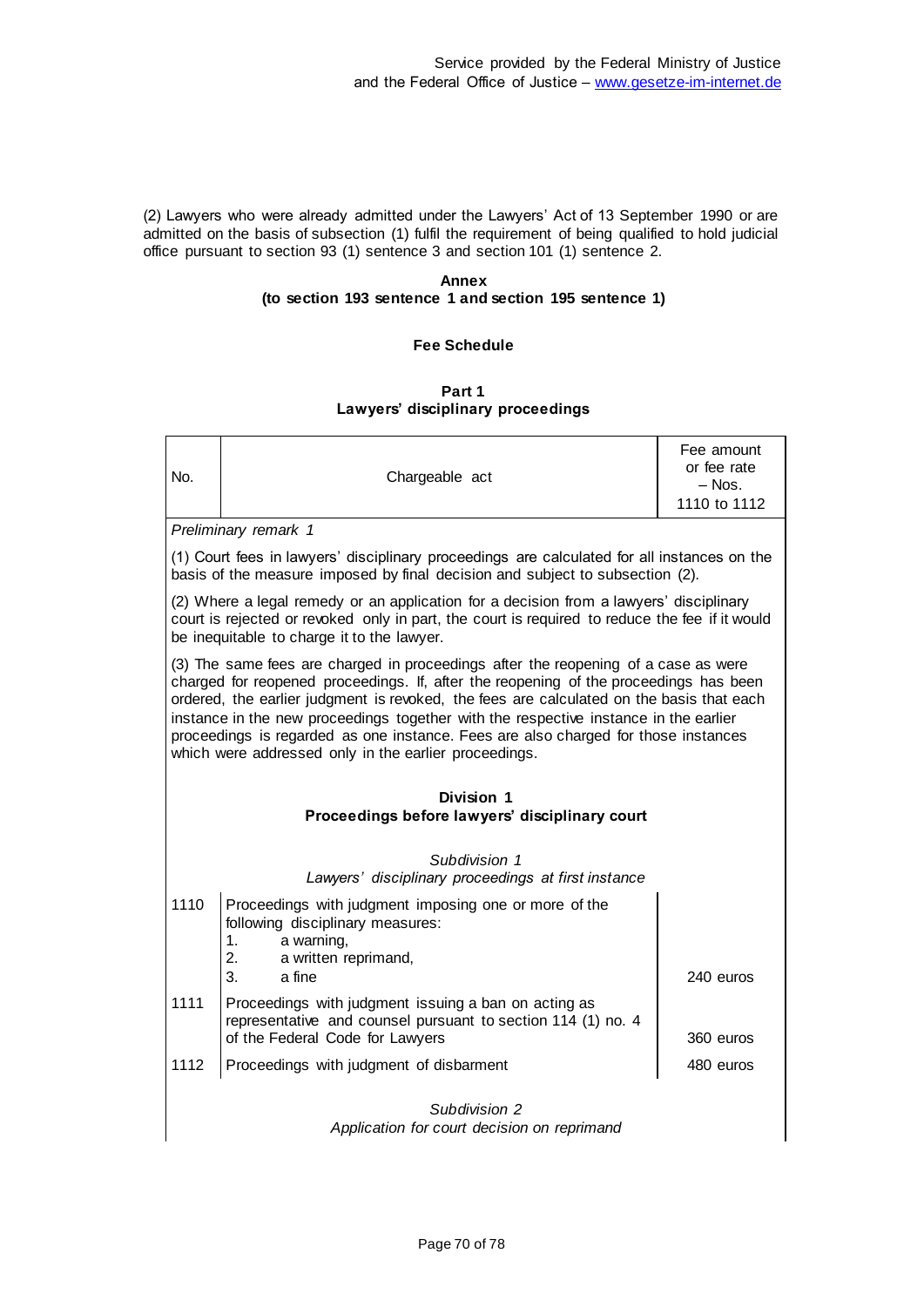| No.                                                                                                | Chargeable act                                                                                                                                                                                                      | Fee amount<br>or fee rate<br>$-$ Nos.<br>1110 to 1112 |  |  |  |
|----------------------------------------------------------------------------------------------------|---------------------------------------------------------------------------------------------------------------------------------------------------------------------------------------------------------------------|-------------------------------------------------------|--|--|--|
| 1120                                                                                               | Proceedings on an application for a court decision on a<br>reprimand under section 74a (1) of the Federal Code for<br>Lawyers:                                                                                      |                                                       |  |  |  |
|                                                                                                    | The application is rejected or dismissed                                                                                                                                                                            | 160 euros                                             |  |  |  |
| Division 2<br>Proceedings before higher lawyers' court                                             |                                                                                                                                                                                                                     |                                                       |  |  |  |
| Subdivision 1<br>Appeal on points of fact and law                                                  |                                                                                                                                                                                                                     |                                                       |  |  |  |
| 1210                                                                                               | Appeal proceedings with judgment                                                                                                                                                                                    | 1.5                                                   |  |  |  |
| 1211                                                                                               | Appeal proceedings terminated without judgment                                                                                                                                                                      | 0.5                                                   |  |  |  |
|                                                                                                    | The fee is not charged if the appeal is withdrawn before the<br>expiry of the time limit for the statement of grounds.                                                                                              |                                                       |  |  |  |
|                                                                                                    | Subdivision 2<br>Complaint                                                                                                                                                                                          |                                                       |  |  |  |
| 1220                                                                                               | Proceedings on complaints in lawyers' disciplinary<br>proceedings which are not free of charge under other<br>provisions:                                                                                           |                                                       |  |  |  |
|                                                                                                    | The complaint is rejected or dismissed                                                                                                                                                                              | 50 euros                                              |  |  |  |
|                                                                                                    | The lawyer is only charged a fee if a disciplinary measure has<br>been imposed by final decision.                                                                                                                   |                                                       |  |  |  |
| Subdivision 3<br>Application for court decision concerning threat or imposition of penalty payment |                                                                                                                                                                                                                     |                                                       |  |  |  |
| 1230                                                                                               | Proceedings on an application for a court decision concerning<br>the threat or imposition of a penalty payment under section 57<br>(3) of the Federal Code for Lawyers:<br>The application is rejected or dismissed | 200 euros                                             |  |  |  |
| Division 3<br><b>Proceedings before Federal Court of Justice</b>                                   |                                                                                                                                                                                                                     |                                                       |  |  |  |
| Subdivision 1<br>Appeal on points of law                                                           |                                                                                                                                                                                                                     |                                                       |  |  |  |
| 1310                                                                                               | Appeal proceedings with judgment or an order under section<br>146 (3) sentence 1 of the Federal Code for Lawyers read in<br>conjunction with section 349 (2) or (4) of the Code of Criminal<br>Procedure            | 2.0                                                   |  |  |  |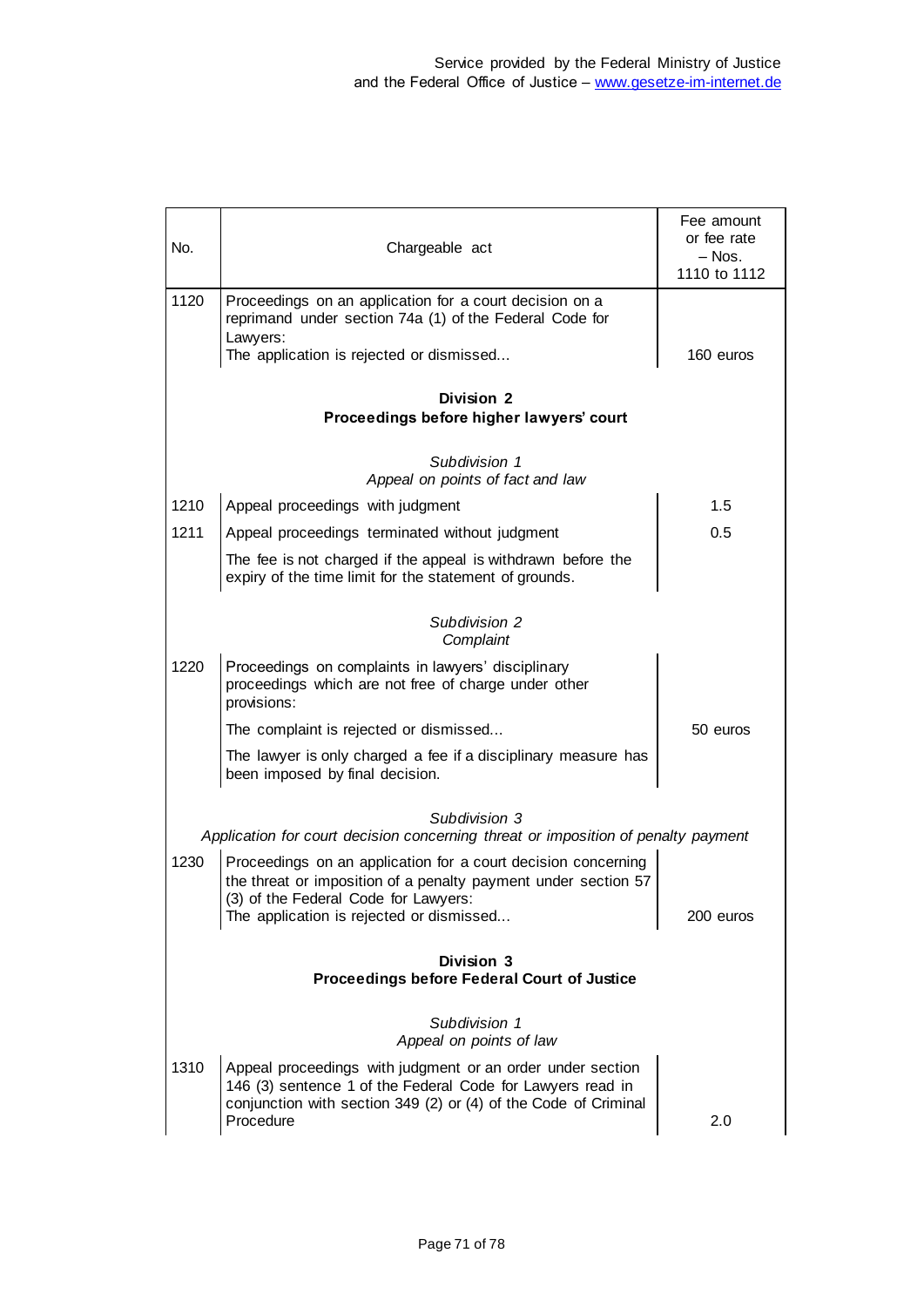| No.                                                                                     | Chargeable act                                                                                                                                                                                                                  | Fee amount<br>or fee rate<br>$-$ Nos.<br>1110 to 1112 |  |  |
|-----------------------------------------------------------------------------------------|---------------------------------------------------------------------------------------------------------------------------------------------------------------------------------------------------------------------------------|-------------------------------------------------------|--|--|
| 1311                                                                                    | Appeal proceedings terminated without judgment and without<br>an order under section 146 (3) sentence 1 of the Federal<br>Code for Lawyers read in conjunction with section 349 (2) or<br>(4) of the Code of Criminal Procedure | 1.0                                                   |  |  |
|                                                                                         | No fee is charged if the appeal on points of law is withdrawn<br>before the expiry of the time limit for the statement of<br>grounds.                                                                                           |                                                       |  |  |
| Subdivision 2<br>Appeal                                                                 |                                                                                                                                                                                                                                 |                                                       |  |  |
| 1320                                                                                    | Proceedings on an appeal against the denial of leave to file<br>an appeal on points of law:<br>The appeal is rejected or dismissed                                                                                              | 1.0                                                   |  |  |
| 1321                                                                                    | Proceedings on other appeals in lawyers' disciplinary<br>proceedings which are not free of charge under other<br>provisions:<br>The appeal is rejected or dismissed                                                             | 50 euros                                              |  |  |
|                                                                                         | No fee is charged if a disciplinary measure was imposed by<br>final decision.                                                                                                                                                   |                                                       |  |  |
| Subdivision 3<br>Proceedings against lawyer admitted to Bar at Federal Court of Justice |                                                                                                                                                                                                                                 |                                                       |  |  |
| 1330                                                                                    | Lawyers' disciplinary proceedings with judgment imposing a<br>measure                                                                                                                                                           | 1.5                                                   |  |  |
| 1331                                                                                    | Proceedings on an application for a court decision concerning<br>the threat or imposition of a penalty payment under section 57<br>(3) read in conjunction with section 163 sentence 2 of the<br>Federal Code for Lawyers:      |                                                       |  |  |
|                                                                                         | The application is rejected or dismissed                                                                                                                                                                                        | 240 euros                                             |  |  |
| 1332                                                                                    | Proceedings on an application for a court decision on a<br>reprimand under section 74a (1) read in conjunction with<br>section 163 sentence 2 of the Federal Code for Lawyers:<br>The application is dismissed or rejected      | 240 euros                                             |  |  |
| Division 4<br>Complaint of violation of right to hearing in accordance with law         |                                                                                                                                                                                                                                 |                                                       |  |  |
| 1400                                                                                    | Proceedings on a complaint of a violation of the right to a<br>hearing in accordance with the law:                                                                                                                              |                                                       |  |  |
|                                                                                         | The complaint is rejected or dismissed in full                                                                                                                                                                                  | 50 euros                                              |  |  |

**Part 2 Court proceedings in administrative matters pertaining to lawyers**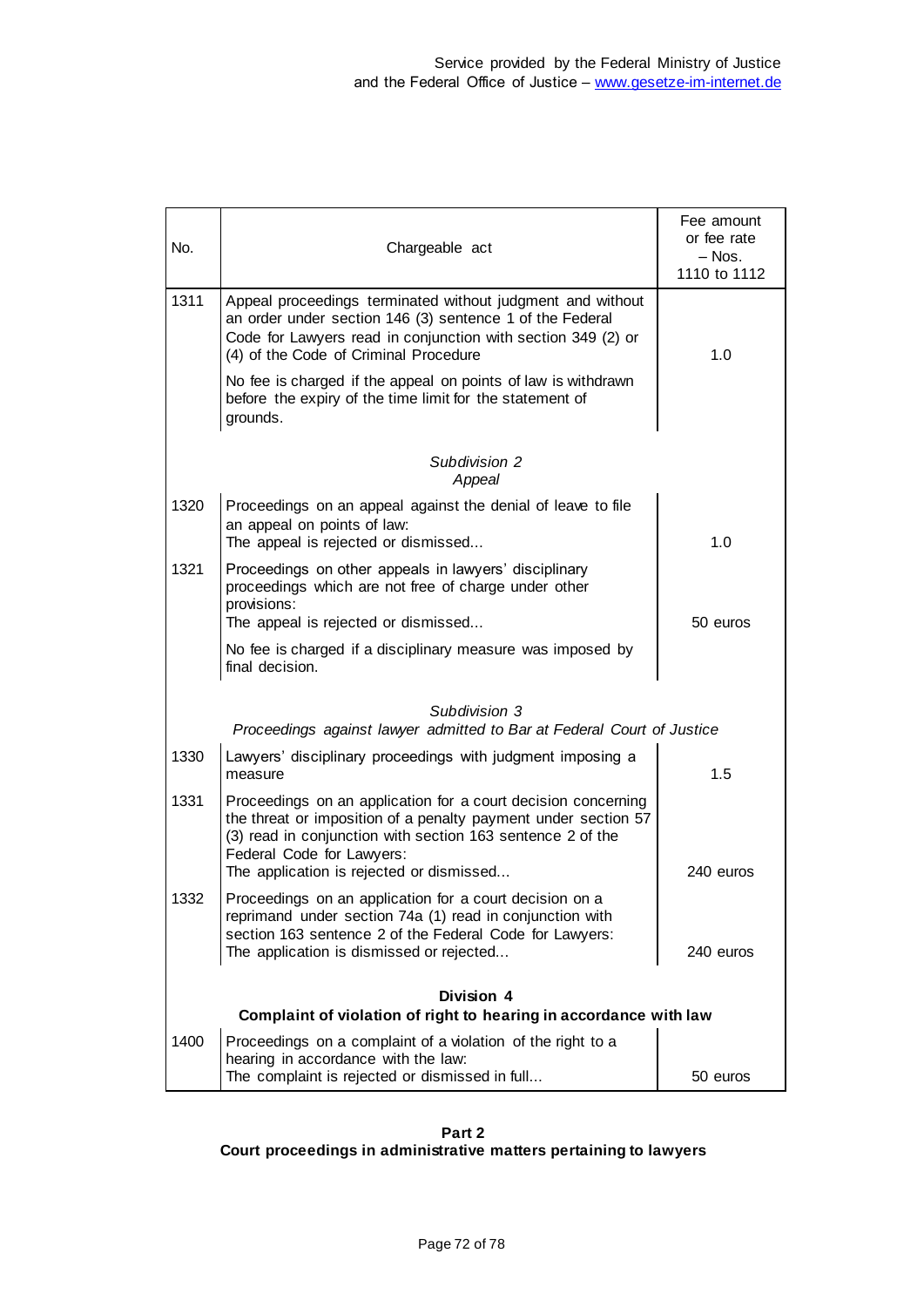| No.  | Chargeable act                                                                                                                                                                                                                                                                                                                                                                                                                                          | Fee amount or<br>fee rate pursuant<br>to section 34 of<br>the Court Fees<br>Act |
|------|---------------------------------------------------------------------------------------------------------------------------------------------------------------------------------------------------------------------------------------------------------------------------------------------------------------------------------------------------------------------------------------------------------------------------------------------------------|---------------------------------------------------------------------------------|
|      | Division 1                                                                                                                                                                                                                                                                                                                                                                                                                                              |                                                                                 |
|      | Court of first instance                                                                                                                                                                                                                                                                                                                                                                                                                                 |                                                                                 |
|      | Subdivision 1<br>Higher lawyers' court                                                                                                                                                                                                                                                                                                                                                                                                                  |                                                                                 |
| 2110 | Proceedings in general                                                                                                                                                                                                                                                                                                                                                                                                                                  | 4.0                                                                             |
| 2111 | Proceedings as a whole terminated by way of                                                                                                                                                                                                                                                                                                                                                                                                             |                                                                                 |
|      | 1 <sub>1</sub><br>withdrawal of the action                                                                                                                                                                                                                                                                                                                                                                                                              |                                                                                 |
|      | before the end of the hearing,<br>a)                                                                                                                                                                                                                                                                                                                                                                                                                    |                                                                                 |
|      | b) if no hearing is held, before the end of the day<br>on which the judgment, court decision or decision<br>on the main issue is transmitted to the court<br>registry,                                                                                                                                                                                                                                                                                  |                                                                                 |
|      | c) in the case referred to in section $112c(1)$<br>sentence 1 of the Federal Code for Lawyers read<br>in conjunction with section 93a (2) of the Code of<br>Administrative Court Procedure, before the expiry<br>of the time to answer under section 93a (2)<br>sentence 1 of the Code of Administrative Court<br>Procedure,                                                                                                                            |                                                                                 |
|      | 2.<br>judgment based on an acknowledgement by the<br>defendant or based on a waiver.                                                                                                                                                                                                                                                                                                                                                                    |                                                                                 |
|      | 3.<br>court settlement or                                                                                                                                                                                                                                                                                                                                                                                                                               |                                                                                 |
|      | 4.<br>declarations regarding disposal of the matter<br>pursuant to section 112c (1) sentence 1 of the Federal<br>Code for Lawyers read in conjunction with section 161 (2)<br>of the Code of Administrative Court Procedure if no<br>decision is issued on costs or the decision concurs with a<br>settlement previously notified by the parties on who will<br>bear the costs or a declaration by one of the parties that<br>they will bear the costs, |                                                                                 |
|      | unless a decision other than one of those judgments referred<br>to in no. 2, a court decision or decision on the main issue has<br>already been issued:<br>Fee No. 2110 is reduced to                                                                                                                                                                                                                                                                   | 2.0                                                                             |
|      | The fee is also reduced if several conditions meriting a<br>reduction are met.                                                                                                                                                                                                                                                                                                                                                                          |                                                                                 |
|      | Subdivision 2<br><b>Federal Court of Justice</b>                                                                                                                                                                                                                                                                                                                                                                                                        |                                                                                 |
| 2120 | Proceedings in general                                                                                                                                                                                                                                                                                                                                                                                                                                  | 5.0                                                                             |
|      |                                                                                                                                                                                                                                                                                                                                                                                                                                                         |                                                                                 |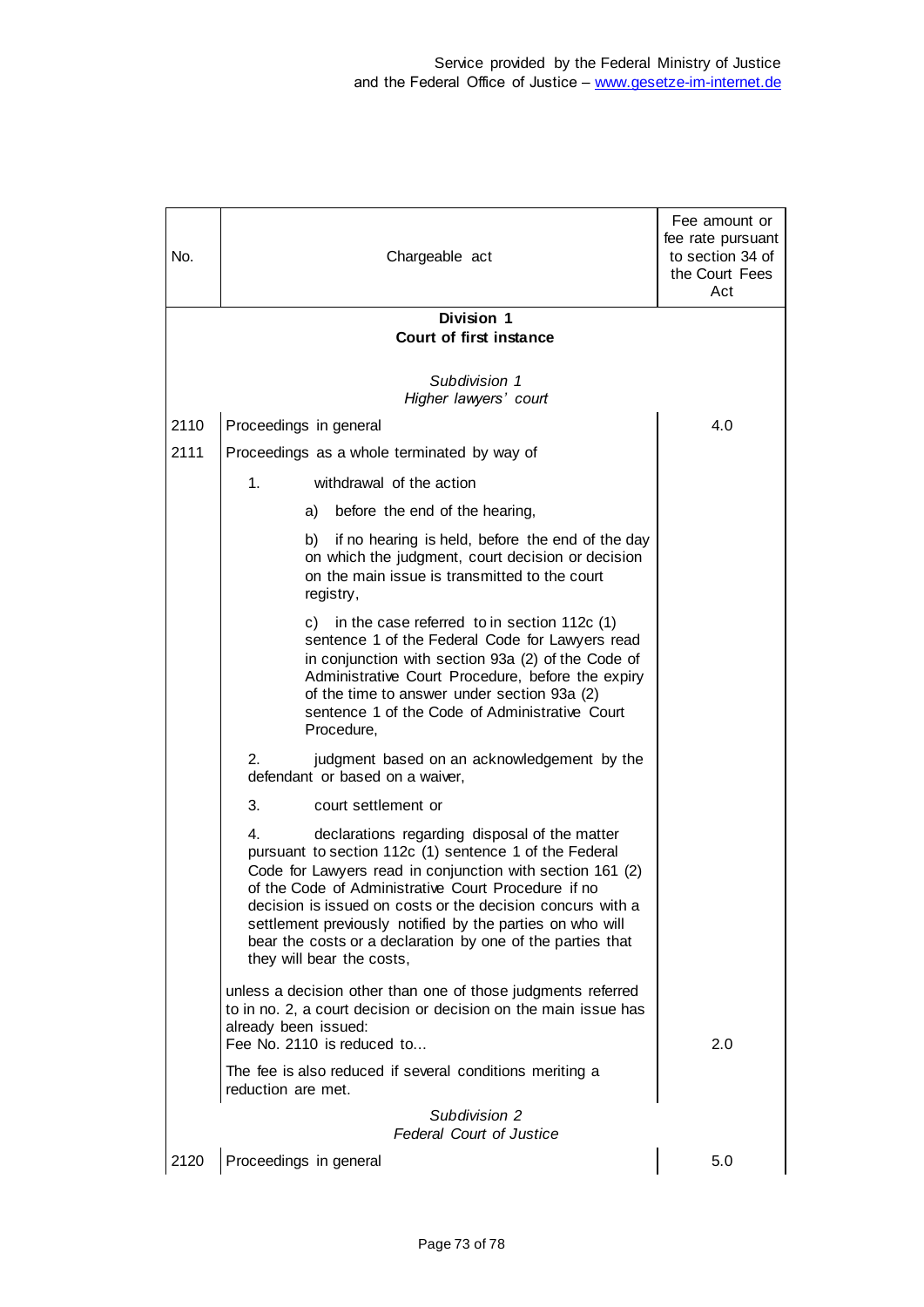| No.                                                                                | Chargeable act                                                                                                                                                                                                                                                                                                                                                                                                                                          | Fee amount or<br>fee rate pursuant<br>to section 34 of<br>the Court Fees<br>Act |
|------------------------------------------------------------------------------------|---------------------------------------------------------------------------------------------------------------------------------------------------------------------------------------------------------------------------------------------------------------------------------------------------------------------------------------------------------------------------------------------------------------------------------------------------------|---------------------------------------------------------------------------------|
| 2121                                                                               | Proceedings as a whole terminated by way of                                                                                                                                                                                                                                                                                                                                                                                                             |                                                                                 |
|                                                                                    | withdrawal of the action<br>1.                                                                                                                                                                                                                                                                                                                                                                                                                          |                                                                                 |
|                                                                                    | before the end of the hearing,<br>a)                                                                                                                                                                                                                                                                                                                                                                                                                    |                                                                                 |
|                                                                                    | if no hearing is held, before the end of the day<br>b)<br>on which the judgment or court decision is<br>transmitted to the court registry,                                                                                                                                                                                                                                                                                                              |                                                                                 |
|                                                                                    | in the case referred to in section 112c (1)<br>C)<br>sentence 1 of the Federal Code for Lawyers read<br>in conjunction with section 93a (2) of the Code of<br>Administrative Court Procedure before the end of<br>the time to answer under section 93a (2) sentence<br>1 of the Code of Administrative Court Procedure,                                                                                                                                 |                                                                                 |
|                                                                                    | judgment based on an acknowledgement by the<br>2.<br>defendant or based on a waiver,                                                                                                                                                                                                                                                                                                                                                                    |                                                                                 |
|                                                                                    | 3.<br>court settlement or                                                                                                                                                                                                                                                                                                                                                                                                                               |                                                                                 |
|                                                                                    | 4.<br>declarations regarding disposal of the matter<br>pursuant to section 112c (1) sentence 1 of the Federal<br>Code for Lawyers read in conjunction with section 161 (2)<br>of the Code of Administrative Court Procedure if no<br>decision is issued on costs or the decision concurs with a<br>settlement previously notified by the parties on who will<br>bear the costs or a declaration by one of the parties that<br>they will bear the costs, |                                                                                 |
|                                                                                    | unless a decision other than one of those judgments referred<br>to in no. 2, a court decision or decision on the main issue has<br>already been issued:<br>Fee No. 2120 is reduced to                                                                                                                                                                                                                                                                   | 3.0                                                                             |
|                                                                                    | The fee is also reduced if several conditions meriting a<br>reduction are met.                                                                                                                                                                                                                                                                                                                                                                          |                                                                                 |
| <b>Division 2</b><br>Admissibility and conduct of appeal on points of fact and law |                                                                                                                                                                                                                                                                                                                                                                                                                                                         |                                                                                 |
| 2200                                                                               | Proceedings on the admissibility of an appeal on points of fact<br>and law:<br>If the application is rejected                                                                                                                                                                                                                                                                                                                                           | 1.0                                                                             |
| 2201                                                                               | Proceedings on the admissibility of an appeal on points of fact                                                                                                                                                                                                                                                                                                                                                                                         |                                                                                 |
|                                                                                    | and law:<br>If the application is withdrawn or the proceedings are declared<br>terminated by other means                                                                                                                                                                                                                                                                                                                                                | 0.5                                                                             |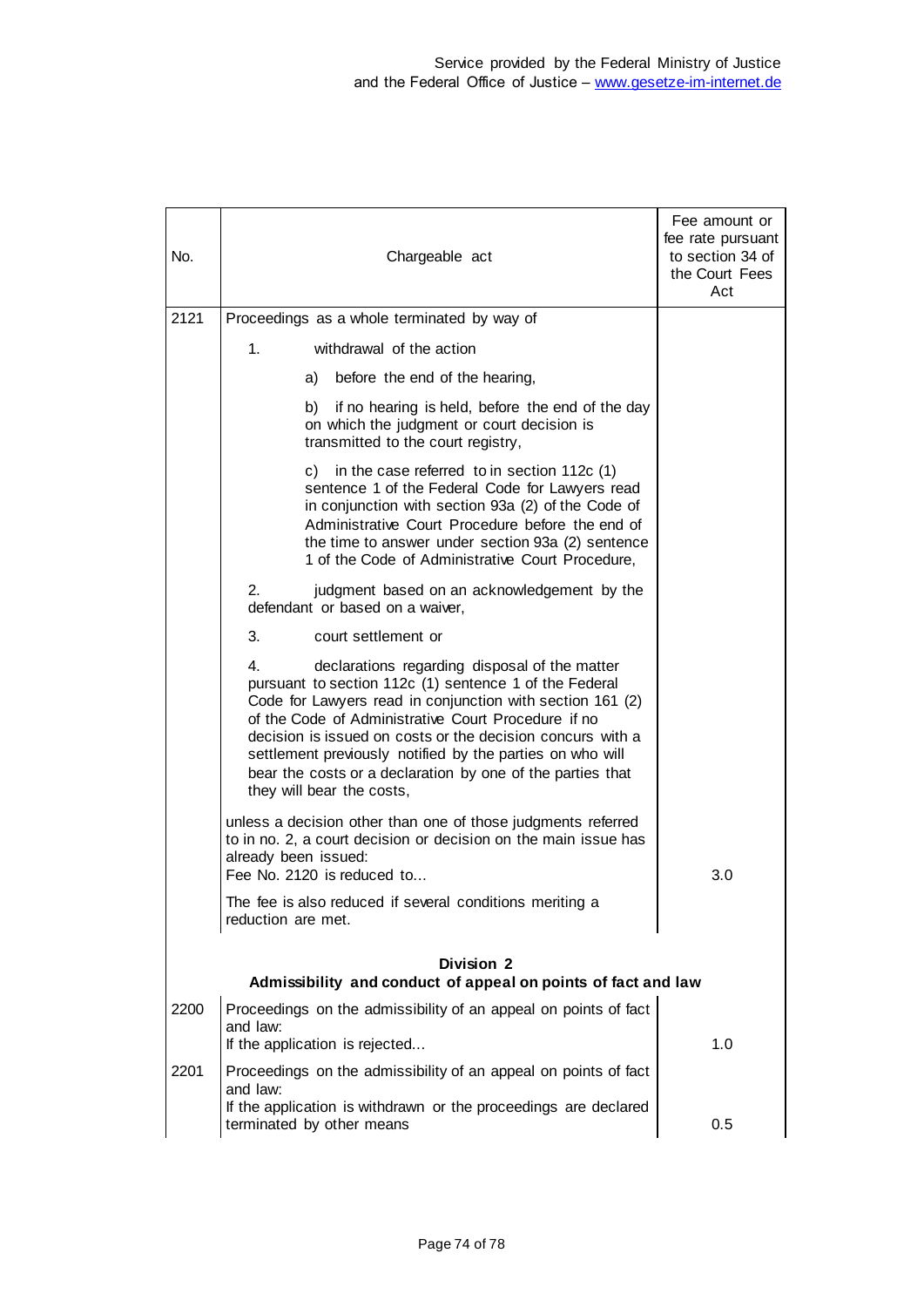| No.  | Chargeable act                                                                                                                                                                                                                                                                                                                                                                                                                                                            | Fee amount or<br>fee rate pursuant<br>to section 34 of<br>the Court Fees<br>Act |
|------|---------------------------------------------------------------------------------------------------------------------------------------------------------------------------------------------------------------------------------------------------------------------------------------------------------------------------------------------------------------------------------------------------------------------------------------------------------------------------|---------------------------------------------------------------------------------|
|      | No fee is charged if the appeal on points of fact and law is<br>granted.                                                                                                                                                                                                                                                                                                                                                                                                  |                                                                                 |
| 2202 | Proceedings in general                                                                                                                                                                                                                                                                                                                                                                                                                                                    | 5.0                                                                             |
| 2203 | Proceedings as a whole terminated after the appeal on points<br>of fact and law or action is withdrawn before the court is in<br>receipt of the statement of grounds for the appeal:<br>Fee No. 2202 is reduced to                                                                                                                                                                                                                                                        | 1.0                                                                             |
|      | Declarations regarding disposal of the matter pursuant to<br>section 112c (1) sentence 1 of the Federal Code for Lawyers<br>read in conjunction with section 161 (2) of the Code of<br>Administrative Court Procedure are equal to withdrawal if no<br>decision is issued on costs or the decision concurs with a<br>settlement previously notified by the parties on who will bear<br>the costs or a declaration by one of the parties that they will<br>bear the costs. |                                                                                 |
| 2204 | Proceedings as a whole terminated, unless No. 2203 is<br>fulfilled, by way of                                                                                                                                                                                                                                                                                                                                                                                             |                                                                                 |
|      | withdrawal of the appeal on points of fact and law<br>1.<br>or of the action                                                                                                                                                                                                                                                                                                                                                                                              |                                                                                 |
|      | before the end of the hearing,<br>a)                                                                                                                                                                                                                                                                                                                                                                                                                                      |                                                                                 |
|      | if no hearing is held, before the end of the day<br>b)<br>on which the judgment or decision on the main<br>issue is transmitted to the court registry,                                                                                                                                                                                                                                                                                                                    |                                                                                 |
|      | in the case referred to in section 112c (1)<br>C)<br>sentence 1 of the Federal Code for Lawyers read<br>in conjunction with section 93a (2) of the Code of<br>Administrative Court Procedure before the expiry<br>of the time to answer under section 93a (2)<br>sentence 1 of the Code of Administrative Court<br>Procedure,                                                                                                                                             |                                                                                 |
|      | 2.<br>judgment based on an acknowledgement by the<br>defendant or on a waiver,                                                                                                                                                                                                                                                                                                                                                                                            |                                                                                 |
|      | 3.<br>court settlement or                                                                                                                                                                                                                                                                                                                                                                                                                                                 |                                                                                 |
|      | 4.<br>declarations regarding disposal of the matter<br>pursuant to section 112c (1) sentence 1 of the Federal<br>Code for Lawyers read in conjunction with section 161 (2)<br>of the Code of Administrative Court Procedure if no<br>decision is issued on costs or the decision concurs with a<br>settlement previously notified by the parties on who will<br>bear the costs or a declaration by one of the parties that<br>they will bear the costs,                   |                                                                                 |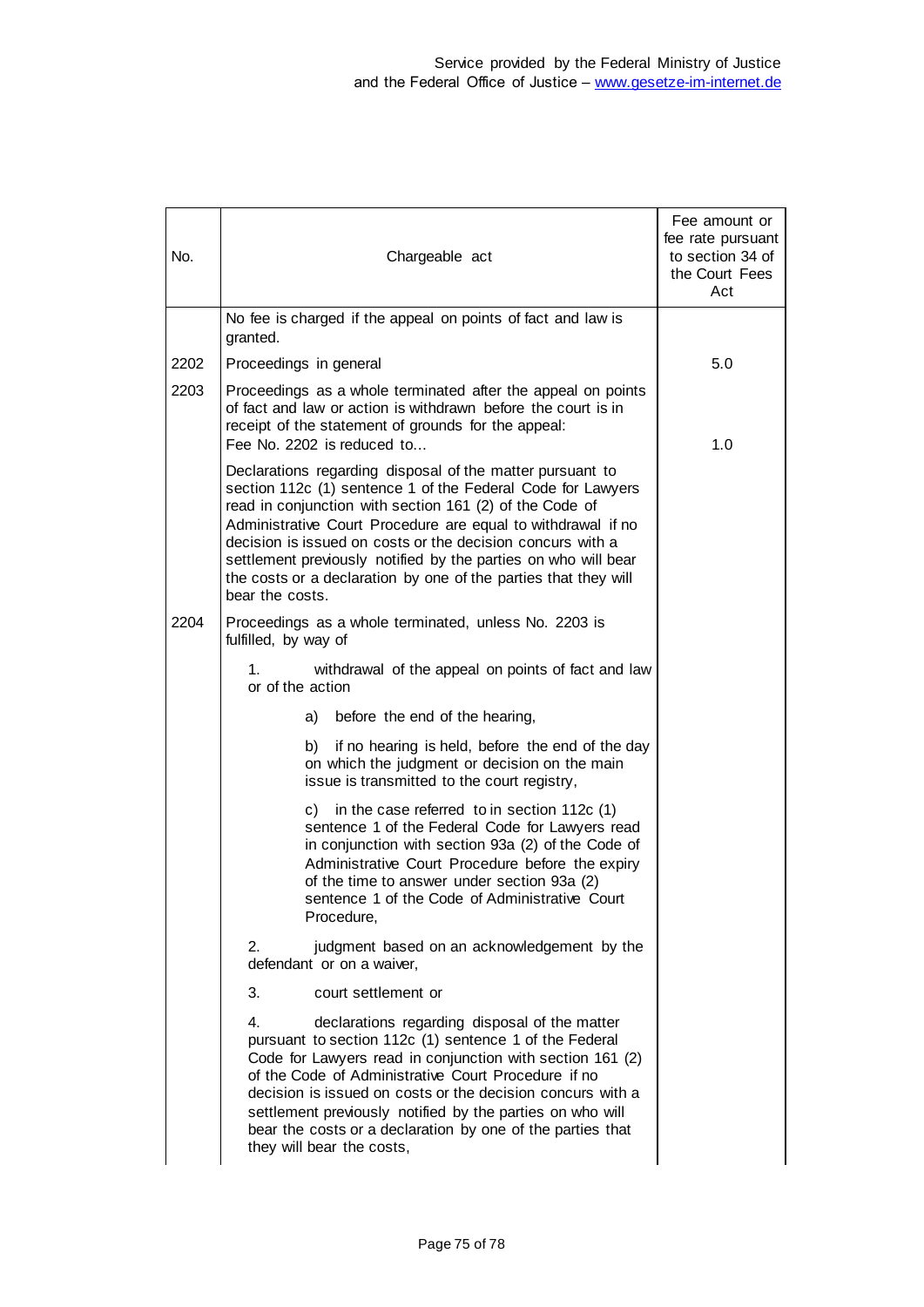| No.  | Chargeable act                                                                                                                                                                                                                                                                                                                                                                                                                                                                                                                                                                                                                                                                                                                                                                                          | Fee amount or<br>fee rate pursuant<br>to section 34 of<br>the Court Fees<br>Act |  |
|------|---------------------------------------------------------------------------------------------------------------------------------------------------------------------------------------------------------------------------------------------------------------------------------------------------------------------------------------------------------------------------------------------------------------------------------------------------------------------------------------------------------------------------------------------------------------------------------------------------------------------------------------------------------------------------------------------------------------------------------------------------------------------------------------------------------|---------------------------------------------------------------------------------|--|
|      | unless a decision other than one of those judgments referred                                                                                                                                                                                                                                                                                                                                                                                                                                                                                                                                                                                                                                                                                                                                            |                                                                                 |  |
|      | to in no. 2 or a decision on the main issue has already been<br>issued:<br>Fee No. 2202 is reduced to                                                                                                                                                                                                                                                                                                                                                                                                                                                                                                                                                                                                                                                                                                   | 3.0                                                                             |  |
|      | The fee is also reduced if several conditions meriting a<br>reduction are met.                                                                                                                                                                                                                                                                                                                                                                                                                                                                                                                                                                                                                                                                                                                          |                                                                                 |  |
|      | Division 3<br><b>Temporary relief</b>                                                                                                                                                                                                                                                                                                                                                                                                                                                                                                                                                                                                                                                                                                                                                                   |                                                                                 |  |
|      | Preliminary remark 2.3<br>(1) The provisions of this Division apply to interim measures and to proceedings<br>pursuant to section 112c (1) sentence 1 of the Federal Code for Lawyers read in<br>conjunction with section 80 (5) and section 80a (3) of the Code of Administrative Court<br>Procedure.<br>(2) In proceedings on an application for issuance and in proceedings on an application<br>for revocation of an interim measure, the fees are each charged separately. Several<br>proceedings pursuant to section 112c (1) sentence 1 of the Federal Code for Lawyers<br>read in conjunction with section 80 (5) and (7) and section 80a (3) of the Code of<br>Administrative Court Procedure count as one set of proceedings either before the court<br>of first instance or appellate court. |                                                                                 |  |
|      | Subdivision 1<br>Higher lawyers' court                                                                                                                                                                                                                                                                                                                                                                                                                                                                                                                                                                                                                                                                                                                                                                  |                                                                                 |  |
| 2310 | Proceedings in general                                                                                                                                                                                                                                                                                                                                                                                                                                                                                                                                                                                                                                                                                                                                                                                  | 2.0                                                                             |  |
| 2311 | Proceedings as a whole terminated by way of                                                                                                                                                                                                                                                                                                                                                                                                                                                                                                                                                                                                                                                                                                                                                             |                                                                                 |  |
|      | withdrawal of the motion<br>1.                                                                                                                                                                                                                                                                                                                                                                                                                                                                                                                                                                                                                                                                                                                                                                          |                                                                                 |  |
|      | before the end of the hearing or<br>a)                                                                                                                                                                                                                                                                                                                                                                                                                                                                                                                                                                                                                                                                                                                                                                  |                                                                                 |  |
|      | if no hearing is held, before the end of the day<br>b)<br>on which the ruling is transmitted to the court<br>registry,                                                                                                                                                                                                                                                                                                                                                                                                                                                                                                                                                                                                                                                                                  |                                                                                 |  |
|      | 2.<br>court settlement or                                                                                                                                                                                                                                                                                                                                                                                                                                                                                                                                                                                                                                                                                                                                                                               |                                                                                 |  |
|      | 3.<br>declarations regarding disposal of the matter<br>pursuant to section 112c (1) sentence 1 of the Federal<br>Code for Lawyers read in conjunction with section 161 (2)<br>of the Code of Administrative Court Procedure if no<br>decision is issued on costs or the decision concurs with a<br>settlement previously notified by the parties on who will<br>bear the costs or a declaration by one of the parties that<br>they will bear the costs,                                                                                                                                                                                                                                                                                                                                                 |                                                                                 |  |
|      | 0.75                                                                                                                                                                                                                                                                                                                                                                                                                                                                                                                                                                                                                                                                                                                                                                                                    |                                                                                 |  |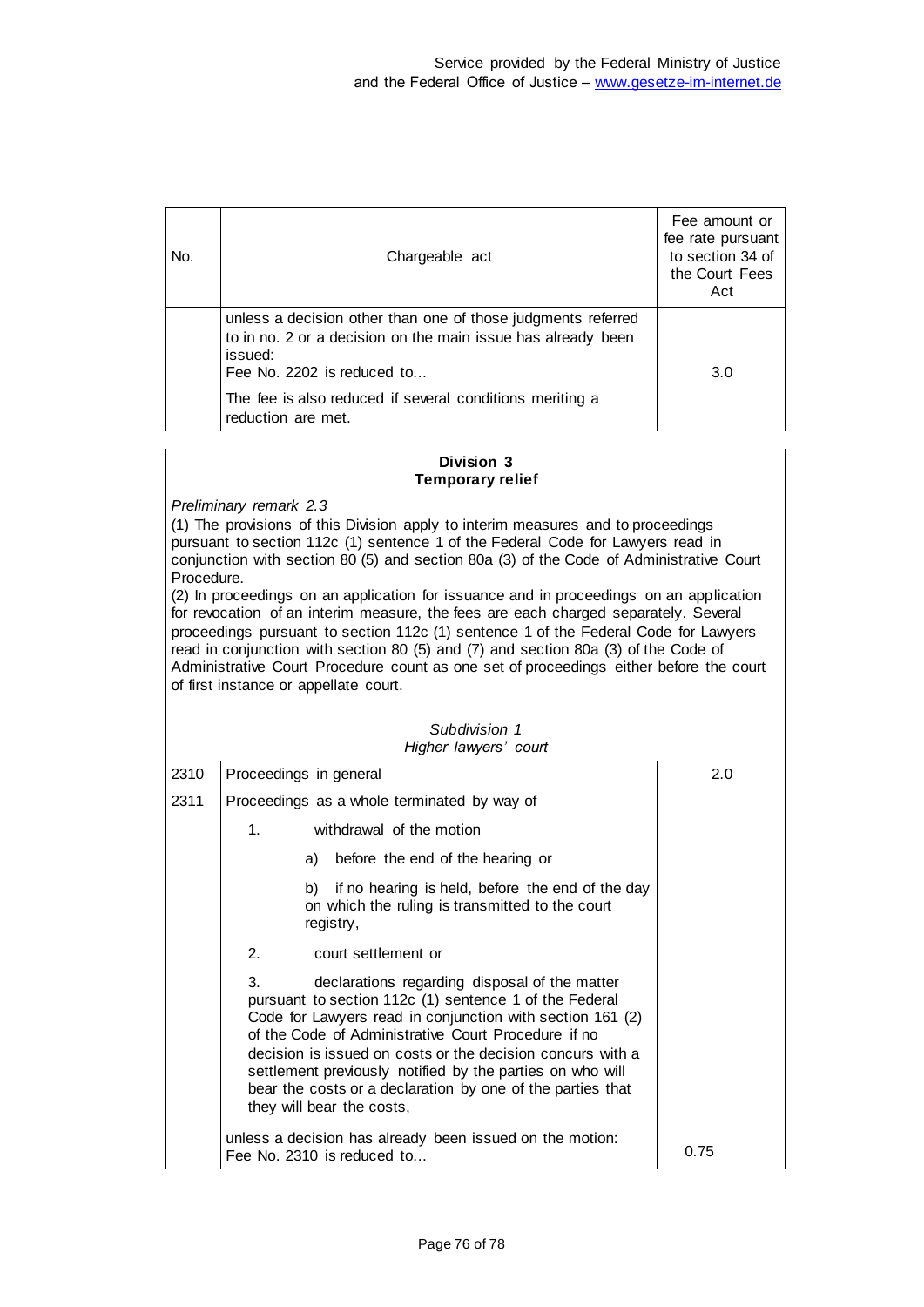|                                                                                                                                                                             | The fee is also reduced if several conditions meriting a<br>reduction are met.                                                                                                                                                                                                                                                                                                                                                                          |     |  |
|-----------------------------------------------------------------------------------------------------------------------------------------------------------------------------|---------------------------------------------------------------------------------------------------------------------------------------------------------------------------------------------------------------------------------------------------------------------------------------------------------------------------------------------------------------------------------------------------------------------------------------------------------|-----|--|
|                                                                                                                                                                             | Subdivision 2<br>Federal Court of Justice as appellate court on main issue                                                                                                                                                                                                                                                                                                                                                                              |     |  |
| 2320                                                                                                                                                                        | Proceedings in general                                                                                                                                                                                                                                                                                                                                                                                                                                  | 1.5 |  |
| 2321                                                                                                                                                                        | Proceedings as a whole terminated by way of                                                                                                                                                                                                                                                                                                                                                                                                             |     |  |
|                                                                                                                                                                             | 1.<br>withdrawal of the motion                                                                                                                                                                                                                                                                                                                                                                                                                          |     |  |
|                                                                                                                                                                             | before the end of the hearing or<br>a)                                                                                                                                                                                                                                                                                                                                                                                                                  |     |  |
|                                                                                                                                                                             | b)<br>if no hearing is held, before the end of the day<br>on which the ruling is transmitted to the court<br>registry,                                                                                                                                                                                                                                                                                                                                  |     |  |
|                                                                                                                                                                             | 2.<br>court settlement or                                                                                                                                                                                                                                                                                                                                                                                                                               |     |  |
|                                                                                                                                                                             | 3.<br>declarations regarding disposal of the matter<br>pursuant to section 112c (1) sentence 1 of the Federal<br>Code for Lawyers read in conjunction with section 161 (2)<br>of the Code of Administrative Court Procedure if no<br>decision is issued on costs or the decision concurs with a<br>settlement previously notified by the parties on who will<br>bear the costs or a declaration by one of the parties that<br>they will bear the costs, |     |  |
|                                                                                                                                                                             | unless a decision has already been issued on the motion:<br>Fee No. 2320 is reduced to                                                                                                                                                                                                                                                                                                                                                                  |     |  |
|                                                                                                                                                                             | The fee is also reduced if several conditions meriting a<br>reduction are met.                                                                                                                                                                                                                                                                                                                                                                          |     |  |
|                                                                                                                                                                             | Subdivision 3<br><b>Federal Court of Justice</b>                                                                                                                                                                                                                                                                                                                                                                                                        |     |  |
| Preliminary remark 2.3.3<br>The provisions of this Subdivision apply if the Federal Court of Justice is also competent<br>as the court of first instance on the main issue. |                                                                                                                                                                                                                                                                                                                                                                                                                                                         |     |  |
| 2330                                                                                                                                                                        | Proceedings in general                                                                                                                                                                                                                                                                                                                                                                                                                                  | 2.5 |  |